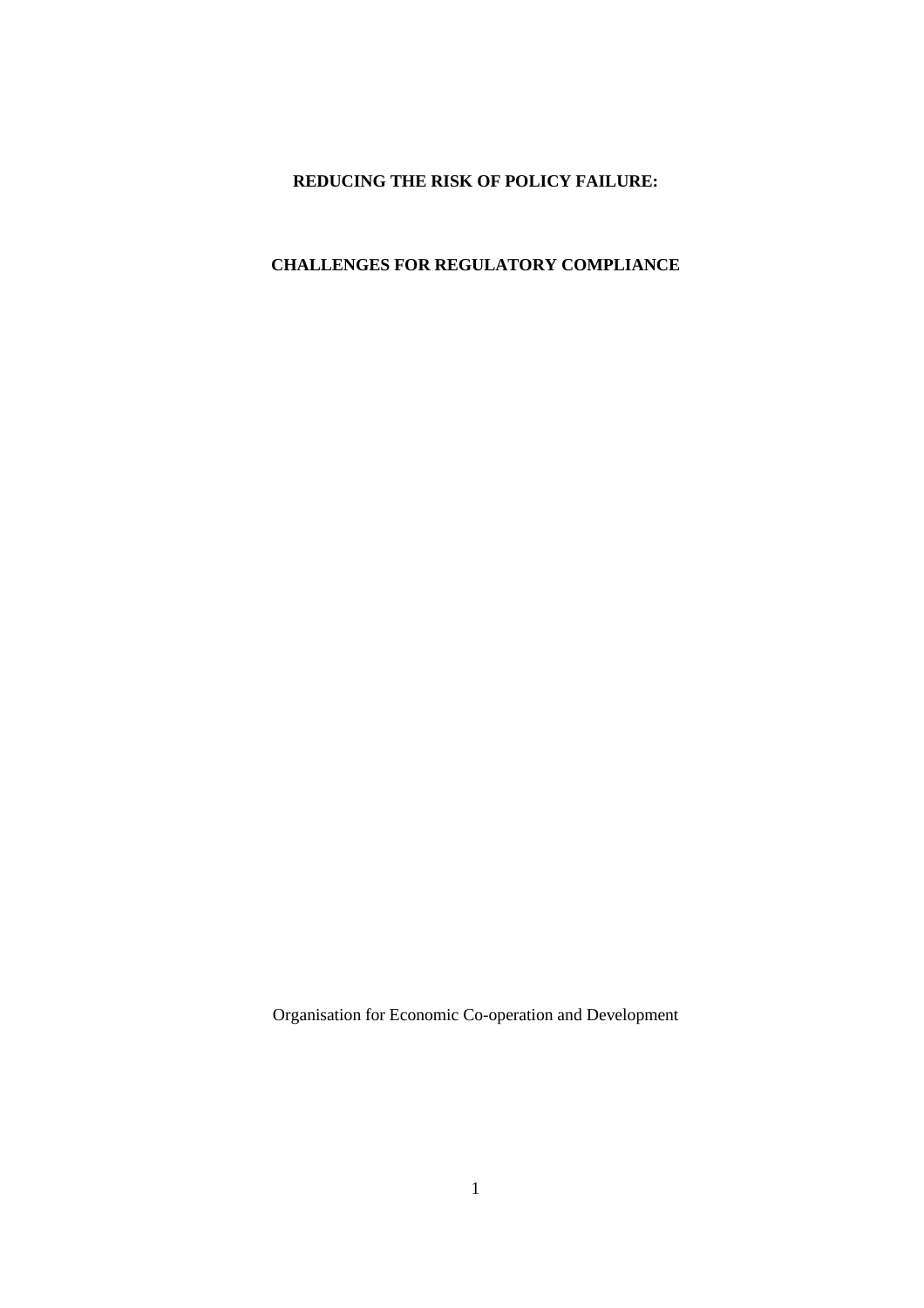Copyright OECD, 2000. All rights reserved.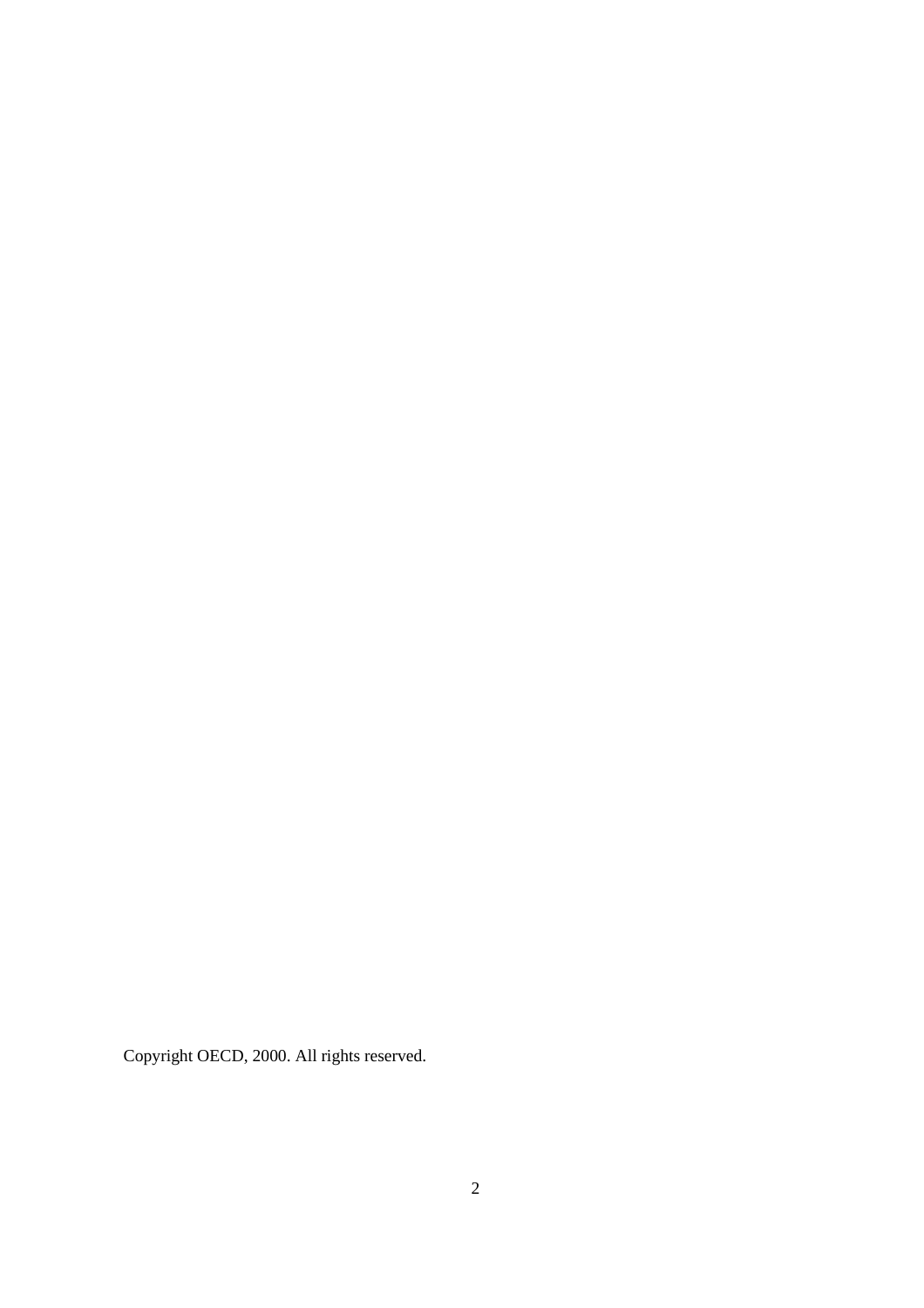### **FOREWORD**

The work of the Public Management Committee (PUMA) on regulatory reform -- built over ten years -- has provided substantive input and other extensive support to the development, organisation, and policy direction of the regulatory reform programmes in OECD Member countries. PUMA's emphasis is on *regulatory quality* --- combining both *good regulation* where needed to protect health, safety, and the environment, and to enhance the functioning of markets, and *deregulation* where free markets work better. The concept of quality regulation was the primary basis for policy recommendations that gained the support of all Member countries in the *1997 OECD Report to Ministers on Regulatory Reform.*

Regulatory reform is an innovative and fast-moving field. The PUMA work programme on regulation has focused on helping governments develop new capacities and identify best practices for improving the quality of their regulatory decisions. The intent is to establish a longer-term basis for efficient and responsive regulation by changing incentives, capacities, and cultures in public sector institutions, based on market, juridical, and public management principles.

The PUMA work on regulation is overseen by the *Regulatory Management and Reform Group* of the Public Management Committee. The Group is unique in the OECD in bringing together policy officials responsible for cross-cutting and horizontal regulatory reform policies, and hence has a key role in influencing the work of the Organisation in this area. The Group developed the *1995 OECD Recommendation on Improving the Quality of Government Regulation*, which has been used by many countries as the basis for new disciplines on the use of regulation. The PUMA work responds directly to their needs and integrates their expertise into the OECD-wide programme.

The work on regulatory compliance is intended to assist Member countries in improving the effectiveness and efficiency of public policies carried out by regulation and alternative policy tools. The OECD Working Party on Regulatory Management and Reform reviewed in June 1999 and in November 1999 a draft report, "The State of Regulatory Compliance: Issues, Trends and Challenges". In the report, the Public Management Service (PUMA) reviewed major issues with respect to regulatory compliance and catalogued innovative approaches to improve compliance. A number of Member countries submitted comments and cases for inclusion in the report. This is the final version of the report. It was prepared by **Christine Parker**, University of New South Wales at Sydney, under the direction of **Kirsi Kuuttiniemi**, PUMA, and finalised for publication by **But Klaasen** of the Dutch Ministry of Justice and **Jefferson Hill** of the US Office of Management and Budget. The Head of the Programme on Regulatory Reform is **Scott H. Jacobs**.

The papers in this series are published on the responsibility of the Secretary-General of the OECD. The views expressed in the papers are those of the authors, and neither commit nor necessarily reflect those of the governments of OECD Member countries.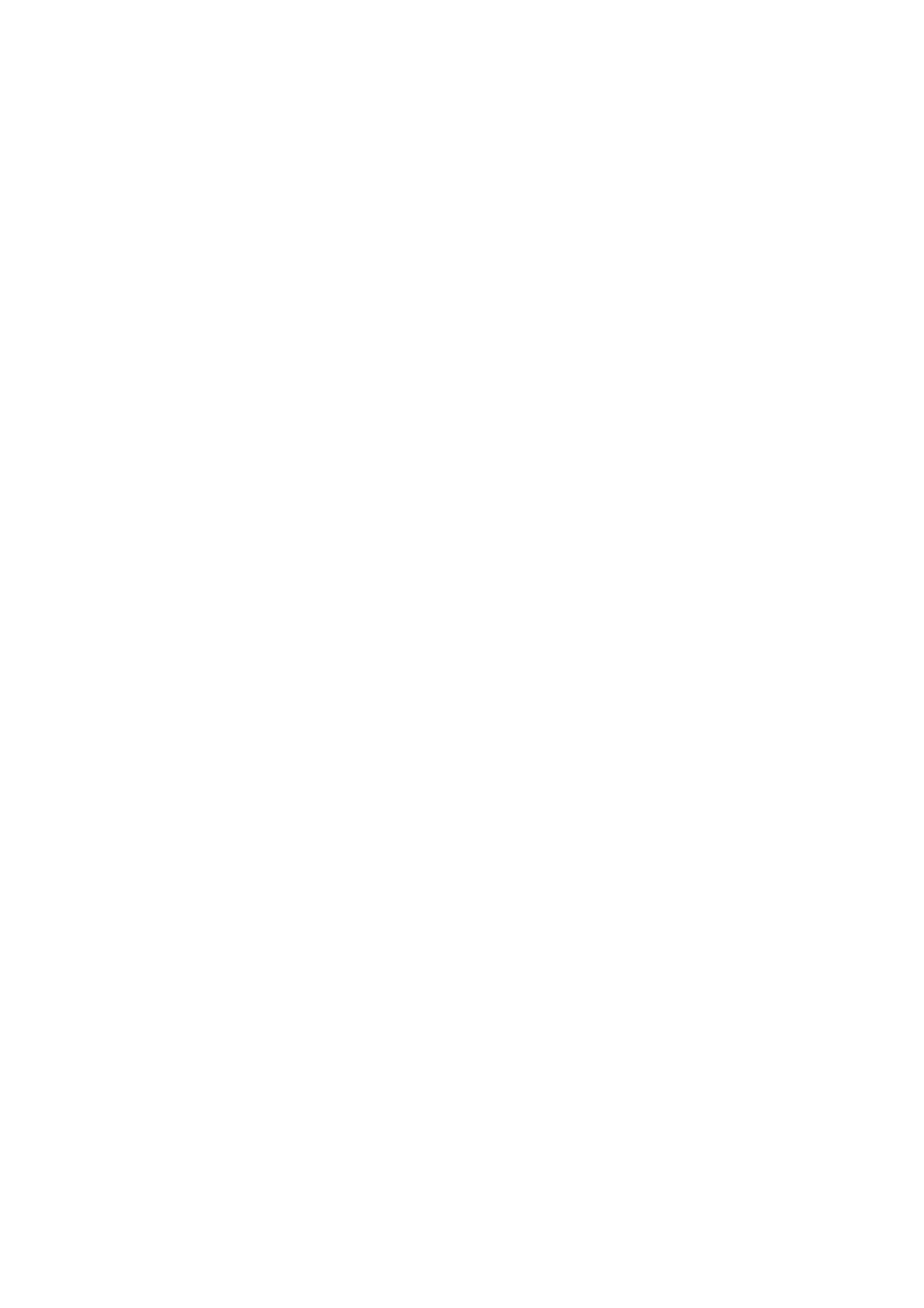# **TABLE OF CONTENTS**

| REDUCING THE RISK OF POLICY FAILURE:                                            |  |
|---------------------------------------------------------------------------------|--|
|                                                                                 |  |
|                                                                                 |  |
|                                                                                 |  |
|                                                                                 |  |
| REGULATORY COMPLIANCE PROBLEMS: A CASE FOR REGULATORY<br>$1_{-}$                |  |
| REGULATORY COMPLIANCE AND POLICY EFFECTIVENESS  11<br>2.                        |  |
|                                                                                 |  |
| NON-COMPLIANCE RELATED TO LACK OF REGULATORY<br>1.                              |  |
| KNOWLEDGE OR COMPREHENSION BY THE TARGET GROUP  14                              |  |
| NON-COMPLIANCE RELATED TO THE WILLINGNESS OF THE TARGET<br>2.                   |  |
| NON-COMPLIANCE RELATED TO THE ABILITY OF THE TARGET<br>3.                       |  |
|                                                                                 |  |
| <b>CHAPTER 3 INNOVATIVE STRATEGIES TO IMPROVE COMPLIANCE AND</b>                |  |
|                                                                                 |  |
| 1.                                                                              |  |
| 1.1.<br>1.2.                                                                    |  |
| 2. INNOVATIONS IN THE IMPLEMENTATION AND ENFORCEMENT PHASE  34                  |  |
| 2.1.                                                                            |  |
| 2.2.                                                                            |  |
| 2.3.                                                                            |  |
| 2.4.                                                                            |  |
| 2.5.                                                                            |  |
| CHAPTER 4 TOOLS FOR COMPLIANCE-ORIENTED REGULATION  44                          |  |
| TOOLS FOR EX ANTE EVALUATION: IMPACT ANALYSIS OF COMPLIANCE45<br>$\mathbf{1}$ . |  |
| TOOLS FOR EX POST EVALUATION: MONITORING COMPLIANCE TRENDS49<br>2.              |  |
| 3.                                                                              |  |
|                                                                                 |  |
| 1.                                                                              |  |
| 2.                                                                              |  |
| 3.                                                                              |  |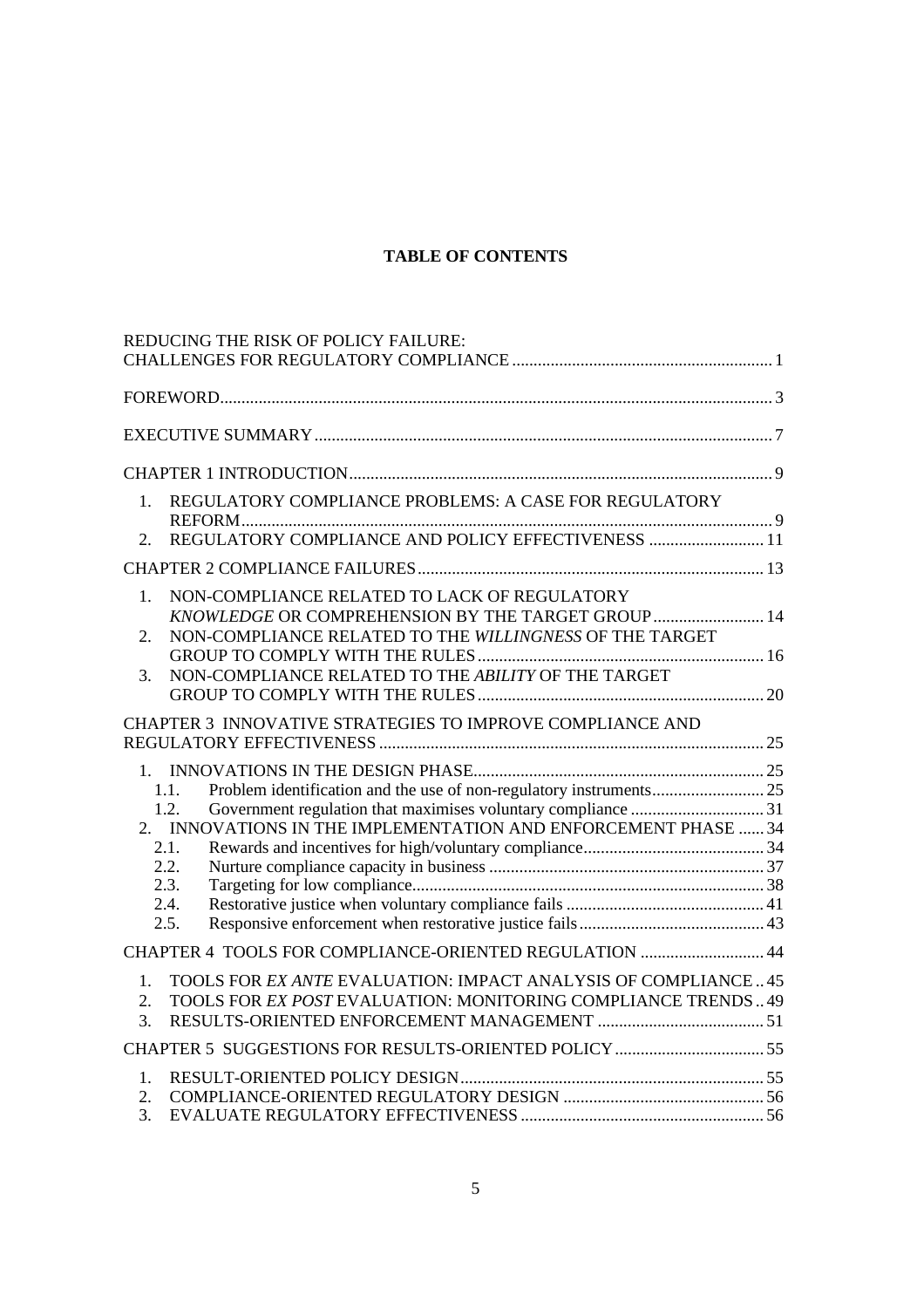|      | ANNEX: SUMMARY OF SCHOLARLY LITERATURE ON REGULATORY                      |  |
|------|---------------------------------------------------------------------------|--|
|      |                                                                           |  |
|      |                                                                           |  |
| 1.1. |                                                                           |  |
| 1.2. | Compliance 1: Description and explanation of obedience of target          |  |
|      |                                                                           |  |
| 1.3. | Compliance 2: A co-operative, persuasive style of regulatory enforcement  |  |
|      |                                                                           |  |
| 1.4. |                                                                           |  |
|      | 2. REASONS FOR COMPLIANCE: DETERRENCE AND OTHER EXPLANATIONS . 68         |  |
| 2.1. |                                                                           |  |
| 2.2. |                                                                           |  |
| 2.3. |                                                                           |  |
| 2.4. |                                                                           |  |
| 2.5. |                                                                           |  |
| 2.6. |                                                                           |  |
| 2.7. |                                                                           |  |
| 2.8. | Effective motivations for compliance vary among people and contexts73     |  |
| 2.9. |                                                                           |  |
|      | 3. COMPLIANCE AND MIXES OF REGULATORY STRATEGIES  73                      |  |
| 3.1. | A more holistic, pragmatic and outcome-oriented approach to understanding |  |
|      |                                                                           |  |
| 3.2. |                                                                           |  |
| 3.3. |                                                                           |  |
|      |                                                                           |  |
| 4.1. |                                                                           |  |
| 4.2. |                                                                           |  |
| 4.3. |                                                                           |  |
| 4.4. |                                                                           |  |
| 4.5. |                                                                           |  |
|      |                                                                           |  |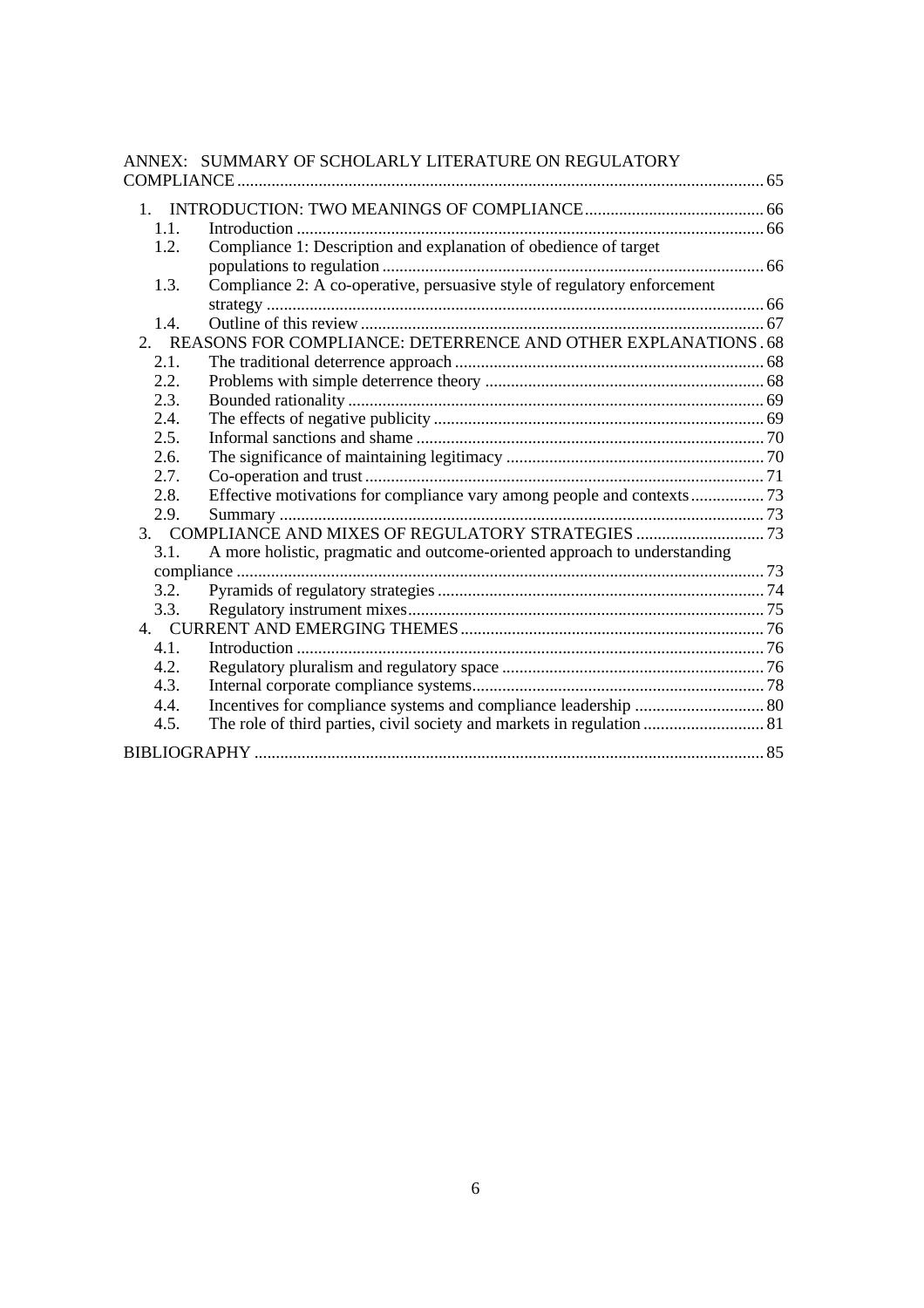## **EXECUTIVE SUMMARY**

A key determinant of government effectiveness is how well regulatory systems achieve their policy objectives. Rapid increases in regulation and government formalities in most OECD countries since the 1970s have produced impressive gains in some areas of economic and social well-being, but too often the results of regulation have been disappointing. Dramatic regulatory failures tend to produce calls for more regulation, with little assessment of the underlying reasons for failure. Though there is little hard evidence, a growing body of anecdotes and studies from OECD countries suggests that inadequate compliance underlies many such failures. This is a common but little understood form of regulatory failure.

In recent years, governments have increased their efforts to examine how they can achieve policy objectives more cost-effectively through better regulation or different mixes of policy tools. The OECD published in 1993 a report on "Improving Regulatory Compliance: Strategies and Practical Applications in OECD Countries," that opened the OECD's discussion of the issue.

- − This new report is an overview of emerging issues for regulatory compliance, and focuses on assessing the level of compliance with regulations by target groups, and possible explanations for why compliance levels are low or high. Explanations for the level of (non-) compliance fall into three categories:
	- The degree to which the target group knows of and comprehends the rules.
	- The degree to which the target group is willing to comply either because of economic incentives, positive attitudes arising from a sense of good citizenship, acceptance of the policy goals, or pressure from enforcement activities.
	- The degree to which the target group is able to comply with the rules.

Government actions to promote regulatory compliance must take each of these into consideration.

But even full compliance with a specific rule will not result in the achievement of regulatory objectives if the rule's underlying design is flawed. Slavish adherence to regulatory details by the target group will not achieve the regulatory objectives if the policymaker did not choose appropriate policy instruments. The traditional regulatory approach of establishing standards of behaviour and legal enforcement mechanisms is not the sole means for governments to influence the behaviour of citizens and enterprises and may not be the most effective. In order to achieve regulatory objectives, regulatory policymakers need a clear understanding of the nature of different policy instruments, of the habits of the regulated target group, and of the regulatory context, to achieve regulatory objectives.

A common assumption is that the target group will be aware of, and understand how to comply with a rule when it is published. However, rapid increases in the complexity and volume of new regulations can make this basic assumption unrealistic. The responsibility of policymakers does not end with publication of the rule. New rules may need to be accompanied by information campaigns to ensure that they are brought to the notice of and made comprehensible to the target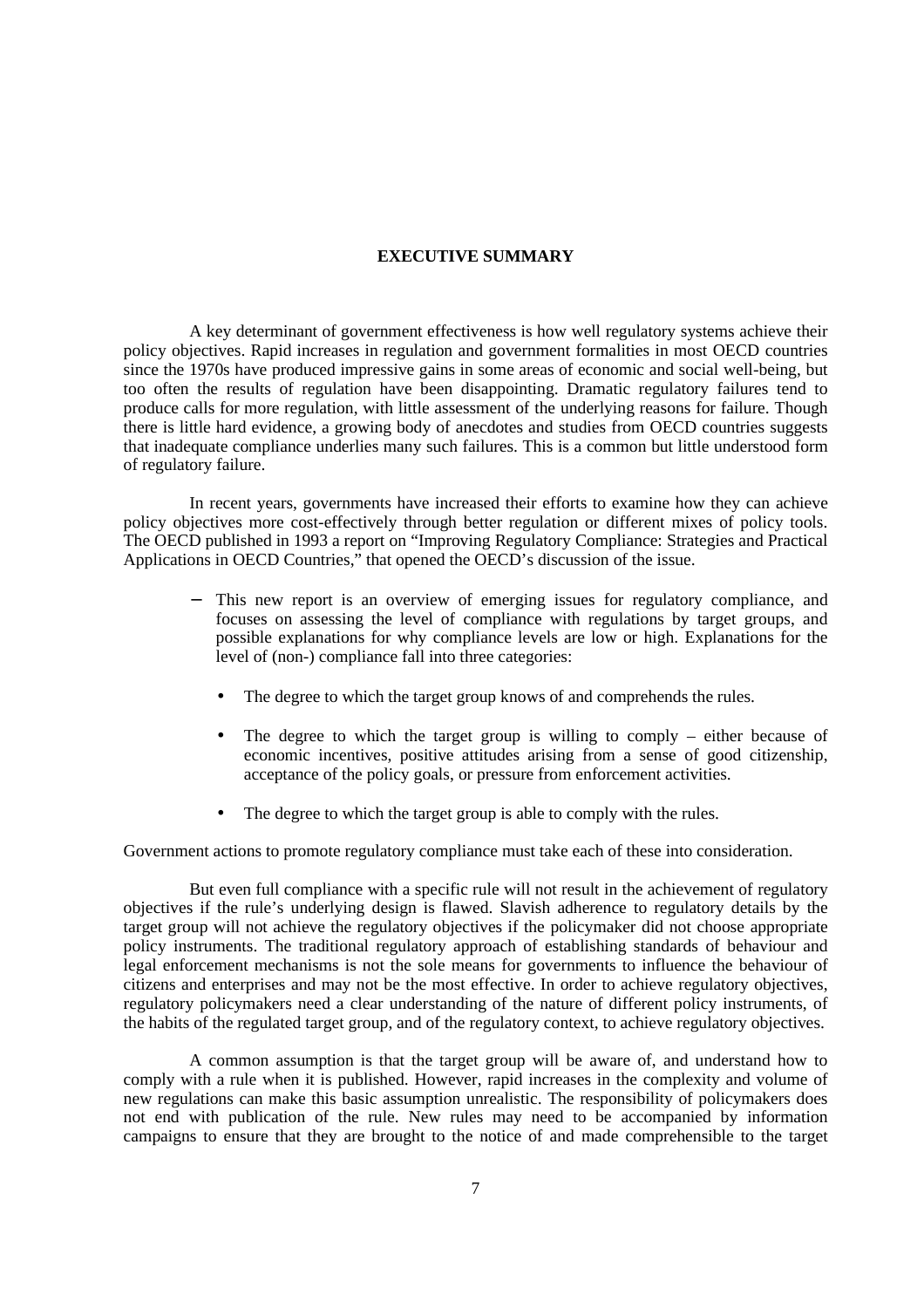group. A focus on the feasibility of compliance is also needed. For small businesses in particular, the burden of assimilating and complying with many complex and technical rules can be unreasonable and undermine confidence in regulators and the regulatory structure. Governments have a clear long-term interest in maintaining positive attitudes toward the regulatory system among citizens and businesses, since these attitudes largely determine the level of "voluntary compliance". Enforcement cannot substitute for low levels of voluntary compliance. In the longer-term, widespread non-compliance will undermine respect for the rule of law.

Work to support good compliance outcomes should begin at the regulatory design stage. To date, while many Member countries employ various kinds of risk and impact analysis methods, few conduct *ex ante* evaluation of compliance factors. This report discusses some promising methods developed in Member countries that can help improve the likely level of future compliance. These methods demonstrate that, by enhancing a range of contributing factors, policymakers are able to develop and implement more realistic and compliance-friendly regulatory designs.

Monitoring compliance trends should also be a key part of *ex post* evaluation programmes for existing regulations. Many countries collect data that can be used to calculate compliance rates in the taxation area and to assess the impact of regulatory interventions on compliance. However, most governments find it difficult to collect aggregate and systematic data on compliance trends in other policy areas where quantitative outcomes are more difficult to measure. Monitoring compliance is a relatively new activity in Member countries; there is little evidence at present that the results of compliance monitoring are used to modify ineffective policies and make enforcement more effective. It is nevertheless encouraging that a growing number of inspection bodies acknowledge the importance of collecting reliable compliance data.

Using compliance data to improve the effectiveness of enforcement activities means that regulatory agencies need to shift away from traditional performance measures, such as their own level of activity (*i.e.* measuring inputs). Instead, regulatory agencies need to shift towards output measures, such as environmental results, health effects, declines in injury rates, and behavioural outcomes that impact more directly on social welfare.

The main conclusion of this report is that awareness of compliance problems is growing among Member countries, but that action to improve compliance is unco-ordinated and unsystematic. Improving regulatory compliance requires increased attention to all elements of the chain of government action – from problem definition to compliance monitoring. Those involved throughout the process of developing and enforcing regulations need to be aware of the interdependent nature of their actions, and the need for consistency and co-ordination. Bringing about compliance-friendly regulation requires an integrated strategy.

The challenge for governments, not only in developing regulations but all policy instruments, is to move toward more results-oriented policies. Regulatory drafting, implementation, monitoring, and enforcement should be designed to maximise the potential for target groups to achieve substantive policy goals.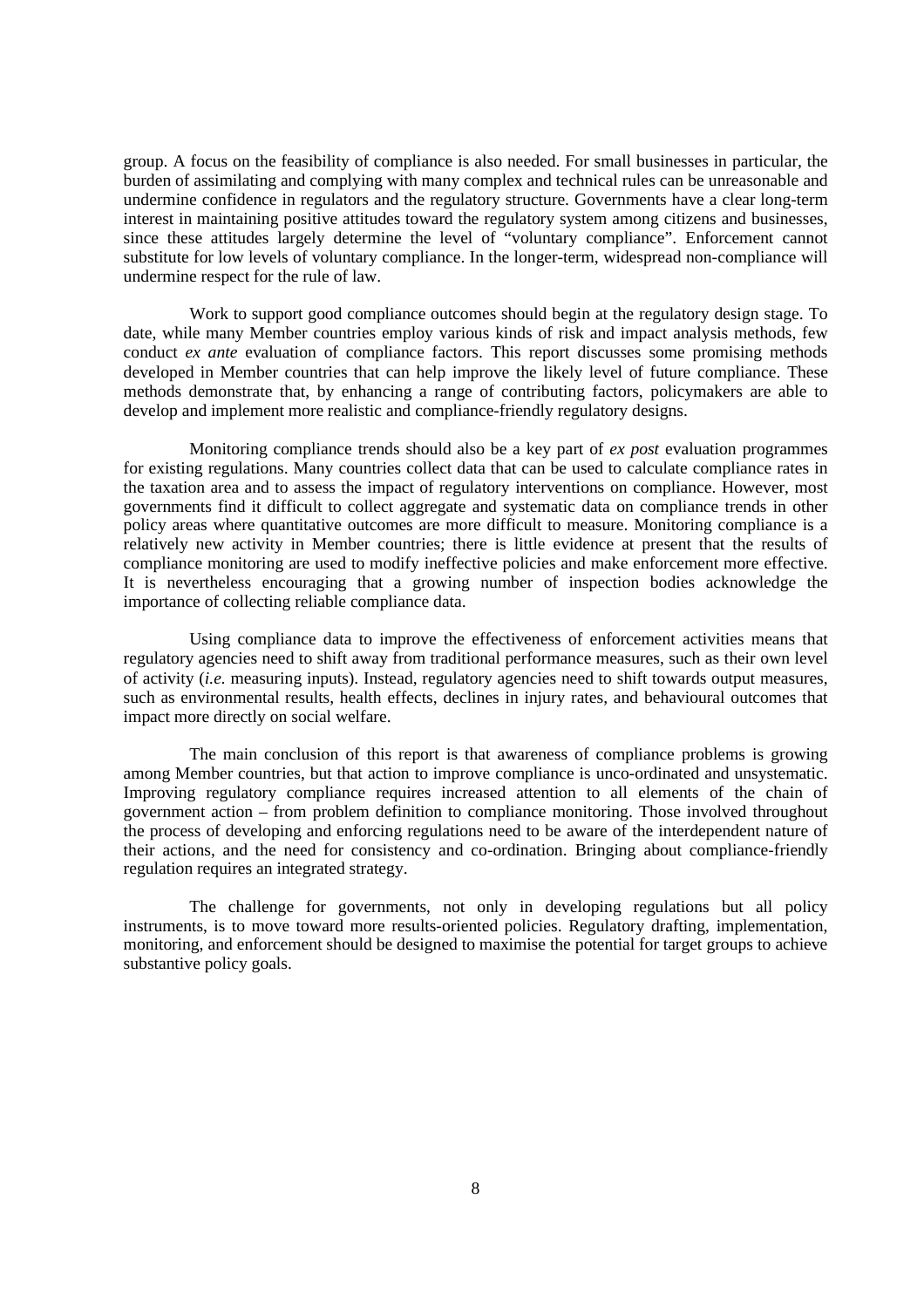## **Chapter 1**

#### **INTRODUCTION**

## **1. REGULATORY COMPLIANCE PROBLEMS: A CASE FOR REGULATORY REFORM**

An important criterion for the success of regulatory reform is whether regulatory systems accomplish their policy objectives. Despite a massive increase in regulation and government-imposed formalities in most countries since the 1970s, results have too often been disappointing. This has prompted most governments to examine how they can achieve their policy objectives more costeffectively through better regulation and different mixes of policy tools. This expansion of national focus is reflected in the OECD approach to regulatory reform. In the 1990s the focus of regulatory reform at the OECD has turned from *deregulation* to *regulatory quality management* – improving the efficiency, flexibility, simplicity, and effectiveness of individual regulations and non-regulatory instruments.<sup>1</sup> Regulatory reform is now entering a third phase – *the management of regulation* – to improve the total impact of regulatory systems in achieving their social and economic goals.

There is no generally accepted definition of regulation applicable to the very different regulatory systems in OECD countries. In the OECD work on regulatory reform, regulation refers to the diverse set of instruments by which governments establish requirements for enterprises and citizens. Regulations include laws, formal and informal orders, subordinate rules issued by all levels of government, and rules issued by non-governmental or self-regulatory bodies to whom governments have delegated regulatory powers. Box 1 explains different types of regulation and defines regulatory reform.

### Box 1. **What is regulation and regulatory reform?**

Regulations can be divided into three categories:

- − *Economic regulations* intervene directly in market decisions such as pricing, competition, market entry or exit. Reform aims to increase economic efficiency by reducing barriers to competition and innovation, often through deregulation and use of efficiency-promoting regulation, and by improving regulatory frameworks for market functioning and prudential oversight.
- − *Social regulations* protect public interests such as health, safety, the environment, and social cohesion. The economic effects of social regulations may be secondary concerns or even unexpected, but can be substantial. Reform aims to verify that regulation is needed, and to design regulatory and other instruments, such as market incentives and goal-based approaches, that are more flexible, simpler, and more effective at lower cost.
- − *Administrative regulations* are paperwork and administrative formalities so-called "red tape" through which governments collect information and intervene in individual economic decisions. They can have substantial impacts on private sector performance. Reform aims at eliminating those no longer needed, streamlining and simplifying those that are needed, and improving the transparency of application.

*Regulatory reform* is used in the OECD work to refer to changes that improve regulatory quality, that is, enhance the performance, cost-effectiveness, or legal quality of regulations and related government formalities. Reform can mean revision of a single regulation, the scrapping and rebuilding of an entire regulatory regime and its institutions, or improvement of processes for making regulations and managing reform. Deregulation is a subset of regulatory reform and refers to complete or partial elimination of regulation in a sector to improve economic performance.

*Source:* OECD (1997), *The OECD Report on Regulatory Reform*, Paris.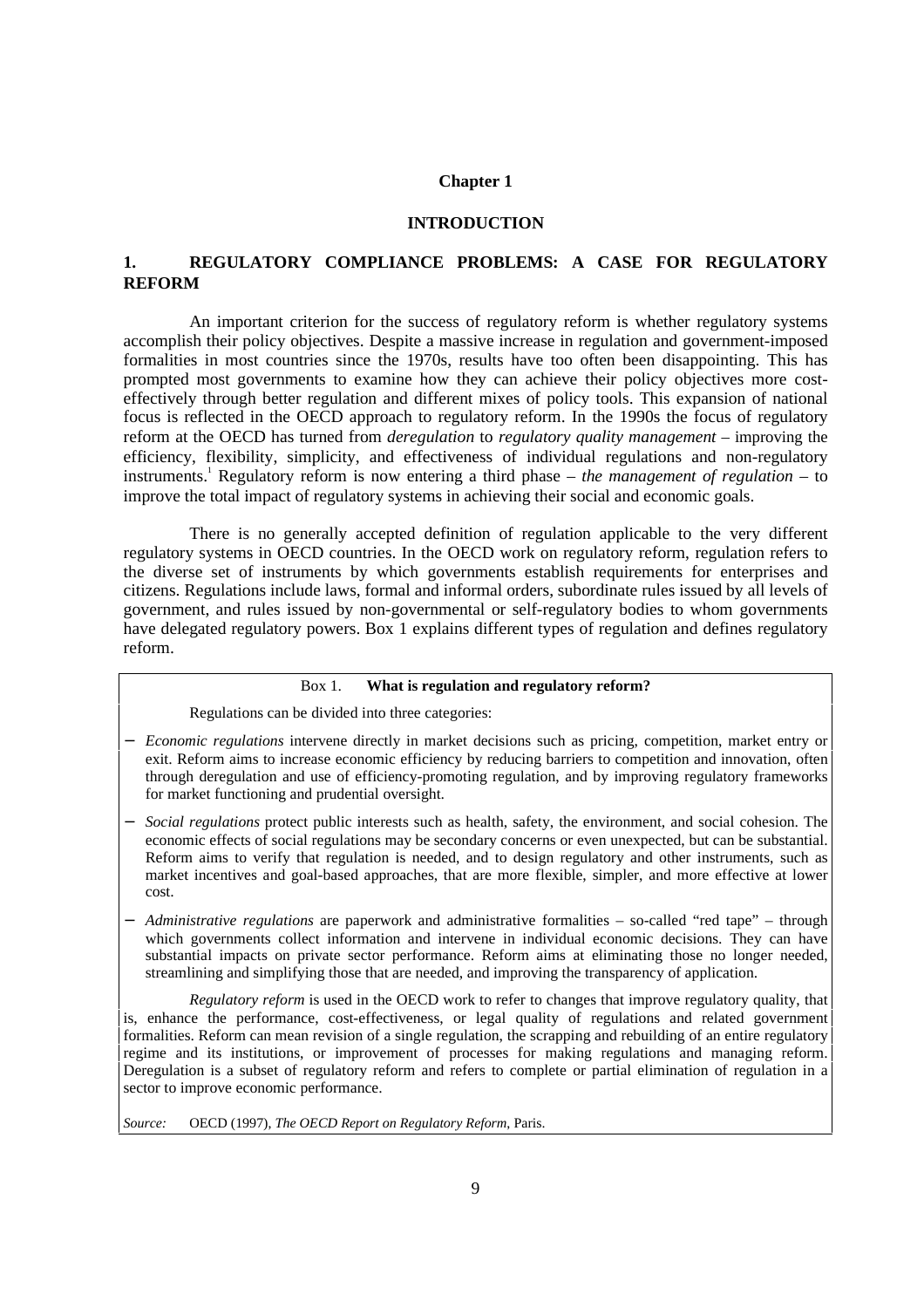This paper focuses on all types of regulation that establish behavioural norms for a target group. The target group can be society-wide or a specific group within society, such as car drivers, farmers, or small enterprises. These regulations are generally promulgated and maintained because they are expected to achieve concrete policy objectives that will increase the quality of life in society as a whole – by, for example, improving environmental quality, human safety and health, or consumer protection. **Chapter 2** of this report outlines how regulatory failures can stem from failures of regulatory design and implementation. **Chapter 3** documents case studies in OECD countries of compliance failures and the effectiveness of compliance-oriented regulatory innovations to overcome those failures. **Chapter 4** outlines practical tools for compliance-oriented regulation that have been used in OECD countries. **Chapter 5** suggests preliminary principles for results-oriented regulatory policy. Some information in this report has been obtained through a request for information from the Public Management Service to members of the OECD Working Party on Regulatory Management and Reform.<sup>2</sup>

Although there is little hard evidence, a growing body of anecdotes and studies from OECD countries suggests that many rules "on the books" fail to elicit sufficient compliance to achieve their objectives. Evaluating and taking steps to avoid potential failures of regulatory compliance should therefore be an integral part of regulatory reform. Improving compliance involves a detailed understanding of the context in which regulation operates. One analyst has written:

*Regulation refers to sustained and focused control exercised by a public agency over activities that are socially valued. The reference to sustained and focused control by an agency suggests that regulation is not achieved simply by passing a law, but requires detailed knowledge of, and intimate involvement with, the regulated activity.*<sup>3</sup>

If a government wants to improve regulatory compliance, it must understand what the target group is doing in real life and use that understanding to inform regulatory design. Policymakers and regulators must develop a sophisticated view of the population of individuals and organisations targeted for regulation, including such factors as:

- − The characteristics of the market place.
- − How the individual organisations are structured and make decisions.
- − What incentives are likely to motivate both the affected individuals and organisations to comply with the regulation.
- − The obstacles to their compliance.

The degree to which a target group complies with a regulation is based on how various characteristics of the target group interact with the design and quality of the regulation. In this context, a regulation can be seen as one component of a larger structure whose effect is to create incentives for private actors to behave in certain ways. This is often difficult to do when governments compete against very powerful institutional, market, and cultural incentives.4

Regulation that is ineffective in meeting its objectives can be just as damaging to government, businesses and consumers, as no regulation or over-regulation. Systemic failures of compliance (that is, widespread and durable non-compliance) are failures of public governance that devalue regulatory instruments and ultimately break down the credibility of government and governance under the rule of law. Businesses and the public expect governments and regulators to be able to demonstrate that regulatory systems are designed to be effective. Of necessity this requires attention to levels and trends in compliance. Nevertheless, the picture of compliance trends in OECD countries is very hazy due to a lack of empirical evaluations of the effects and performance of regulatory systems.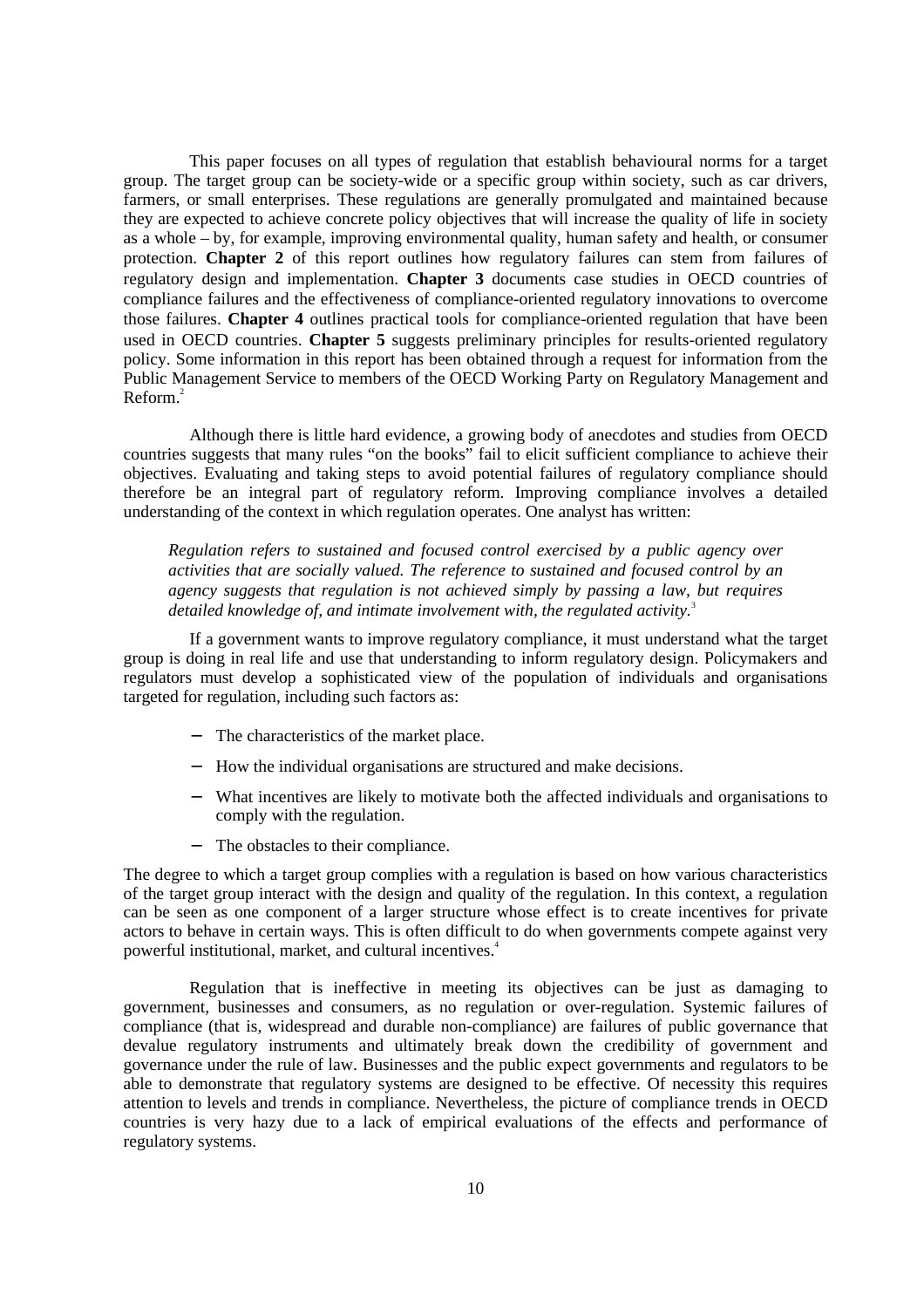Achieving full compliance is not always possible, at least at reasonable cost, and governments will almost always have to be satisfied with "a reasonable extent" of (non-)compliance. There is no general answer to the question of what is a "reasonable extent" of non-compliance because each policy field has its own specifications, differences, and sensitivities. To define an acceptable level of non-compliance is context-dependent, and depends in part on the nature of the risks arising from non-compliance. Non-compliance is, for example, more alarming in the nuclear energy industry than in most other policy areas. First, in order to decide upon an acceptable level of non-compliance one must be aware of the severity of non-compliant behaviour, or the damage that non-compliant behaviour causes and the extent to which non-compliance influences achievement of policy objectives. Second, one should define clearly as a matter of social policy what kinds of behaviour are considered to be "serious offences". Third, the impact of public opinion can redefine the answers to the first two questions. A non-compliance rate can suddenly become a problem, even though the same level of noncompliance may have existed and not have been seen as a problem for years previously. For example, governments often react with additional enforcement efforts when isolated cases of non-compliance reach the national newspapers, even if there is no knowledge of the extent of non-compliance. However, media attention may also remedy an information gap for governments.

## **2. REGULATORY COMPLIANCE AND POLICY EFFECTIVENESS**

Regulatory compliance in this report refers to o*bedience by a target population with regulations.* Why do people obey any rule? Several conditions are needed. The first condition is that the target group has to be *aware of the rule* and *understand* it. For example, lack of clarity in a rule may bring about unintentional non-compliance. Second, the target group has to be *willing to comply*. Economic incentives can motivate compliance. A strong enforcement programme can discourage noncompliant behaviour. The third condition is that the target group is *able to comply*. For some regulations, implementation of the policy should include activities such as the provision of necessary information and other technical support. If any one of these conditions is not met, non-compliance occurs. In order to ensure regulatory compliance, policymakers should direct their quality control activities not only to the drafting and publishing of a rule, but also to ensuring that the three conditions are met. $5$ 

C*ompliance with a rule* is not always the full test for determining the effectiveness of regulation in achieving its goals. Full compliance with a rule may not accomplish the desired outcome. For example, full compliance may be so costly that it causes more damage than it remedies (*e.g.* if the costs of compliance are so great that they drive legitimate enterprises out of business). Full compliance may be possible but not adequate to achieve the desired objective (*e.g.* if the rule mandates a particular technology that does not accomplish the intended goal). The underlying problem to be solved was not understood well enough to identify the right solution. In evaluating the outcomes of regulation the policymaker should consider that *regulatory compliance* is important, but is not the only factor that determines policy effectiveness. The substantive achievement of regulatory objectives also depends on sound problem identification, full diagnosis of the factors and institutional incentives underlying the problem, the choice of policy instruments, and implementation. Analysis of both rule compliance and other factors that determine the policy effectiveness can help pinpoint the ways in which regulatory design can be improved.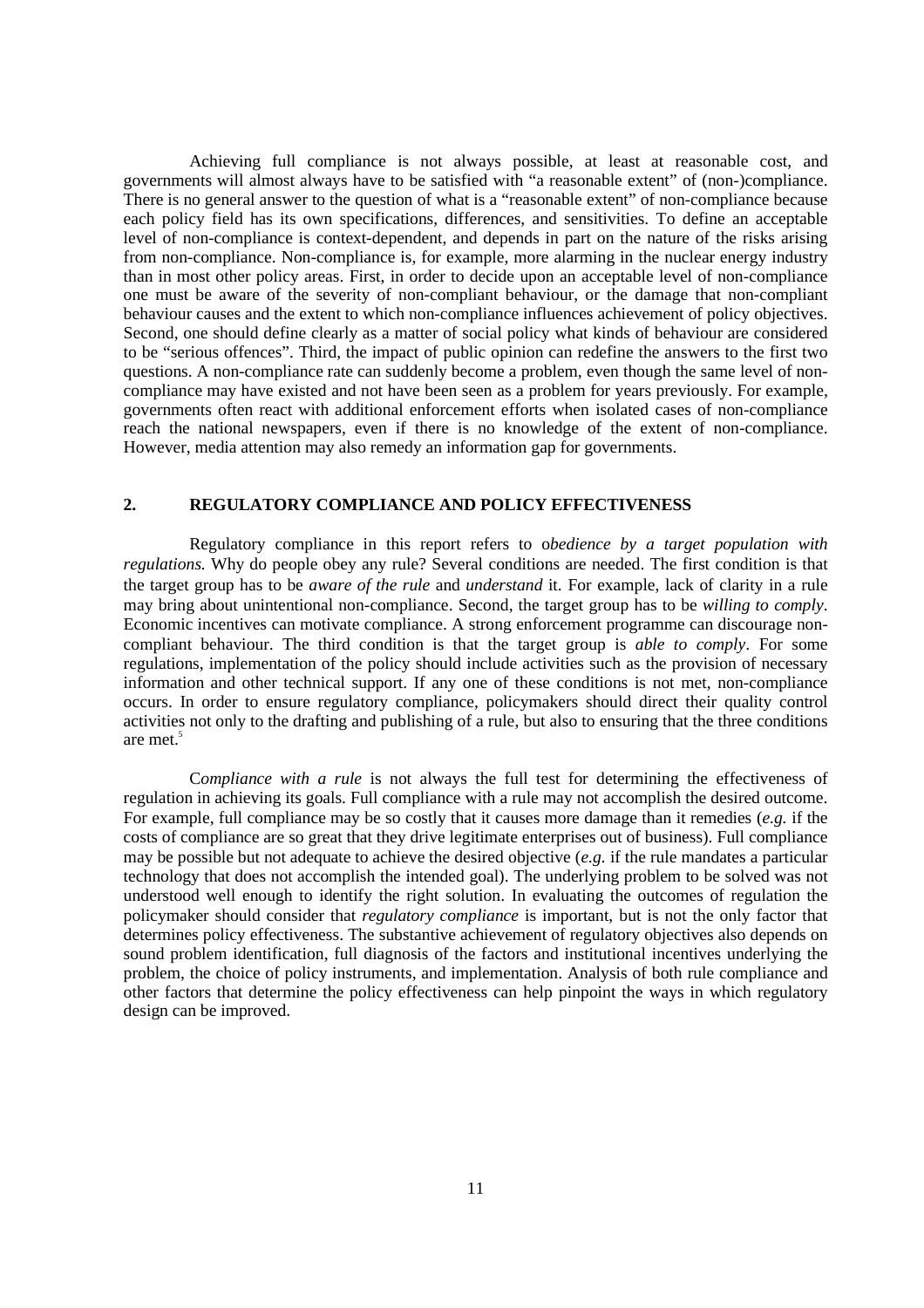## Box 2. **The three necessary conditions for compliance**

Reasons for non-compliance can be found at three different levels:

- − The degree to which the target group knows of and comprehends the rules.
- − The degree to which the target group is willing to comply either because of economic incentives, positive attitudes arising from a sense of good citizenship, acceptance of policy goals, or pressure from enforcement activities.
- − The degree to which the target group is able to comply with the rules.

At each of those three levels governments should employ a mix of activities to ensure that its policy will take effect:

- − Communication with the target group to inform it about its rights and duties and to explain the rules.
- − The use of many kinds of policy instruments (taxes, prohibitions and subsidies for example) to influence the behaviour of the target group, backed up with a variety of enforcement activities (such as inspections and sanctions).
- − Adequate implementation to make the policy workable in practice, which means that governments have to ensure that the necessary information is provided to the target group and other technical facilities or mechanisms are taken.

At each of the three levels, failures can make government policy ineffective.

*Results-oriented regulatory policy* refers to regulatory development is designed to ensure that maximum compliance with regulation, will accomplish substantive policy goals at lowest cost. It seeks to leverage government resources to avoid potential compliance failures that undermine substantive achievement of policy objectives. Regulatory compliance is not automatic. Regulation that is effective at achieving objectives has usually been designed with an eye to accomplishing substantive outcomes. Policymakers need to understand and take account of the individual characteristics of the target group, including how they can reasonably be expected to respond to rules and government enforcement strategies and both their internal and external incentives to comply with regulatory objectives. The design of results-oriented policy instruments presupposes working procedures in which the policymaker carefully pays attention to both process and "policy surroundings".

## Box 3. **Definitions of regulatory compliance and results-oriented regulatory policy**

*Regulatory Compliance:* Obedience by the target population(s) with regulation(s).

*Compliance-Oriented Regulation:* Regulation that is designed to achieve a high level of obedience by the target group.

*Results-Oriented Policy:* Policy that is designed to improve substantive policy outcomes; *i.e.* where regulatory drafting, implementation, monitoring, and enforcement are designed as an integrated whole to maximise the potential for target groups to achieve substantive regulatory goals at lowest cost.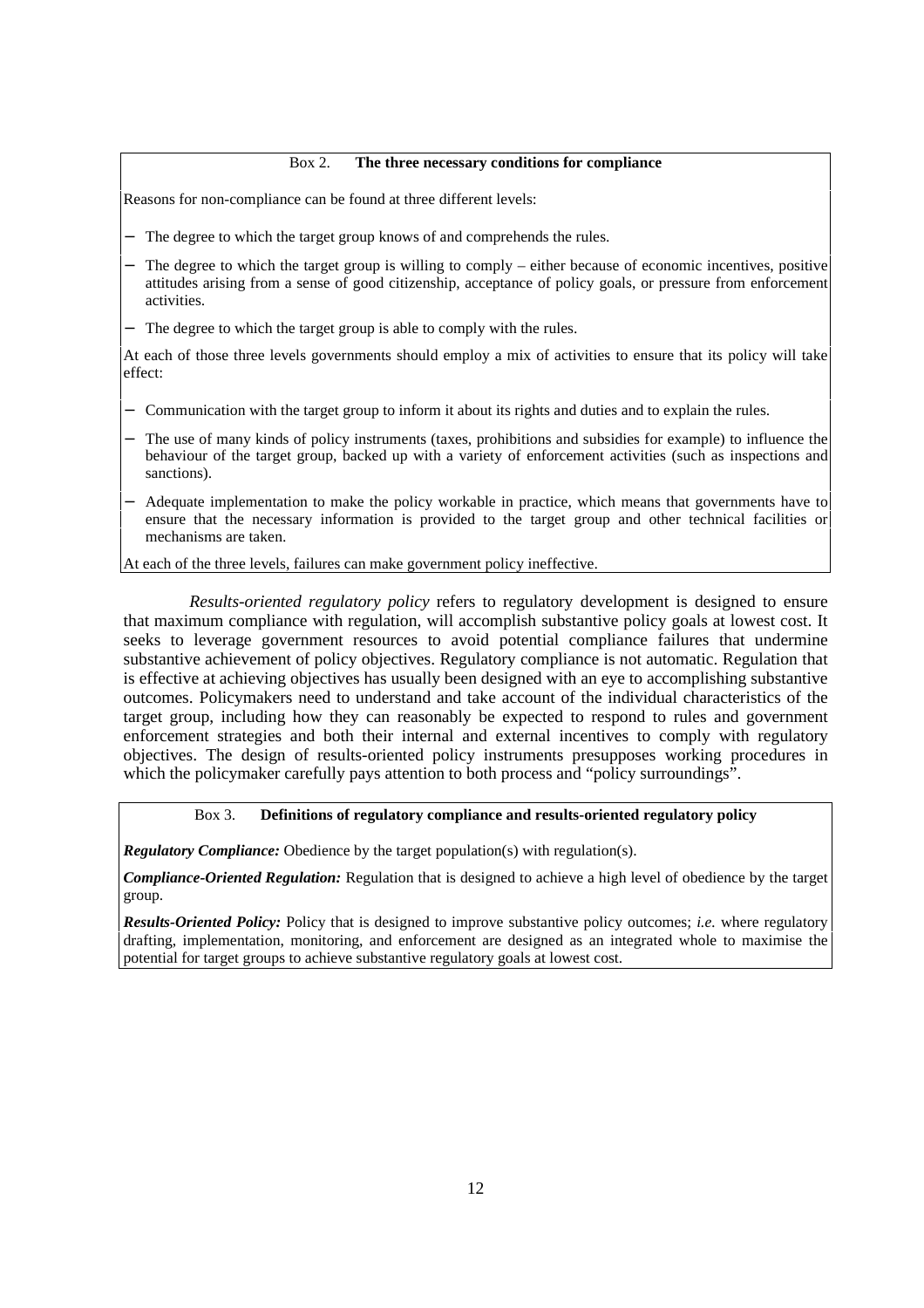### **Chapter 2**

## **COMPLIANCE FAILURES**

Regulation that fails to elicit an adequate level of compliance not only fails to meet its underlying policy objective, but also:

- − Creates unnecessary costs through fruitless administration and implementation.
- − Postpones the achievement of the policy objective.
- − Erodes general confidence in the use of regulation, the rule of law, and government in general.
- − Cumulatively leads to the undermining of other regulations and regulation itself, which can lead to a vicious cycle in which more and more rules are promulgated while public confidence in government regulation lessens and compliance outcomes become worse.

While many regulations have dramatically improved social welfare in many areas, many failures in compliance exist. An earlier OECD report identified eight causes of non-compliance from the point of view of those targeted:

- − Failure to understand the law.
- − Collapse of belief in law.
- − Procedural injustice.
- − Costs of regulatory compliance.
- − Deterrence failure.
- − Incapacitation of those regulated.
- − Failure of persuasion.
- − Failure of civil society.7

This report examines reasons for non-compliance by analysing regulatory design from the point of view of regulators. Factors that can result in non-compliance are listed below and organised according to the three categories from Box 2: knowledge, willingness, and ability to comply. This list is based on examples and experiences from Member countries. For a clear presentation, failures of regulatory design that are not directly related to compliance with a rule, such as insufficient problem diagnosis or failures in the choice of policy instruments, are also listed under the heading of "ability to comply".

In addition, crosscutting issues can amplify regulatory non-compliance. For example, governments often fail to design regulation taking into account the particular characteristics of small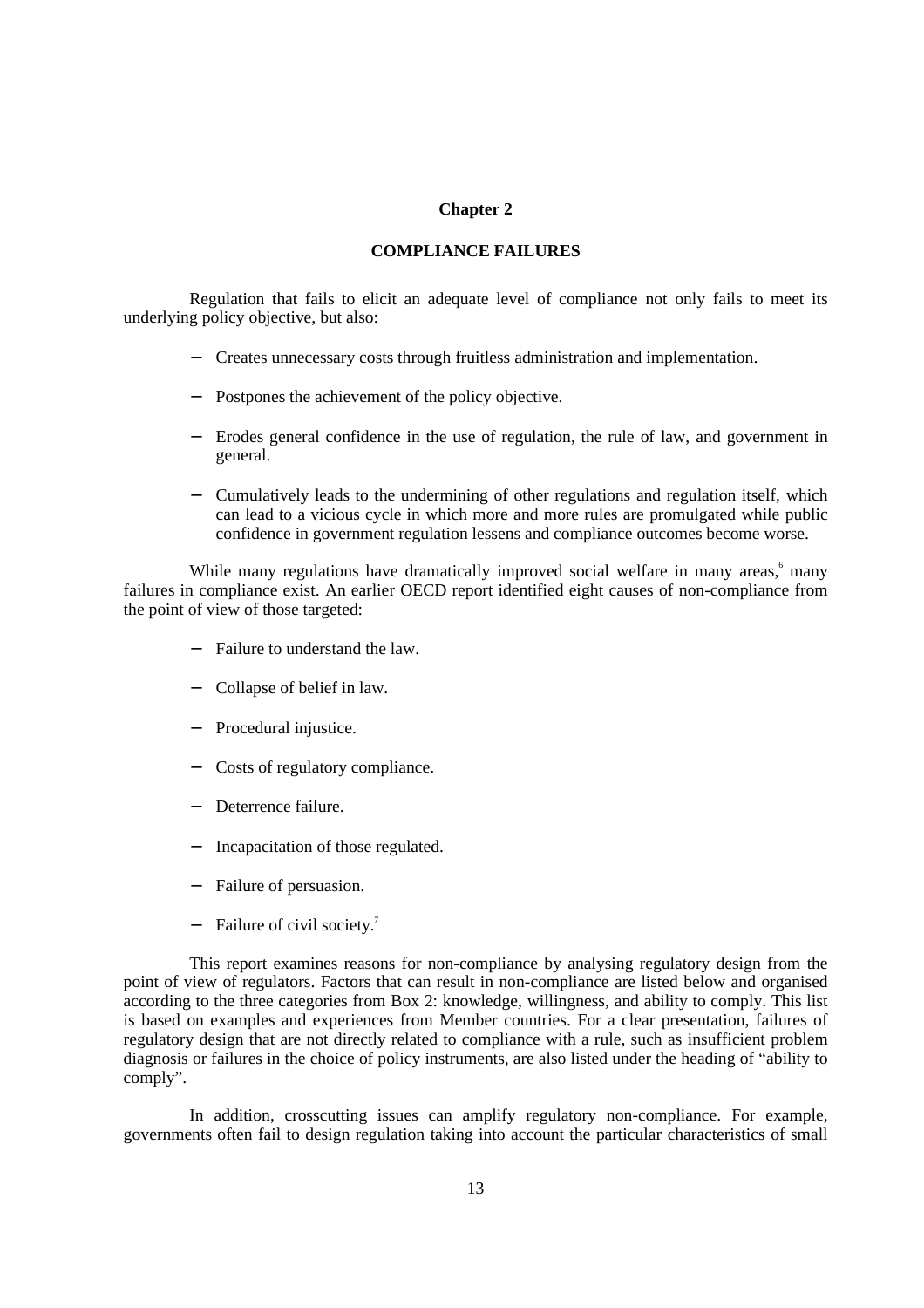and medium-sized enterprises (SMEs). Similarly, different administrative and national cultures can have different impacts on compliance. Boxes 5 and 6 illustrate how these factors can have confounding impacts on compliance through the regulatory process.

It should always be remembered, however, that most businesses regularly comply with laws despite a variety of regulatory failures on the part of government. This level of "voluntary" compliance within society, which is ultimately based on trust in government, is a valuable asset for regulators that should not be taken for granted. Regulatory failures that undermine public trust in government are likely to have wider, longer-term implications reducing the effectiveness of government as a whole. In other words, voluntary compliance is a public good that is over-exploited and undervalued by public administrations, much as a fishery may be over-fished by individual fishermen.

## **1. NON-COMPLIANCE RELATED TO LACK OF REGULATORY** *KNOWLEDGE* **OR COMPREHENSION BY THE TARGET GROUP**

*Requirements are too complex to know and understand*. People cannot comply with regulations if they do not understand what is required. In regulatory design and development, policymakers often feel pressure to issue new rules or expand existing ones to cover unforeseen circumstances, to close loopholes, and to address new problems. The cumulative effect of reacting to such pressure can lead cumulatively to a loss of simplicity and therefore the loss of the ability in the target groups to understand what compliance with the resulting regulatory structure involves. The German tax law has been famously called, "not a law but a novel."

- Studies in both Hong Kong and Australia show that few company directors have a sound, or even basic, understanding of their obligations under companies and securities regulation.<sup>8</sup> A multi-country business survey under the work programme of the OECD's Working Party on Regulatory Management and Reform suggests that, in Sweden, most business people give a low rating to the clarity and simplicity of regulation in the areas of the environment, tax, and employment. This suggests they find it difficult to understand what is required.<sup>9</sup>
- − The OECD has previously studied how regulatory inflation is increasing the volume and complexity of regulation in most OECD countries. In France for example, the size of the Official Gazette, where regulations are published, more than doubled from 1976 to 1990. The annual production of new laws increased by 35% from 1960 to 1990, and of decrees by 20 to 25%. The average length of French laws increased from 93 lines in 1950 to over 220 in 1991.<sup>10</sup> Even where an effort is made to reform regulation to make it simpler, easy to understand, and to include the private sector in drafting rules, a "regulatory ratchet" takes effect. This means that, without vigilance, the overall regulatory structure tends to become more technical and unworkable as details are added and loopholes are closed. For example, reforms to occupational health and safety regulation initiated in England and modelled in many other countries were intended to replace many technical rules with a few easy to understand, flexible, general rules. The aim was to facilitate employer selfregulation of occupational health and safety on an individualised site-by-site basis. However, over time many technical and detailed "codes of practice" have developed under the general provisions of the occupational safety and health regulation to address specific hazards and make the law more certain for employers. The proliferation of these codes of practice which have the effect of law means that now many businesses in Britain find them too complex and voluminous to be easily comprehensible.<sup>11</sup>
- The complexity of rules and the overall regulatory structure generally raise the costs of compliance (see Box 6 for examples of how this affects SME compliance rates).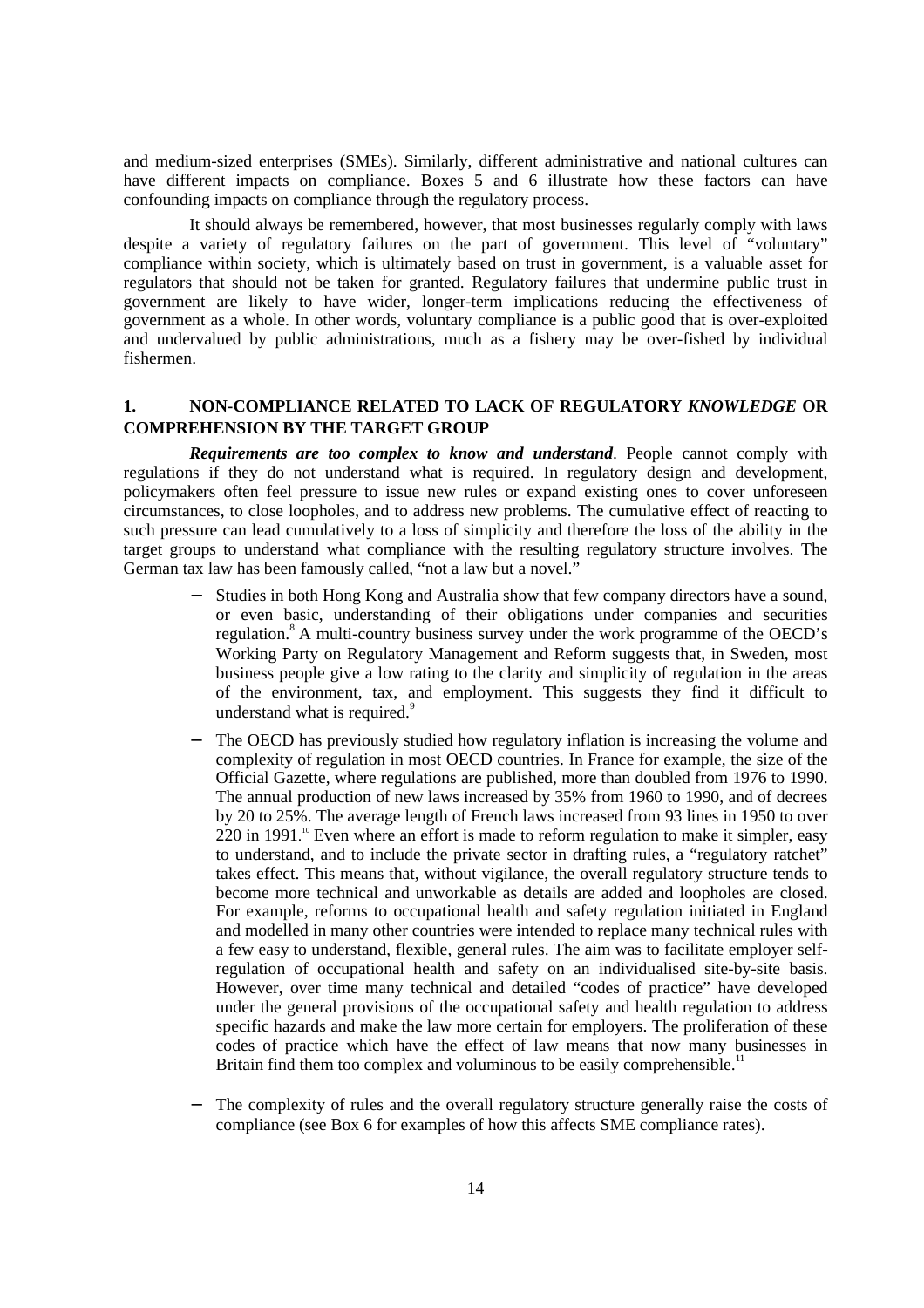#### Box 4. **SMEs and compliance failures**

*Costs of Compliance.* SMEs disproportionately bear the burden of costs of compliance due to the differential impact of cost of improvements, and the relationship between cost to company and benefit that is likely to accrue from the investment in compliance by SMEs *vis-à-vis* larger enterprises.

- − A World Bank study of micro-firms in Mexico found that the average micro-firm owner faces regulatory costs that consume 17% of revenues (or 32% of value added). Because of the costs of compliance, microfirm owners tend to operate in a way that avoids the need for compliance by not hiring wage-earning labour (instead of relying on unpaid family members) and not establishing themselves in permanent locations or fixed sites. Regulatory costs would consume 58% of value added if it were not for these strategies. A very low percentage register with ministries such as the Social Security Institute (for social security tax), the Secretariat of Health and Social Assistance, and the federal tax authority; retail trade has the highest compliance rate, perhaps because non-compliance is more likely to be detected.
- Among the Mexican micro-firms, there is however a high level of compliance in relation to payment of the Christmas bonus – a deeply entrenched custom in Mexican society that would probably be complied with even without regulation. This illustrates the way that despite the cost of compliance, a cultural practice factor can also affect compliance rates (in this case in a positive way).
- While few governments have collected data that demonstrates a causal link between costs of compliance and failures of compliance, studies from many OECD countries confirm that compliance costs are generally higher for SMEs, suggesting that there is a higher risk of compliance failure. A study of administrative burdens of compliance in the Netherlands in 1997 found that costs per employee of firms employing 100 or more people are just under one-sixth of the costs for firms employing one to nine people. Similarly, in Sweden a 1997 survey found that the administrative costs of regulation "per employee" are almost four times higher for small firms than for larger SMEs (although the difference is less accentuated if costs are compared on a per turnover basis). This survey also found that the bigger the firms, the more they considered that their economic sector's level of compliance with regulations was high, suggesting that smaller firms are generally perceived by themselves and others to have lower compliance rates.

*Complexity of Regulation.* Inaccessible and incomprehensible regulation affects small business compliance rates. Many studies show that small businesses cannot keep up with the volume of regulations and regulatory guidance that is produced by many regulatory agencies:

- A study of occupational health and safety compliance in England and Wales found that large companies and companies with safety personnel had little difficulty in comprehending and using information about compliance requirements. These companies were much more likely to have effective systems for ensuring compliance than small companies without safety personnel where management usually lacked the time and resources to read and understand the great volume of regulatory material on health and safety standards.
- − Norwegian internal control regulations (Ministry of Local Government, 1991) entered into force on 1 January 1992; these require all businesses and other organisations that employ people, both public and private, to establish and maintain a control system for environmental, health and safety issues. A 1994 evaluation of implementation of the requirement among 100 top managers found a major difference between SMEs and large businesses in their knowledge of regulations: 43% of managers in SMEs – corporations with annual sales of under 100 million NOK (which make up 90% of Norwegian corporations) – had never heard of the regulations. Only 6% of managers in large corporations – with annual sales of over 100 million NOK (which make up 10% of Norwegian enterprises) – had never heard of the regulations. This has had an important impact on overall compliance. Overall only 31% of top managers in small businesses were strongly engaged in implementing the system. 32% were not interested in implementing a system.

*Sources:* OECD (1997), *Small Business, Job Creation and Growth, Facts, Obstacles and Best Practices*, OECD, Paris p. 24; OECD (1998), PUMA Multi-Country Business Survey: Benchmarking the Regulatory and Administrative Business Environment: Draft Report on the Results for Sweden, OECD, Paris, p. 3; Andersen, O. (1996); Genn, H. (1993), "Business responses to the regulation of health and safety in England" 15 *Law & Policy* pp. 219-233; "The Norwegian internal control system: A tool in corporate environmental management?" 3 *Eco-Management and Auditing*, pp. 26-29; Genn, H. (1993), "Business responses to the regulation of health and safety in England," 15 *Law & Policy* 219-233, pp. 225-226.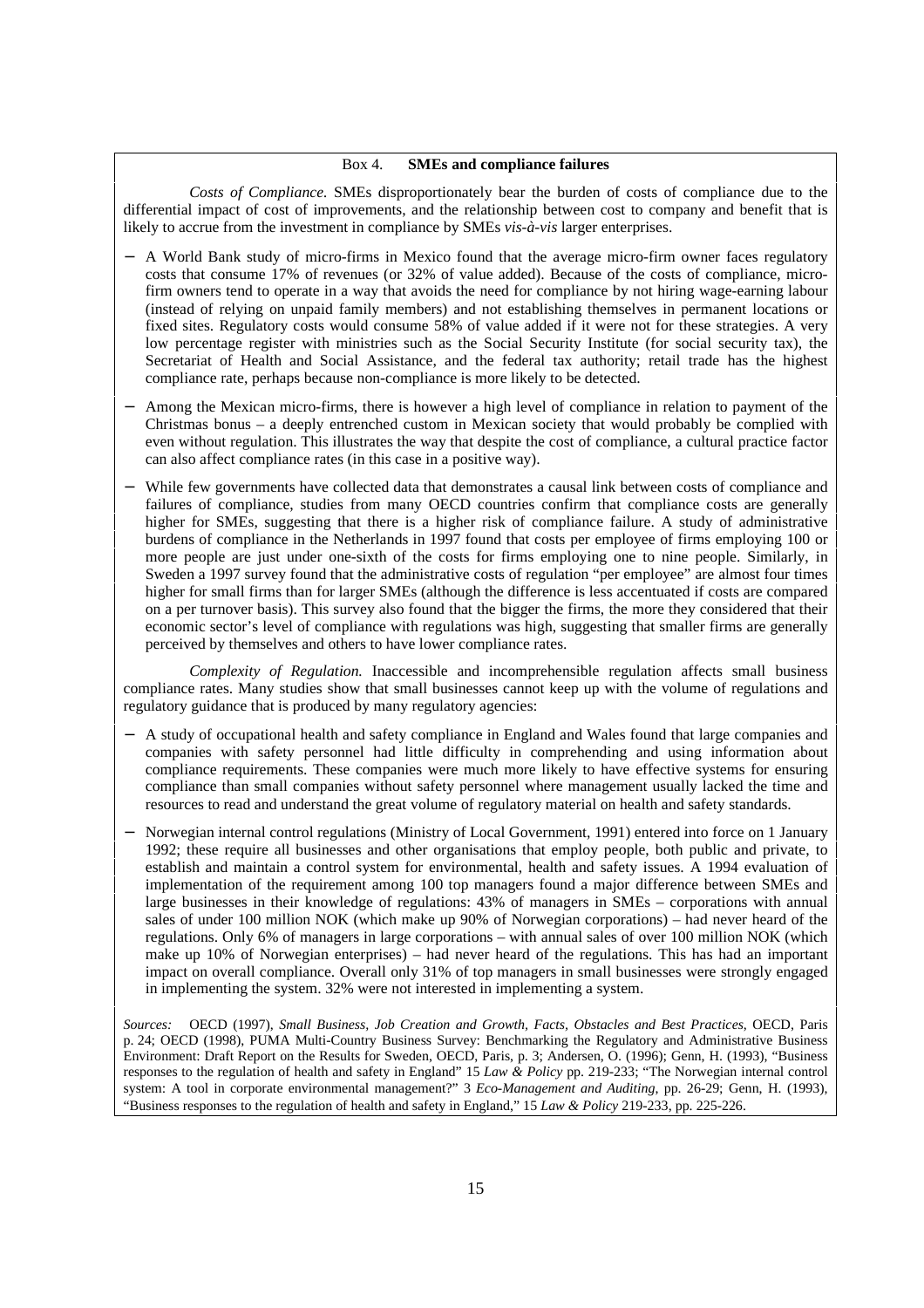## **2. NON-COMPLIANCE RELATED TO THE** *WILLINGNESS* **OF THE TARGET GROUP TO COMPLY WITH THE RULES**

*Compliance is too costly.* Voluntary compliance is likely to be low when costs (in time, money, or effort) of complying with a rule are considered to be high. Many factors contribute to what may be viewed as unreasonable compliance costs: substantive standards are too high, the transition time for coming into conformity is too short, or the regulation is inflexible. If a rule seems unreasonable, instead of complying, businesses may dedicate more time and money to lobbying regulators to change it or asking for special treatment. Many OECD countries have implemented different forms of regulatory impact analysis to collect data on estimated and actual costs of regulatory compliance.<sup>12</sup> As Box 6 shows, costs of compliance are often disproportionately high for SMEs based on their size and turnover, and may affect SME compliance rates. However, many regulatory impact analyses of compliance costs do not take the next step of identifying what impact, if any, these costs have on compliance rates.

If we assume that in many circumstances business decisions about whether to comply with regulation are affected by the estimated costs of compliance *vis-à-vis* the benefits of compliance, and that cost estimates include the probability of being caught and penalised, then high costs of compliance are likely to reduce compliance rates.<sup>13</sup> For example, the National Tax Board of Sweden recently had to reverse its decision to raise the tobacco tax because the rise in costs resulted in a steep rise in smuggling of tobacco.<sup>14</sup> Faulty or limited impact analyses that do not assess the financial and other incentives created by regulations can lead to non-compliance. It is important for policymakers to have a clear understanding of the economic and social circumstances and incentives faced by target populations to predict the impacts of different regulatory instruments.

*Overly legalistic regulation*. People lose confidence in regulators and governments if they are required to comply with technical rules that do not appear to relate to any substantive purpose.<sup>15</sup> An overly rule-based or "legalistic" approach to compliance can have the same effect, undermining a government's achievement of substantive policy objectives. Overly legalistic regulation can take the form of:

- − Regulatory unreasonableness, or imposition of uniform, detailed and stringent rules in situations where they do not make sense.
- − Regulatory unresponsiveness or failure to consider arguments by regulated enterprises that exceptions to the technical rules should be made.

The negative effects of unreasonable and unresponsive legalism on compliance rates have been well established.

- − For example, Bardach and Kagan conducted interviews with business people about environmental and occupational safety and health regulation. When business people felt that regulators were being overly legalistic in the application of rules and imposition of fines, these business people would tend to respond by scaling down their efforts to comply with the intent of the law; instead, they would aim to achieve only the minimal level of compliance which the rules required.<sup>16</sup>
- − A major Danish study of citizens and attitudes towards compliance with the law found that people are more inclined to see non-compliance with a regulation as acceptable when they feel that the relevant regulation is too petty and restrictive. For example,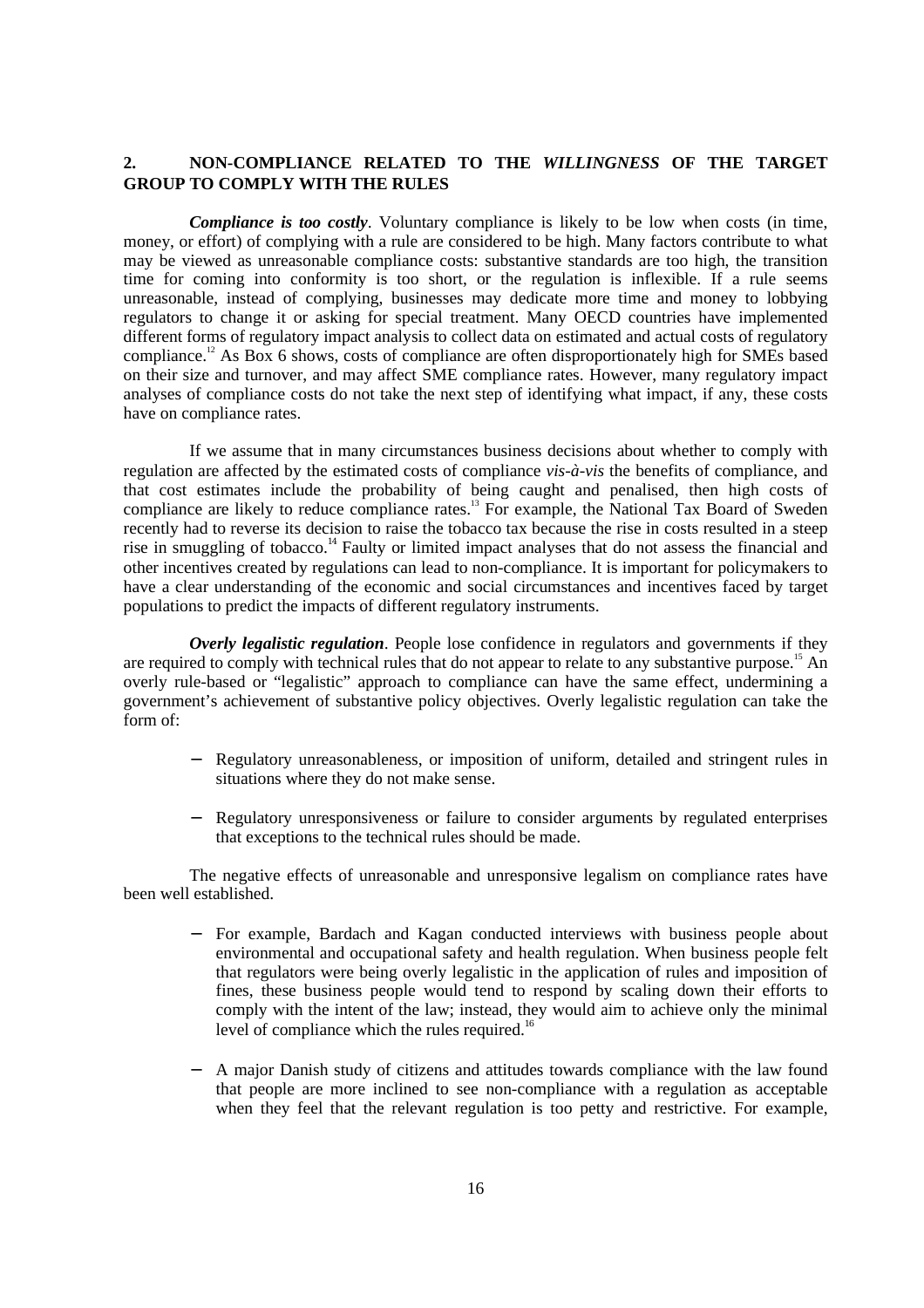Danish law prohibits the use of "weekend cottages" as an all-year residence; noncompliance is a commonly accepted practice among Danish citizens.<sup>17</sup>

− A series of studies of the effects of different inspection styles used by regulators in coal mine safety, nursing home regulation and environmental regulation have shown that reliance on strict, coercive strategies to achieve compliance often breaks down the goodwill and motivation of those actors who were already willing to be socially responsible.<sup>18</sup> An organised culture of resistance can arise from policies perceived to be unreasonable and over-deterrence can chill innovation that might have led to superior outcomes. This is backed up by psychological research:

> *When punishment rather than dialogue is in the foreground of regulatory encounters, it is basic to human psychology that people will find this humiliating, will resent and resist in ways that include abandoning selfregulation.*<sup>19</sup>

Overly technical rules can also increase non-compliance by encouraging evasion and creative adaptation. As the technicality and complexity of regulation increases, so does the possibility for less scrupulous players to find loopholes specific rules and engage in "creative compliance". This is a problem in tax compliance where professional advisors may act as avoidance entrepreneurs.

- − In Argentina, as inspections and audits of tax files and other tax enforcement efforts increased since the early 1990s, so did the sophistication of tax non-compliance. After tax compliance surged following the increase in regulatory activity around 1992, compliance decreased again as business and entrepreneurs incorporated more complex evasion mechanisms and less traceable documentation into their tax evasion strategies. A lack of government strategy in deciding which cases to prosecute increased the perceived ineffectiveness of the tax regime and contributed to a general lack of deterrence. This so reduced confidence in the taxation system that the majority began not to comply.<sup>20</sup>
- − As in all civil law countries, the legal system of Mexico is based on the concept of certainty. In practice, this implies an effort to develop written legal codes with as much detail as possible. Laws, rather than lower-level regulations, tend to enumerate all the procedures with which a business must comply. The OECD report, "Regulatory Reform in Mexico," (OECD, 1999) found that reliance on detailed laws did not, however, avoid delegation of broad discretionary powers to regulators. The detailed laws tended to set down a mass of procedural details ("rights and obligations") rather than substantive criteria for administrative decisions (policy results). In addition, the accumulation of procedures increased the arbitrary nature of administration; such detail made it impossible for a business to be aware of or comply with all the procedural requirements, leaving regulators to decide which rules to enforce, and how. Paradoxically, the Mexican regulatory system seems to be characterised by both too much detail and too much discretion.

A study of nursing home regulation reported that the United States had adopted over 500 federal nursing home standards, supplemented by state standards that doubled or tripled the volume of regulation. Australia had adopted only 31 broad results-oriented standards. For example, a myriad of US rules about treatments, dressings, and recording of pain problems in care plans are replaced by a single "freedom from pain" standard. Yet it was the broad Australian standards that are more reliably rated by inspector teams than the narrow and specific US rules. The 31 broad outcome standards mean that Australian inspection teams can collect evidence and discuss all the standards with each other and with the nursing home staff. As a result, agreed corrective action plans were overwhelmingly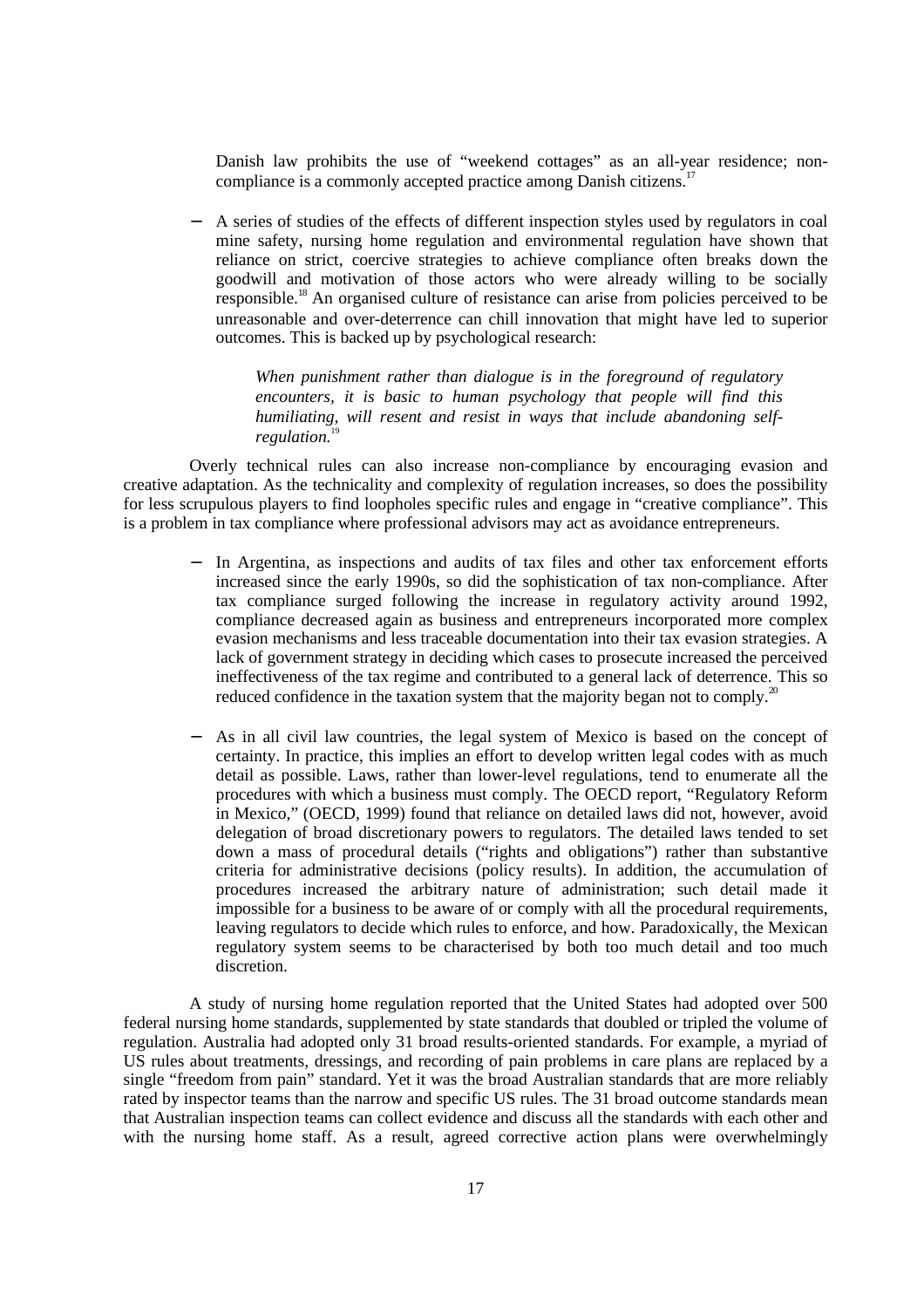implemented in Australia. The pursuit of reliability in US regulations produced so much complexity and detail that they reduced the performance of the whole. A vicious cycle was seen: disappointment with regulatory performance produced demands to "tighten up" standards, which further worsened the problem of complexity and rigidity.<sup>21</sup> See Box 15 for further details of this study.

*Regulation is at odds with market incentives or cultural practices*. Compliance rates are lower when regulation does not fit well with existing market practices or is not supported by cultural norms and civic institutions. Of course sometimes the whole point of issuing a rule is to counter an existing market or cultural practice. For example, consumer protection provisions may be necessary to outlaw over-selling in an insurance industry precisely because it has become common practice. However, if a rule cuts across existing culture and fails to build support through education, market incentives, or linkage with institutions of civil society, then it is unlikely to be effective at eliciting compliance.

- − Sometimes regulation is introduced or maintained in circumstances in which the purpose is mainly cosmetic and a matter of appearances, and widespread compliance in society is very unlikely. A prominent example is Prohibition in the United States, where even adoption of an amendment to the American Constitution could not change public behaviour that enjoyed public support. Similarly, in the wake of outbreaks of Creutzfeld-Jakob's disease, the United Kingdom quickly banned the selling of beef on the bone. However, the serving and eating of beef on the bone were not banned, since no regulation could be acceptably enforced to change the cultural practices of beef eating in British homes.
- Economies in transition face particular compliance challenges due to pre-existing historical, political, and economic factors that mean that regulatory instruments cannot achieve their objectives unless many other factors are changed as well. These factors include historically inefficient methods of production leading to environmental degradation, the loss of trust between citizens and institutions of civil society, budgetary restrictions, loss of key staff, and frequent changes in political leadership that may hamper the development of regulatory legislation and policies.<sup>22</sup> For example, in a communication to the OECD, the Czech Ministry of the Interior noted that it was very difficult for sectoral ministries to focus on compliance initiatives while they are undergoing fundamental reform to harmonise Czech law with EC law and building capacity through recruitment of skilled public servants. New regulations drafted to help create new societies have been ineffective where cultural and market issues are yet not addressed.
- − Regulation initially designed with one economic and market situation in the regulator's mind may not address issues raised by new ways of organising markets. For example, data from Sweden, the United States, Finland, and Australia show that the economic and reward systems associated with outsourcing and the comparatively more fractured and complex work processes associated with sub-contracting have sometimes lead to occupational health and safety problems. Current regulations and compliance programmes which have conventionally focused on permanent employees in larger workplaces do not address the problems associated with increased use of sub-contracting and outsourcing that create market incentives and organisational practices with higher risks to workers.<sup>23</sup>

*Prior consultation with target group failed or never happened*. Failures of consultation with target populations may cause regulatory failures because regulators may not find out about factors falling into the categories described above, or because lack of adequate consultation may fail to secure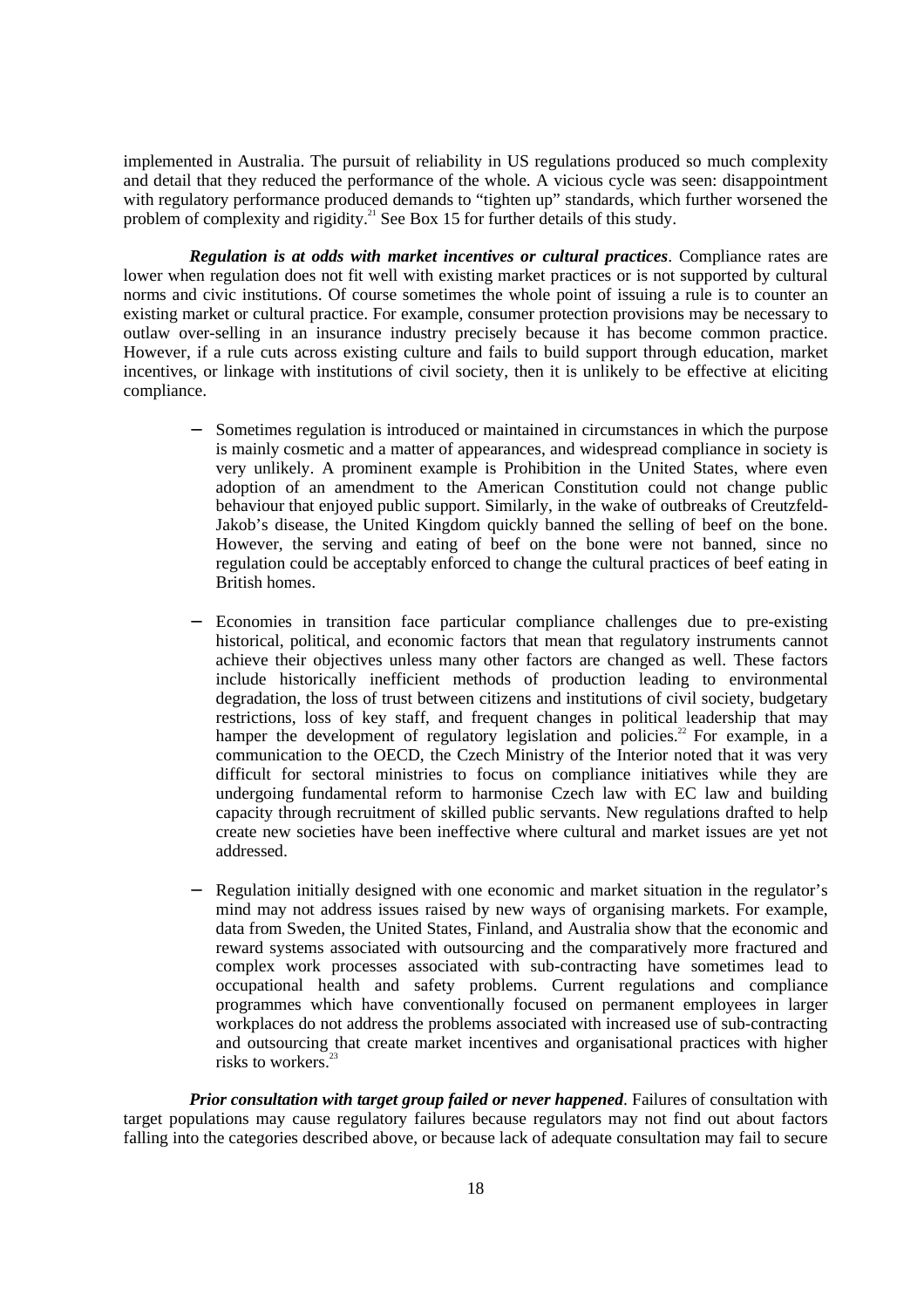target group support for the proposed regulation. For example, without adequate consultation, regulators may not be able to identify unanticipated costs of compliance, lack of regulatory clarity, or clashes between regulatory requirements and existing cultural/market practices. Effective consultation of the target group involved can be an effective way to inform target populations about the new regulation and the consequences for them. It allows target populations to have an input into the proposed regulation so that they understand why it is necessary and how their concerns have been addressed. This can build in the target group a sense of "ownership" or understanding that will increase commitment to the objectives of regulation. In addition, input to the regulator that is based on real-life experience in the activity being regulated can help the regulator find better solutions. Substantive dialogue between regulators and the target group contributes to a win-win strategy, since dialogue can increase the quality of regulation and ease compliance concerns, which is good for both sides.

*Failure to monitor*. A rule that is on the books, but not monitored is unlikely to elicit compliance. Random inspections among the target group have the effect of making people and enterprises that are normally law-abiding constantly aware of the existence of enforcement activities and tend to reduce the likelihood of future non-compliance. However, monitoring that is not rigorous enough or not targeted at high-risk areas is less likely to be effective.

- − Studies of the effectiveness of occupational safety and health regulatory inspections in the United States and Canada have found that short, superficial inspections that check only the firm's injury records have little effect on injury rates. But more rigorous, frequent inspections can actually be more significant than high penalty levels in improving business safety performance. $^{24}$
- − Governmental fiscal consolidation can lead to reduced regulatory compliance due to budgetary restrictions that reduce the staff available to monitor regulatory compliance. Fiscal consolidation can also lead to more pressure on a policymaker to resolve an issue by promulgating a rule rather than by spending the money to enforce the existing regulatory structure adequately. Simply multiplying the rules on the books without devoting sufficient resources to effective implementation worsens the situation.
- Failures in monitoring can be particularly problematic for achieving compliance when regulators have relied on self-regulation or co-regulation with the aim of increasing voluntary compliance and maintaining regulatory flexibility in a particular area. Insufficient monitoring of compliance in this case can reduce compliance considerably. A US study of US company codes for ensuring suppliers from abroad do not use child labour in the apparel industry found that most of the codes did not contain detailed provisions for monitoring and implementation, and that many of the companies did not have reliable monitoring systems in place. It found that monitoring for use of child labour had not been incorporated into pre-existing site visits and other monitoring strategies for ensuring product quality and schedule co-ordination.<sup>25</sup>

*Procedural injustice*. Researchers have found that if people feel they are treated unfairly by the government or a regulatory agency, then they will often respond by refusing to comply with regulatory requirements. People who believe they have been or will be dealt with fairly by a regulatory system are much more likely to comply with its requirements, whatever they are, than those who believe the system is not fair. Regulatory agencies perceived as unfair during inspections and enforcement are likely to elicit lower compliance. A 1992 study in the United States found that taxpayers that reported having heard accounts of others being treated unfairly in the course of audits themselves expressed a disinclination to comply in the future.<sup>26</sup>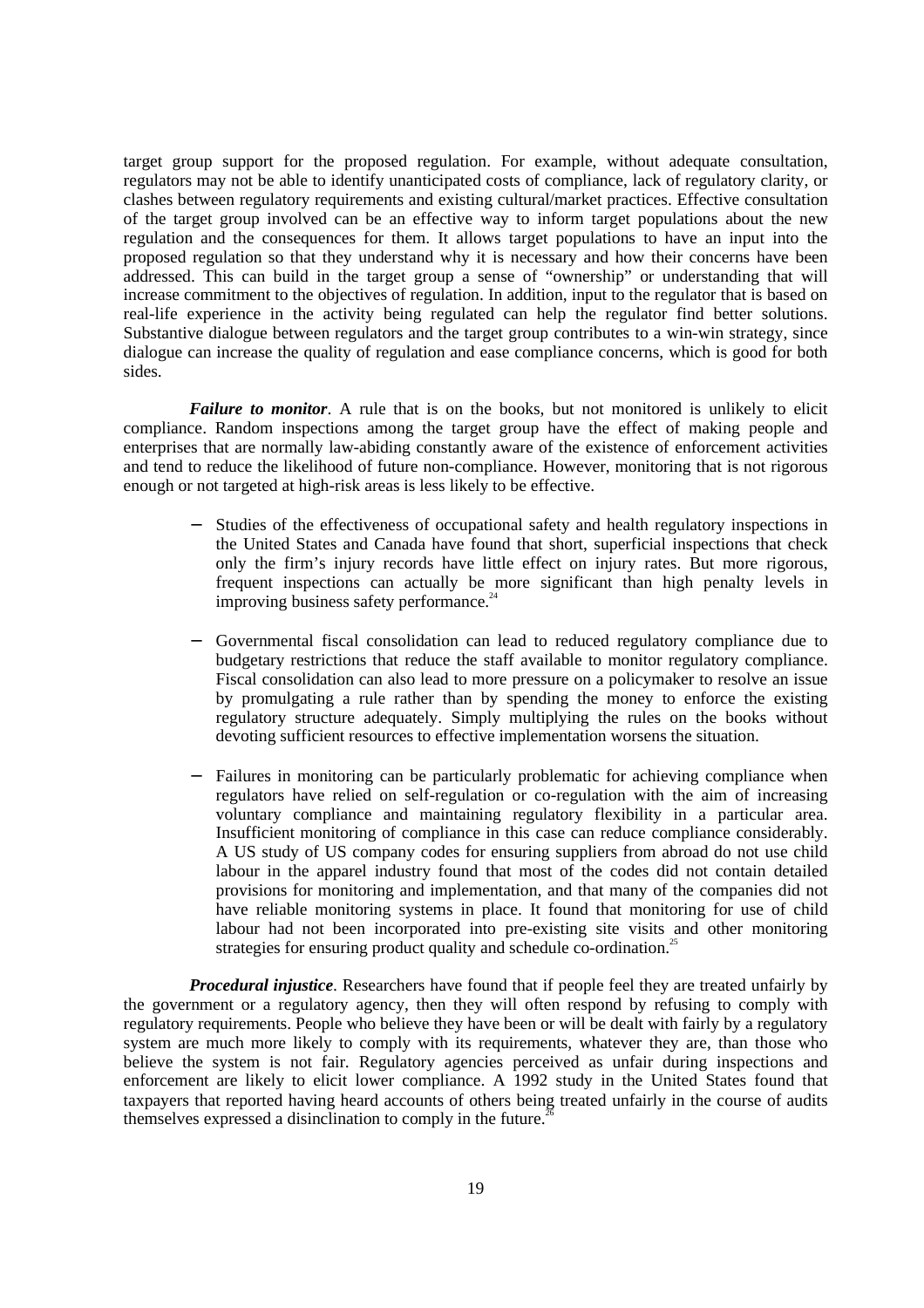*Deterrence failure*. Regulators can face a failure of deterrence because so many kinds of business rule breaking have high rewards and low probabilities of detection.<sup>27</sup> When fines are not high enough to offset the high profits potentially available from crime (*e.g.* illegal stock market manipulation can easily net multi-million dollar profits), the government can find itself in a "deterrence trap". If it imposes a fine large enough to deter, it may bankrupt the firm or at least so deplete the liquid assets of the firm that workers will lose jobs, and plants will not be built.

Additionally, because of limited regulatory agency resources or lack of strategy in monitoring and enforcement, non-compliance may have a low probability of detection and enforcement. The threat of enforcement will not act as a deterrent if people do not believe noncompliance is likely to be discovered or punished.

- − For example, recent Australian research shows that there is a widespread view that not paying income tax on cash receipts is acceptable, and that there is a perception there is little likelihood of detection from evading the income tax in this way. Academic studies estimate the cash economy to be between 3.5% and 13.4% of GDP; the annual amount of income tax revenue foregone could be between AUS\$3.9 billion and AUS\$15.1 billion.<sup>28</sup> Communications from OECD countries on compliance issues showed that tax compliance in relation to the cash or black economy is a major focus of research and regulatory initiatives. Recent research by the National Tax Board of Sweden estimated the size of the Swedish black economy to be 3-5% of GDP and that 11-14% of adults are active in the black market, resulting in an estimated tax gap of 9% of theoretical revenue.<sup>29</sup> In Finland, the size of the black economy has been estimated at 20 billion Finnish marks resulting in losses of 13 billion marks to the government.<sup>30</sup> In countries where the proportion of the economy invested in the cash economy is greater, noncompliance will be a greater problem.
- International regulators of intentional oil pollution at sea found that setting an outcome standard (limits on the amount of oil to be discharged at sea) completely failed to elicit adequate compliance levels because it relied on the deterrent threat of inspection discovering non-compliance and punishment. Non-compliance was extremely difficult to monitor on the open seas. Instead an international regime that mandated a certain type of technology for the design of ship ballast made intentional oil pollution more difficult and was much more successful. In this case, monitoring adoption of the defined technology was much easier than monitoring oil pollution at sea. Ship builders and classification societies accepted the new regime and acted as third-party enforcers, or gatekeepers, by not building and not insuring ships without the mandated technology (segregated ballast tanks). The regulatory regime created practical obstacles to non-compliance, using deterrence as a backup, and relied on non-state actors, on whom the operators are dependent and who have no economic interest in avoiding the costs of regulation, to monitor compliance. These processes were reinforced by also requiring flag states or classification societies nominated by them to inspect tankers for required equipment during construction or retrofitting plus regular inspections afterwards, a system that piggybacked on the existing inspection system used by classification societies.<sup>3</sup>

## **3. NON-COMPLIANCE RELATED TO THE** *ABILITY* **OF THE TARGET GROUP TO COMPLY WITH THE RULES**

*Failures of administrative capacity*. Not only should governments rely on good drafting and enforcement practices but they should also devote resources to adequate implementation policies, aimed at making it feasible for the target group able to comply with the rules. Voluntary compliance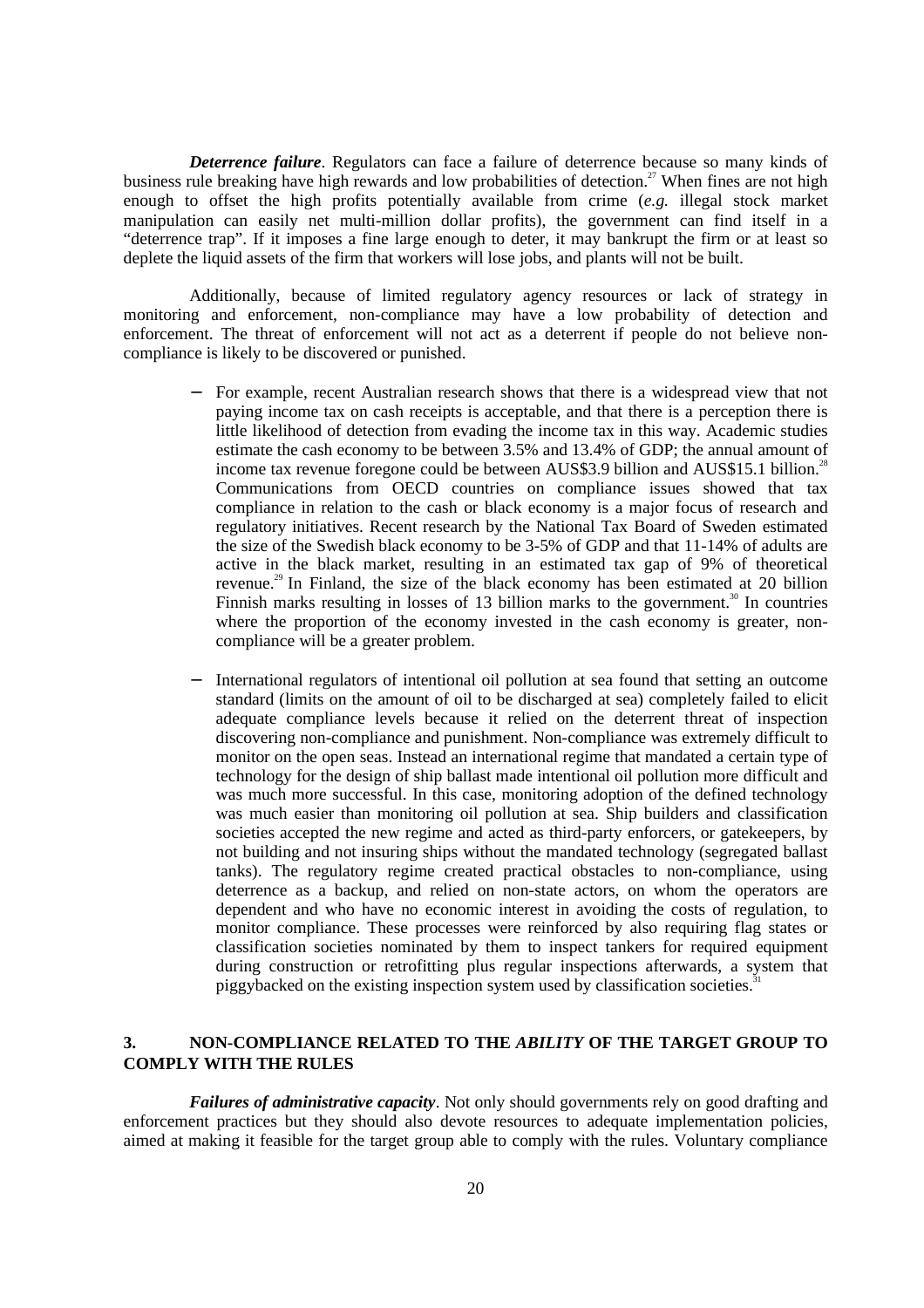levels may be compromised if governments do not ensure that implementation includes the provision of necessary information and other support or mechanisms. For example, a rule that only permits nonpolluting construction materials may append a list of complex and technical criteria to define what non-polluting means. The government should also launch an intensive information campaign to explain those criteria, and should see to it that there are enough public laboratories where builders can test samples of building materials. Those actions complete the environment for successful compliance.

*If the problem was clearly understood, objectives could be more effectively attained through other means*. Governments and regulators sometimes rely through habit upon certain types of regulatory instruments to solve problems, without first adequately defining and analysing the particular problem to determine the most appropriate solution. Too often, the problem itself is defined as "a lack of regulation". If a government accurately defines the causes of the problem and clearly defines its policy objective, the government can then use the least coercive and most effective means to achieve that objective.<sup>32</sup>

When used appropriately, command-and-control regulation can provide clarity, certainty, and predictability. Perhaps most important, this approach can provide a yardstick that allows the government, the general public, and the regulated firms to know what is required and whether it is being achieved. This is essential if enforcement is to be fair and effective.<sup>33</sup> In some situations, however, an alternative to command-and-control regulations might better achieve policy objectives while taking into account the need to:

- − Invoke the most direct means to achieve the desired ends.
- Impose a compliance burden commensurate to the magnitude of the problem.
- − Permit cost-effective and cost-efficient enforcement regimes.
- − Support competition (unless a clear public benefit can be demonstrated in restricting it).
- − Maintain consumer choice.
- − Be sufficiently flexible to cope with technological changes.
- − Promote innovation in seeking the best way to achieve the objective.
- − Be sufficiently flexible to cope with behavioural changes brought on by compliance.
- − Be limited to that which is necessary and consistent with the public interest.

The OECD has discussed the advantages and disadvantages of alternatives to government regulation in several previous reports.<sup>34</sup> While alternatives to formal regulation will not necessarily face fewer compliance problems, some alternatives to regulation will prove to be a more effective and efficient means of reaching the desired goal. A continuum of alternatives to government regulation is available to governments. These include economic incentives, self-regulation and voluntary agreements (see Box 5).

Choosing the wrong regulatory instrument to achieve a regulatory objective can arise from national administrative and legal culture. For example, in some countries it is common for issues to be addressed primarily through parliamentary law, whereas in others informal agreements are more frequent. The habitual usage of one form of regulatory instrument may "blind" governments to the superior effectiveness of another instrument in particular circumstances. Conversely, an approach that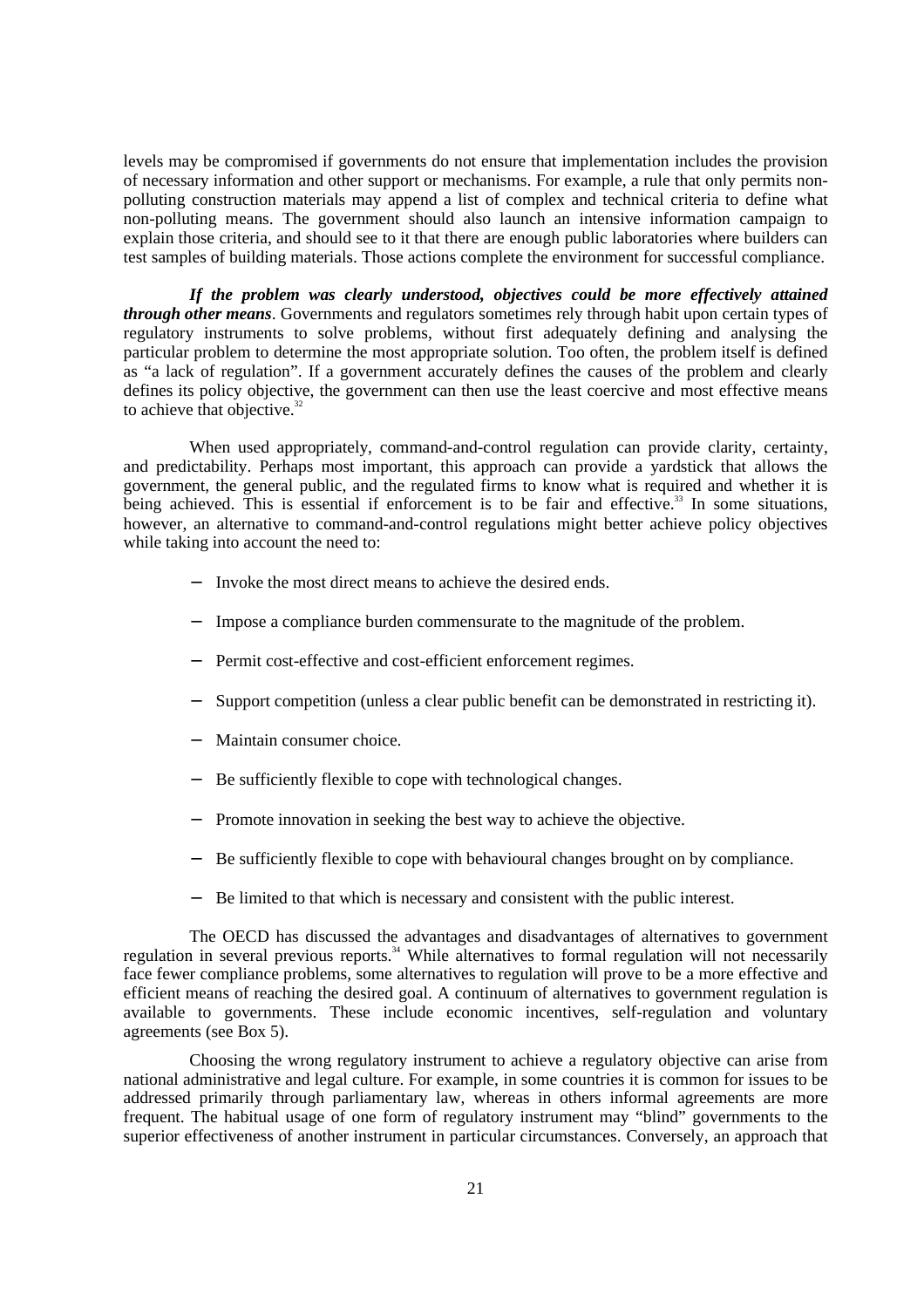is effective in one country may result in resistance and non-compliance in another country where that approach is not suitable (see Box 6).

## Box 5. **Advantages and disadvantages of the use of alternatives to government regulation**

Alternatives to regulation can offer several compliance advantages, such as:

- − Regulatory and resource burdens on government to achieve compliance may be reduced.
- − The regulated community may be more likely to comply with standards in the development of which they have participated or that are more compatible with their own goals and industry conditions.
- − Alternatives to regulation can be more flexible in coping with technological, cultural, and behavioural changes among regulated entities.
- − These aspects may be especially useful in dealing with issues with international/extra-territorial dimensions in which diversity among the regulated entities is greater.

The potential disadvantages of such strategies are that:

- − Alternatives may not be subject to the same transparency and accountability standards as regulation and rules, particularly if progress toward achievement of the public policy goal is not clear, or may have anticompetitive effects in the market.
- Individuals or enterprises may be able to act as free riders on the good faith efforts of others to voluntarily comply by taking advantage of the greater trust or better public image a whole industry receives as a result of voluntary alternatives to regulation.
- Badly designed regulatory alternatives that result in policy failures can delay needed government regulation and result in loss of community trust in the relevant industry and in the government.

*Desired outcomes cannot be achieved through the means required*. Some rules do not describe what is to be achieved, but instead detail the actions that the regulated entity must carry out, which the regulator hopes will produce the desired outcome. While sometimes necessary when results are difficult to measure, regulations of this type are undesirable as a general approach. The prescribed actions may in practice achieve very little, but leave no room for adjustment by the regulated entity. This is related to a failure to identify the exact causal relation between the policy instrument and the regulatory objective. Performance-based regulation, where the desired outcomes are listed without setting out the ways to accomplish them, can have compliance and enforcement problems as well. The problem with this kind of regulation is that it might confront the regulated with outcomes that are impractical and almost impossible to achieve at reasonable cost. This can be the case when regulators do not weigh the benefits against the costs, or do not have a clear understanding of the capacities of the regulated entities.

The regulator may also have too narrow a view, so full compliance may create perverse results. For example, heavy safety regulation on aeroplanes can reduce some risk of air crashes, but if air ticket prices go up, some passengers will switch to car travel, which is much more risky. Because the policy goal was not clear enough – save lives rather than prevent air crashes at any cost – such a safety regulation may cause more deaths than it prevents. In this case, the more costly and apparently safe the regulation, the more perverse will be the outcome.

### Box 6. **National legal and administrative cultures**

Different countries have different cultural attitudes toward regulation and different patterns in the use of policy instruments. Instruments that elicit compliance in one country may not necessarily do so in another. Such national differences mean that, to be most effective, mixes in alternatives to regulation will vary in different countries.

Sweden and the Netherlands are smaller and more homogenous, with deeper corporatist traditions and more highly organised manufacturing sectors compared to most OECD countries. These aspects may make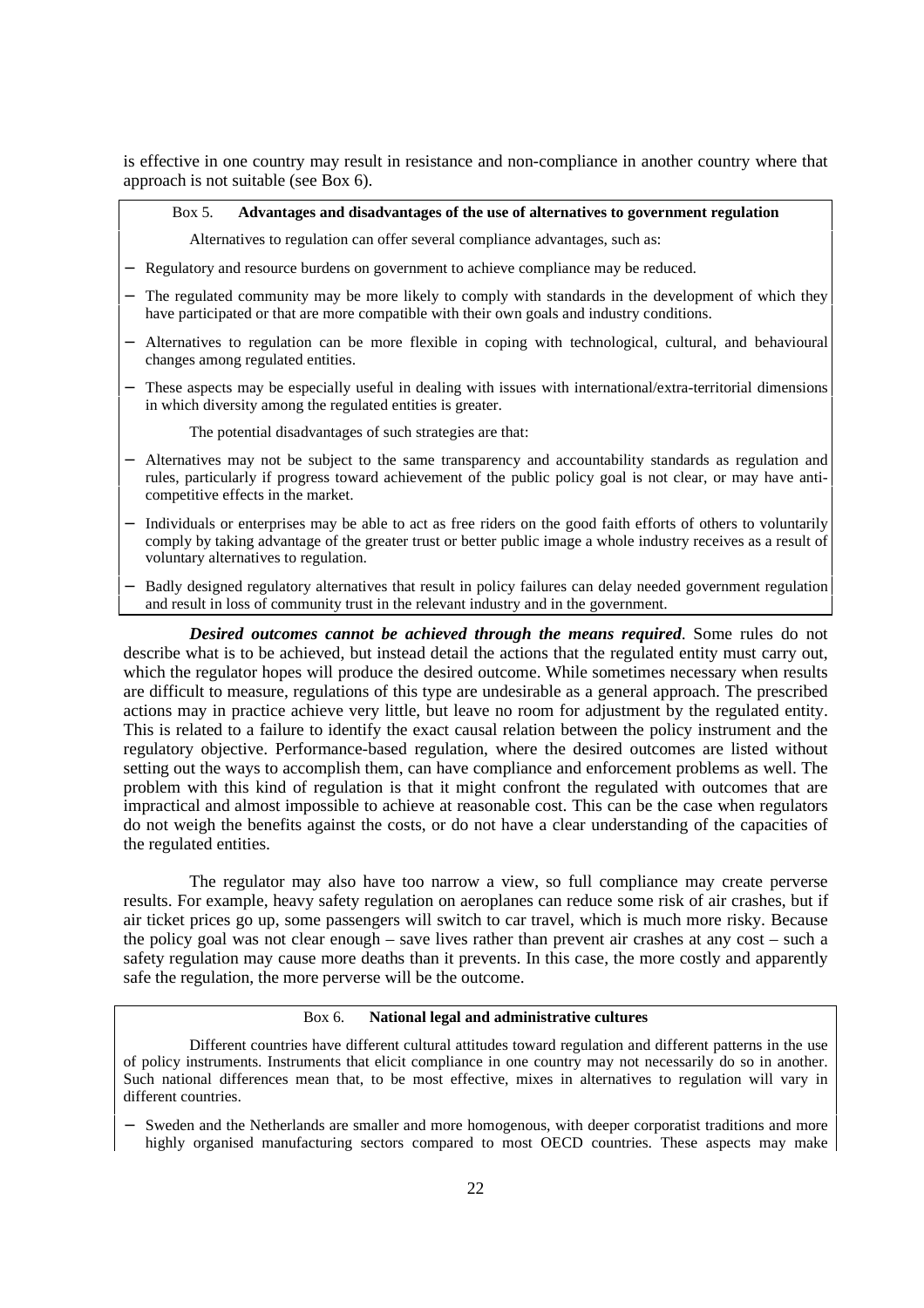regulation through voluntary agreements more feasible. The use of environmental covenants in the Netherlands is well-known (see OECD (1999), *Regulatory Reform in the Netherlands*, Paris, p. 131). In Sweden, environmental agencies are organised to deal with each of about 400 regulated industrial facilities on an individual basis. An individual, flexible, integrated permit is negotiated for each one, leaving room for technological and economic variations under the provisions of a very general and flexible general law.

− A variety of taxes, especially environmental taxes, play a major role in Europe in encouraging environmentally responsible behaviour by consumers, governments, and the private sector. In other countries, including the United States and Australia, taxes for environmental incentives are used less often and meet more public resistance.

*Source:* OECD (1996), *Regulatory Reform; A Country Study of Australia,* Paris; OECD (1997), *The OECD Report on Regulatory Reform*, Paris; OECD (1999), *Regulatory Reform in the Netherlands,* Paris; OECD (1999), *Regulatory Reform in the United States,* Paris; Beardsley, Daniel (1996), *Incentives for Environmental Improvement: An Assessment of Selected Innovative Programmes in the States and Europe*, prepared for the Global Environmental Management Initiative, Washington D.C.

Another kind of problem may arise from institutional failures based on the limits of authority of regulatory agencies arising, for example, from jurisdiction over different geographical areas. Pollution of air and water, for example, does not recognise jurisdictional boundaries. This requires that institutions adapt to fit the problem. The Canada-U.S. Great Lakes Water Quality Agreement was designed to resolve these types of problems. It sets common objectives and goals to be achieved for the Great Lakes. An example of successfully dealing with inter-jurisdictional concerns is the work that has been done to reduce phosphorus levels in the Great Lakes, where the co-operation of two federal governments, one provincial, government, and eight state governments was required.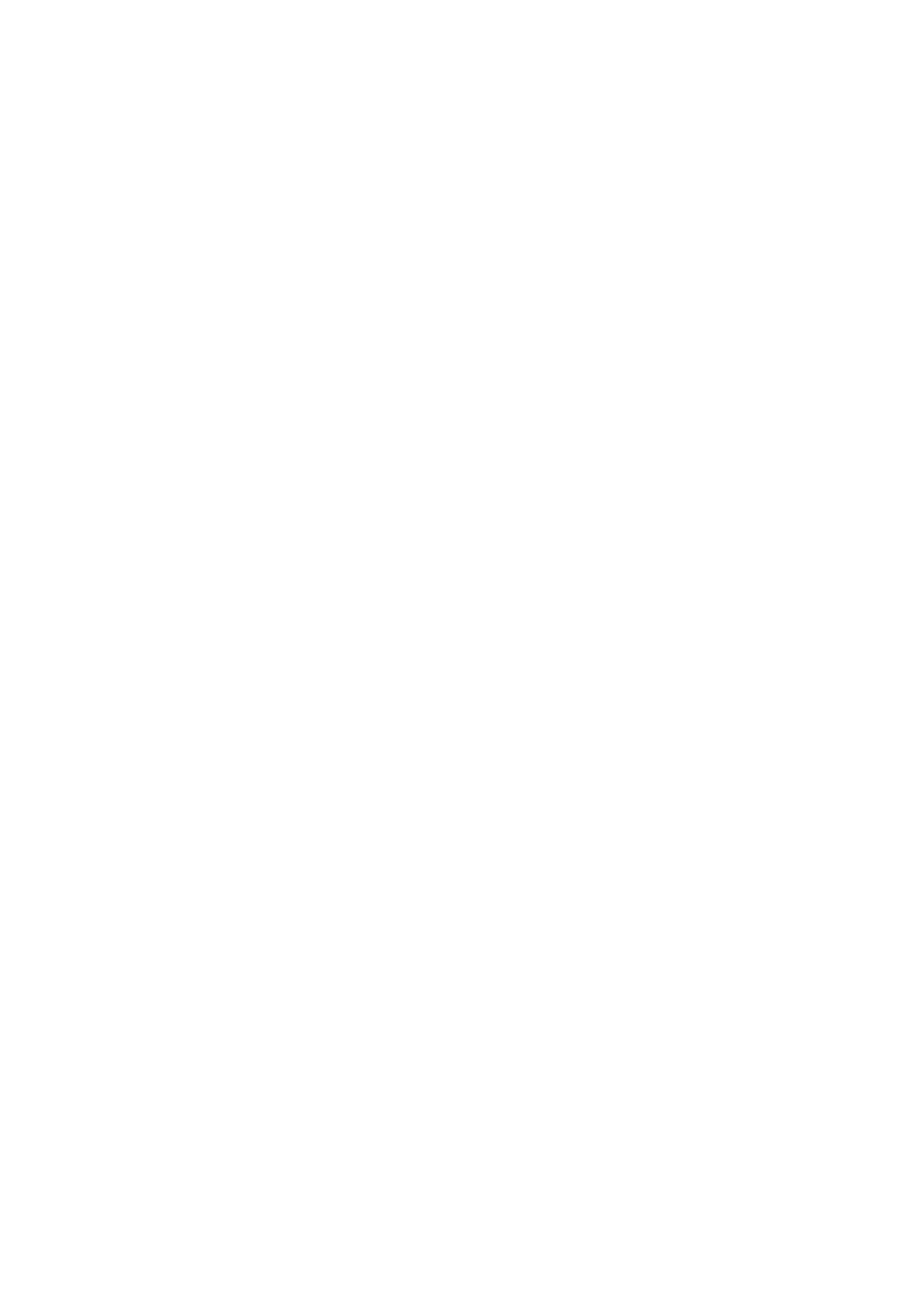## **Chapter 3**

## **INNOVATIVE STRATEGIES TO IMPROVE COMPLIANCE AND REGULATORY EFFECTIVENESS**

The innovations reported below rely on a better understanding of the factors affecting the ability of the target group(s) of regulation to comply, and a corresponding improvement in regulatory design and implementation/enforcement.

## **1. INNOVATIONS IN THE DESIGN PHASE**

## *1.1. Problem identification and the use of non-regulatory instruments*

One major obstacle to improving regulatory compliance rates is insufficient information about the nature of the problem that the regulation is supposed to solve. Overcoming this obstacle requires developing data collection mechanisms and methodologies to systematically identify outcomes relevant to the policy goal. A number of the country responses to the 1999 PUMA request for information on regulatory compliance stated that governments find it difficult to systematically collect adequate data and research on rates and causes of non-compliance, except in the tax area. However, where adequate information is collected, it can greatly improve the impact of regulatory programmes on achieving policy objectives. Box 7 sets out how the US Occupational Safety and Health Administration's (OSHA) Maine 200 Programme used information analysis to identify possible targets for inspection and improve compliance in a particular risk group.

## Box 7. **US OSHA's Maine 200 Programme**

*The compliance problem:*

The Occupational Safety and Health Administration (OSHA), an agency within the US Department of Labor, seeks to protect the life and health of American workers primarily through direct regulation of employers. The regulatory enforcement system does not address the unique hazards of each work site. New standards are constantly being made to apply to all worksites and an adversarial approach is taken to inspections. Yet OSHA has only limited financial resources. It has been estimated that each worksite can expect a random visit once every 87 years on average.

The state of Maine had one of the highest rates of workplace accidents in the United States  $-71\%$ above the national rate. Maine OSHA identified three problems with its traditional approach of targeting inspections without regard to worksite conditions at individual establishments:

- The inspections system (which relied on national industry data to identify industries with higher accident rates for targeted inspections) rarely targeted large employers outside of manufacturing, where many injuries occur.
- − Once chosen for an inspection, the firm was evaluated only for regulatory compliance with OSHA standards and not worker safety and health outcomes.
- Inspections were designed to place OSHA in an adversarial role, looking for violations rather than working with well-intentioned managers who would have addressed a hazard upon learning of it.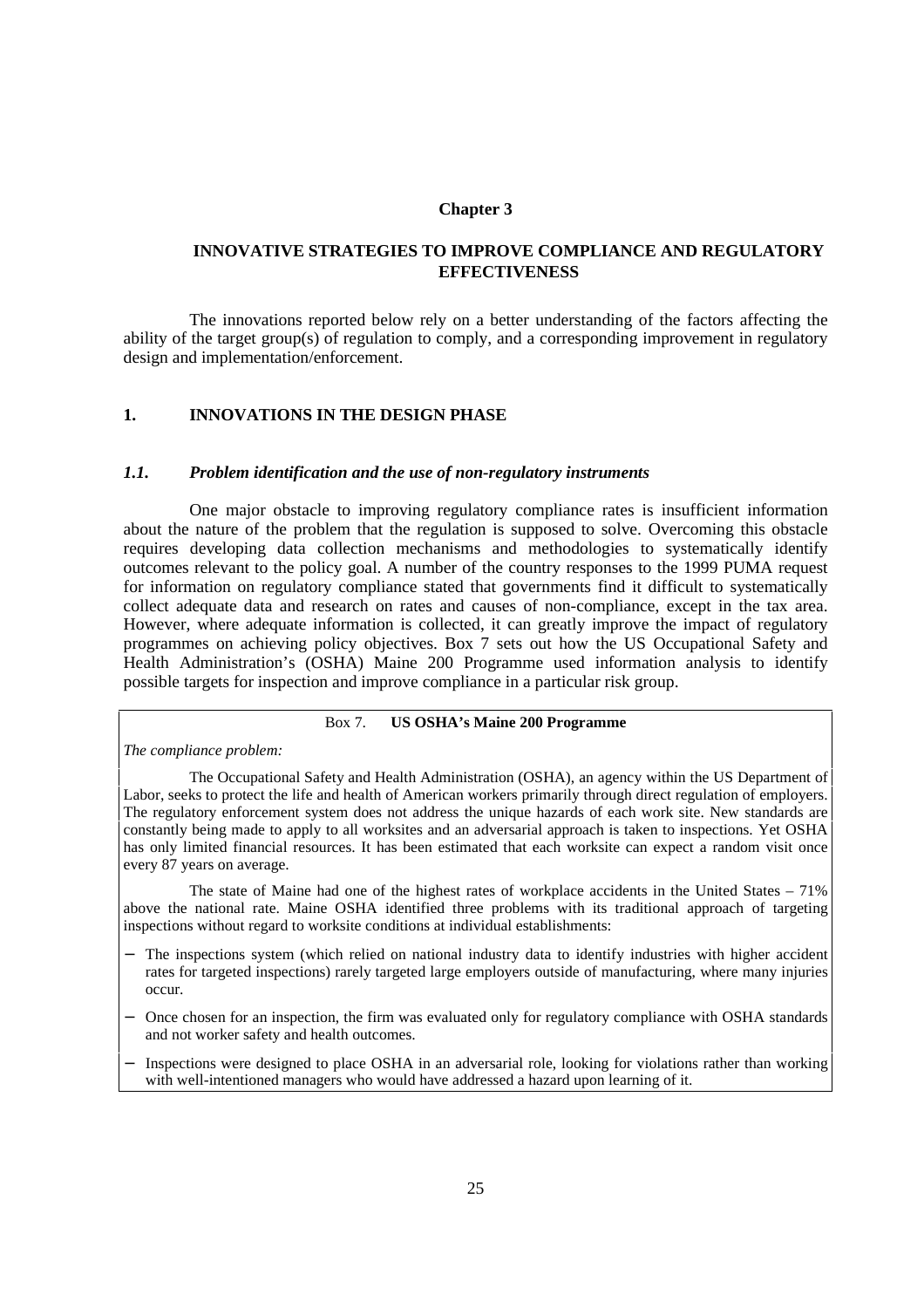#### *The innovative solution:*

The Maine OSHA office used workers compensation databases to identify the 200 employers with the highest number (not rate) of injuries and illnesses in their area. Rather than instituting adversarial inspections, OSHA requested their co-operation in improving work conditions by committing to a comprehensive safety and health programme that includes employee participation, self-inspections, identification of worksite hazards, and training programme to reduce and prevent hazards and quarterly reporting to OSHA.

Employers who chose to accept OSHA's request received a significantly lower priority for inspections and higher priority for technical assistance. The others would be targeted for inspection due to their risk prioritisation. All but five of the firms chose to submit adequate health and safety plans. OSHA maintained authority to address serious problems through regulatory enforcement, but this was to be a last resort against recalcitrant employers, not a standard procedure. In this way OSHA sought to leverage its authority and address hazards specific to the work site through a partnership that gives employers and employees ownership of workplace health and safety.

#### *Results:*

Only 10% of the targeted firms would have appeared on OSHA's inspection list under the traditional method of determining inspections (not including inspections that follow complaints).

- − As of December 1995 (nearly two years into the programme), participating firms identified 180 000 hazards and abated over 128 000 of those hazards (in comparison with the 36 780 that OSHA inspectors had discovered and cited in the previous eight years at those sites).
- Total workers compensation claims dropped by 47.3% in those worksites during the programme between 1991 and 1994 (all Maine employers experienced a drop of 27% over the same period).
- − At least 320 worksite health and safety committees were established.
- − OSHA's traditional inspection approach required the efforts of six to nine inspectors to inspect all large paper plants in Maine. Maine 200 reached roughly 200 firms in a single year through self-assessment combined with traditional enforcement for the few firms who did not agree to establish safety and health programmes.

However there has not yet been sufficient reporting and monitoring to determine the programme's impact in terms of real reduction in injuries and illnesses. The majority of hazards cited arose from violations of existing OSHA regulations rather than identification of new specific hazards. Also employers who have been targeted by OSHA as high-hazard will probably tend to take action to reduce those hazards even without a Maine 200 type programme. Any increase in occupational safety and health can be attributed to both:

- − An employers' knowledge that OSHA has selected it for scrutiny.
- The fact that the employer works in partnership with OSHA to develop a safety and health programme.

*Sources*: Chenok, Dan. (1997), US Office of Management and Budget; Sparrow, M. (1996), "Regulatory Reform: Lessons from the Innovations Awards Programme" mimeo, John F. Kennedy School of Government, Harvard University.

If regulatory strategies such as self-regulation and internal management standards are to be used as alternatives to formal rules, then they generally require government input, support, and monitoring to accomplish the policy objectives. Evidence suggests that compliance with purely voluntary efforts is likely to be patchy (see the British OFT example in Box 8) unless the government backs them up with either sanctions or other incentives for compliance. This need not be a legal regulatory sanction or incentive. It could simply be special recognition by means of permission to use a logo (such as the Japanese privacy mark), a preferred status for government contracting, or, as a negative sanction, naming in Parliament or a press release as a company that is out of compliance.

Economic measures such as taxes and tradable rights have the potential to be effective at preventing compliance failures because they are incorporated into normal market transactions, that is, they exploit powerful market forces to achieve a public goal. There is increasing experience to gauge the success of economic instruments such as tradable permits in increasing the achievement of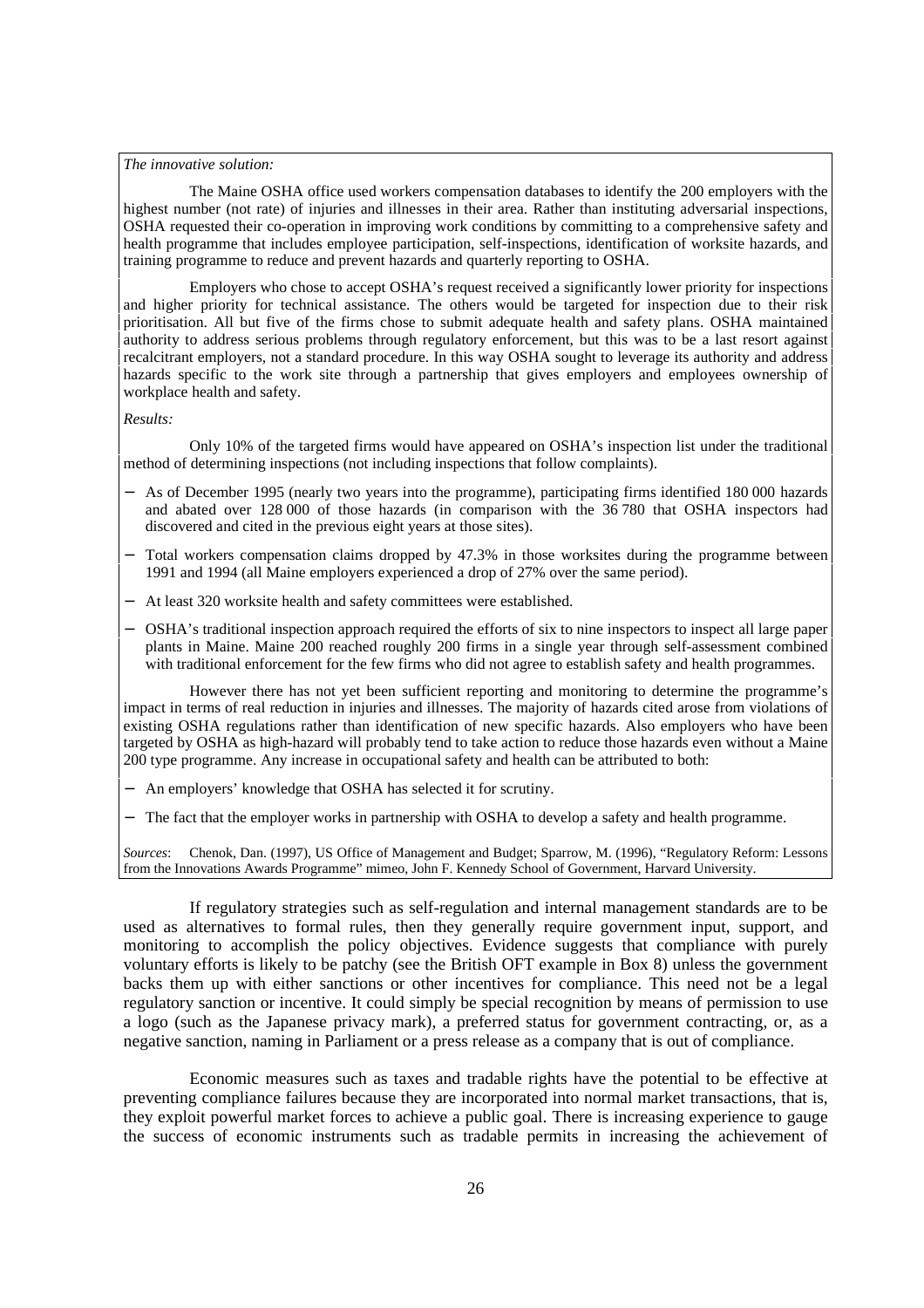regulatory goals (this experience is discussed in OECD (1998), *Putting Markets to Work: The Design* and Use of Marketable Permits and Obligations).<sup>35</sup> Where such approaches have been used, experience suggests that their success depends on government monitoring and enforcement of compliance with permit conditions. A promising example is the sulphur dioxide allowance-trading programme in the United States, which has been estimated to reduce the costs of lower emission targets by over US\$1 billion, or 50%.<sup>36</sup>

There is evidence that some self-regulatory programmes (voluntary agreements) have been effective at accomplishing policy objectives:

− One is the Chemical Industry Association's Responsible Care programme, which started with the Canadian Chemical Producers' Association, and now operates in 41 countries and reaches around 88% of the global chemical industry.<sup>37</sup> Since 1987 the US chemical industry claims to have used Responsible Care to reduce releases of toxic chemicals to the environment by 49%, reduce disposal in deep wells by 46%, and reduce off-site transfer for treatment and disposal by  $56\%$ .<sup>38</sup>

Globally, voluntary agreements are being extensively used to avoid the need for restrictive regulation, especially in the environmental area (see OECD (1999), *Voluntary Approaches for Environmental Policy: An Assessment",* Paris). Voluntary agreements can be an attractive means to satisfy international obligations to reduce emissions without imposing politically unpalatable and economically damaging regulation or carbon taxes. In 1989, Norway established a network programme for energy saving in manufacturing industries. Today, approximately 600 enterprises participate, mainly 13 trade groups that represent 44% of stationary energy use in manufacturing. The basic obligation is for participants to report energy use. The programme provides information, benchmarking, and consultation. Consultation is subsidised and on a voluntary basis, but requires the establishment of energy plans and supervision in the enterprises. In 1999, state funding for the programme is approximately NOK 8 million (ECU 1 million). In Australia, industry associations initiated the Greenhouse Challenge Programme to avoid the more onerous carbon tax. Well over 100 members, including approximately 80% of the enterprises in the electricity business, are now implementing plans to reduce greenhouse gas emissions which will be audited by government. In these agreements companies undertake to perform "no-regrets" actions (*i.e.* financially justified improvements within the company) to reduce greenhouse gas emissions.<sup>39</sup> In other circumstances, however, self-regulation is not a suitable alternative to regulation because of problems of accountability, lack of transparency, and lack of legal remedies to enforce a self-regulatory code.

Another way for governments and regulators to harness private capacities to achieve regulatory compliance is through encouraging the adoption of *industry standards and internal management systems* to ensure outcomes that accord with regulatory goals. Here, governments enlist the support of internal corporate management (rather than self-regulatory organisations or industries) to achieve regulatory goals in a way that is consistent with individual business goals and innovative capacities (Box 8). An advantage of standards is that, in certain industry sectors, certification to a particular standard may become a condition in day-to-day contracts so that the standard is "enforced" by the market and by third-party certifiers and compliance specialists. For example, the ISO 14000 series of standards for environmental management systems had a huge impact in the European market and prompted the growth of an industry of privately hired certification specialists.

There are many advantages in government encouragement of corporate implementation of internal management standards in preventing regulatory non-compliance.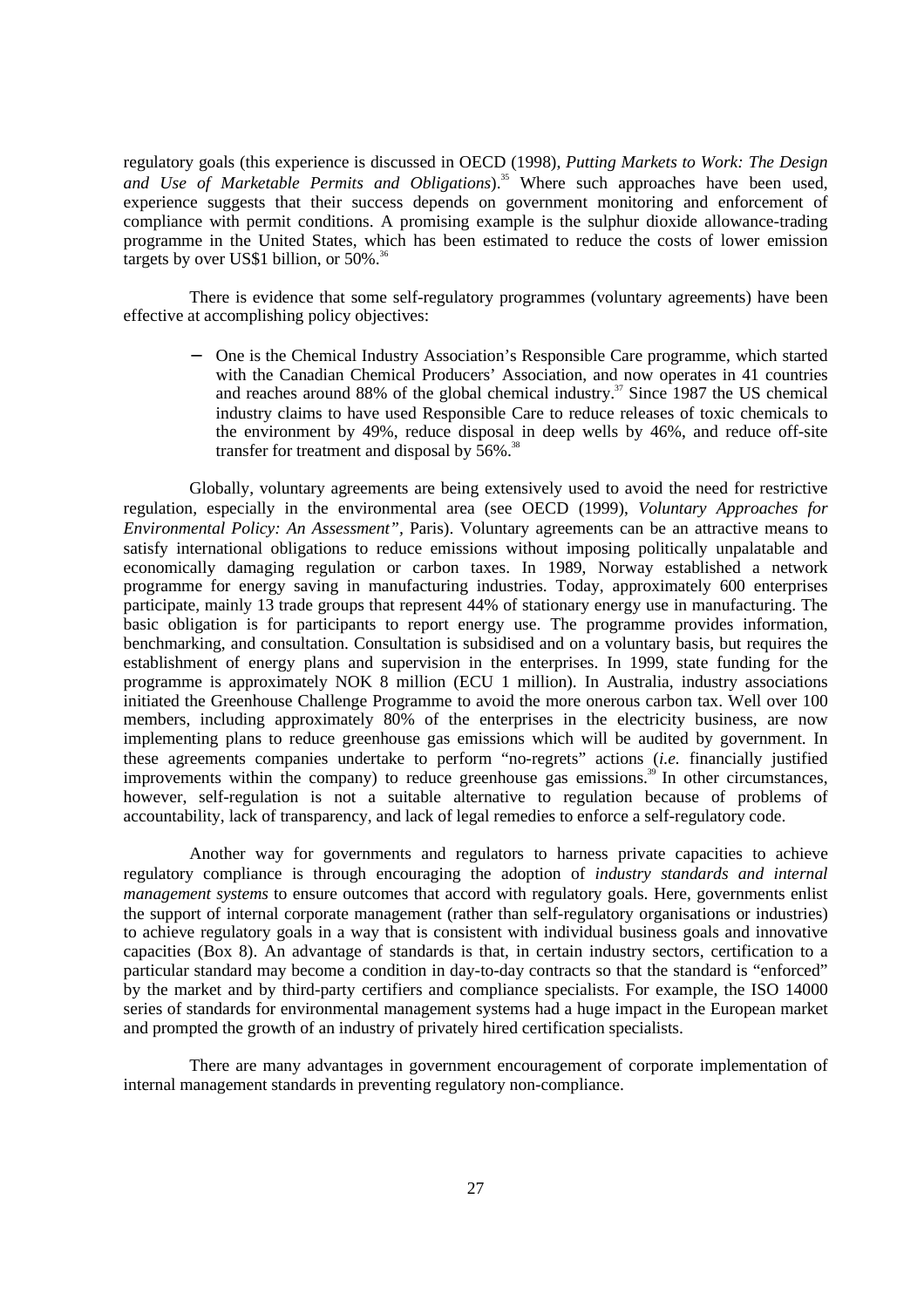- − This strategy takes advantage of the existing procedures of national and international standards associations for ensuring participation of all affected groups in development of the standard by consensus.
- Standards can be internationally harmonised.
- − Processes for developing standards usually involve all affected stakeholders.
- − Organisations who wish to utilise a standard can privately pay for accreditation to the standard, therefore reducing the need for government expenditure on inspections.
- − Internal management standards can integrate regulatory and business goals in a way that government rule-making by itself cannot. A range of studies suggests that enterprises that adopt environmental management systems can achieve impressive outcomes in terms of environmental performance.<sup>40</sup>
- − Enterprises independently certified to a management system can be granted the right to use a mark or symbol to advertise their compliance with the standard to customers and communities. This is a particularly useful way of achieving voluntary compliance with policy objectives by enterprises who stand to gain market or other advantages through improvements in the desirability of their products, and in public image and public trust (usually enterprises involved in the manufacture or sale of end-use products). Box 8 presents examples of this.

One way in which many regulators support alternatives to regulation, such as enterprise codes of conduct and standards, is through voluntary disclosure policies. These are official guidelines issued by regulators as an incentive for companies to undertake effective self-regulation and selfpolicing. The guidelines usually provide that, if an entity discovers violations of the regulation through the operation of its own internal compliance or self-regulatory system, and reports to the regulator those violations and the corrective action taken, the entity will not be liable for fines and penalties.

The US EPA will refrain from recommending criminal prosecutions and forego "gravitybased" (punitive) civil fines if a company voluntarily has reported and corrected environmental violations found either through an audit programme (as defined in the policy) or through a satisfactory "due diligence" programme to prevent, detect, and correct violations. (The US EPA's policy on "Incentives for Self-Policing: Discovery, Disclosures, Correction and Prevention of Violations" (effective from 22 January 1996.))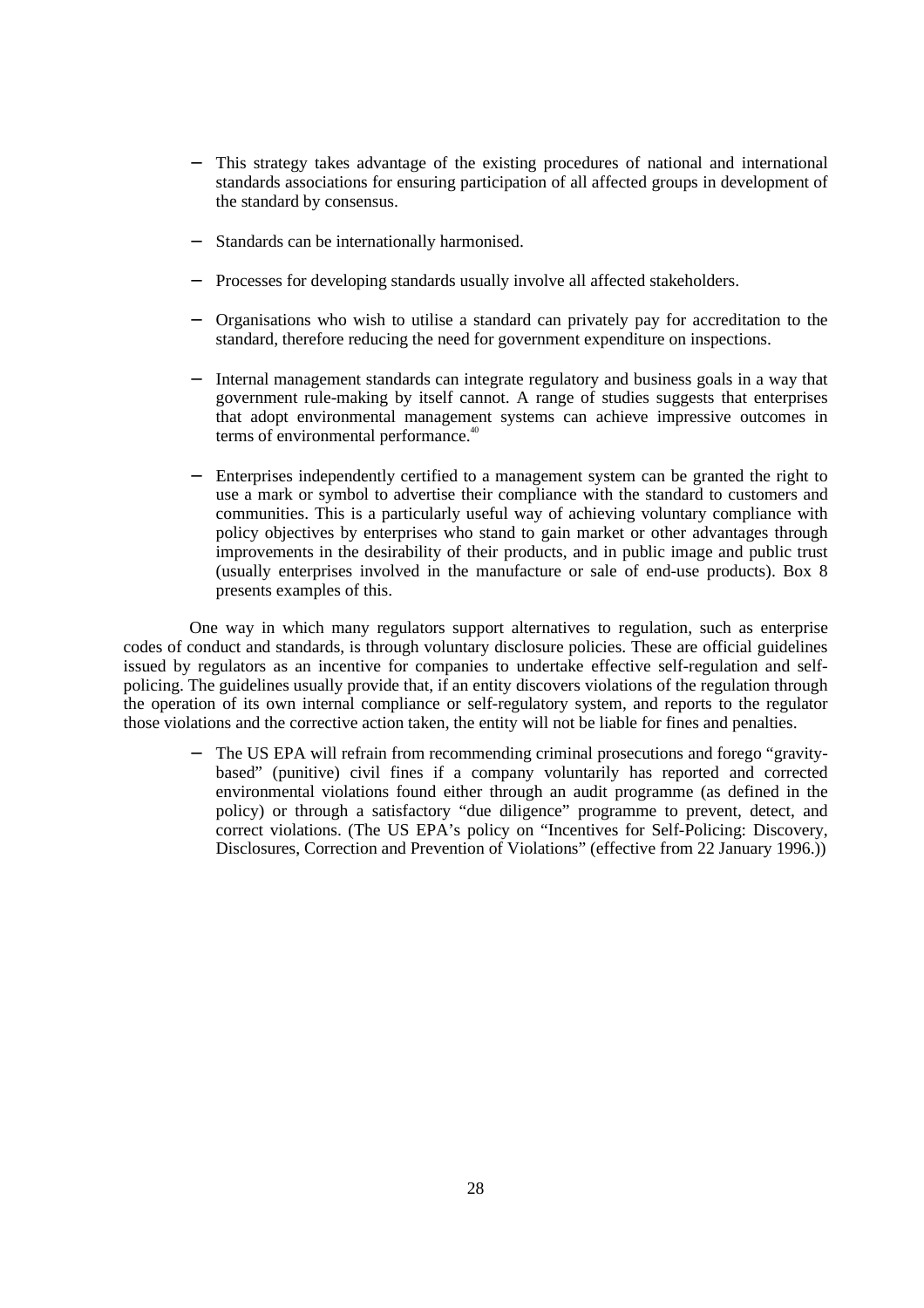### Box 8. **Use of standards for internal management systems as an alternative to regulation**

#### *British Office of Fair Trading (OFT) and industry standards for fair practice*

*Compliance problem*: The British OFT recently re-evaluated its programme for encouraging voluntary codes of conduct on the basis that they are not very effective. In 1998 the Office reported that "successive monitoring exercises revealed patchy levels of compliance and fairly widespread ignorance or apathy among traders and the public alike."

*Innovation*: The OFT is considering replacing its endorsement of certain industry codes of conduct with the encouragement of industry standards for fair practice. Standards would be drawn up under the processes of the British Standards Institution, and all those with a direct interest would participate. A core standard would be applicable to all business and would require that all sectoral standards include low cost dispute resolution systems. To administer the new programme, the OFT proposes creation of a new approval body that would review all applicants, monitor their behaviour, and deal with complaints. In return successful applicants would be able to use a new cross-sectoral quality logo.

*Source*: Office of Fair Trading (1998), *Raising Standards of Consumer Care: Progressing Beyond Codes of Practice*, Her Majesty's Stationery Office, Great Britain.

#### *Japan's Privacy Mark Programme*

*Compliance problem*: Many Japanese enterprises were already taking voluntary action according to the "Guidelines for Personal Information Protection." However, this was insufficient to cope with the increasing amount of personal information processed by computers due to progress in network technology. Legal regulation was not suitable to solve this problem because of a belief that regulation could inhibit progress in adopting information technology. An effective system also had to be set up in a relatively short time period.

*Innovation:* Japanese firms can receive a "Privacy mark" if they comply with criteria based on requirements for the Compliance Programme on Personal Information Protection established as JIS (Japan Industrial Standards) and guidelines of business organisation modelled on MITI (Ministry of International Trade and Industry) guidelines. JIPDEC (Japan Information Processing Development Centre), a non-profit organisation supported by MITI, is responsible for the certification process. It grants the privacy mark to an enterprise when it is satisfied that an enterprise has a compliance programme meeting standards (or equivalent industry guidelines) and that personal information is in fact appropriately managed based on the compliance programme. The enterprise can then use the privacy mark for two years in contracts, advertising, letterheads, and home pages.

*Source*: http://www.jipdec.or.jp/security/privacy/pamph-e.html.

#### *The Rugmark Foundation*

*Compliance problem*: Child labour, allegedly widespread in the South Asian rug and carpet industry, violates international and many countries' labour standards. Rugs and carpets are exported to Western nations where consumer concern about child labour is high, but Western governments have no jurisdiction or authority to interfere.

*Innovation*: A coalition of Indian human rights and industry groups together with the United Nations Children's Fund created the Rugmark Foundation in 1994. Retailers and manufacturers bind themselves to a code of conduct which provides for the replacement of child labour with adult labour and the provision of educational resources for former child workers. Signatories pay licensing fees to the Foundation, which employs monitors to conduct inspections to ensure compliance with the code. Signatories must allow access to all looms for unannounced inspections by these monitors. Signatories who pass their inspections can affix the Rugmark label, a smiling carpet, to their products. Since 1994 more than 260 000 rugs certified with labels have been exported to Germany which accounts for more than 30% of the market.

Liubicic, R. (1998), "Corporate codes of conduct and product labelling schemes: The limits and possibilities of promoting international labor rights through private initiatives," 30 *Law & Policy in International Business*, pp. 111-158.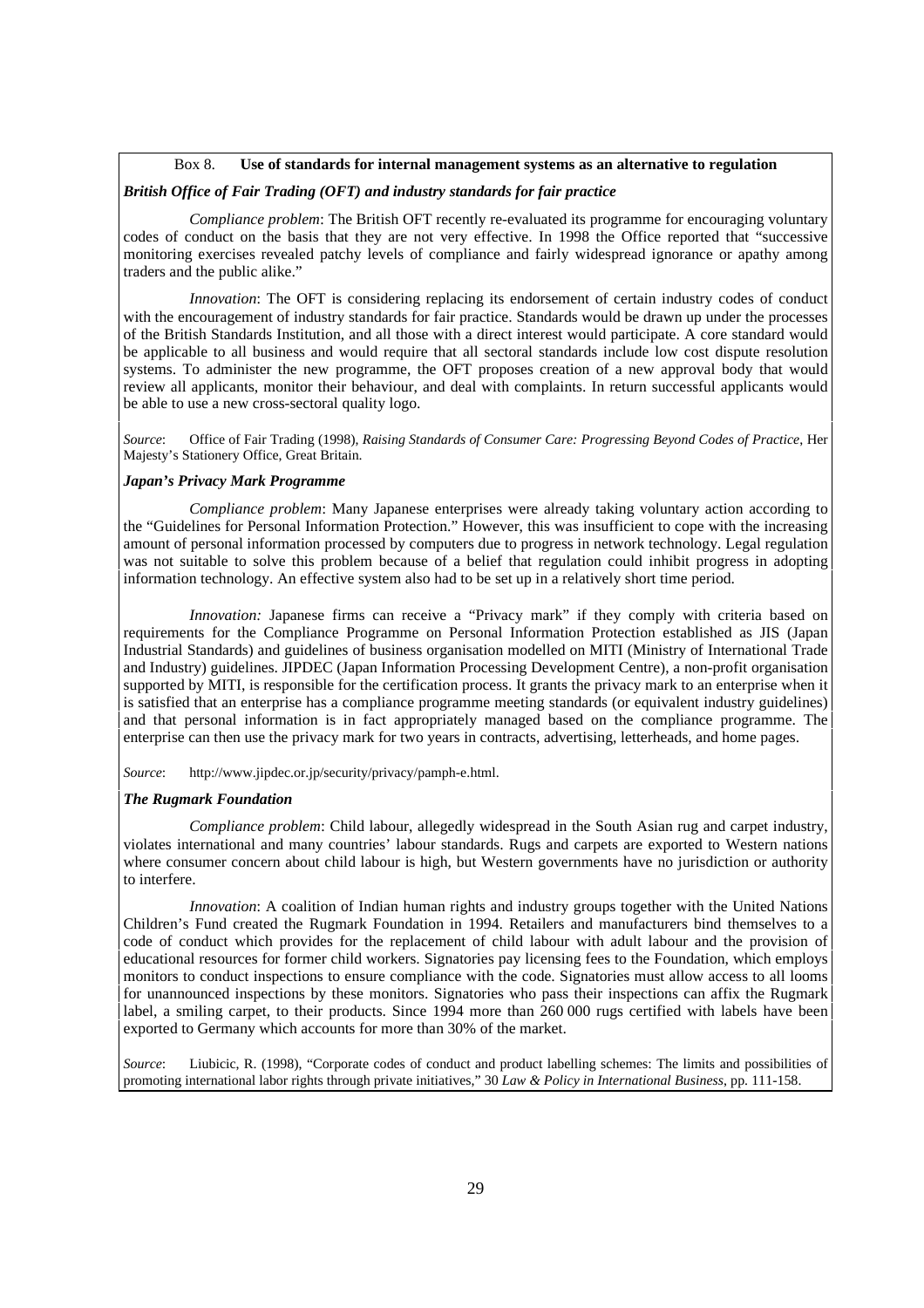Another way for governments to recognise and strengthen alternatives to regulation is through combining alternatives, such as standards and self-regulation, with traditional inspection and enforcement regimes. Here compliance with a voluntary standard or self-regulatory programme might exempt enterprises from the normal inspection regime for compliance with legal rules, and grant other special recognition. Box 9 details Mexico's Federal Environmental Agency's (PROFEPA) Environmental Audit Programme. Through this voluntary programme, PROFEPA offers certifications of compliance, exemption from normal regulatory inspections, and special recognition to enterprises that put in place an environmental management and compliance system that meets certain standards and is independently audited. This mix of voluntary implementation of standards, audit under the supervision of the regulator, and regulatory incentives for enterprises that reach certain standards of management and compliance has been found to be more effective in improving environmental problems than traditional regulatory methods in a situation where environmental regulation-making and inspection capacities are not yet adequate to solve environmental problems.

### Box 9. **Mexico PROFEPA's Environmental Audit Programme**

#### *Background – compliance problem:*

Procuraduria Federal de Protection al Ambiente (PROFEPA; set up in 1992) is part of the Mexican Secretariat for Environment, Natural Resources and Fisheries. PROFEPA is responsible for surveillance of industrial pollution, fishery reserves, wildlife and forests, citizen participation in certain communities, and voluntary agreements for environmental monitoring. PROFEPA has various inspection powers, including the power to shut down facilities if there is a serious violation.

PROFEPA found that the command-and-control approach to environmental regulation was not sufficient to achieve maximum environmental improvement in Mexico because of several factors that contribute to industry reluctance to analyse itself and adapt to environmental reality.

#### *Innovative solution:*

PROFEPA introduced an Environmental Audit Programme (EAP) to promote industry leadership in voluntary compliance without imposing penalties.

#### *The audit:*

Environmental audits are conducted by environmental auditors approved by an Evaluation and Approval Committee, made up of professional associations, industrial sector organisations, and education institutions. The Environmental Audit includes methodological evaluation of an enterprise's operations with respect to the pollution they generate and their possible impacts on the environment, as well as the degree of compliance with environmental regulation and international standards of operation. The main objective is to define preventive and corrective measures to protect the environment. Each audit covers the following aspects:

- − Normative aspects: emissions to the atmosphere, discharges of residual waters, hazardous wastes management, pollution of soil, noise.
- − Non-normative aspects: risk, security, attention to emergencies, training, good engineering practices, optimisation of fuel consumption.

The Environmental Audit includes items not yet regulated but controlled internationally through good engineering practices and issues that must be solved immediately even though they are not yet subject to specific rules.

#### *The action plan:*

The audit is used to define a set of preventive and corrective measures ("Action Plans") to achieve total compliance and environmental improvement, including actions such as installation of non-polluting equipment, studies, plans, programmes, and procedures. Action plans include a schedule of actions and times appended to the respective agreement. Often this includes bar graphs depicting dates for initiation and conclusion of each remedial action.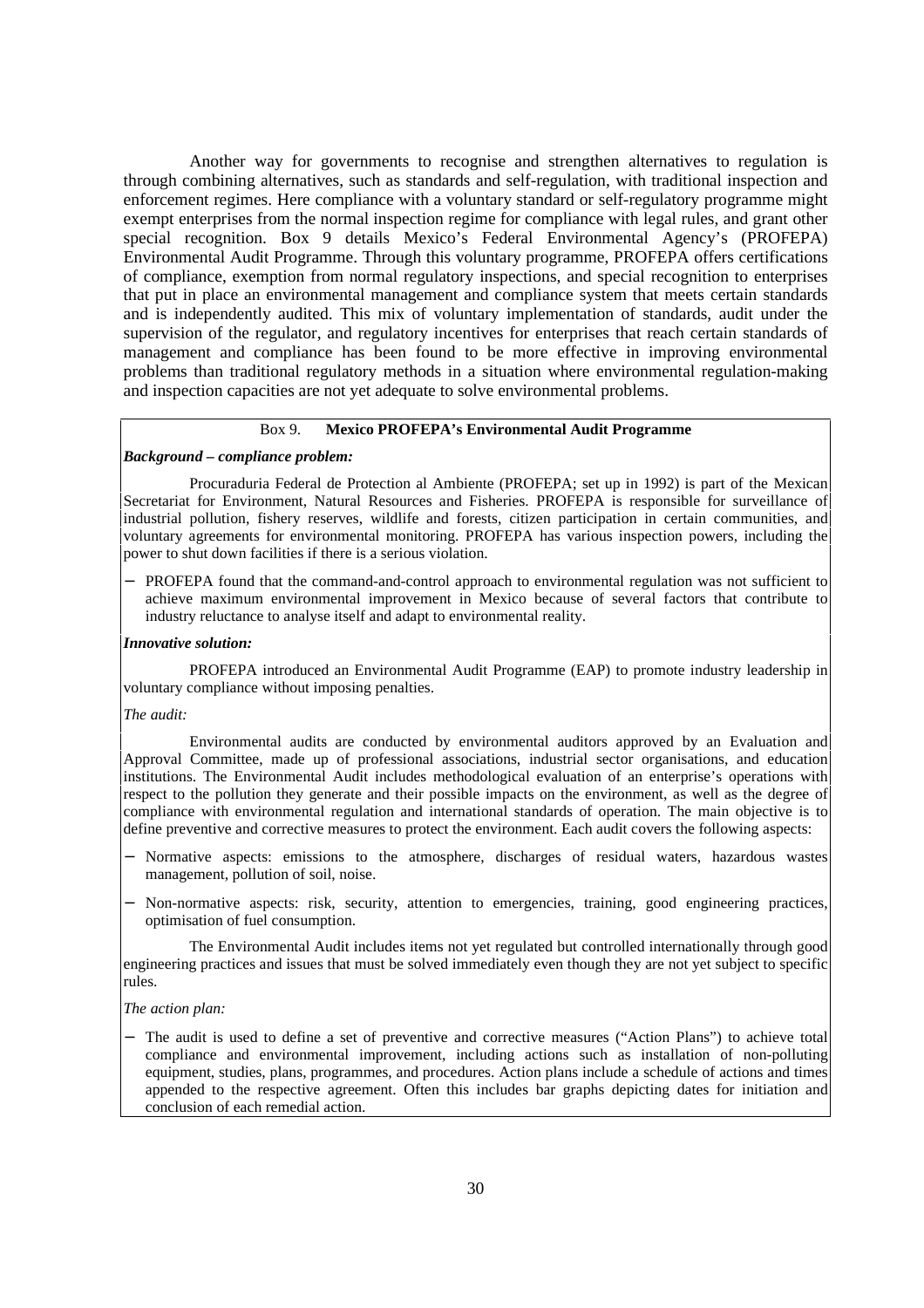The action plan is included in an Environmental Compliance Agreement that is signed by PROFEPA and an industry representative. PROFEPA usually visits the site on a quarterly basis to monitor the facility and verify that all commitments accepted and scheduled in the action plan are strictly fulfilled. PROFEPA can impose penalties if an action is not undertaken.

*The benefits for the enterprise:*

- While an enterprise is participating in EAP, it is excluded from normal inspection activities (although it would still be inspected if a regulatory complaint were presented or a contingency occurred), and will not suffer penalties for identification, reporting, and correction of problems, provided that PROFEPA is notified and scheduled solutions and control and prevention measures are implemented. PROFEPA has also made agreements with other authorities to avoid inspections of enterprises under an audit.
- − Once the enterprise has concluded its action plan, then it is recognised with a Clean Industry certificate by which PROFEPA credits that the enterprise is in total compliance with national applicable legislation. The certificate remains in force for two years, and can be endorsed for two more years with results of revision of compliance. The certificate is a public relations tool and also entitles the enterprise to special fiscal treatment.

#### *PROFEPA's role:*

The government plays a key role in this programme: PROFEPA promotes entrance to the voluntary programme and establishes compulsory terms of reference for the audit. It supervises performance of the audit and communicates to industry representatives all the actions to be performed in order to correct the findings of audit. PROFEPA also supervises completion of corrective actions. While the EAP meets the requirements of ISO14001 accreditation, it therefore goes beyond the requirements of that system.

#### *Results:*

- − By February 1999, 1 016 audits had been completed and 87 are in process (total 1 103 audits).
- − By February 1999, 858 action plans had been agreed and signed, involving investment of \$1 500 million to purchase and install pollution control devices and modify productive processes.
- − By February 1999, 259 Clean Industry Certificates had been granted (*i.e.* action plans have been fully implemented), and two renewals of certificates have been granted.
- − PROFEPA had spent P\$90 million on the programme by the end of 1997.

*Sources*: Norma Munguia, PROFEPA; Jose Luis Calderon Bertheneuf (1998),"The Environmental Audit in Mexico" in Nelson, D. (ed.) *International Environmental Auditing*, Government Institutes, Rockville, Maryland, pp. 366-378.

## *1.2. Government regulation that maximises voluntary compliance*

In response to compliance failures associated with traditional command-and-control style regulation, some governments have also experimented with different styles of government regulation that are designed to maximise the possibilities for voluntary compliance. The essence of commandand-control regulation is imposition of explicit standards backed by criminal sanctions. The focus is on application of criminal sanctions by an external regulator or court after a violation has occurred.

*Performance standards instead of specification rules*. One way in which voluntary compliance can be increased is through using regulation to mandate the policy goals via broad outcome standards instead of prescribing rules or procedures to achieve the goal.

- − Rules generally take the form, "in circumstance X, do Y or not Y."
- − A performance standard requires the pursuit or achievement of a value, a goal, or outcome without specifying the actions required to do so.

Performance or outcome-based regulation is based on standards, in contrast to more traditional prescriptive command-and-control regulation.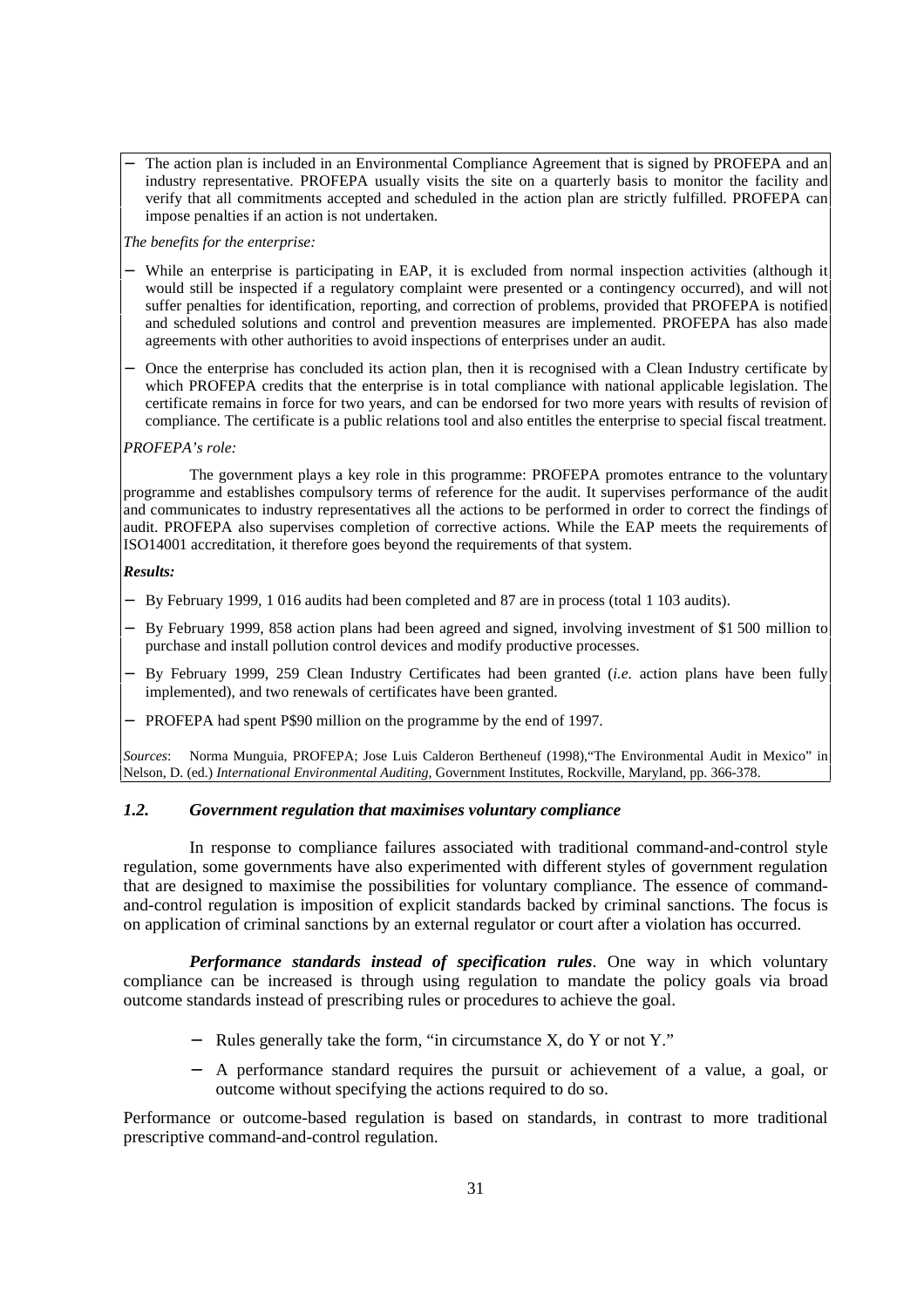By focusing on results (outcomes) rather than on the means for achieving them (inputs), performance standards permit each regulated entity greater freedom of action to find the lowest-cost or best means of complying for itself. Outcome standards can improve compliance by reducing the costs of compliance with technical rules and encouraging innovation to find the most effective ways to reach socially desired outcomes (the Amoco Yorktown experiment is presented in Box 10). In this example, it was found that if the EPA had applied outcome standards for benzene emissions to the whole of Amoco's Yorktown plant, rather than specific rules mandating certain technology in the smokestacks, Amoco would have been able to achieve greater emissions reductions at much lower cost.

## Box 10. **Regulatory flexibility and regulatory innovation: the Amoco Yorktown experiment**

The US Environmental Protection Authority (EPA) had a rule requiring that specific equipment be put in smokestacks to filter benzene. Amoco spent \$31 million on compliance in its Yorktown, Virginia refinery.

In 1990 Amoco and the US EPA formed a partnership to study the pollution reduction possibilities at the refinery. They also commissioned a non-profit environmental research group to peer review their findings. They found that the refinery was emitting the most significant amounts of benzene not via the smokestacks but at the loading docks where gasoline was being pumped into barges. Amoco would be able to achieve the same level of emissions reduction required under the US Clean Air Act for a quarter of the cost (US\$10 million instead of US\$40 million) if the EPA would allow Amoco to decide where the money should be spent through innovations in process engineering, rather than applying specific rules mandating smokestack technology.

However the study cost US\$2.3 million and, although the EPA paid 30% of that cost, other Amoco plants and other companies in the refining business did not want to spend that amount of money looking for money-saving options. Nor without legislative action could the EPA actually change its rules to be more outcome-based.

*Sources*: Schmitt, Ronald (1994), "The Amoco/EPA Yorktown experience and regulating the right thing", 9(1) *Natural Resources and Environment*, 11-13, 51; Philip Howard 1994, *The Death of Common Sense*, Random House, New York, pp. 7-8.

The disadvantages of performance-based regulation or performance standards are that:

- − There may be uncertainty regarding what constitutes acceptable compliance.
- It is only suitable in situations where the regulated entity is in a better position than the regulator to understand and solve the potential causes of accidents or problems that the regulation is supposed to address.
- − It may be difficult for regulators to monitor and enforce compliance with broader standards, and it will generally be unsuitable where regulators cannot monitor the outcomes at all (*e.g.* oil discharges on the open sea; see above in Chapter 2, Section 2).

There is some evidence that broad outcome-based standards can be easier to apply, monitor, and enforce than many specific rules in some circumstances, especially if they have been developed in a process of dialogue and consultation between regulator and regulated. The example of the differing effects of rule-based nursing home standards in the US and outcome-based standards in Australia, mentioned above in Chapter 2, illustrates this point.

If performance-based regulation is used, then it may also be necessary to provide for *safe harbours* to meet the needs of SMEs or other enterprises that do not have the capacity to engage in the innovation necessary to meet outcome-based standards on their own. Safe harbours occur when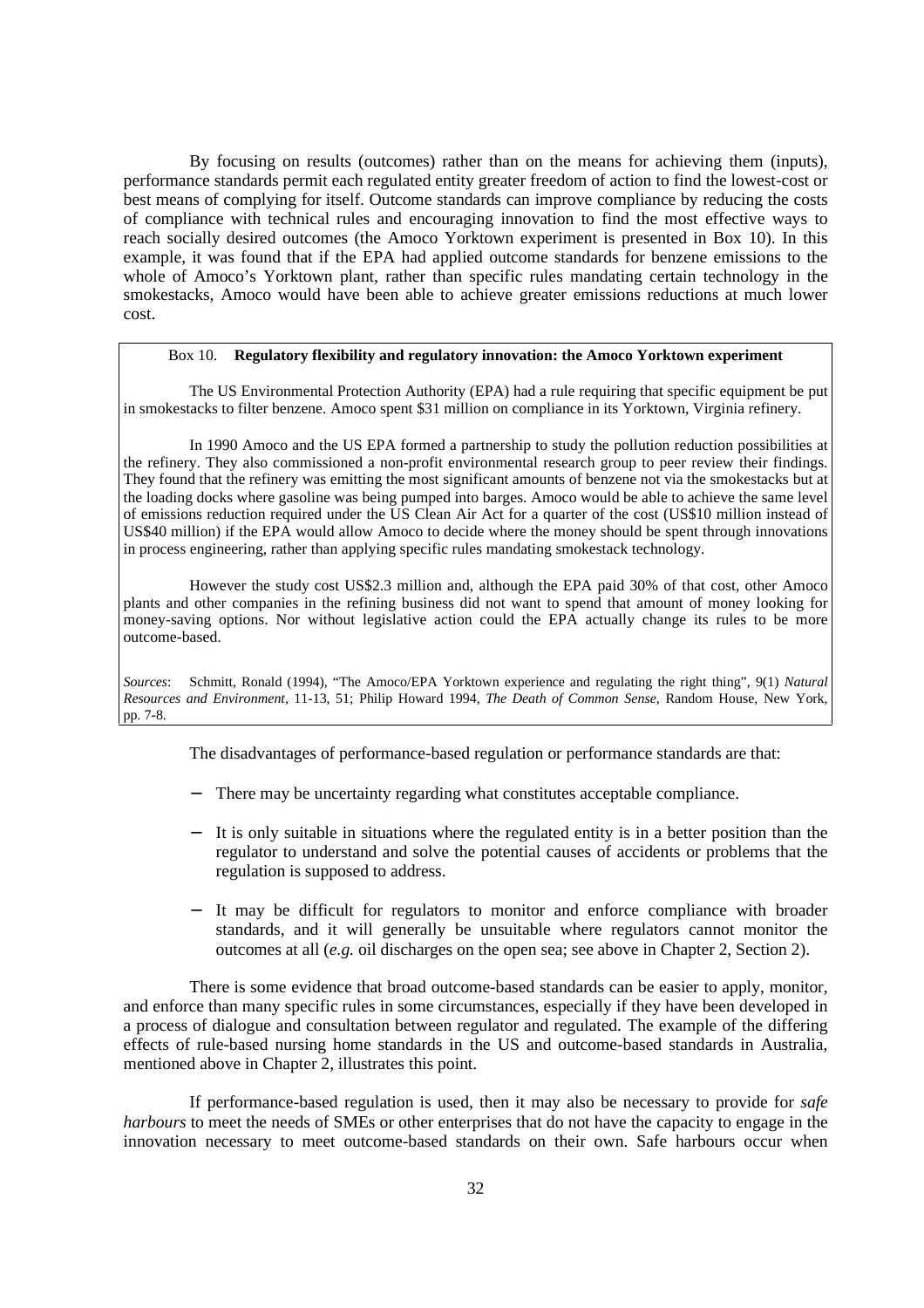performance standards also provide SMEs the option of complying with a set of detailed guidelines or using a certain technology to ensure the required performance. For example, occupational safety and health legislation in the United Kingdom sets broad performance standards but also detailed codes of practice for guidance that regulated entities can follow in order to meet the broad standards. This means performance-based regulation can be used, while at the same time providing guidance for regulated entities that may need it.

*Process regulations*. Another way to improve the potential for compliance with regulation can be to use process-based rules instead of command-and-control style rules. Process rules are based on a systematic approach to controlling and minimising risks and may be seen as analogous to quality assurance systems and management standards. Process regulations are aimed at a broad outcome, and require firms to introduce their own management systems aimed at accomplishing that regulatory goal.

Process-based regulation has the following compliance advantages:

- − It allows businesses to make their own decisions about how to achieve the goal, and therefore encourages maximum voluntary compliance compatible with competitiveness and innovation.
- − It produces behaviour designed to prevent problems before they occur.
- − It can harmonise more easily with international standards.
- − Firms are placed in more direct control of firm-specific hazard reduction rather than government-created one-size-fits-all solutions; individual firms better control of the actual hazards they face.

Process regulations are often based on requiring organisations to take a systematic approach to identifying, controlling, and minimising risks. For example, there is a movement in both occupational health and safety and food regulation towards requiring firms to engage in their own process of hazard identification, risk assessment, and risk control to achieve safety outcomes.

− "HACCP" principles are being recognised internationally as a way of minimising food adulteration risks. Regulatory systems that use the HACCP system place the responsibility to determine and solve problems with the individual firms, allowing for a tailored approach to reducing risks rather than a one-size-fits-all regulatory strategy. HACCP systems require the identification of likely hazards and of critical control points in the production process where preventative measures are essential to avoid those hazards. Critical limits are established and monitored for the critical control points and corrective action is taken if the critical limits are passed.<sup>41</sup>

Process regulations give firms the opportunity to incorporate regulatory goals into business goals and operating procedures; their flexibility may make controversial regulation institutionally more palatable.

− Australia's affirmative action regime fits in with business goals of good human resource management, rather than imposing particular targets for equal employment (see Box 11).

Process regulations have the following *disadvantages*:

− Systematic managerial approaches to achieving regulatory goals can be very expensive, especially for small business, and can be difficult to monitor and enforce.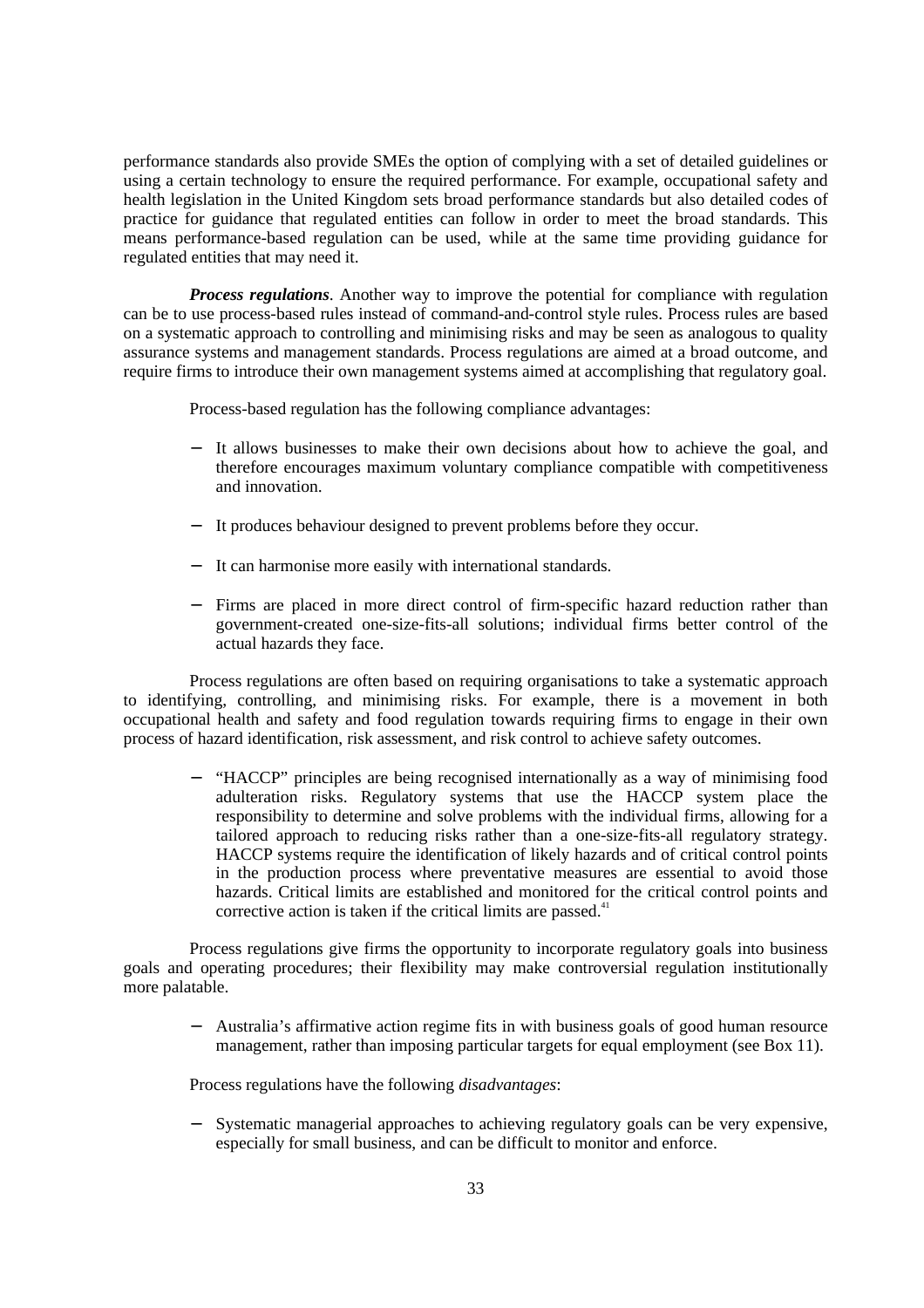- − Process regulation is unlikely to be suitable where violations are the result of deliberate misconduct, and therefore may need to be backed up with monitoring of outcome-based standards in certain circumstances.
- Like performance-based regulation, the government may need to provide guidance and advice to certain regulated enterprises that do not have the capacity to conduct risk analyses on their own.

## Box 11. **Process regulation and Australia's Affirmative Action regime**

The Australian Affirmative Action (Equal Employment Opportunity for Women) Act 1986 mandated that all companies with over 100 employees develop an equal employment opportunity policy; they are to set objectives, monitor them, and submit a report on their progress to the Federal Affirmative Action Agency each year.

The Australian Affirmative Action Act 1986 requires employers to establish affirmative action programmes by:

- − Issuing an equal employment opportunity policy statement to all employees.
- − Assigning responsibility to a senior officer.
- − Consulting with trade unions.
- − Consulting with employees, particularly women.
- − Collecting statistics to observe the gender *vs* job classification breakdown.
- − Reviewing personnel policies and practices.
- − Establishing forward estimates and objectives.
- − Monitoring and evaluating the programme.

An evaluation of compliance with the Affirmative Action Act found that 96% of those businesses registered with the Affirmative Action Agency had submitted a report to the Agency as required by the Act. Other research has shown that women's managerial representation has increased at a significantly higher rate in firms covered by the legislation than in those that are not, and that affirmative action programmes in general have steadily improved since the regime was introduced. Commitment to the business goal of human resources management correlated highly with both procedural compliance with the eight steps, and with substantive compliance as measured by the reported implementation of practices that actually accommodated women in the workplace.

*Source*: Braithwaite, V. (1993), "The Australian Government's Affirmative Action Legislation: Achieving social change through human resource management" 15(4) *Law & Policy*, pp 327–354; Affirmative Action Agency (1997), Annual Report 1996-1997.

## **2. INNOVATIONS IN THE IMPLEMENTATION AND ENFORCEMENT PHASE**

## *2.1. Rewards and incentives for high/voluntary compliance*

The design of rules and particularly of monitoring and enforcement regimes, can also encourage compliance by providing incentives or rewards for high voluntary compliance and compliance innovation. Rewards for voluntary or particularly high compliance can include reducing the burden of routine inspections, offering penalty discounts for minor incidents of non-compliance that do occur, simplifying licences and permits, permitting the use of a label or mark certifying a high level of compliance, and providing indemnities for voluntary disclosure and correction of nonfraudulent non-compliance.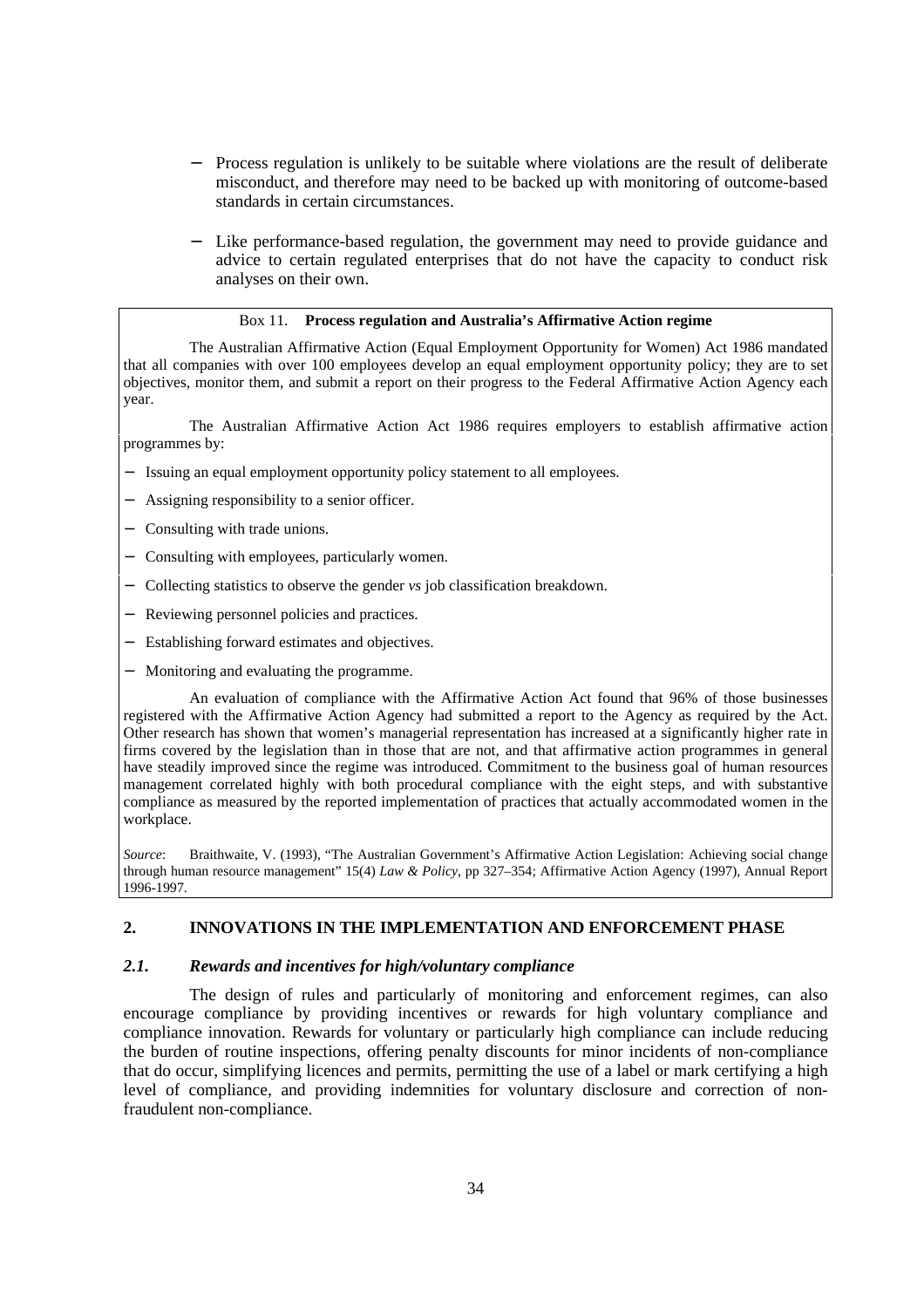As was argued above in Section 1, incentives and rewards can be an important support for voluntary compliance, along with such other alternatives to regulation as self-regulation and voluntary adoption of internal management standards. Rewards and incentives can also boost compliance in relation to government regulation:

- − Rewards and incentives for generally high compliance performance can recognise the good faith efforts of enterprises that usually comply with, but occasionally inadvertently violate, a rule. For example, providing a penalty reduction when non-compliance does occur, or an indemnity to the enterprise that reports and corrects a violation avoids a situation where the regulator must take "unreasonable" enforcement action against a basically compliant enterprise.
- − Appropriate government and public recognition can encourage well-intentioned enterprises to become "compliance leaders." This provides models for other enterprises to follow and can pull up overall compliance performance in a market sector through the dynamics of market leadership.
- − In particular, rewards for "compliance leaders" who meet certain standards can help meet desired policy outcomes voluntarily (for example an improvement in air quality via greater emissions reduction) without having to use unreasonable coercion with all regulated entities.
- − Governments can also use rewards and incentives to encourage a small group of "compliance leaders" to enter experimental programmes for new regulatory approaches (such as moving from rule-based to a standard or process based regulation). In this way, the enterprises receive rewards for high compliance with policy objectives under the experimental regime; governments learn from them how to reform existing regulatory approaches in practical ways and what is feasible to expect of business. Many of the compliance innovations described in this report were first introduced to a small group of enterprises in this way.

However, rewards and incentives are suitable only for enterprises that are compliance leaders. They are not an adequate regulatory strategy on their own because "compliance laggards" and enterprises that act in bad faith will require traditional enforcement and punitive sanctions. In most situations, when using rewards and incentives, regulators must also be careful that the requirements that enterprises must meet in order to qualify for rewards should be kept relevant and moved up as overall compliance performance in an industry sector moves up.

For example in the State of Victoria, Australia, the Environmental Protection Agency (EPA) wanted facilities to develop environmental improvement plans (EIPs) with local communities. These were intended to reduce community-plant conflict and ease the process of approving development proposals by reducing community objections and encouraging companies to develop proposals that local communities understood and supported from the beginning. Subsequently, the EPA developed the incentive of a more flexible permitting system for companies with an excellent environmental management system which included an EIP (see Box 12). This example also shows that complianceoriented regulation will often use a mix of regulatory and alternative regulatory strategies. Here compliance with voluntary standards for environmental management systems eased the burdens of the process requirements for works approval and licensing, as well as the number of inspections, and the reporting and approval requirements.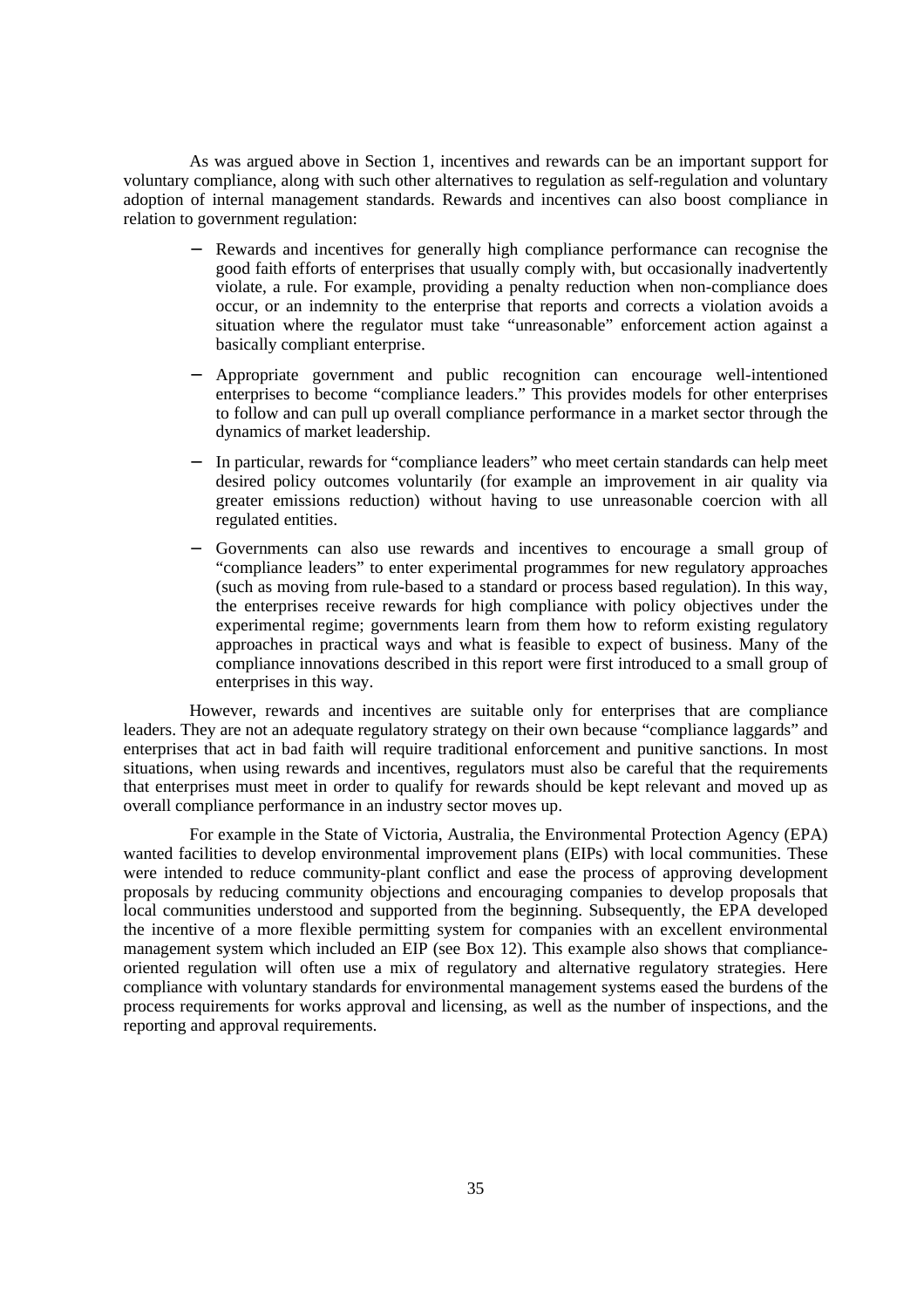#### Box 12. **Flexible permitting programmes as incentives for environmental complianceVictoria's EIPs and accredited licensee permitting system**

#### *Background and compliance problem:*

The EPA was facing problems in the way it interacted with local communities in the regulation of companies' proposals for developments and other issues. There was also significant conflict between local communities and facilities on environmental issues, with many local communities not happy with the level of environmental improvement achieved by the EPA working with local facilities. In one particular area, Altona, two potentially catastrophic accidents had occurred over a ten-year period and because the residents were constantly annoyed and fearful, they opposed every application brought by local facilities for developments or changes. This also hampered the EPA's attempts to work with these facilities to achieve its objectives of pollution prevention and control.

#### *The compliance innovation:*

A community liaison officer was appointed to facilitate consultation between senior plant management and local communities to solve these problems and to set objectives for environmental improvement in local facilities. Consultative groups for each plant include local community representatives, the people who had previously complained to the EPA about the plant and top management of the plant. These consultative groups meet approximately monthly to understand the environmental issue facing the plant from the plants' and the communities' point of view and to agree on an improvement plan to address those issues. The EPA is often called upon to provide advice in and to facilitate such meetings. Once the group has agreed on an EIP, the consultative group meets quarterly to hear reports of the implementation of the plan and to address new issues. After two years the whole process is reviewed and begun again.

The EPA also set up the Accredited Licensee concept as a reward for companies with good environmental performance. An EIP is one of the key indicators of this performance. Amendments made in 1994 to the Environment Protection Act 1970 in Victoria, a state of Australia, allow companies to be freed from the standard prescriptive approach to works approval and licensing if they can demonstrate a high level of environmental performance and an ongoing capacity to maintain and improve that performance. In order to become an "accredited licensee" a company must have:

- − An environmental management system.
- − An environmental audit programme.
- − An environmental improvement plan.
	- The benefits for accredited licensees include:
- − The ability for the licensee to manage its own affairs without detailed regulatory prescription.
- − A single system for the whole site.
- No requirement for works approval except where there will be substantial changes to a process, or a major change to a discharge or emission.
- Reducing license fees by 25% in recognition of lesser involvement by EPA personnel.
- − Improved liaison and consultation with the local community.

The license must be subject to review at a predetermined frequency not greater than five years. Continuation of the license is assessed on the basis of actual environmental performance and is judged against factors such as license compliance, implementation of environmental improvement plans, and level of legal action (*e.g.* prosecutions).

#### *Results:*

- As of late 1998, there were 31 EIPs agreed by local consultative groups already in effect and a further 18 in the process of consultation and agreement.
- − As of mid-1998, a total of 11 accredited licences had been issued out of a total of 1 229 licenses issued in three years.
- The EIPs have resulted in significant improvements in environmental outcomes for particular sites such as a halving in emissions of volatile organic compounds at Altona between 1989 and 1998.

*Sources*: Environment Protection Authority (1993), "A question of trust: Accredited Licensee Concept," Discussion Paper, Environment Protection Authority, Melbourne, Victoria; Law Reform Committee (Victoria) (1997), "Regulatory efficiency legislation: Discussion Paper", Parliament of Victoria, Melbourne, Paragraphs 2.23-2.28; Author's research at the EPA, 1998.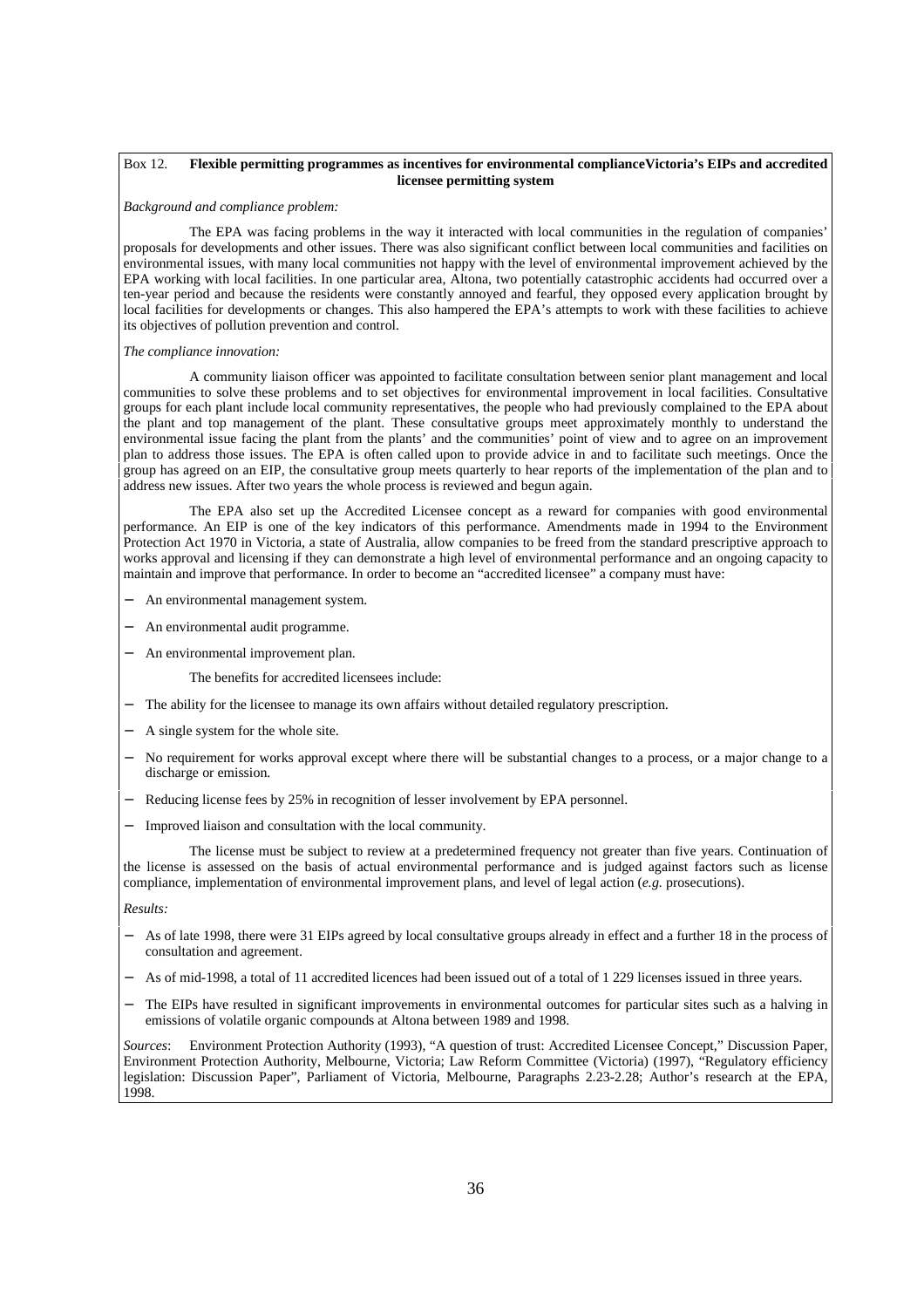Another way that regulatory design can provide incentives for high voluntary compliance is to provide companies or individuals with a reduction of penalty if they are found to have breached the law.

− Internationally the most significant development of this kind is the US Federal Sentencing Guidelines for organisations. These guidelines were promulgated by the US Sentencing Commission (a judicial agency) and went into effect without congressional action. Companies with good compliance programmes (defined by certain elements in the Guidelines) are given decreased fines when they commit an offence. Those that do not have in place a compliance programme are placed on probation, and required to implement one. This has spread to many other regulators who are now willing not to prosecute at all if an enterprise can show it has a programme in place that meets the USSC guidelines. The Guidelines have had a significant impact on the implementation of compliance policies among US companies generally (irrespective of whether they have had any contact with a regulator). Surveys have found that the Guidelines caused up to 20% of the companies surveyed to introduce for the first time an internal system for ensuring regulatory compliance and up to 45% to add vigour to their internal compliance system. $\frac{4}{4}$ 

## *2.2. Nurture compliance capacity in business*

Innovative regulatory strategies for encouraging compliance are not likely to be effective if organisations have no capacity or expertise in how to comply with a regulation. If enterprises that are the target of regulation lack the expertise, information, or technological capacity to comply, then they cannot respond either to economic incentives, such as workers compensation regulation, or to deterrent threats of punitive sanctions. A rule will not make them comply, unless it first addresses capacity building. Therefore to increase compliance regulators need to nurture organisational capacity to comply through offering education, assistance, and consultations, and encouraging the growth of compliance professionals with special expertise in the area.

Regulators should give particular priority to the nurture of compliance capacity in SMEs. Research suggests that in many cases low compliance rates among SMEs occur partially because SMEs lack the economies of scale that make it possible for them to invest in compliance expertise individually. Some regulators have experimented with correcting this market failure by spending resources on building capacity rather than on increasing inspections and monitoring.

For example, US OSHA has targeted compliance assistance to SMEs through its OSHA Consultation Programme. This is a broad network of occupational safety and health services funded primarily by federal OSHA but delivered by 50 state governments that provide free sources of information and technical assistance to employers who request help in establishing and maintaining safe and healthful workplaces. The comprehensive assistance available goes well beyond the minimum requirements of OSHA regulation and includes an appraisal of all mechanical systems, physical work practices, and environmental hazards of the workplace, covering all aspects of the employer's present job safety and health programme. The programme exists primarily to assist SMEs (those with no more than 250 employees) in high hazard industries or involved in hazardous operations. In recent years the consultation programme has helped identify and control more than 500 000 workplace safety and health hazards. A major selling point for the SMEs is the government's willingness to pay for expert services that otherwise could cost a small employer thousands of dollars. The Consultation Programme is also completely separate from OSHA's Inspection Programme and the consultant pledges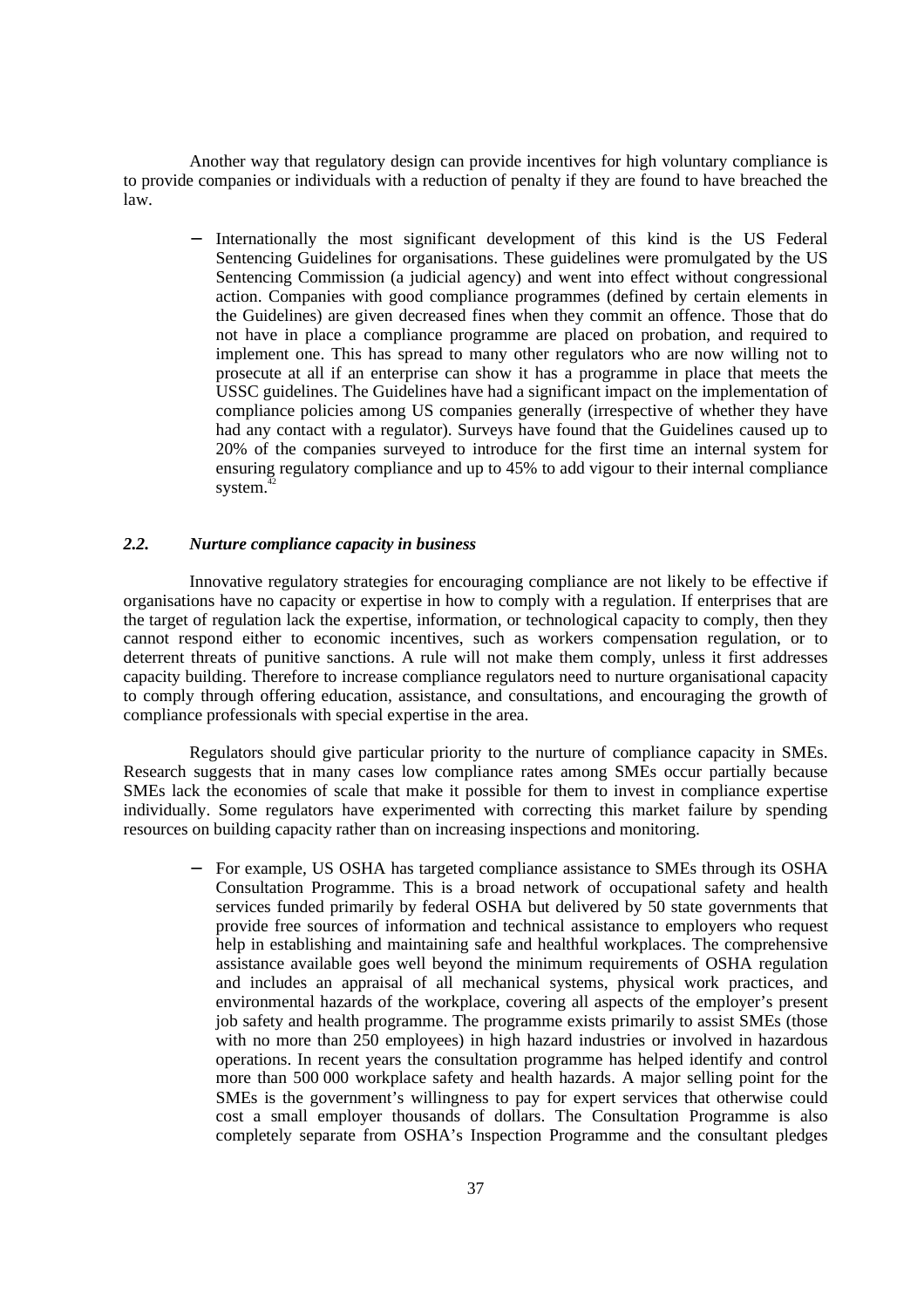confidentiality, provided that the employer agrees to correct in a timely manner any serious hazards uncovered during the consultation visit. In an independent survey conducted for OSHA in 1995, employers who had received onsite consultation visits indicated high levels of satisfaction with the service provided and the knowledge and competence of OSHA consultants.<sup>43</sup>

In most situations, government funding of compliance advice for enterprises is not necessary. Rather, private markets in "compliance professionals," who have the expertise to help companies to comply, are already developing. They serve either as employees or consultants to enterprises. These compliance professionals include safety and environmental engineers as well as specialist compliance professionals in anti-discrimination (equal employment opportunity and sexual harassment), financial services, and consumer protection. Regulators can nurture these private markets in compliance consultants by recognising and working with compliance professionals. Some empirical evidence shows that flexible compliance-oriented regulatory programmes are more likely to succeed where regulators work with compliance professionals employed by regulated enterprises. The compliance professionals can act as a go-between between regulator and business, so that business understands how to comply with regulatory goals and so that business can communicate ideas for more innovative and flexible regulatory mechanisms back to regulators. Regulators who interact and work with compliance professionals, or even delegate some inspection and reporting responsibilities to compliance professionals (subject to appropriate monitoring), may be able to achieve compliance improvements in particular areas (see Box 13).

# *2.3. Targeting for low compliance*

A significant development is to use risk analysis to identify targets of possible low compliance. Enforcement agencies are beginning to decide when and where to do inspections by analysis of data on where risks of non-compliance are likely to be highest. *Tiering* is an important tool for this task since not all regulated entities can be monitored or inspected all the time. It is very important to have a rational system for deciding which to target.

Those regulated can be tiered according to size – ranked according to the number of employees, operating revenues, assets, or market share. This may be useful because larger enterprises may be judged to present a greater risk because of the pure quantity of breaches they can produce, for example, the quantity of pollution or of employee injuries or customer dissatisfaction. There is evidence that tiering inspection activities according to *size* has had significant effects in improving tax compliance (see Box 14). Other risk analysis-based factors for targeting inspections include geographic location (*e.g.* whether a manufacturing plant is close to where people live or to environmentally sensitive areas), previous violations (whether those with a history of recidivism should be targeted), and the age of the facility (older plants may be judged more risky than newer ones).

Another useful way for regulators to target enforcement efforts in such a way that resources are used most efficiently is to tailor inspections according to the risk represented by individual firms determined by their own ability to comply, including their own attempts to meet those risks. For example, if an enterprise has conducted its own risk analysis and put in place its own compliance system, then it may warrant lower priority for inspection, than one that has not. When that enterprise is inspected, then the inspector may only check the functions and outcomes of the enterprise's own compliance system, rather than conduct various inspections to determine whether specific rules have been violated.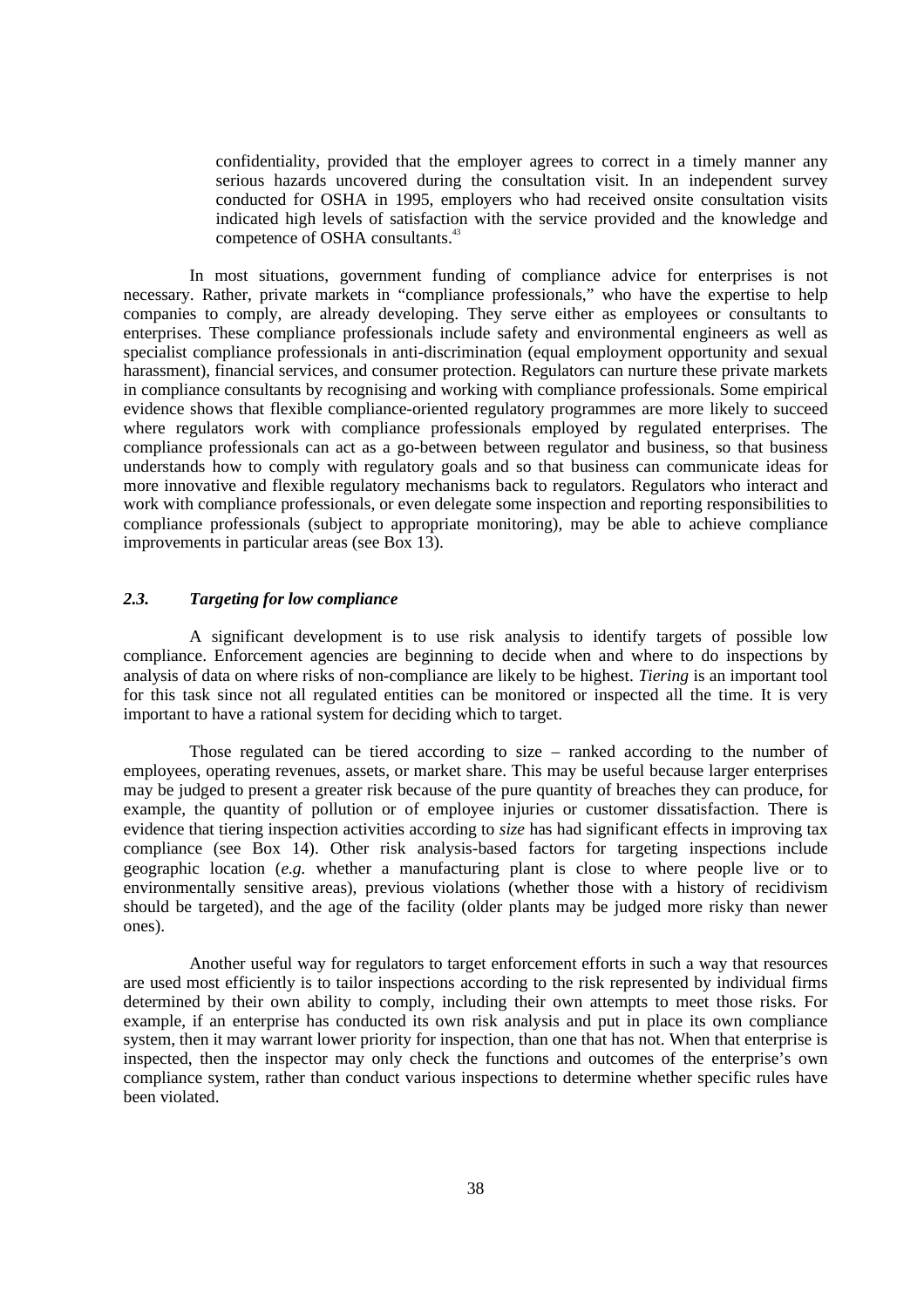− For example, in Denmark the Working Environment Authority has recently started conducting inspections in a new way, "adapted inspection". Rather than inspecting sites a number of times in relation to different issues, the Authority looks at the whole facility or site being inspected and the systems the enterprise has decided to put in place to meet its responsibilities to improve occupational health, safety, and the environment.<sup>44</sup>

## Box 13. **The contribution of compliance professionals to increased compliance**

*Occupational health and safety:*

An evaluation of the Californian branch of the US Occupational Safety and Health Administration (OSHA) experiment with the Co-operative Compliance Programme between 1979 and 1984 found that safety management professionalism was crucial to compliance with regulatory goals. The programme authorised labour-management safety committees on seven large construction sites to assume many of OSHA's regulatory responsibilities (such as conducting inspections and investigating complaints), while OSHA ceased routine compliance inspections and pursued a more co-operative relationship with these companies.

- During the programme accident rates ranged from one-third lower to five times lower than comparable company projects, and the satisfaction of workers, management, and government participants with the programme was high.
- The evaluation found that this approach succeeded mainly because it strengthened the pre-existent job site safety programmes in ways that traditional regulatory strategies could not. The voluntary job site safety programmes in turn had been promoted and implemented by safety management professionals, a professional specialisation supported by the American Society of Safety Engineers. The existence of safety management professionals within the companies also allowed the labour-management and regulator-management communication necessary for the programme to succeed.

*Source*: Rees, J. (1988), *Reforming the Workplace: A Study of Self-Regulation in Occupational Safety*, University of Pennsylvania Press, Philadelphia.

#### *Affirmative action:*

An evaluation of compliance with the Australian affirmative action regime found that the degree of professionalism of Equal Employment Opportunity (EEO) officers, especially their professional networking with other EEO professionals and with the EEO agency, were positively correlated with procedural and substantive compliance with the requirements of the regulation.

Similarly, another study of corporate compliance with US civil rights laws found that an important source of diffusion of due process protections was the professional practices of personnel officers and the establishment of personnel departments who saw compliance as part of their professional function. These officers and their departments provided a direct channel through which models of employee rights implementation could enter the organisation and created an internal constituency for the elaboration and enforcement of employee rights.

*Source*: Braithwaite, V. (1992), "First steps: Business reactions to implementing the Affirmative Action Act," report to the Affirmative Action Agency, Australian National University, Canberra; Edelman, L. (1990), "Legal environments and organisational governance: The expansion of due process in the American workplace," 95 *American Journal of Sociology*, pp. 1401-1440.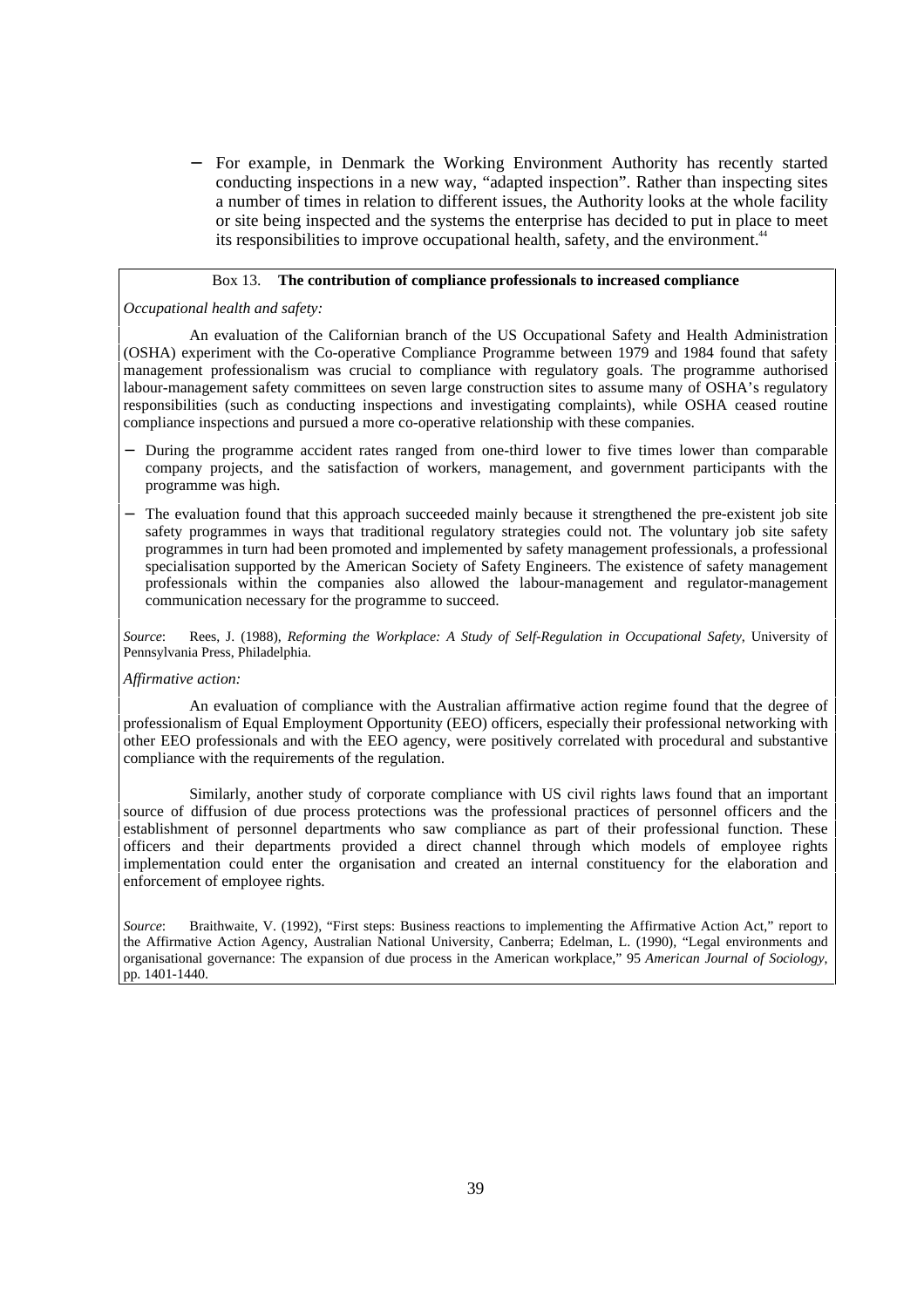#### Box 14. **Tiering and tax compliance**

A guiding principle behind many successful tax reforms has been to require different administrative arrangements for taxpayers of different size.

*Large taxpayers:*

Since in many countries a small number of taxpayers contribute a large proportion of the taxes collected, special audit and enforcement activities for the largest taxpayers can yield significant results.

- In Uruguay, Bolivia, and Sri Lanka, where large taxpayers represent a high percentage of total tax collection, the percentage of non-filers among the approximately 1 000 largest taxpayers dropped from 10% to 1% with the establishment of large-taxpayer enforcement units during the period from 1987 to 1991.
- − In Argentina the Two Thousand Taxpayer System or DOS-MIL was established in 1991 to monitor the 900 largest taxpayers in the Buenos Aires metropolitan area. By 1994 it operated in approximately 130 tax offices throughout Argentina and covered about 2 450 taxpayers. During the period 1990-1994, VAT collection rose from 2.1% of GDP to 6.3% of GDP, an increase partially attributable to these reforms.

*Medium-sized taxpayers:*

- − In Uruguay the monitoring of 5 000 medium-sized taxpayers with a new computer system beginning in 1990 resulted in a 22% real increase in taxes collected from this group in the same year.
- − In Paraguay the use of new systems with 1 000 medium-sized taxpayers resulted in a 36% increase in real tax collection from 1994-1995 for this group, and 22% increase in total revenue.

*Source*: Silvani, Carlos & Baer, Katherine (1997), "Designing a tax administration reform strategy: Experiences and guidelines: A Working Paper of the International Monetary Fund," 15(5) *Tax Notes International*, pp. 375-395.

A number of British financial regulators have developed quite sophisticated models for tiering inspections for financial institutions. These are based on the existence of compliance and risk management systems within the institutions themselves.

- − For example, the Investment Management Regulatory Organisation (IMRO, a front-line regulator recognised by the Financial Services Authority in England) uses the *Relative Risk Assessment Model* to determine the degree of risk to investors that a firm may generate. The assessment is based upon:
	- The inherent risks of the products sold or managed by the firm.
	- The capital base of the firm.
	- The experience and ability of the management and staff of the firm.
	- The attitude of the firm towards investor interest and compliance issues, including the standard of the firm's compliance system.

Firms are rated on a three-point scale solely for IMRO use and their rating is used to determine how frequently IMRO inspectors visit firms and how closely they monitor their activities. A pilot study of 50 organisations rated in the first level that have been given less onerous regulatory responsibilities has been very successful.<sup>45</sup>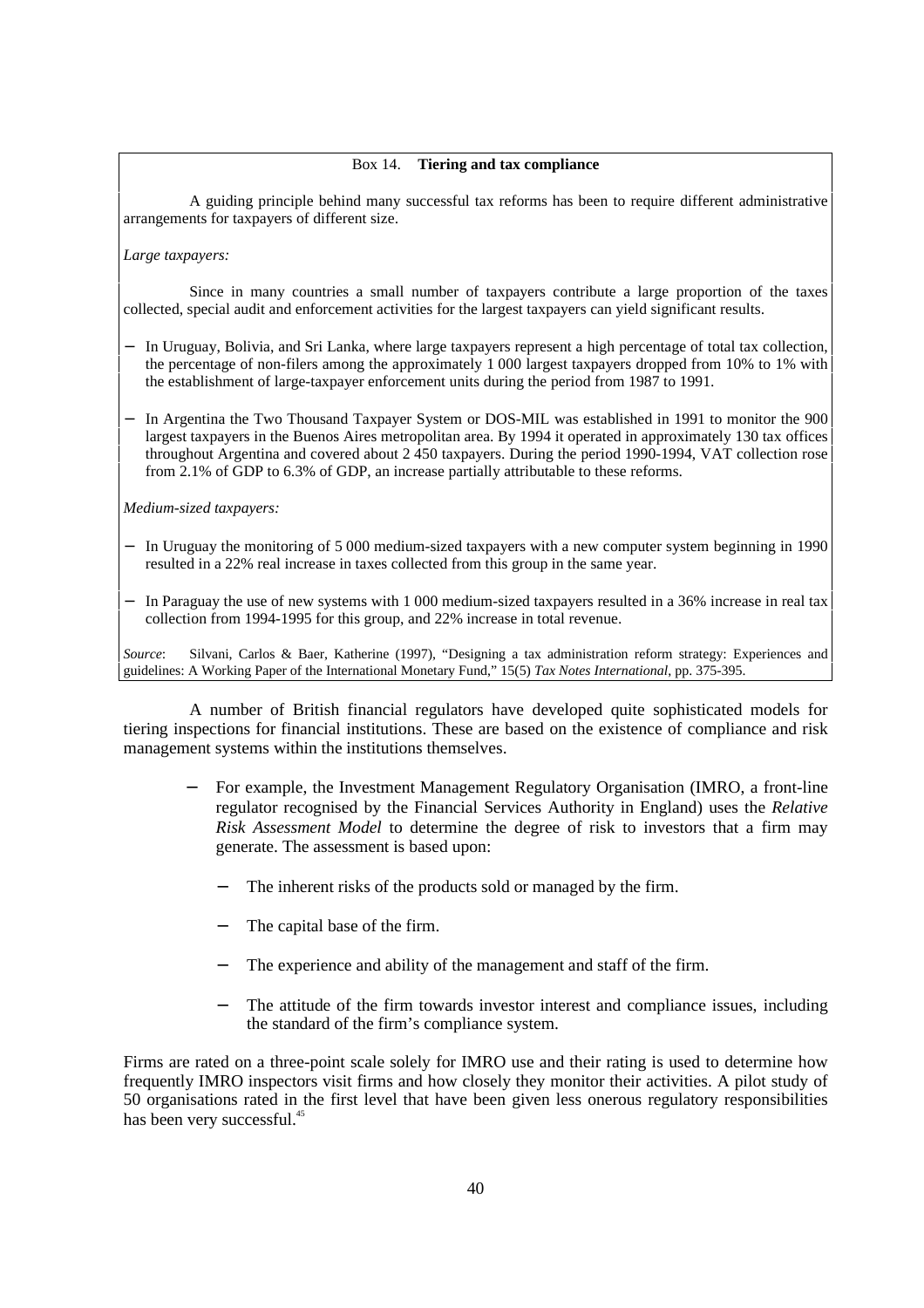Tiering has potential disadvantages:

- It is more complex for regulatory agencies to conduct risk assessments, to determine where to prioritise monitoring resources, and how to approach inspection of different segments of the target population.
- − Because tiering introduces greater sophistication, it also creates greater delay in the regulatory design process.
- − From the point of view of the target population, tiering and targeting may appear to mean different enterprises are being treated inconsistently.
- − Legal constraints may limit the availability of tiering as a regulatory mechanism, if it appears to treat different segments of the target population unfairly *vis-à-vis* one another.

One way for an enforcer to avoid the problem raised by the appearance of unfairness is to use a very transparent system for awarding exemptions in specific situations, and automatically applying this system to all companies in a similar situation.

## *2.4. Restorative justice when voluntary compliance fails*

Compliance-oriented regulation is often aimed at providing incentives and encouragement for voluntary compliance and nurturing the ability of enterprises to secure compliance through selfregulation, internal management systems, and market mechanisms where possible, rather than automatically using punishment for violations of the rules in the first instance. When organisations do fail to comply, a compliance-oriented regulatory approach will attempt to *restore* compliance rather than revert immediately to a purely punishment-oriented approach.

In criminal process, restorative justice requires an offender to confront his/her responsibility for wrongdoing by facing his/her victim(s) and resolving together how to put the wrong right (for example by paying restitution or doing community service). Restorative justice gives the offender a chance to put his/her wrong right and upon doing so to be restored back into full citizenship in the community. The aim is not only to provide a better remedy and healing for the victim than imprisonment or a fine would provide, but also to help transform the offender to a more law-abiding person in the future. This is often achieved by enlisting the support of members of both the victim's and offender's families and communities to support the victim and offender in the restorative process.

Taking the same approach, a number of business regulators have experimented with adopting innovative mechanisms for *restorative justice* when compliance fails, in order to remedy the wrong and ensure compliance in the future. While the evidence on the effectiveness and fairness of restorative justice for *individual* offenders is still being evaluated, there is good evidence that the *restorative* justice is effective for *corporate* law breaking (see Box 15).<sup>46</sup> The aim of restorative justice is to restore enterprises to a position where they have both the capacity and willingness to comply after they have committed a violation. It is therefore an important tool for regulators to use in responding to compliance failures.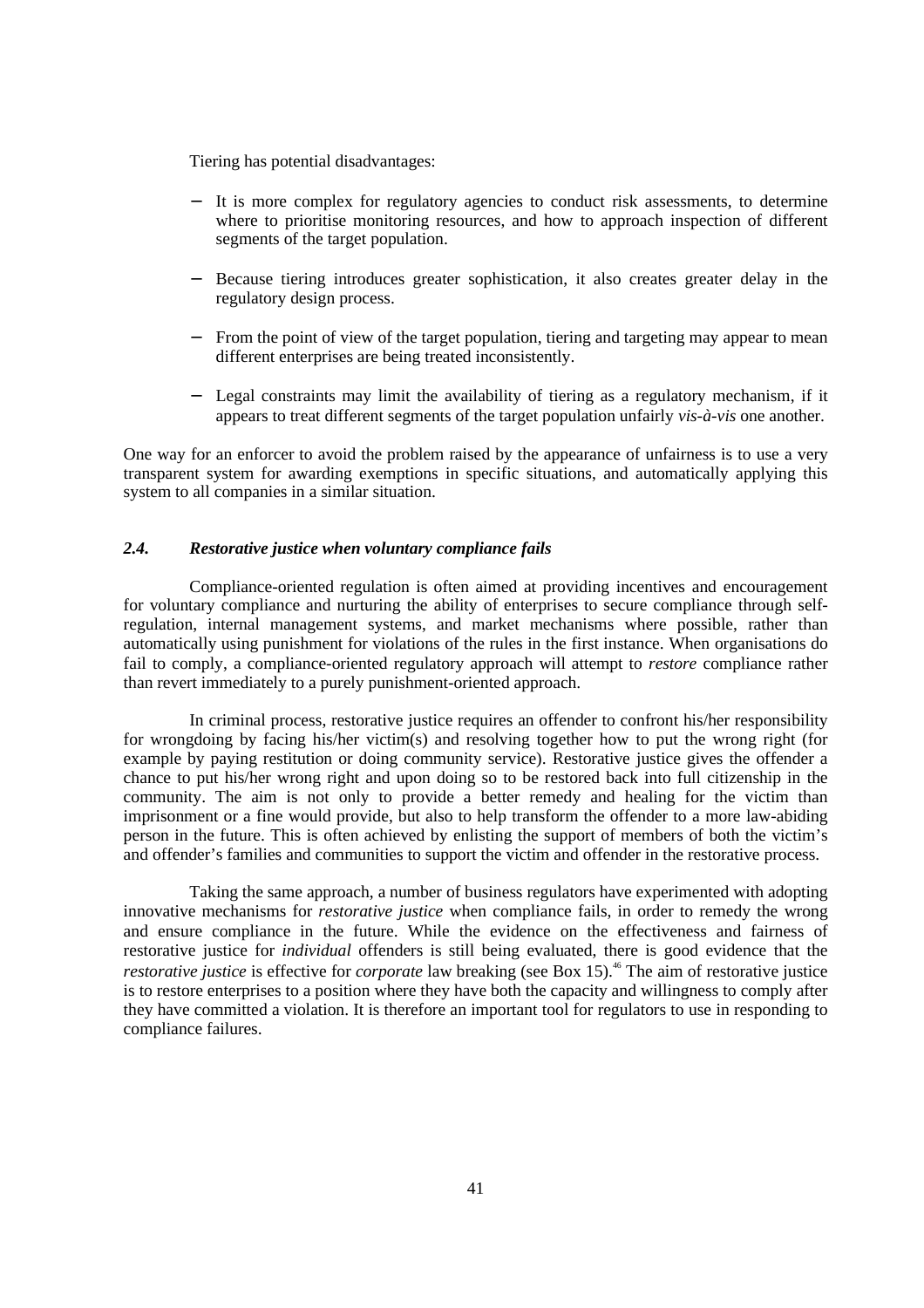#### Box 15. **Successful uses of restorative justice in business regulation**

#### *Coal mine safety:*

In the UK the mines with the best safety records are those that thoroughly include everyone concerned (workers, management) after accidents and near-accidents in an effort to reach consensual agreement on what must be done to prevent recurrence of the accident or near-accident and to discuss safety results with workers even when there was no near accident.

## *Nuclear power safety:*

Another example of the success of restorative justice processes in regulating safety is the Institute of Nuclear Power Operators (INPO), a US self-regulatory organisation to oversee nuclear utilities. Set up after the Three Mile Island accident, it develops standards, conducts inspections, and investigates accidents. Safety has increased significantly as measured by a number of indicators, including data that shows that scrams (automatic emergency shutdowns) per unit have declined in the US from seven per unit in 1980 to one in 1993. One of the restorative regulatory mechanisms that has contributed to this success is meetings in which senior nuclear officials from all companies meet together and three vice-presidents give a detailed explanation of a recent accident at their utility and what went wrong.

− More than a detailed explanation of an accident, it also involves "baring your soul and telling all to your peers (people that you know) that you screwed up," explains an INPO official. "You know, I'm not a Catholic, but it's probably like going to confession. In the end you'll feel better, but when you're there it's pretty difficult." Within an ongoing relationship sustained by close ties (whether a family or occupational community), wrongdoing arouses the disapproval of a significant other (whether a parent or professional peer), thus invoking a sense of remorse and repentance in the wrongdoer, which leads to re-acceptance (reintegration) by the significant other. Wrongdoing, shame, and reintegration – that distilled to its essence is the family [restorative] model of social control.

#### *Nursing home regulation:*

A cross-country evaluation of nursing home regulation and inspections has also found significant evidence for the effectiveness of restorative justice mechanisms in controlling organisational wrongdoing. For example, one part of the study measured the inspection findings in 242 Australian nursing home inspections, and compared the levels of compliance found in that inspection and in the next inspection 18 to 24 months later.

- − Where the inspection team had used restorative justice (*i.e.* they clearly disapproved breaches of the rules but also terminated disapproval by pointing to something positive or offering praise for moving to fix that which was disapproved) non-compliance was reduced by 39% between the first and second visits.
- Where inspection teams used purely negative and punitive approaches and did not also offer praise and forgiveness, non-compliance increased by 39%.
- Where inspection teams were purely tolerant and understanding, but did not make clear their disapproval for breaches of the rule, non-compliance either increased or stayed the same.

The authors of the study concluded that:

*[T]he most stigmatic inspectors manage to effect significant reductions in the compliance at the nursing homes they inspect. At the same time, tolerant and understanding inspectors who believe in saying nice things at all times are almost as ineffective. This is because these tolerant and understanding inspectors fail to express disapproval when the standards set down in the law are not met. The effective inspectors are those who believe in strong expressions of disapproval combined with strong commitments to burying the hatchet once such robust encounters are over, to terminating disapproval with approval once things are fixed, to tempering disapproval for poor performance on one standard with approval for good performance on other standards, to avoiding humiliation by communicating disapproval of poor performance within a framework of respect for the performer.*

*Sources*: Braithwaite, J. (1985), *To Punish or Persuade: Enforcement of Coal Mine Safety*, State University of New York Press, Albany, p. 67; Rees, J. (1994), *Hostages of Each Other: The Transformation of Nuclear Safety Since Three Mile Island*, University of Chicago Press, Chicago and London, pp. 106-107; Makkai, T. & Braithwaite, J. (1994), "Reintegrative shaming and regulatory compliance," 32 *Criminology*, pp. 361–385.<sup>4</sup>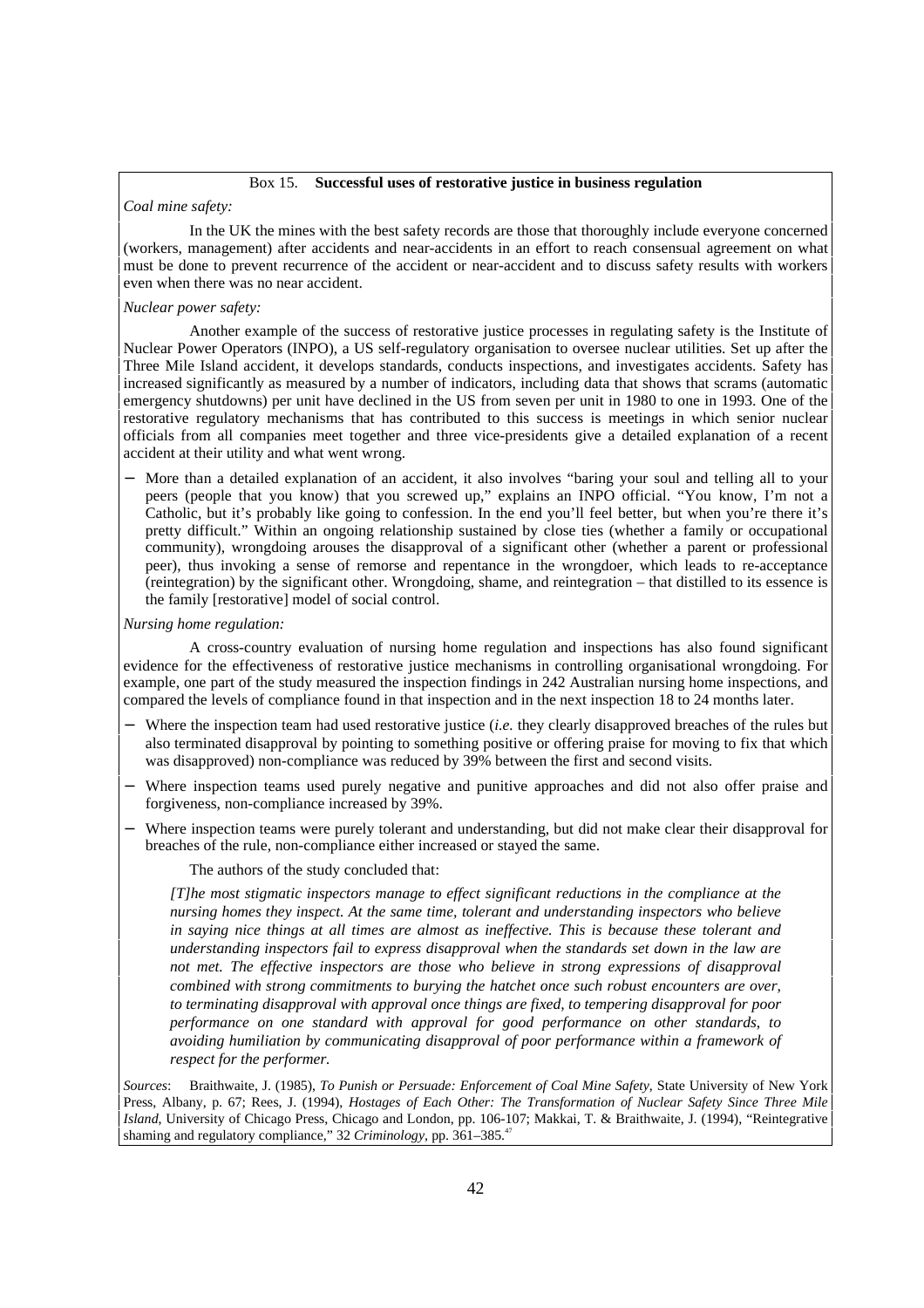## *2.5. Responsive enforcement when restorative justice fails*

Restorative justice, of course, must always be backed up by the possibility of more punitive sanctions. This gives regulators the option of responding to non-compliant enterprises that demonstrate bad faith in the restorative justice process with more punitive sanctions. It is also important that enterprises know that "softer" enforcement strategies such as restorative justice will be followed by harsher strategies such as fines and license suspensions, if non-compliance persists. Indeed the evidence shows that persuasive and compliance-oriented enforcement methods are more likely to work where they are backed up by the possibility of more severe methods.

− For example, in one study UK mine safety regulatory inspectors who used persuasive restorative strategies to promote compliance were more effective if persuasion was backed up by the possibility of punishment. $48$ 

The central principle here is that a regulator should have available a range of enforcement mechanisms in order to be responsive to the particular type of non-compliance it faces in any individual situation. A regulator can start with persuasive or restorative strategies and then move to more punitive strategies if voluntary compliance fails. If the application of punitive sanctions succeeds in bringing about compliance then the regulator can respond by reverting to a trusting demeanour, rather than building resistance by being overly punitive. If the initial round of punitive sanctions does not bring about compliance, then the regulator can respond by invoking harsher sanctions. The wider the range of strategies (from restorative to punitive) available to the regulator, the more successful this type of responsive, "tit-for-tat" enforcement is likely to be.

This principle has been demonstrated in the idea of a pyramid of enforcement strategies (see Figure 1). The pyramid is a schematic representation of the idea that instead of using the most drastic regulatory strategies first, regulators should trade on the goodwill of those they are regulating. Regulators should encourage those regulated to comply voluntarily, using more drastic regulatory measures only when that fails and reverting to a trusting demeanour when these strategies achieve their goal: "Compliance is optimised by regulation that is contingent, co-operative, tough and forgiving." 49 In this model prioritising restorative, compliance-oriented means of regulation in time ensures that co-operative, voluntary measures are used more frequently without compromising the possibility of using harsher measures where necessary. In the pyramid illustrated, license suspension and revocation are at the top of the pyramid because they represent the complete closing down of a business, as compared with a criminal financial penalty or the jailing of a particular executive. Each regulatory regime would, however, design its own pyramid of sanctions. For example corporate probation (where a company is put on "probation" until it is adequately in compliance) might be included, or criminal penalties might be considered harsher than license revocation. This concept does not suggest that the direct use of punitive sanctions as part of a tit-for-tat enforcement strategy should be excluded.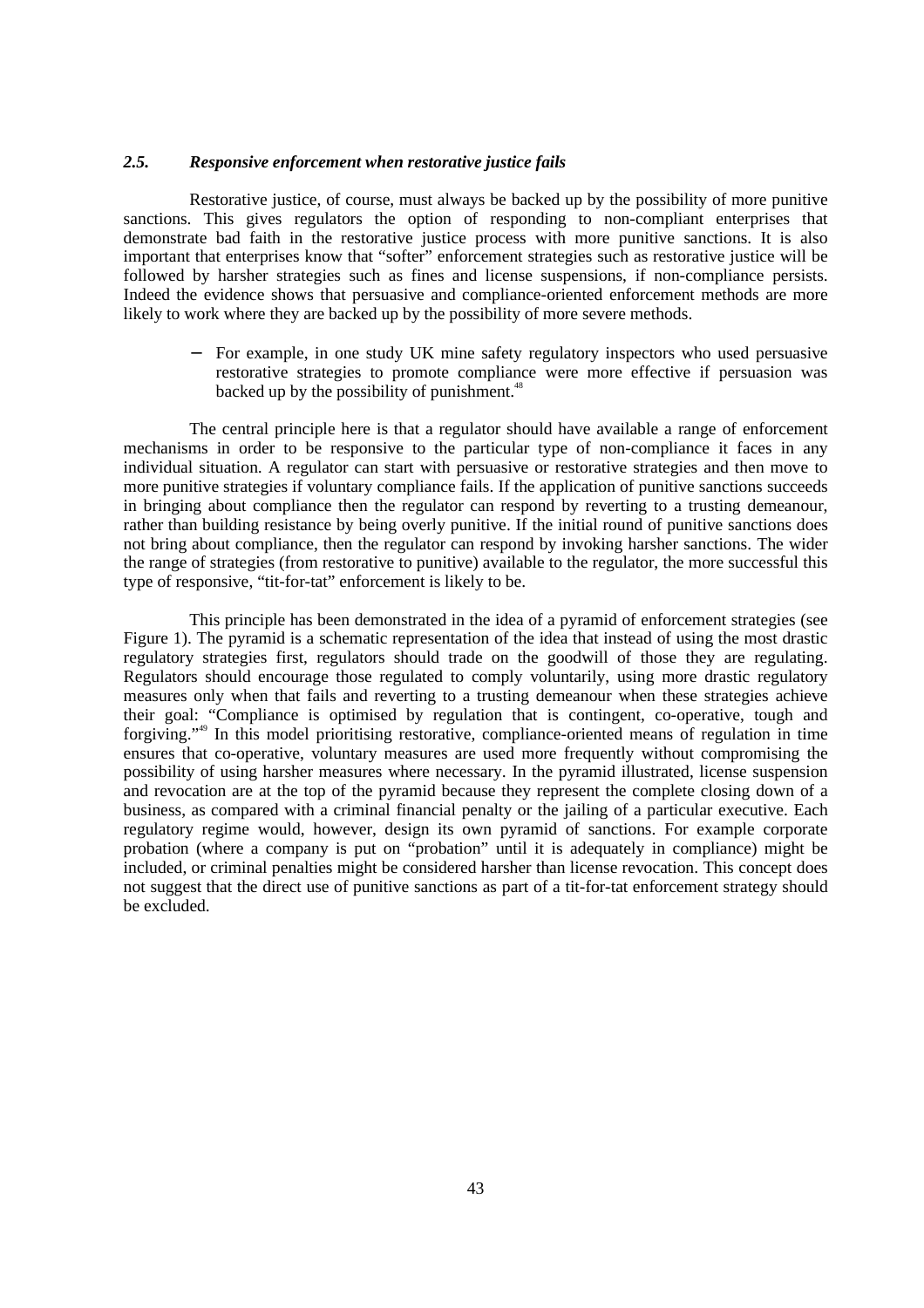Figure 1. **An enforcement pyramid for business regulation**



Source: Ayres, I. & Braithwaite, J. (1992), Responsive Regulation: Transcending the Deregulation Debate, Oxford University Press, New York, p. 35.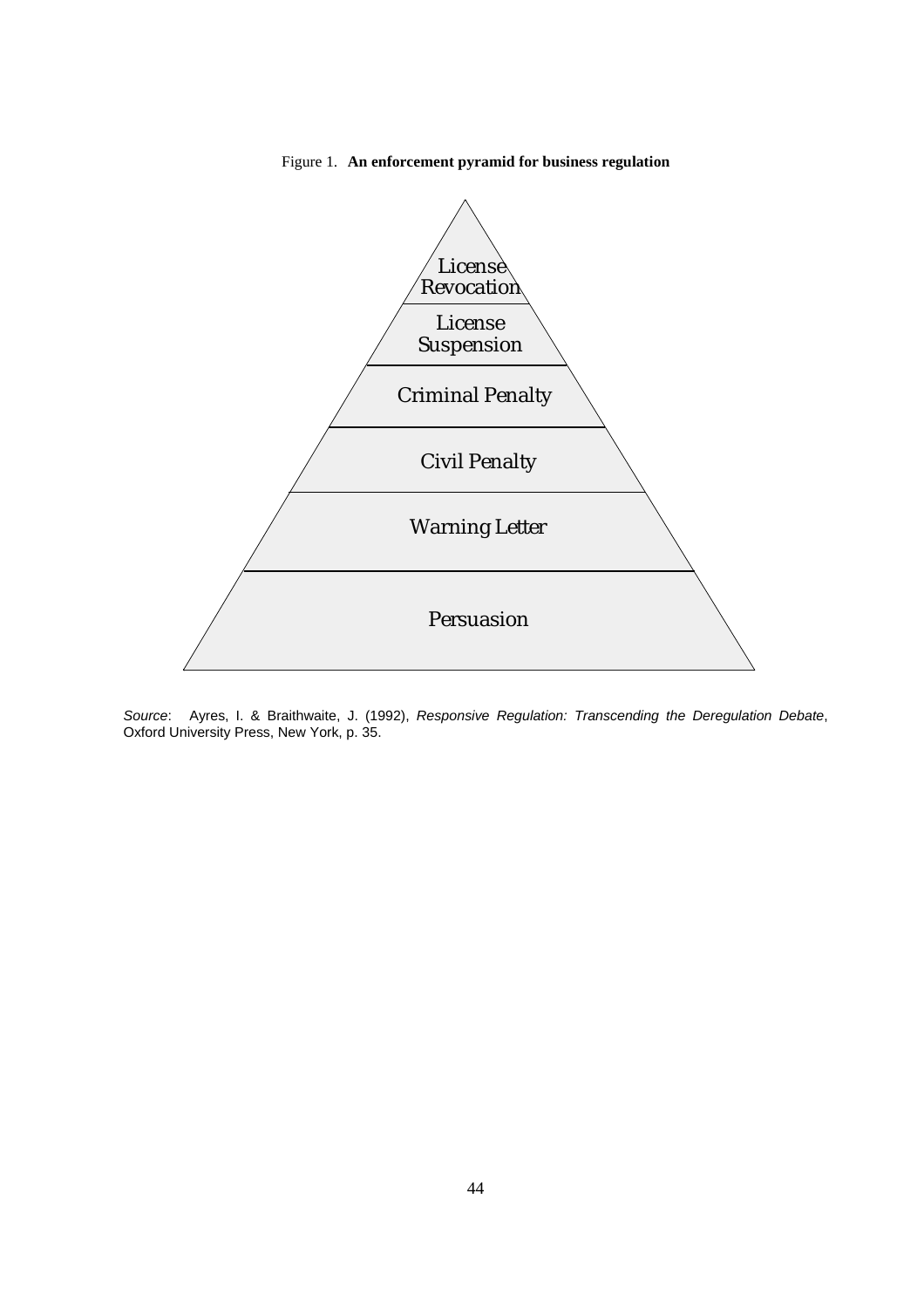## **Chapter 4**

#### **TOOLS FOR COMPLIANCE-ORIENTED REGULATION**

In order to take a compliance-oriented approach to regulatory design and implementation, governments will need to be equipped with appropriate tools for the measurement and evaluation of the performance of regulatory instruments and of regulatory agencies. This chapter outlines some regulatory performance measurement and management tools that might be available to help governments analyse actual or potential compliance failures, and pinpoint aspects of regulatory design and regulatory agency performance that need to be addressed.

# **1. TOOLS FOR** *EX ANTE* **EVALUATION: IMPACT ANALYSIS OF COMPLIANCE**

Compliance-oriented regulation aims at maximising the "leverage" of government resources and activities by strengthening the factors working in favour of compliance and by weakening or eliminating those working against. This requires that the regulator have the ability to analyse the various factors that will determine whether or not the target group will comply with the specific regulatory policy instruments involved. Compliance analysis can be used for *ex post* evaluation of the functioning of regulatory instruments, and in this way be used as an indicator whether the regulations are achieving their objectives. However, in order to avoid compliance failures, it is better to design compliance into policy instruments from the beginning. This means using compliance analysis as an *ex ante* method of deciding how to design regulatory policy. Compliance should not merely be part of an enforcement strategy tacked on the end of the policy and rulemaking process.

The country responses to the PUMA request for information on regulatory compliance showed that some countries (five of nine responses) are developing policies and guidelines for designing high quality regulation that incorporate some consideration of the compliance impacts of proposed regulations. Some governments are now using systematic, comprehensive compliance analysis tools to uncover potential compliance failures facing current or proposed policies, and to design regulation to maximise its possibilities of success. These tools move regulatory policy development and evaluation beyond the assessment of economic compliance costs and benefits to look at the total factors of regulatory quality (including costs and benefits) that affect the achievement of the policy objective.

In 1993, the Netherlands Inspectorate of Law Enforcement within the Ministry of Justice developed, in collaboration with Dick Ruimschotel and the Rotterdam Erasmus University, the Table of Eleven  $(T<sup>11</sup>)$  Key Determinants of Compliance. This model focuses on the factors that will affect the impact of the regulation on an external target group. The  $T<sup>11</sup>$  is developed as a standard checklist for use by public agencies in assessing new regulatory proposals and reviewing enforcement and other issues in relation to existing regulation. The  $T<sup>11</sup>$  is a coherent enumeration of the factors that determine compliance by target populations with laws and regulations. It helps governments understand the potential or existing compliance/non-compliance behaviour of target populations, and therefore design more effective regulation. Box 16 enumerates the  $T<sup>11</sup>$  factors.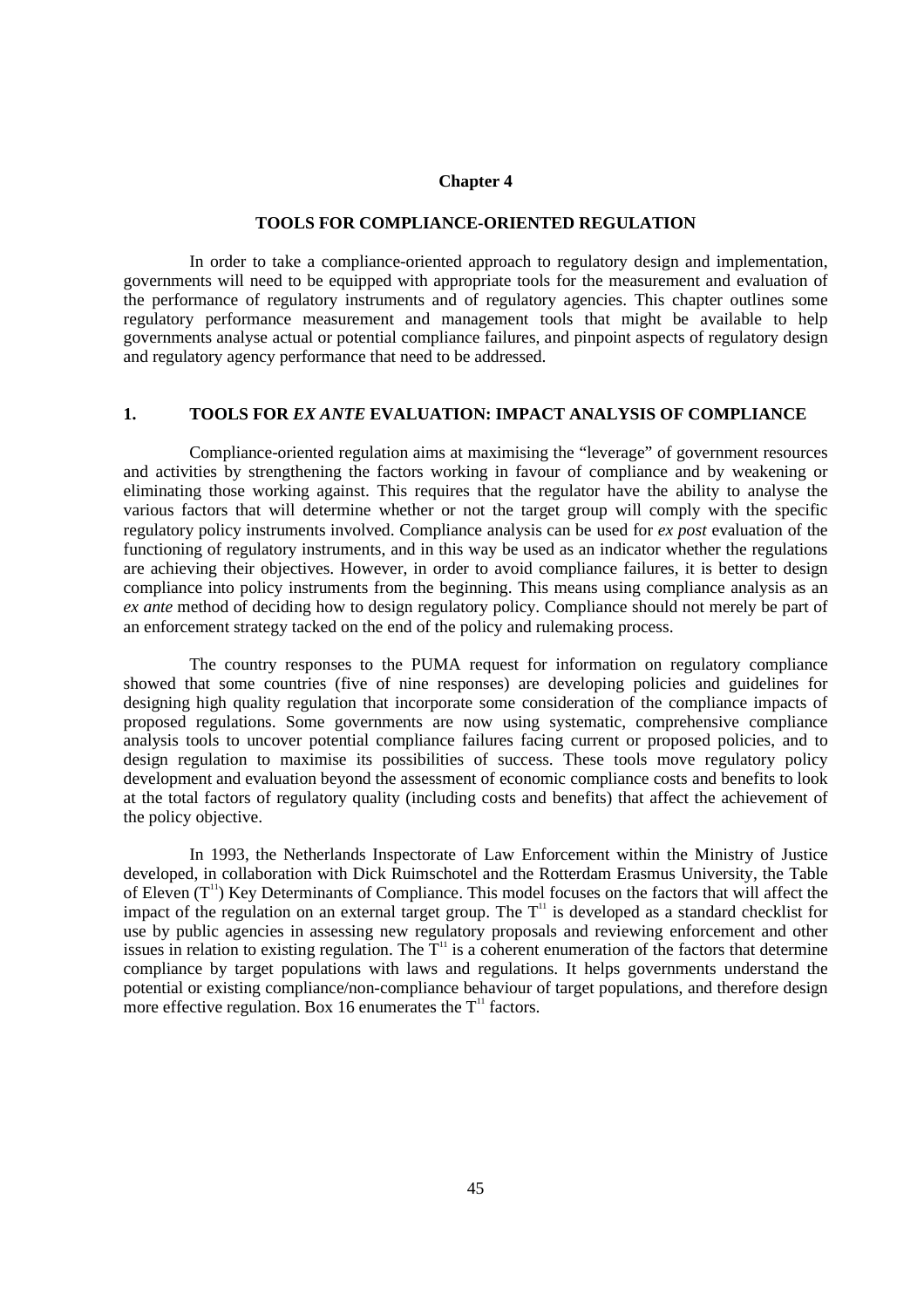# Box 16. **The Netherlands Table of Eleven (T<sup>11</sup>) key determinants of compliance**

# *The T11 factors:*

*Spontaneous compliance dimensions* (factors that affect the incidence of voluntary compliance – that is, compliance that would occur in the absence of enforcement):

- *T1. Knowledge of rules*: Target group familiarity with laws and regulation, clarity (quality) of laws and regulations.
- *T2. Cost-benefit considerations*: Material and non-material advantages and disadvantages resulting from violating or observing regulation.
- *T3. Level of acceptance*: The extent to which the target group (generally) accepts policy, laws, and regulations.
- *T4. Normative commitment*: Innate willingness or habit of target group to comply with laws and regulations.
- *T5. Informal control*: Possibility that non-compliant behaviour of the target group will be detected and disapproved of by third parties (*i.e.* non-government authorities), and the possibility and severity of sanctions that might be imposed by third parties (*e.g.* loss of customers/contractors, loss of reputation).

*Control dimensions* (the influence of enforcement on compliance):

- *T6. Informal report probability*: The possibility that an offence may come to light other than during an official investigation and may be officially reported (whistle blowing).
- *T7. Control probability*: Likelihood of being subject to an administrative (paper) or substantive (physical) audit/inspection by official authorities.
- *T8. Detection probability*: Possibility of detection of an offence during an administrative audit or substantive investigation by official authorities. (The probability of uncovering non-compliance behaviour when some kind of control is applied).
- *T9. Selectivity*: The (increased) chance of control and detection as a result of risk analysis and targeting firms, persons or areas (*i.e.* extent to which inspectors succeed in checking offenders more often than those who abide by the law).
- *Sanctions dimensions* (the influence of sanctions on compliance):
- *T10. Sanction probability*: Possibility of a sanction being imposed if an offence has been detected through controls and criminal investigation.
- *T11. Sanction severity*: Severity and type of sanction and associated adverse effects caused by imposing sanctions *e.g.* loss of respect and reputation.

*Source:* Dick Ruimschotel, Compliance Methodology Consultants, Amsterdam and But Klaasen, Ministry of Justice, the Hague.

The  $T<sup>11</sup>$  can be used to make a strength/weakness analysis/evaluation of expected compliance with a regulation using one of two methodologies:

- First, hold an expert session, *i.e.*, a group of key figures from the target group, policy officials, administrators, enforcers and other experts from the regulator/policy area meet to estimate the strength of each of the different  $T<sup>11</sup>$  factors based on their own experience.
- Second, a more objectively based and valid way of conducting the  $T<sup>11</sup>$  analysis is via extensive research in the target group using surveys. This will take longer and be more expensive but produce more reliable data.

In both cases each element of the  $T<sup>11</sup>$  is assigned a numerical score from one to five in relation to the particular regulation being examined, with one indicating a weak compliance dimension and five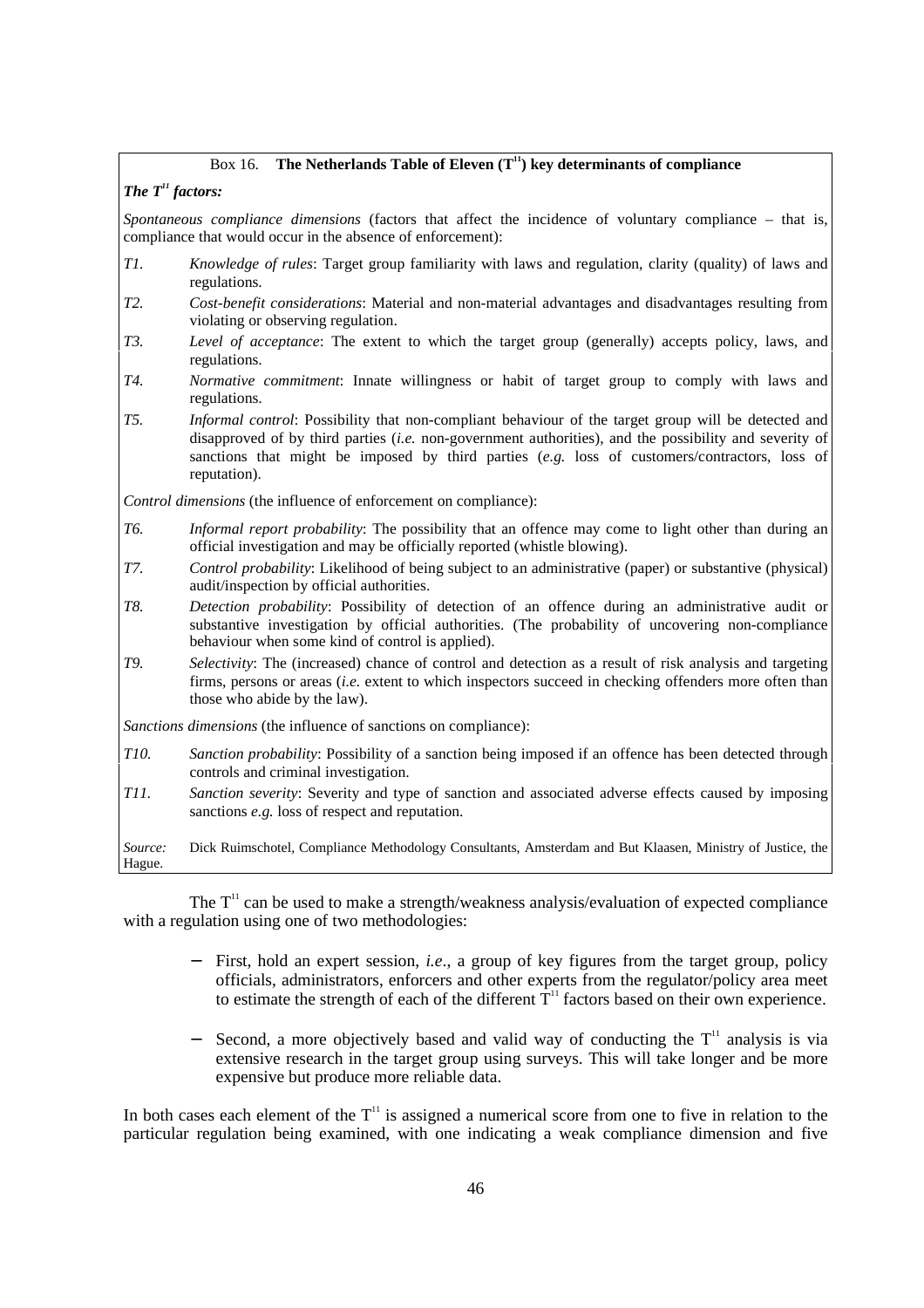being strong. This produces a characteristic overview of a certain regulation, its strong and weak spots, and measures of the effectiveness of enforcement and communication. In rulemaking development, the factors can be used in checklist fashion to ensure that all the dimensions of policy design that may affect compliance have been adequately considered and addressed. In looking at existing regulation, this analysis will pinpoint where compliance failures are likely.

According to a  $T<sup>11</sup>$  analysis, regulatory design is optimal when the result is simple to implement and produces a maximum level of spontaneous compliance. If  $T<sup>11</sup>$  analysis shows that spontaneous compliance is insufficient and cannot be improved in certain areas, then additional controls and sanctions may need to be added in that area to guard against breaches and lead to a reasonable level of compliance.<sup>50</sup>

A simpler, more outcome-oriented model, the A2E Model, is being used by the European Bank for Reconstruction and Development to help review and reform the Czech capital market regulatory environment and, especially, the development of the Czech Securities Commission (CSC). This reform process was initiated to correct a reversal in the performance of the Czech economy since the mid-1990s, after what had been regarded as one of the more successful conversions from a command to a market economy. In 1994-96 returns on equity remained low (4-6% for large firms and 1-3% for SMEs) and unemployment had risen sharply. Many Czech firms had been the objects of systematic fraud and asset stripping. The capital market, its regulators, and the government faced a major loss of credibility, as long term growth of the Czech economy became increasingly compromised. Reports by international agencies attributed these developments in part to flaws in the regulatory framework for enterprises and financial institutions. Specific regulatory failures included the absence of an orderly and transparent market for transferable securities, lack of control over the activities of investment funds and their directors, and the urgent need for improved corporate governance. Companies and individuals acting without regard for regulations had caused prime capital market mechanisms, such as the Stock Exchange, to cease functioning in the accepted manner. The economy had been deprived of a crucial means for the efficient transfer of money from savings surplus units to savings deficit units, a fundamental requirement in ensuring the economic growth of any nation.<sup>51</sup>

Compliance Chain Ltd's A2E Model links the importance of maintaining the authority and public trust in regulators with pertinent characteristics of the target group. This model attempts to account for the fact that compliance outcomes are determined by the relationship between regulator and the person regulated (authority of the regulator/government; loyalty or disloyalty on the part of the target group) as well as by the knowledge of regulation, voluntary compliance with regulations, and the effects of legal controls and sanctions (deterrence). It also takes account of the fact that distortions and external events occurring outside the control of the regulator will have an effect on the ultimate failure or success of policy in terms of the actions of the target group. See Box 17 for a description of the A2E methodology and its use in the Czech republic.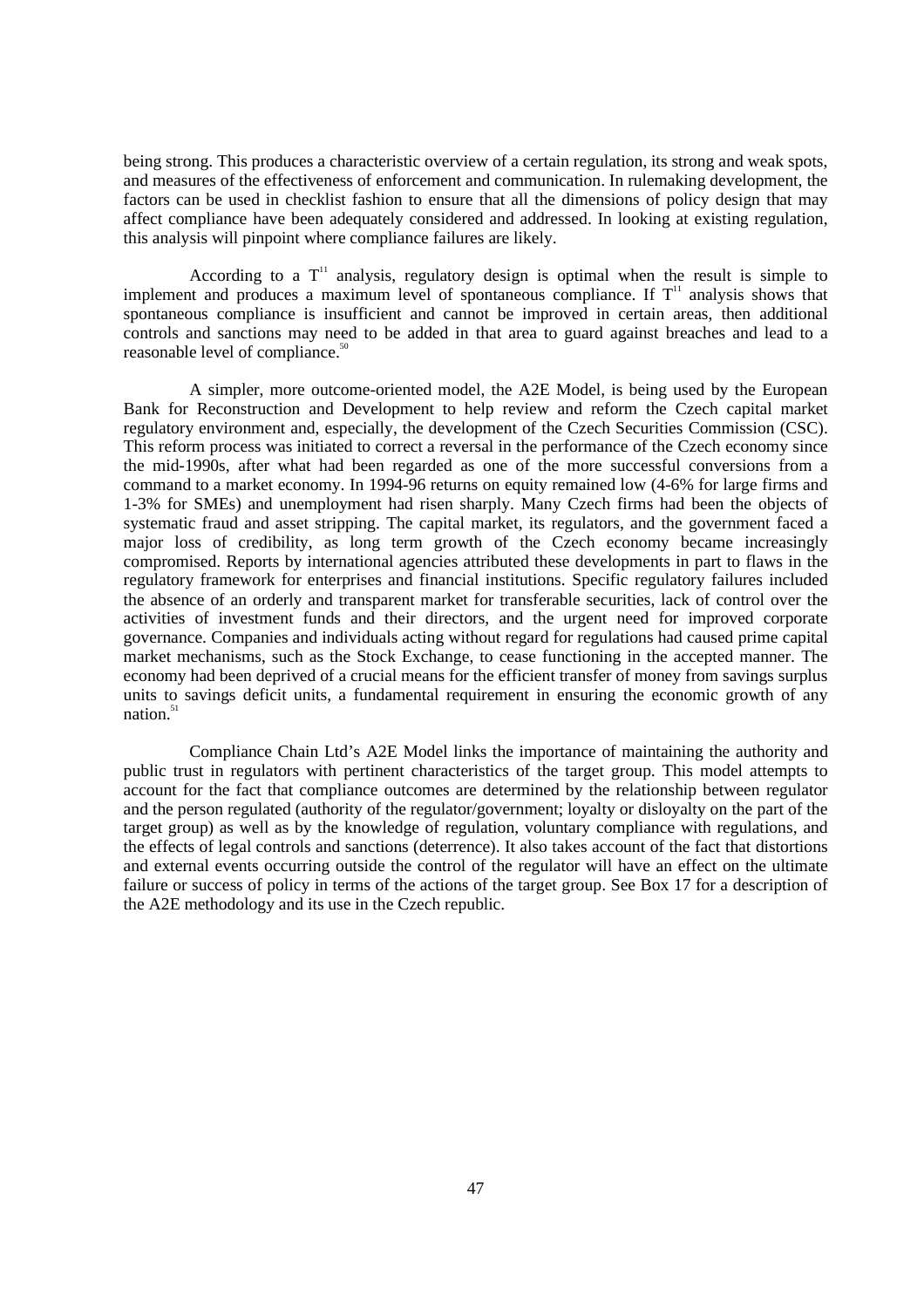# Box 17. **The A2E methodology in the EBRD's Czech Capital Markets Reform Project**

*The A2E methodology:*

Key to resolution of the problem is the restoration of a compliance ethic internally within the Czech financial sector. In doing so, it is important to determine the dependency of compliance on unrelated external factors. The Project Team selected by EBRD accordingly based its approach on the A to E Model of compliance ("A2E") developed by Compliance Chain Limited. This model looks at the delivery of successful policy from the point of formulation to the point of compliance in terms of internal and external factors effecting the outcome (*c.f.,* Supply Chains, Value Chains).

The top level A2E factors are effectively links in the compliance chain, as shown below.

*A2E factors:*

**A**uthority - Quality of the rule maker, rule-making process, and rules themselves.

**B**ehaviour - Tendencies in groups and individuals.

**C**ontrols - Effect of supervision and enforcement activity.

**D**istortions - Within systems established to ensure compliance.

**E**xternal Events - Impacting systems established to ensure compliance.

A feature of the model is that it can be used to establish relationships between compliance factors, target groups, appropriate responses, and outcomes. Over time, a knowledge base is assembled. A2E is also an asset allocation model which can be used to identify the cost-benefit of a given response (or combination of responses) for varying target levels of compliance. Table 1 illustrates how an initial ranking of compliance analysis priorities might be established on the basis of the marginal costs of compliance.

| <b>Illustrative A2E priority ranking</b><br>Table 1. |                           |                            |                                  |
|------------------------------------------------------|---------------------------|----------------------------|----------------------------------|
| Factor                                               | <b>Priority Groups</b>    | <b>Preferred Response</b>  | <b>Priority (=Marginal Cost)</b> |
| Authority                                            | Loyal/Disloyal            | Negotiation                | Low - Med                        |
|                                                      | Informed / Uninformed     | Education                  | Low                              |
| <b>Behaviour</b>                                     | Compliant / Non-compliant | Advertising                | Low - Med                        |
| <i>Controls</i>                                      | Deterred / Undeterred     | More/less tolerance        | Med - High                       |
| <i>Distortions</i>                                   | Prepared / Unprepared     | Public/private initiatives | Med                              |
| External events                                      | Immune / Vulnerable       | Early warning systems      | Med                              |

The Czech Project model will be used to assess attitudes towards compliance in target groups that, over the past ten years, have experienced extremes of control and deregulation. Using the output from surveys it will then be used to evaluate proposed regulatory changes and suggest how given levels of compliance can be designed into a new regulatory framework.

## *Results/application of methodology:*

So far A2E has been used to assess the reputation risk impact of the CSC's current sanctions policy. Surveys are now underway of attitudes among listed companies, enforcers, and fund managers. Initial responses in the first group indicate that, far from being totally opposed to listing regulations, listed companies accept them provided they are evenly applied and there is help available to establish and, especially, maintain the necessary systems. Importantly, external events, *e.g.* the collapse of the Russian economy, appear to be widely regarded as a bona fide excuse for non-compliance – companies believe their equity is better allocated against such risks rather than for compliance measures. How the government can protect such companies is now seen as a valid compliance issue.

As a by-product, the surveys themselves, with the (for some unexpected) nature of the preliminary results, have already generated substantial interest in a more methodical approach to compliance analysis among regulators and the regulated alike. Growing appreciation of the subject as a co-operative venture rather than a zero sum game in itself is helping to relieve the tension between two traditionally opposed sides. This is in line with and endorses the EBRD's emphasis on the rule of law based on co-operation and consensus rather than confrontation.

*Source*: John Howell, Compliance Chain Ltd Consultants, United Kingdom.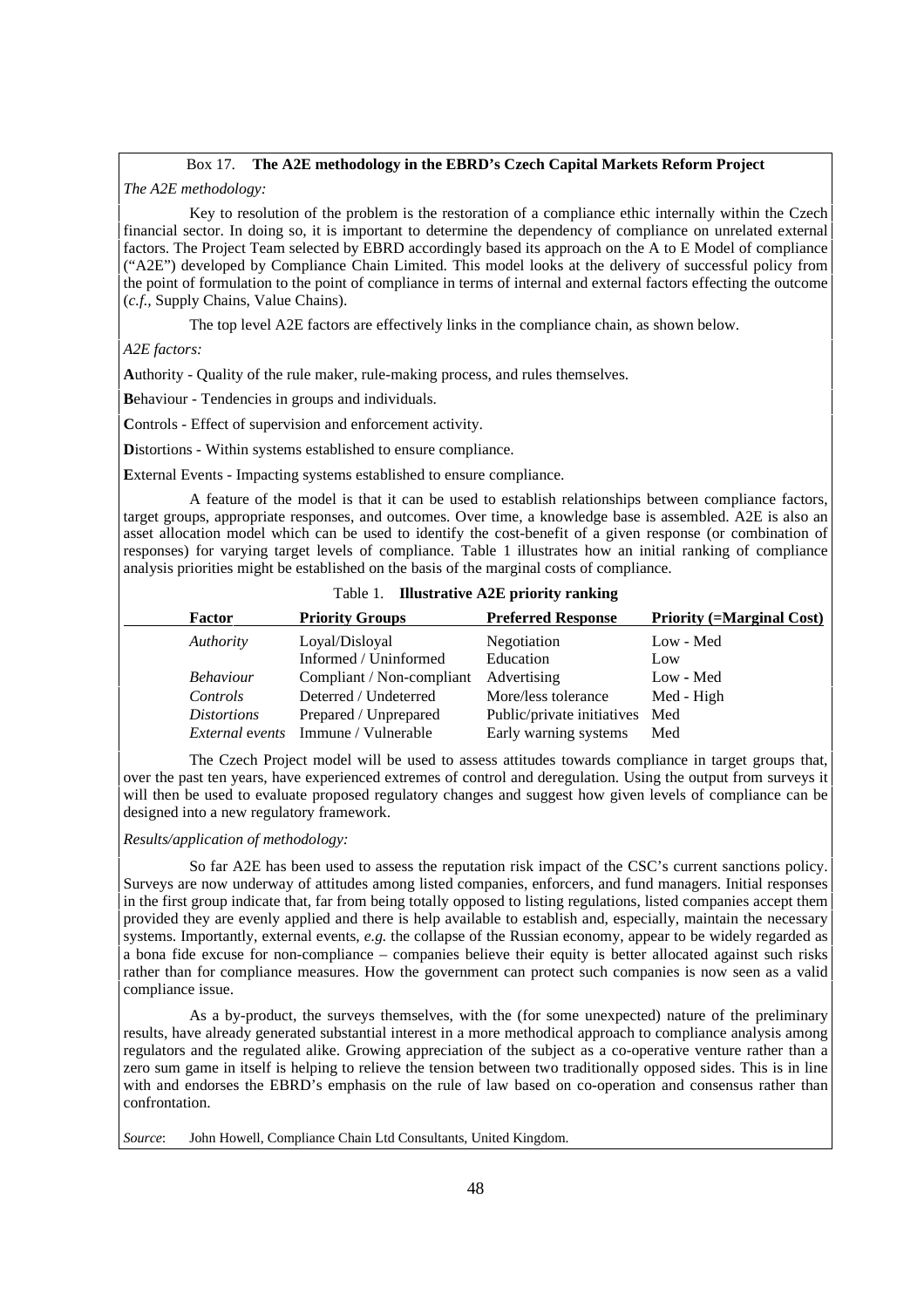# **2. TOOLS FOR** *EX POST* **EVALUATION: MONITORING COMPLIANCE TRENDS**

Compliance-oriented regulation requires knowledge of compliance trends so that governments and regulators can identify and prioritise problem areas, and evaluate whether regulatory solutions have had the desired effect. The country responses to the PUMA request for information on regulatory compliance confirm that in the taxation area many countries collect data that can be used to calculate compliance rates and to assess the impact of regulatory interventions on compliance. However most governments find it difficult to collect aggregate and systematic data on compliance trends in other policy areas where there is not an easily measured quantitative outcome (*i.e.,* tax paid). Few governments and regulators have consistently collected compliance rates or assessed the effects of regulatory interventions on social phenomena over time. Yet it is also clear that in all countries compliance is an issue of public and political concern and of significance in the regulatory design process.

Reliable data on compliance trends over time are difficult to collect for a number of reasons. First, existing statistics on regulatory actions such as enforcement and inspections are an inadequate basis for drawing conclusions about compliance trends. Compliance rates cannot be derived from a focused or biased inspection programme and almost all current enforcement and/or inspection programmes are necessarily focused, biased, or not comprehensive for practical reasons. The Finnish Ministry of Justice points out that monitoring of regulatory compliance is nearly always selective, and that there is always a gap between the actual rate of non-compliance and non-compliance of which the authorities are aware.

A second reason is that regulatory inflation (growth in amount of regulation) and regulatory instability (changes in regulation) make it extremely difficult to draw conclusions about compliance trends over time. Actions or behaviours that were legal at one time become illegal at another so that the compliance goal post is continuously moving. Perceptions that rates of compliance are decreasing may reflect the fact that the amount or unpredictability of regulation is increasing over time, rather than that business is doing less to comply over time. It is possible that business compliance is increasing but that regulation is increasing or changing at an even greater rate, leaving a "compliance lag" that creates the impression (but not necessarily the reality) of less compliance. In other words, in a context of regulatory inflation, the overall rate of compliance can be falling even while the compliance "effort" by regulated enterprises is static or increasing.

Third, governments and regulators also face a host of technical and methodological problems with measuring regulatory impacts or effects. The time lag between rules and results can be significant. Impact measures are problem specific and therefore difficult to aggregate into overall compliance trends. Causality is usually impossible to prove and to desegregate from the effects of other factors (such as general economic conditions). The difficulty of measuring things that did not happen makes it particularly difficult to measure the impacts of regulations that prohibit or are aimed at preventing undesirable events.

Nevertheless, there are ways to overcome some of these problems and collect useful compliance data. Historically most regulators' inspection methods were not based on random sampling techniques and therefore could not be used to develop statistically valid measures of compliance rates. The Florida Department of Environmental Protection (FDEP) is overcoming these difficulties in a variety of ways:

− Rather than random sampling, FDEP regulatory programmes that inspect all members of the target population within a definable time period can begin reporting statistically valid compliance rates for a time period once a cycle of inspections is complete. Here the universe of regulated entities within a certain target population or sub-population is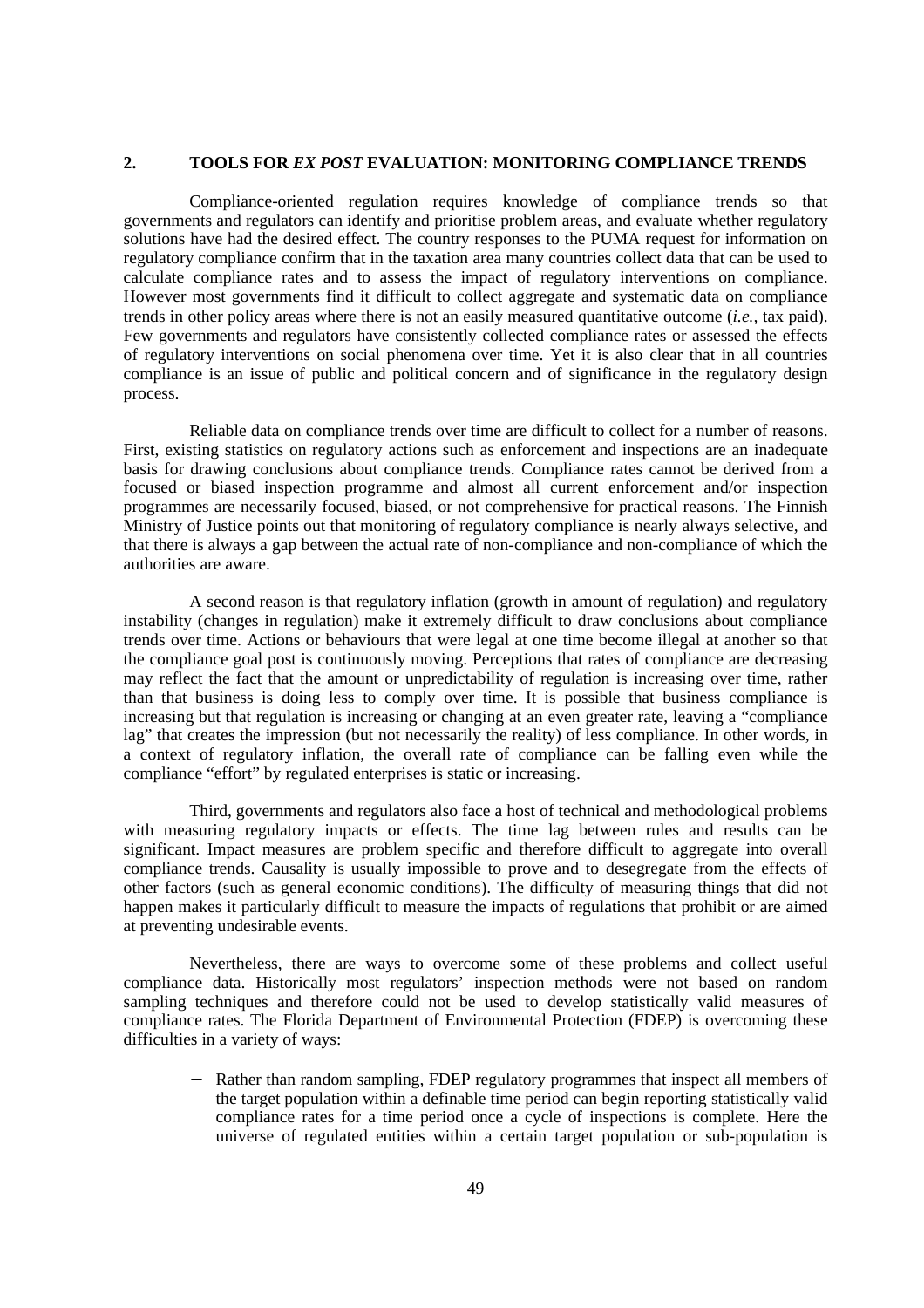covered over a definable period and thus compliance rates can be determined exactly. This census approach to compliance rates is useful where the target population is only of a small size.

- With a larger target population it is necessary to use random sampling of populations and sub-populations. Facilities will be randomly selected to receive inspections so that a representative compliance rate can be generated for overall populations (*e.g.* Air Title V facilities) without having to inspect the entire group. In addition, sub-populations (*e.g.* recidivists in the Air Title V facility populations) or sub-classes of facilities will also be targeted, based on industrial sector, physical location, and other descriptive attributes. By comparing the resulting compliance rates, staff will be able to compare the risks between varying sub-populations against the population as a whole, as well as determining the population's impact on the environmental outcomes they observe. For example, assume that Florida regulates 1 000 Title V facilities; 1 000 Synthetic Minor facilities, and 1 000 Class B facilities and has only enough resources to conduct 1 200 routine compliance evaluations. Given the resource constraint and a desire to calculate compliance rates for each class of air source, the best means to proceed would be to conduct random inspections of each class. Accordingly, 400 facilities from each class for a total of 1 200 inspections would be chosen at random and inspected. Since the sample is randomly chosen and applied, the resulting rates are statistically defensible within a certain confidence interval and can be used to estimate compliance among the three larger facility classes.
- − Once a compliance rate has been generated, an additional computation could provide an emission-based compliance estimate. For example, given a 95% compliance rate for Title V air facilities, one may assume that the programme is a success. However, a further degree of analysis may determine that the environmental impact of the 5% of facilities in non-compliance may be responsible for 50% of air emissions.
- − Database revisions are necessary to make the above analysis a reality including converting the databases from activity based to facility based tracking, upgrading the facility sector and geographic data, and integration of data.<sup>52</sup>

There is little evidence that the monitoring of compliance trends is systematically carried out and used as input to improve regulations. Yet reasons for non-compliance, if analysed properly, can be useful to make enforcement efforts more effective. Enforcement agencies in the Netherlands have participated in a pilot project to monitor regulatory compliance in the areas of pesticides, trade in drug precursors (chemicals), and the abuse of subsidies for renting residential buildings. Different methods were used to measure the extent of compliance. In a survey, which also asked for reasons for (non-) compliance using the  $T<sup>11</sup>$  as an ordering principle, questions on non-compliant behaviour were posed to respondents using a randomised response technique which allowed them to answer anonymously. A parallel sample of the target group was inspected in the same period by the enforcement agencies to collect comparable non-compliance rates. The conclusion of this pilot project is that the combination of a survey using the randomised response technique and a selective inspection programme of the target group is a workable and promising method to monitor compliance. However, each regulation might need its own adjustments to such a general monitoring system.<sup>53</sup>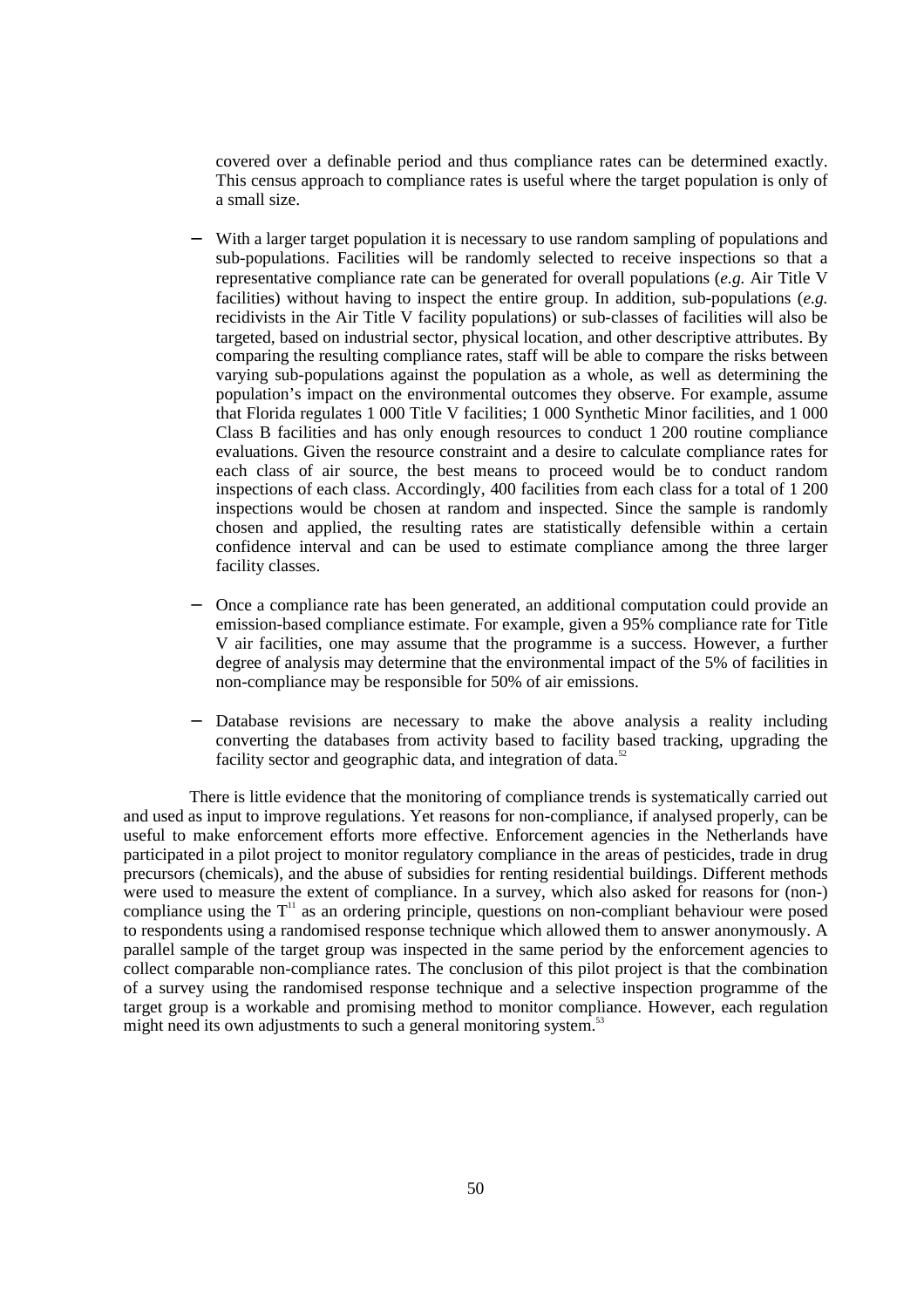# **3. RESULTS-ORIENTED ENFORCEMENT MANAGEMENT**

Compliance-oriented regulatory design must be implemented by compliance-oriented regulatory agencies. Regulations that are implemented and enforced by agency staff who are not held accountable for compliance outcomes, and managed to maximise outcomes are less likely to be effective in achieving their goals. Traditionally, however, regulatory agencies' performance and costeffectiveness are managed and evaluated largely by reference to their level of activity, rather than the outcomes they accomplish. Valid measures of compliance rates and outcomes will give governments the capacity to evaluate regulatory agency performance by outcomes (*vis-à-vis* cost and activity), and to target agency resources towards where they are likely to be most effective.

It is possible to evaluate the performance of regulatory agencies by reference to several different factors:

- 1. Effects/Impacts/Outcomes: For example, environmental results, health effects, decline in injury rates.
- 2. Behavioural Outcomes: Compliance rates or other outcomes (*e.g.* adoption of best practice, other risk reduction activities, "beyond compliance" activities, voluntary actions).
- 3. Agency Activities/Outcomes: For example, enforcement actions; inspections (number, nature, findings); education/outreach; collaborative partnerships; administration of voluntary programmes; other compliance-generating or behavioural change inducing activities.
- 4. Resource Efficiency: With respect to use of agency resources; regulated enterprises' resources; state authority.<sup>54</sup>

Traditionally, performance measures for regulatory agencies have clustered around the measures in Category 3. Regulatory quality management broadens performance measures to Category 4. If governments are interested in evaluating whether regulatory agencies are actually achieving the policy objectives of regulations, then Category 3 and 4 performance measures must be supplemented by Category 1 and 2 performance measures. Relying on Category 3 and 4 measures alone does not account for qualitative differences in the effectiveness of various enforcement activities. Category 1 and 2 measures enable governments to hold agencies accountable for whether their activities are actually having any impact, and help governments to see whether their policy instruments are accomplishing anything.

The Florida Department of Environmental Protection (FDEP) is moving from activity-based (Category 3 and 4 measures) to outcome-based (Category 1 and 2 measures) management. This has required a complete change in measurement methodology, databases and management practice. Box 18 demonstrates some of the ways in which the FDEP has begun to experiment with measuring its own performance using outcome measures, and statistically valid compliance rates.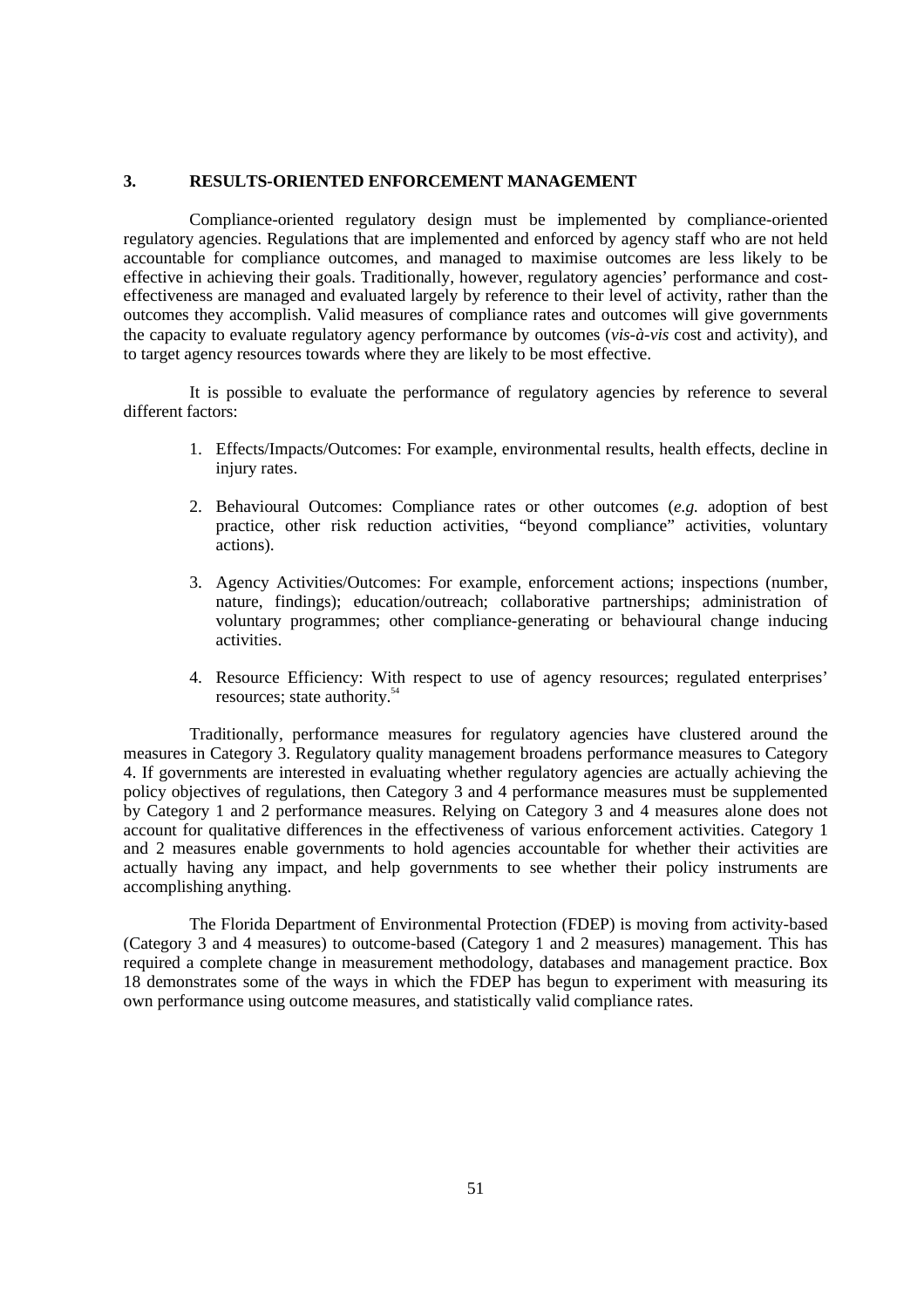## Box 18. **Evaluating regulatory agency performance in a compliance-oriented way: Florida Department of Environmental Protection**

For the past several years, the growth in environmentally regulated entities has greatly exceeded the growth of environmental regulatory agency budgets. In addition, the impacts, which are having the largest effect on the environment, have broadened to include unregulated impacts such as non-point source runoff. As a result, it is becoming increasingly difficult for environmental agencies to make environmental gains using strictly traditional approaches. In response, regulatory agencies are beginning to focus and manage for results by targeting their resources more effectively and building collaborative partnerships with outside stakeholders. This new management system mandates the development and use of outcome based measurement systems, so that questions such as "are we inspecting the right places at the right time" and "are our activities having a positive impact on the environment" can be answered.

#### *A new measurement system:*

Under the new measurement system, regulatory agencies are developing measures which track the outcomes of their activities and supply the contextual information needed to analyse changes in observed outcomes. For example, environmental agencies desire such outcomes as clean air and water. If an observed outcome is viewed as unsatisfactory, contextual information such as statistically valid compliance rates, consumer demand for products such as fuel and electricity, and the numbers and types of violations identified must be analysed to determine how best to make environmental improvements. The most effective solutions for resolving environmental problems will require the participation of both regulatory agencies and outside stakeholders. The goal is to identify environmental problems and the impacts that appear to be causing the greatest environmental harm as soon as possible so that the roles for each stakeholder can be identified. Roles for regulatory agencies include such activities as addressing non-compliance and conducting research while the roles for outside stakeholders include such activities as lowering energy usage and the implementation of Best Management Practices.

#### *A tiered set of measures:*

The Florida Department of Environmental Protection (FDEP) has developed a tiered measurement framework for measuring its environmental performance:

- Tier 1: Environmental indicators: Outcome information such as ambient air and water quality and tons of pollutants emitted.
- Tier 2: Behavioural outcome measures: Facility-based, statistically valid compliance rates, other behavioural measures such as the adoption of Best Management Practices, and citizen demand for natural resources and products that have an effect on environmental quality.
- Tier 3: Programme output measures: Activity counts such as the number of inspections and enforcement actions.
- Tier 4: Resource efficiency measures: Cost accounting information such as budget spending, economic impacts of regulatory programmes on regulated enterprises, and social costs imposed by pollutants.

## *An example of Florida's New Measures in Action:*

For example, current measures (Tier 2 measures) show the significant compliance rate for Florida's Title V facilities (relating to air emissions) ranges from 92 to 100% and the average residential electricity usage has declined 328 kilowatt hours. Yet air monitors (Tier 1 measures) show that levels of nitrogen oxide are on the rise. Air inspection and enforcement activities remained constant (Tier 3 measures). In districts where 100% of facilities are in compliance, neither higher compliance nor more enforcement is going to reduce NOx levels. More enforcement would clearly not reduce NO<sub>x</sub> levels in districts where compliance was already at 100%. Reductions will only come about through voluntary beyond compliance steps taken by industry, a further reduction in the consumer demand for electricity or other products that cause facilities to emit nitrogen, or through legislative action to decrease the allowable level of NOx emissions. Using the different tiers of measures therefore allowed the FDEP to avoid useless or foolish actions. Had they only measured air quality and activity levels, they would have made the mistake of concluding more enforcement was necessary. Had they only looked at compliance rates and activity levels, they would not have realised there was an air quality problem and appeared ineffective. Only through using four tiers of information could the FDEP gain a more complete picture of the environment, thus enabling strategic targeting of resources to address identified environmental problems. *Sources*: Darryl Boudreau, Office of Strategic Projects and Planning, Florida Department of Environmental Protection;

Virginia Wetherell (1998), "Counting results," *The Environmental Forum,* Jan/Feb, pp. 21-26.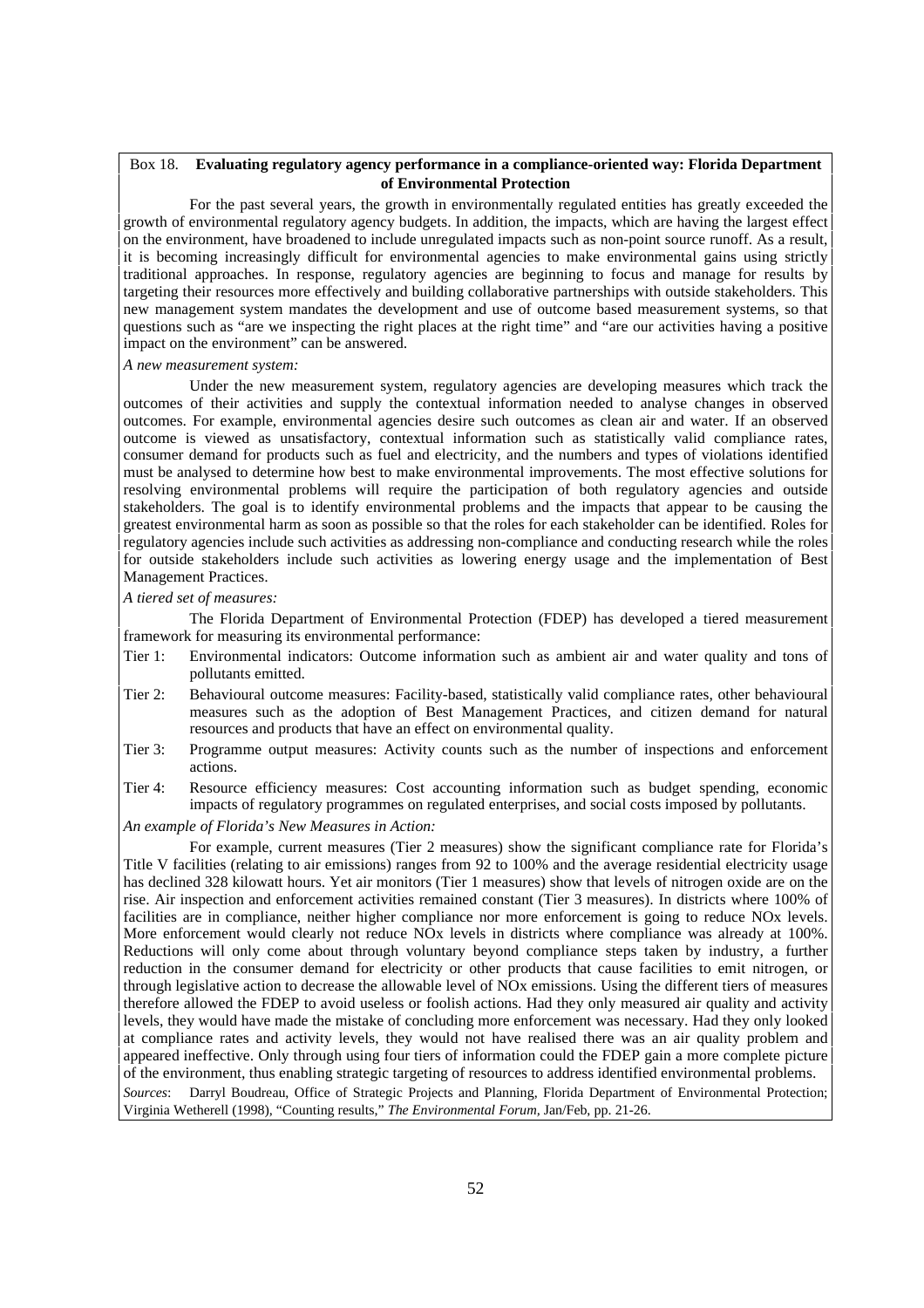The four tiers of measures used by the FDEP to evaluate its own performance are also published quarterly in the FDEP's Secretary's Quarterly Performance Report (SQPR). This permits external stakeholders to judge the regulators' performance for themselves, and helps them to make wise internal decisions about resource deployment and priorities. The Secretary and Deputy Secretary of the FDEP review the data in the SQPR to identify emerging environmental problems, trends and patterns of non-compliance, and designate "Good", "Watch" and "Focus" areas for the Department.

- − "Good" areas are those in which an analysis of the tiered data indicates healthy or improving environmental conditions and high compliance rates. "Good" areas are distinguished by such characteristics as good air or water quality in Tier 1, high on-site inspection or monitoring compliance rates in Tier 2, and an appropriate number of inspections to verify compliance in Tier 3.
- − "Watch" areas are those in which the data show a moderate cause for concern. For example, the compliance rate for regulatory standards in a particular district may be lower than the state-wide average or compliance rates may be low in a district but only minimal formal enforcement has been taken. Such situations suggest the presence of an emerging trend or pattern and require further investigation prior to taking specific action.
- − "Focus" areas are those that need to be closely monitored due to concern about persistently low compliance rates or deteriorating environmental conditions. For example, if compliance rates are persistently low despite high enforcement, the agency may consider compliance assistance alternatives or implementation of best management practices. In "Focus" areas, managers have the flexibility and support to shift resources where they are most needed to resolve problems.
- − Each programme that is responsible for a "Focus" or "Watch" area is required to develop an action plan to solve the identified problem. Action plans are proactive and designed to determine the root cause of problems and fix them. The new paradigm focuses on determining the root cause of violations and employing the compliance tool that best fits the reasons for non-compliance. If a root cause analysis results in a finding that 20% of violations are due to blatant disregard for environmental rules, 40% are due to vague rules, and 40% are due to a lack of understanding of requirements, then the FDEP would design an integrated response that clarified the rules, targeted enforcement activities, and provided compliance assistance. By matching the compliance tool to the reasons for violations, the effectiveness of each tool is maximised.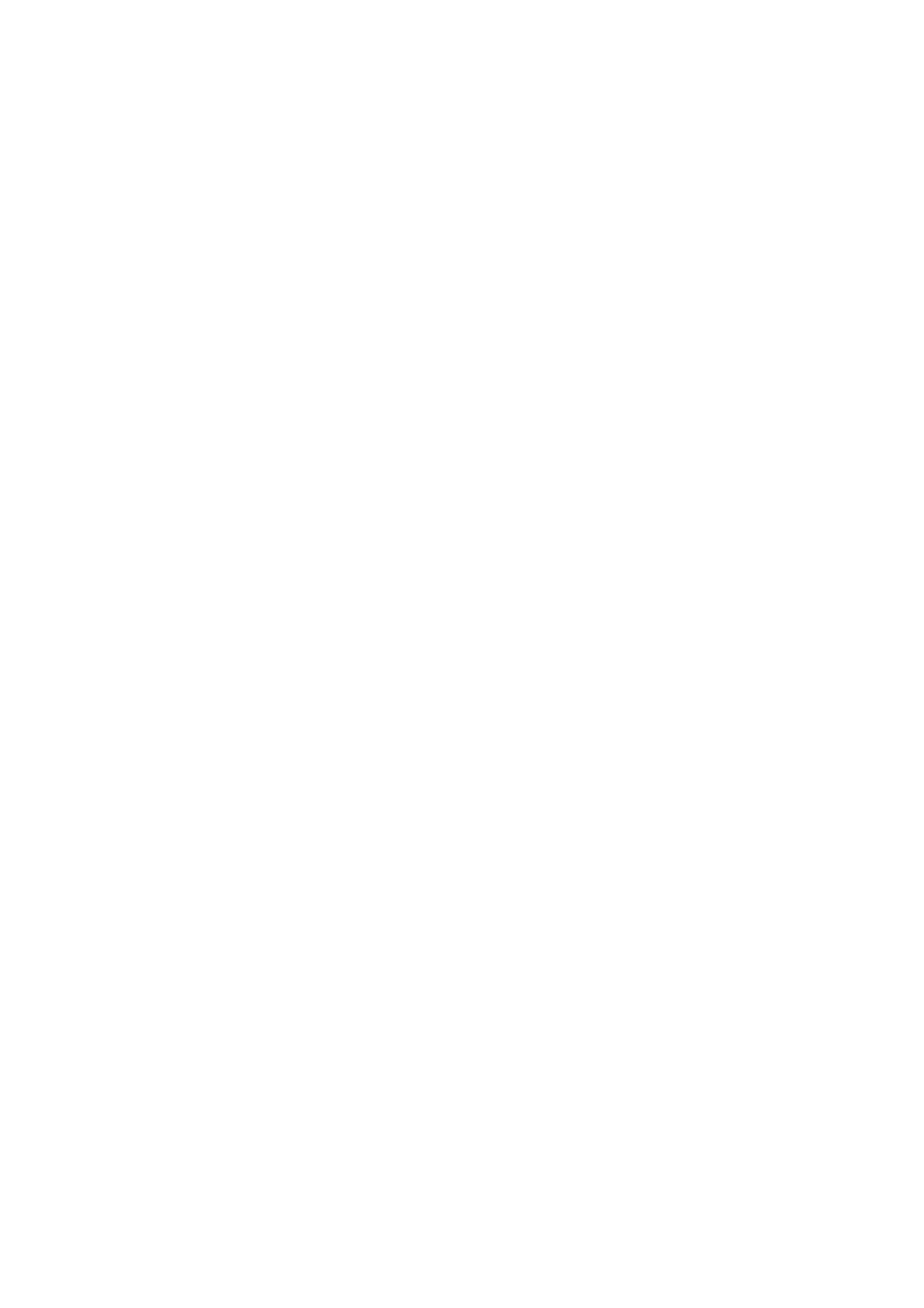## **Chapter 5**

# **SUGGESTIONS FOR RESULTS-ORIENTED POLICY**

This report shows that the outcomes of regulation will depend on the quality of the regulation – from the definition of policy objectives to the means chosen to accomplish them, to how compliance is monitored and enforced. In order to draft and implement result-oriented policy, therefore, governments need to follow the guidelines already developed by the OECD in relation to high quality regulation. Indeed, the 1995 OECD *Recommendation on Improving the Quality of Government Regulation* sets out standards for regulatory quality that demonstrate the significance of compliance outcomes in the total design of regulatory systems. The principles start with identification of the problem that needs to be solved and end with an assessment of whether the system will deliver an outcome that actually provides a solution. The middle stages require governments and regulators to consider what actions (regulatory or non-regulatory) are most likely to actually achieve the goal identified. As these principles demonstrate, the assessment and encouragement of regulatory compliance is central to a focus on outcomes and regulatory goals.

Compliance considerations must be designed into policymaking and regulation from the beginning. Compliance issues cannot just be part of an enforcement strategy tacked on at the end of the policy-making process. *Ex ante* compliance analysis ensures that policymakers and regulators consider what policy objectives they actually want to achieve, whether it is feasible to achieve that, and if so, what is the best way to do so. It seeks to avoid reflexive rulemaking that accomplishes nothing. Once a rule is in place, *ex post* compliance analysis helps governments evaluate each rule and, based on whether it is doing the work it is supposed to be doing, determine whether it should be maintained, repealed, or amended. If the regulation is to be maintained, compliance analysis allows regulators to determine where resources such as information, advice, monitoring, and sanctions, should be targeted to achieve the desired policy objectives.

This report could form the basis for principles for compliance-oriented regulatory design that add detail to the OECD Recommendation. The following principles are proposed as a preliminary checklist applying to the design, implementation, and management of compliance-oriented regulation.

# **1. RESULT-ORIENTED POLICY DESIGN**

- − *Problem identification and analysis:* Use data collection mechanisms and methodologies to systematically identify important hazards and risks (that may need to be the subject of new regulation) or patterns of non-compliance (that may indicate the need to amend existing regulations).
- − *Identify feasible policy objectives*: Analyse the causes of the problems identified above. Identify potential solutions by data analysis and consultation with the target population and stakeholders. Involve enforcement officials into the policy preparation process at an early stage. Use this information to set achievable policy objectives.
- − *Consider potential policy options including both regulation and alternatives to regulation:* Determine what regulatory options are available and whether there are any ways to meet the policy objective identified that do not rely on traditional regulation *e.g.* self-regulatory codes of conduct, voluntary agreements, management standards agreed between industry, government and stakeholders, third-party enforcement, economic incentives.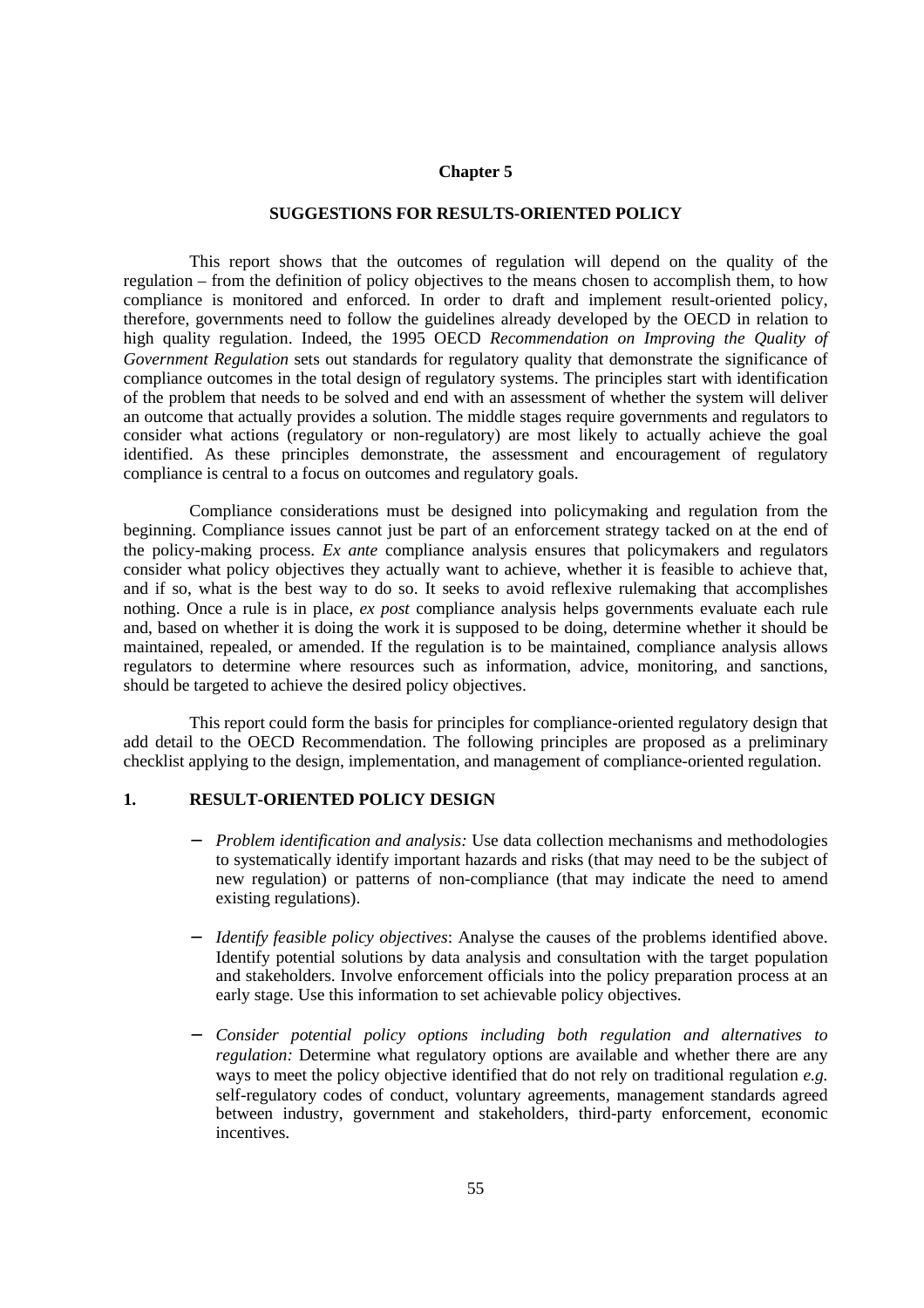− *Design regulation to maximise the possibility for compliance*: Use information, as collected above, to ensure that the regulation or policy is designed to be as easy to comply with as possible. Take such steps in developing the regulation as using clear, transparent language; using standards or process regulations instead of command-andcontrol rules, if possible; not including rules that are impossible to monitor and enforce in practice; or providing alternative compliance mechanisms where possible. (This latter step necessitates determining how the regulation will be implemented and compliance monitored and enforced, as set out below.)

## **2. COMPLIANCE-ORIENTED REGULATORY DESIGN**

- − *Provide rewards and incentives for high/voluntary compliance*: Where possible, make the regulatory burden lighter for enterprises that have a demonstrated record of compliance with the law and commitment to achieving the policy objectives of regulation. Make the burden lighter, for example, by reducing the burden of routine inspections, granting penalty discounts when minor lapses occur, simplifying licences and permits, providing indemnities for voluntary disclosure and correction of nonfraudulent non-compliance.
- − *Nurture compliance capacity in business*: Provide technical advice and information to help enterprises, especially SMEs, to comply with regulation. Encourage and help train internal corporate compliance professionals in what regulators expect. Work with industry associations to educate industries of the benefits of compliance.
- − *Dialogue and restorative justice when voluntary compliance fails*: When violations are detected, use restorative justice to build up the possibility for compliance if there is a way to remedy the situation and improve compliance for the future. Use dialogue, persuasion, and technical advice to help well-intentioned enterprises improve their compliance record.
- *Responsive enforcement when restorative justice fails*: Use (the threat of) penalties if they are likely to have a deterrent effect. Use punishments up to incapacitation, if necessary, when regulated entities repeatedly show they are unwilling to comply with reasonable regulations.

# **3. EVALUATE REGULATORY EFFECTIVENESS**

- − *Monitor for non-compliance:* Use statistical modelling to determine compliance rates and risks for different sectors of the target population. Use tiering and targeting to selectively focus on high-risk non-compliance areas.
- − *Monitor the impacts of regulation on outcomes and use this information to continuously improve regulatory performance*: Go back to Step 1 and start the process again, evaluating existing regulations to determine whether they are still necessary and still achieving their policy objectives.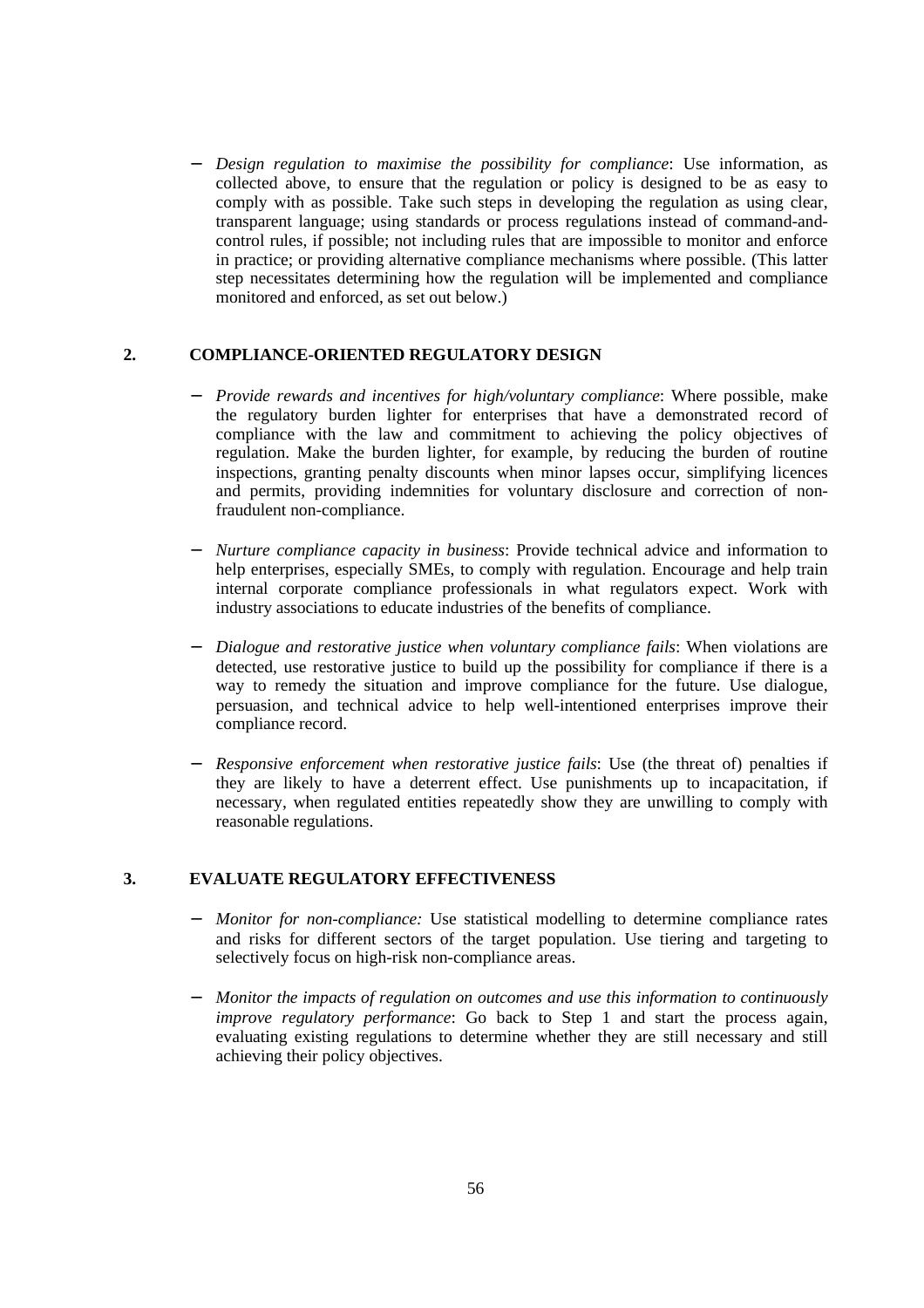− *Evaluate the performance of regulatory agencies by reference to the impact they are having on compliance outcomes*: Use the data collected to determine whether regulatory agencies are cost-effectively achieving policy objectives through careful management of agency resources. Do not depend solely on regulatory activity rates.

Incorporating these steps into regulatory design, implementation and review will require governments and regulatory agencies to develop a number of new capacities to process and manage compliance issues.

*Compliance Analysis Tools:* Compliance-oriented regulatory design and regulatory evaluation requires governments to develop sophisticated tools for analysing the compliance strengths and weaknesses of (existing or proposed) regulations, and for developing strategies for ensuring compliance with policy objectives. It is clear from the country responses to PUMA's request for information on compliance issues that many governments are already beginning to design compliance considerations into the law drafting and evaluation process. Sharing of research and information between OECD countries can help develop sophisticated methodologies to do so. The  $T<sup>11</sup>$  and A2E case studies, described in this report, are useful models for central regulatory reform/regulatory quality units that wish to develop guidelines and tools for policy-makers and law-drafters to use in problem identification and analysis, the identification of feasible policy objectives, and making decisions about what regulatory or non-regulatory policies to put in place to achieve policy objectives. In Finland, a government programme to improve law-drafting is also requiring law-drafters to assess alternative means of achieving policy objectives to determine which is most likely to accomplish the desired result, to specify how implementation will be carried out in practice, and to monitor the effects of laws and amend them to ameliorate any undesired effects.<sup>55</sup>

- − One of the key advantages of this kind of analysis in the policy preparation and design phase is to ensure policy-makers and law-drafters focus on a feasible policy objective before new policies are imposed and implemented. Compliance analysis shows whether a proposed regulation is likely to achieve an acceptable level of compliance, and if so, how this can most effectively be achieved. If a policy objective with an acceptable potential for compliance cannot be identified in relation to proposed or existing regulation, then that regulation should be repealed or amended.
- $-$  However, checklist-style compliance analysis tools such as the  $T<sup>11</sup>$  should be used carefully. A checklist may not adequately analyse the way different dimensions of the checklist interact with one another to increase or decrease compliance. For example, if there is little spontaneous compliance with a particular regulatory regime, then introducing very heavy controls and sanctions may make people resistant to the regulation and drive the problem underground, rather than increase overall compliance.
- − Compliance analysis tools should also be sensitive to the fact that there will often be differing attitudes/groups within target populations. This means that a mix of policy instruments may be necessary to deal with both compliance "leaders" and "laggards".

*Regulatory Impact Analysis*: The results of this report suggest that as a Regulatory Impact Analysis develops, it should evaluate a broad range of potential social and economic impacts of proposed regulations.

− For example, a sophisticated regulatory impact analysis will include analyses of the effects of estimated costs of compliance on actual compliance rates, not just a cost impact calculated on the assumption that enterprises will comply despite the costs.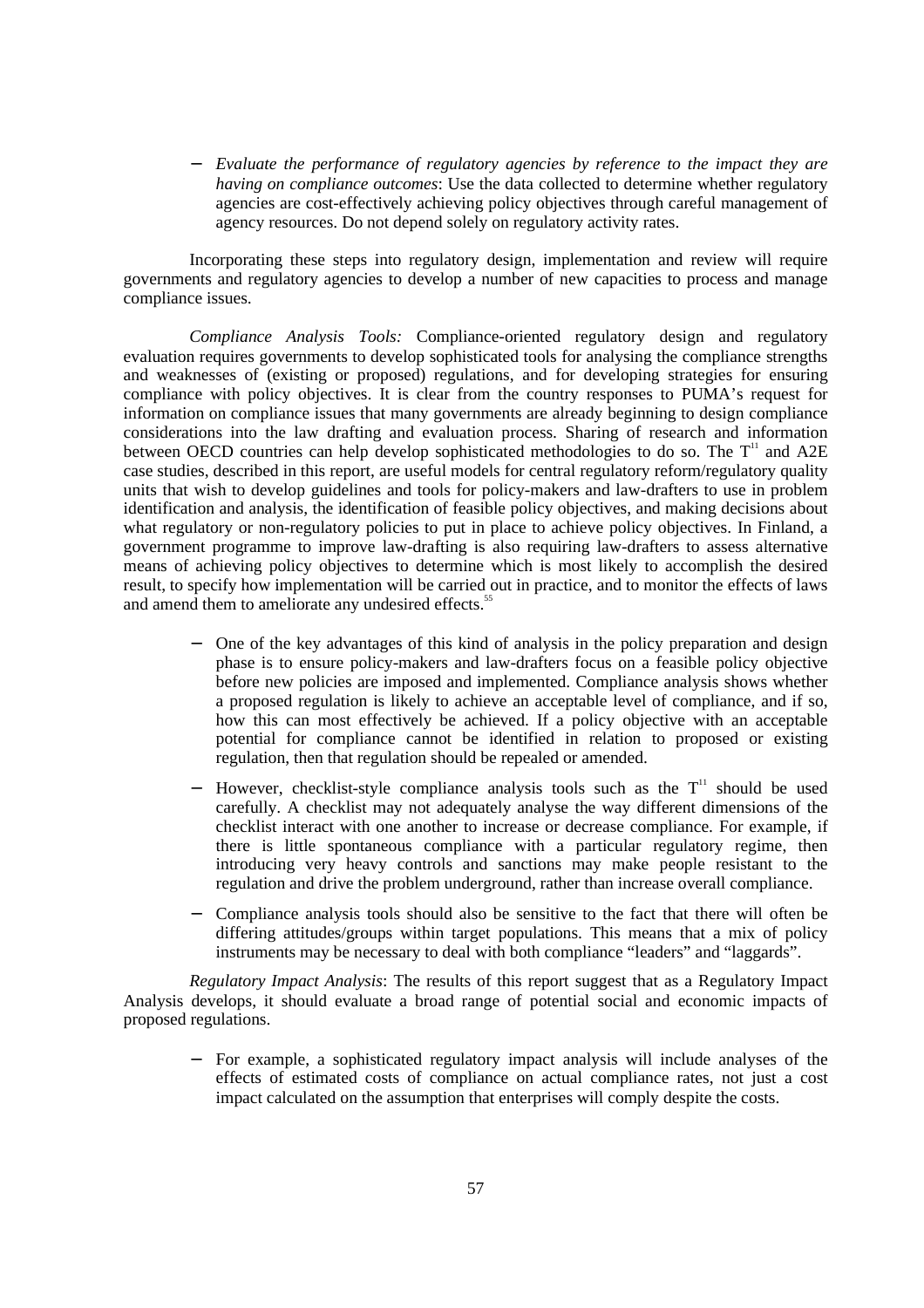− It would also include an analysis of the compliance rates that are likely to result from the interaction between the new regulation and the pre-existing economic and social circumstances and attitudes of the target population, and what implications this has for enforcement strategies and resources. This requires analysis of a broad range of issues including the social attitudes of enterprises to new regulation and their technological and informational capacity to comply.

*Compliance rate measurement methodologies*: One of the most important implications of this report is that if governments are to guard against compliance failures, it is important that they develop databases and methodologies for effectively measuring compliance rates. This information is also necessary if regulatory agencies are to be managed according to whether their programmes are achieving the objectives of their regulation.

- − In order to determine a statistically valid rate of compliance, ideally a regulatory agency ought to be able to accurately identify and assess the compliance and non-compliance of the "universe" (entirety) of regulated enterprises in a particular area. Periodically regulatory agencies would need to abandon their selective monitoring and inspection strategies in order to inspect all regulated entities and thus develop valid compliance rates for the whole population of regulated entities. These would then be used to identify high-risk non-compliance areas, which could form the basis for targeted inspections in future years. This is the ideal, but in practice the costs of collecting the information will often exceed the benefits, because the costs of doing it well are usually quite high.
- − Alternatively, regulatory agencies could use statistical modelling to develop random samples of various sectors of the target population for compliance assessment. These random samples could then form the basis for statistically valid implication of total compliance rates, as above.
- − Often a more cost-effective way to gather useful compliance data is to conduct a "compliance experiment" on a smaller group of the target population. For example, it is easier to randomly assign companies to two different tax audit procedures and measure which brings in more tax and fewer appeals to the courts, than it is to measure overall rates of compliance and estimate the reasons for differences. In particular, this is a useful way of evaluating different regulatory strategies when a new programme is about to be introduced. A regulator could implement the programme for a segment of the target population first and measure its compliance/policy outcomes immediately before and after the new intervention.
- − As illustrated in Box 18, above, ideally governments would collect not only statistically valid behavioural compliance rates, but also outcome data on the achievement of their ultimate policy objectives, *e.g.* air quality, total injury and morbidity rates at work, in order to determine whether compliance with the rules is contributing to accomplishments of policy objectives. Often these outcome measures are easier to collect than compliance measures.

*Communication between policy-makers and policy implementation agencies:* Complianceoriented regulatory design, implementation and evaluation requires excellent two-way communication between those responsible in all stages of the chain of government action: problem analysis >> consideration of alternative solutions >> the choice and design of (regulatory) instruments >> *ex ante* impact assessment (including risk analysis) >> implementation >> enforcement >> *ex post* evaluation and compliance monitoring. Those involved in the chain should be aware of the interdependent nature of their responsibilities and actions, and the need for consistency and co-ordination. This is necessary because the substantive policy objectives of compliance-oriented regulation must be totally integrated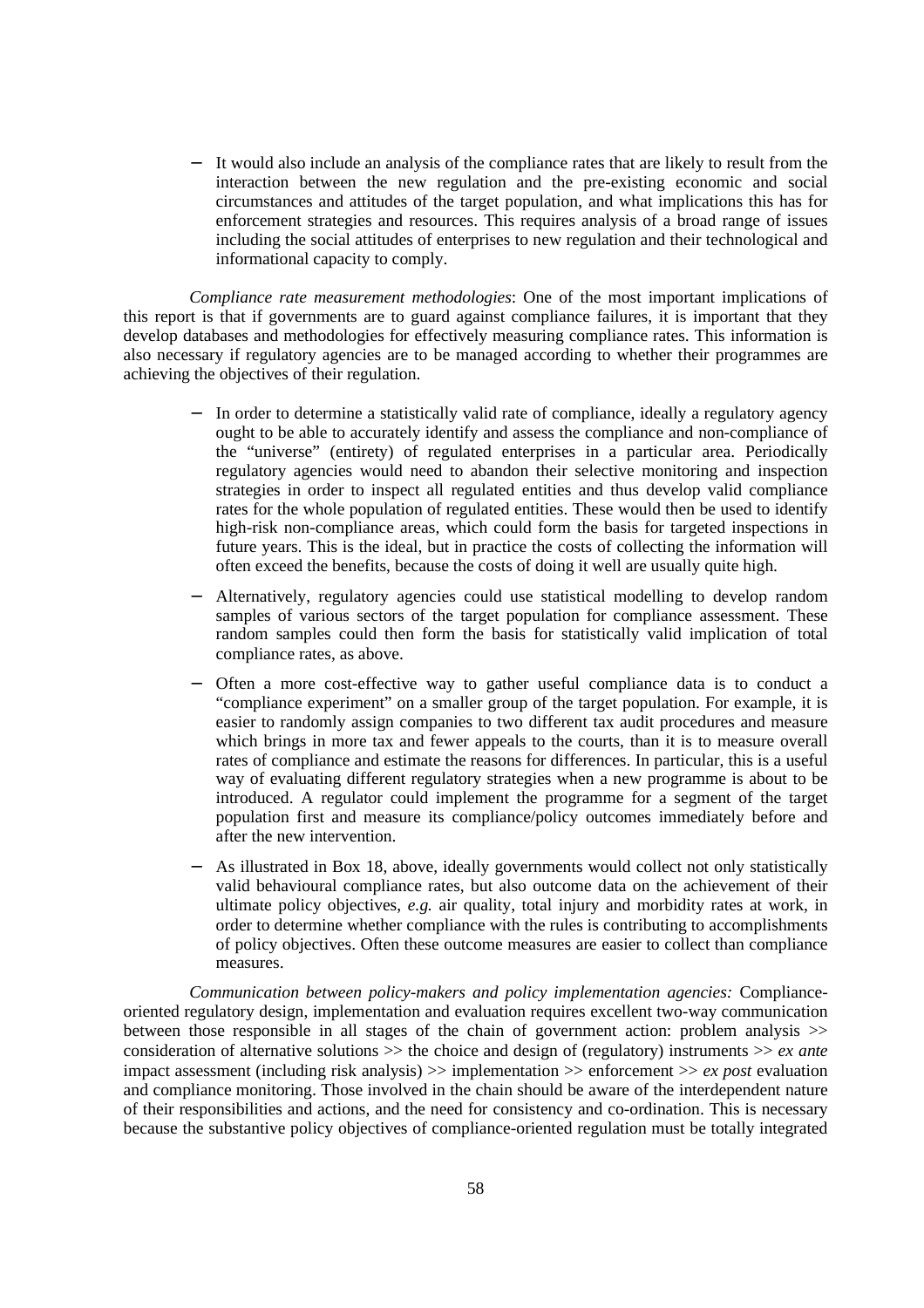and consistent with the way the rules are enforced in practice. This means that policy-makers will need practical information about target populations and feedback on feasible regulatory strategies from those who implement the law. Those who implement the law, on the other hand, will need to understand well the objectives of the regulation in order to be focused on achieving that objective, not just enforcing isolated rules. If two way communication is present, then the target group's capacity to comply and pertinent enforceability criteria can be included in drafting directives for regulatory instruments at an early stage, and responsible ministries and agencies would also have information on programme delivery requirements available very early.

*Dialogue between governments and target populations*: Too often, government acts upon the false assumption that passing a law is sufficient by itself to create acceptance of, and compliance with, its policy. Poor quality regulation, regulatory procedures, and enforcement can cause serious compliance problems. A sophisticated compliance analysis of proposed or existing regulation implies a sophisticated understanding of the target population: What will make compliance difficult for them? What will motivate them to want to comply? What technical changes will compliance mean for their business or manufacturing processes? What financial impacts will compliance have? This level of understanding of a target population is unlikely to be achieved without significant consultation with, listening to, and research of members of target populations. Similarly, compliance-oriented implementation and enforcement requires regulators to spend a lot of time negotiating with and educating target populations, understanding why non-compliance occurs, and looking for practical ways to improve compliance. This too requires significant communication between regulator and target population so that each understands the other's goals and constraints. (Sometimes, of course, it also requires coercive action on the part of the regulator.) Where non-compliance is chronic, a government will frequently need to engage in further consultation and negotiation with the target group in order to solve the problem. This could mean that policymaking processes in the future would consist mainly of interactive working methods between the regulators and the regulated. With a growing awareness of compliance problems among member countries, such a compliance-friendly policy could evolve to a high level standard in OECD countries.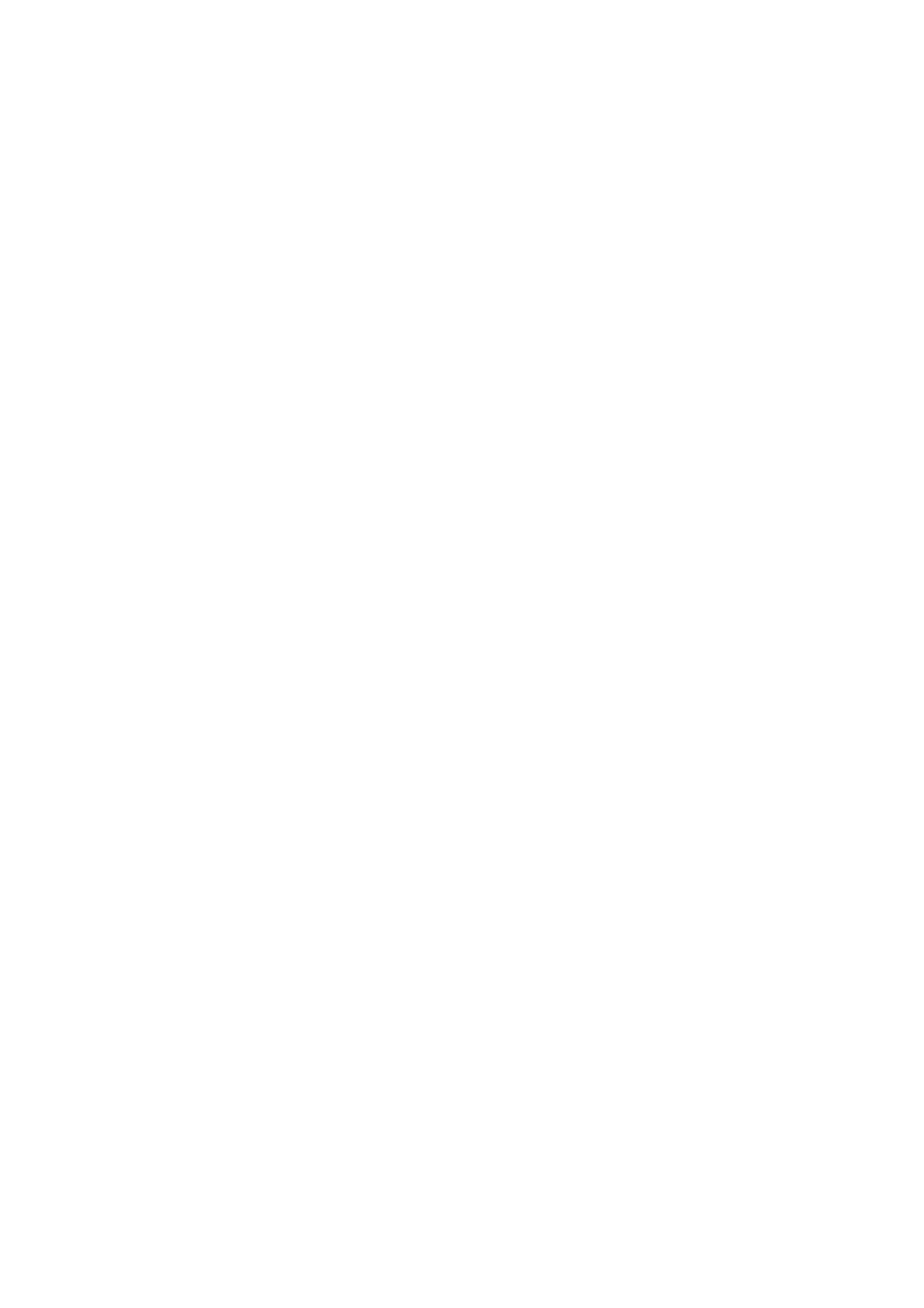#### **NOTES**

- 1. See for example Jacobs, Scott H., Rex Deighton-Smith, and Rebecca Buchwitz (1997), "Regulatory quality and public sector reform" in *The OECD Report on Regulatory Reform. Volume II: Thematic Studies*, Chapter 2, Paris, pp. 191-248.
- 2. Ten formal responses from six different countries were received by the final date for inclusion in this report. The Secretariat wishes to thank those who returned the surveys for their important contribution.
- 3. Majone, Giandomenico (1994), "The rise of the regulatory state in Europe," 17 *West European Politics*, p. 77, p. 81.
- 4 Jacobs, Scott H. (1992), *Regulatory Management and Reform: Current Concerns in OECD Countries*, OECD/PUMA Occasional Papers, Paris.
- 5 These three conditions were used in Glasbergen's Dutch research "het instrumentarium vraagstuk in het milieubeleid" (Problems of instrumentation in environmental policies) in 1987, and by Winter, H.B. in "evaluatie van het wetgevingsforum", (Evaluation of the law making arena), University of Groningen, 1998.
- 6. For example, since 1970 when the US Occupational Safety and Health Administration (OSHA) was created, the overall US workplace death rate has been cut in half. Since 1970, OSHA's cotton dust standard virtually eliminated brown lung disease in the textile industry, death from trench cave-ins declined 35%, and OSHA's lead standard reduced blood poisoning in battery plant and smelter works by two thirds. *Source*: OSHA (1998), *Success Stories*, http://www.osha.gov/oshinfo/success.html.
- 7. OECD (1997), "Improving regulatory compliance: Strategies and practical applications in OECD countries," by John Braithwaite, The Australian National University, published in Paris.
- 8. Baxt, R. (1992), "Thinking about the regulatory mix: Companies and securities and trade practices". in P. Grabosky and J. Braithwaite (eds.), *The Future of Australian Business Regulation*, Australian Institute of Criminology, Canberra; Majid, A., Keong, L. C. & Arjunan, K. (1998), "Company directors' perceptions of their responsibilities and duties: A Hong Kong survey" 28 *Hong Kong Law Journal*, pp. 60-89.
- 9. OECD (1998), "PUMA multi-country business survey: benchmarking the regulatory and administrative business environment: Draft report on the results for Sweden," Paris, pp. 8-9.
- 10 "Rapport Public 1991" (1992) of the Conseil d'État, *La Documentation française*, Paris.
- 11. Genn, H. (1993), "Business responses to the regulation of health and safety in England" 15, *Law & Policy* pp. 219-233, p. 227.
- 12. See OECD (1997), *Regulatory Impact Analysis: Best Practices in OECD Countries*, Paris.
- 13. However, see the annex to this paper for a discussion of the circumstances in which this assumption holds true.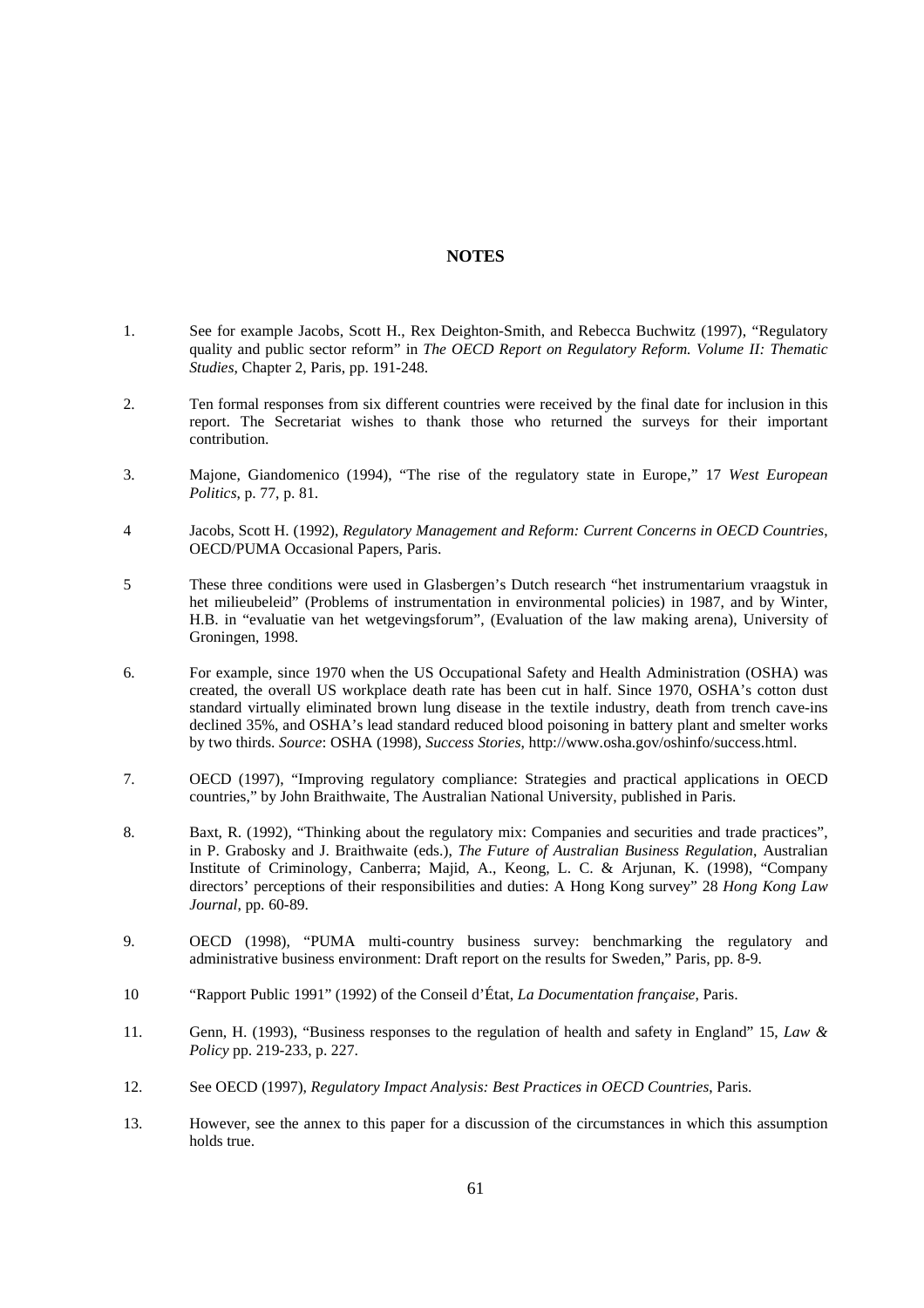- 14. National Tax Board of Sweden, response to PUMA request for information.
- 15. Overly legalistic regulation can also make compliance too costly and regulation too complex to know and understand.
- 16. Bardach, E. & Kagan, R. (1982), *Going By the Book: The Problem of Regulatory Unreasonableness*, Temple University Press, Philadelphia, p. 107.
- 17. J.G. Andersen (1998), "Citizens and the law", News From the Rockwool Foundation Research Unit No. 3, p. 1.
- 18. Braithwaite, J. (1985), *To Punish or Persuade: Enforcement of Coal Mine Safety*, State University of New York Press, Albany; Makkai, T. & Braithwaite, J. (1993), "Praise, pride and corporate compliance," 21 *International Journal of the Sociology of Law*, pp. 73–91.
- 19. Ayres, I. & Braithwaite, J. (1992), *Responsive Regulation: Transcending the Deregulation Debate*, Oxford University Press, New York, p. 25.
- 20. Bergman, M. (1998), "Criminal law and tax compliance in Argentina: Testing the limits of deterrence," 26 *International Journal of the Sociology of Law*, pp. 55-74.
- 21. Braithwaite, J. & Braithwaite, V. (1995), "The politics of legalism: Rules versus standards in nursinghome regulation," *Four Social & Legal Studies*, pp. 307–341.
- 22. OECD (1997), "OECD environmental action programme for Central and Eastern Europe," Report of the EAP Task Force to the "Environment for Europe" Ministerial Conference, Sofia, Bulgaria, 23-25 October. See also OECD (1998), *Sustainable Institutions for European Union Membership*, Sigma Papers No. 26, Paris.
- 23. Quinlan, M. (1998), "The implications of labour market restructuring in industrialised societies for occupational health and safety," mimeo, University of New South Wales, Sydney, Australia, p. 3.
- 24. Gray, W, & Scholz, J. (1991), "Analysing the equity and efficiency of OSHA enforcement," 13 *Law & Policy*, pp. 185-214.
- 25. US Department of Labor, Bureau of International Labor Affairs (1996*), The Apparel Industry and Codes of Conduct: A Solution to the International Child Labor Problem?*
- 26. Kinsey, K. (1992), "Deterrence and alienation effects of IRS enforcement: An analysis of survey data" in Slemrod, J. (ed.), *Why People Pay Taxes*, University of Michigan Press, Ann Arbor.
- 27. Coffee, J. (1981), "No soul to damn: No body to kick: An unscandalized inquiry into the problem of corporate punishment," 79 *Michigan Law Review*, pp. 386-459.
- 28. Australian Tax Office (1998), "Improving tax compliance in the cash economy: Cash Economy Task Force Report".
- 29. National Tax Board of Sweden, response to PUMA request for information on regulatory compliance.
- 30. Finnish Ministry of Finance, response to PUMA request for information on regulatory compliance.
- 31. Mitchell, R. (1994), *Intentional Oil Pollution at Sea: Environmental Policy and Treaty Compliance*, The MIT Press, Cambridge, Massachusetts 171ff.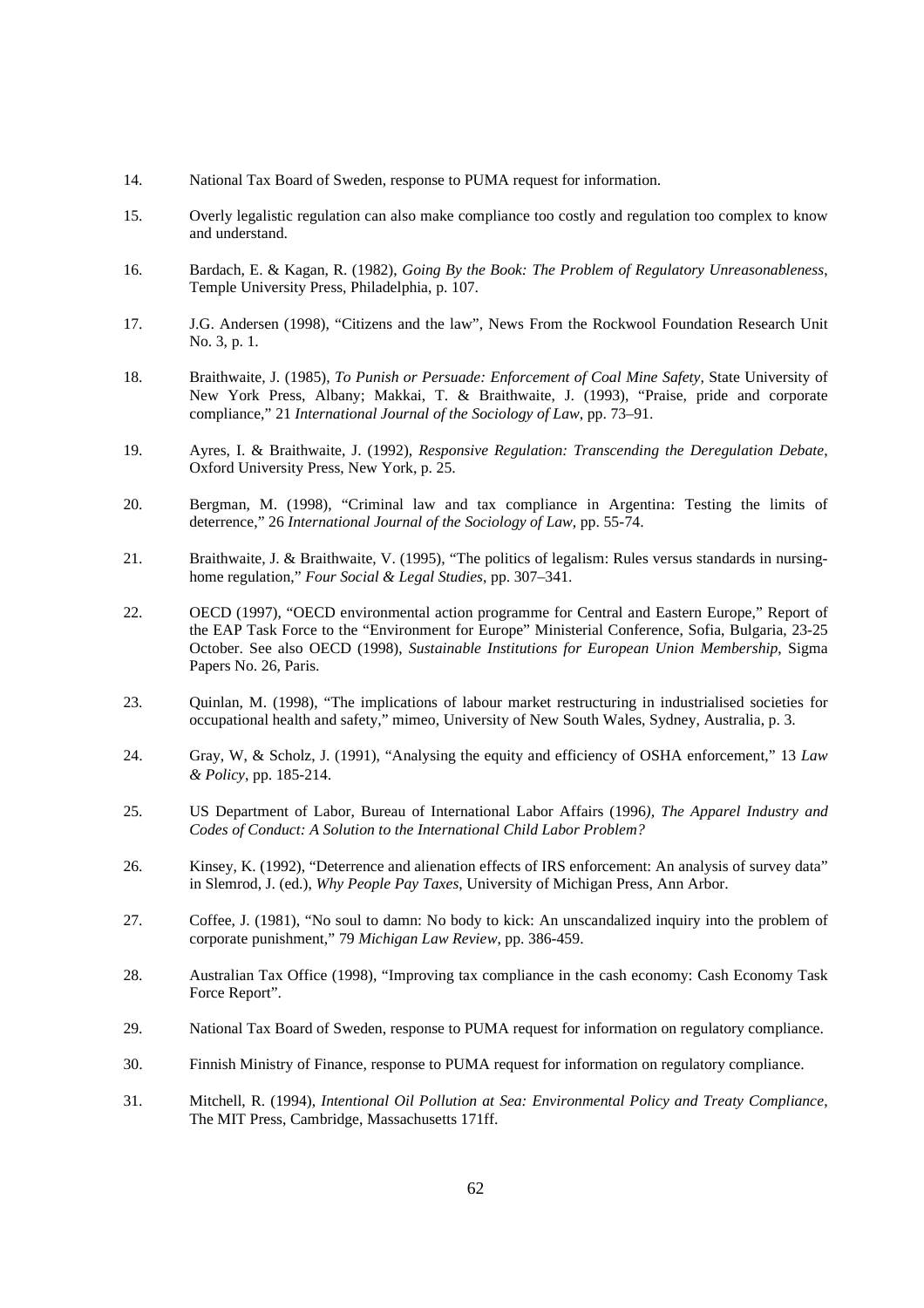- 32. See generally OECD (forthcoming) *Improving the Cost-Effectiveness of Government: Innovative Policy Instruments*, Paris.
- 33 OECD (1997), *Improving the Cost-effectiveness of Government: Innovative Approaches to Commandand-Control Regulation*.
- 34. Wilkinson, D. (1997), "Improving the Cost-Effectiveness of Government: Innovative Approaches to Command-And-Control Regulation, Draft report", Public Management Service, OECD (1997), Occasional Papers No. 18, *Co-operative Approaches To Regulation*, Paris, OECD (1997), *Putting Markets To Work*, Occasional Papers No. 19, Paris.
- 35. This experience is discussed in OECD (1998) *Putting Markets to Work: The Design and Use of Marketable Permits and Obligations,* Paris*.* See also OECD (1996) *Integrating Environment and Economy: Progress in the 1990s"*, Paris.
- 36. See OECD (1999) *Regulatory Reform in the United States,* Paris.
- 37. OECD (1997), Public Management Occasional Papers No. 18, *Co-operative Approaches to Regulation*, Paris, pp 13-20.
- 38. Gunningham, N. (1998), "Environmental management systems and community participation: Rethinking chemical industry regulation," mimeo, Australian Centre for Environmental Law, Faculty of Law, Australian National University.
- 39. Author's interview at Australian Greenhouse Office, 1998 and 1999.
- 40. See Gunningham, N. (1998), "Environmental management systems and community participation: Rethinking chemical industry regulation," mimeo, Australian Centre for Environmental Law, Faculty of Law, Australian National University.
- 41. See Chenok, Dan (1997) "Flexibility through public-private partnerships: Prevention and harmonisation in FDA's seafood HAACP regulatory alternative," published in OECD Public Management Occasional Papers No. 18, *Co-operative Approaches to Regulation*, Paris.
- 42. Harvard Law Review (1996), "Growing the carrot: encouraging effective corporate compliance," 109 *Harvard Law Review*, 1783–1800; Price Waterhouse LLP (1997*), 1996 Survey of Corporate Compliance Practices*, Price Waterhouse, New York.
- 43. Weinberg, Judith (1996), "OSHA consultation: A voluntary approach to workplace safety and health compliance," 5(2) *Corporate Conduct Quarterly*, pp. 21-24.
- 44. Danish National Working Environment Authority response to PUMA request for information.
- 45. IMRO (1997), Regulatory Plan 1996-1997.
- 46. Braithwaite, J., "Restorative justice: Assessing an immodest theory and a pessimistic theory" *Crime and Justice - A Review of Research*, forthcoming.
- 47. Measurements of a number of other dimensions of restorative justice were made in other papers from the same study *e.g.* Makkai, T. & Braithwaite, J. (1993), "Praise, pride and corporate compliance" 21 *International Journal of the Sociology of Law*, pp. 73–91; Makkai, T. & Braithwaite, J. (1994), "The dialectics of corporate deterrence," 31 *Journal of Research in Crime & Delinquency*, pp. 347–373.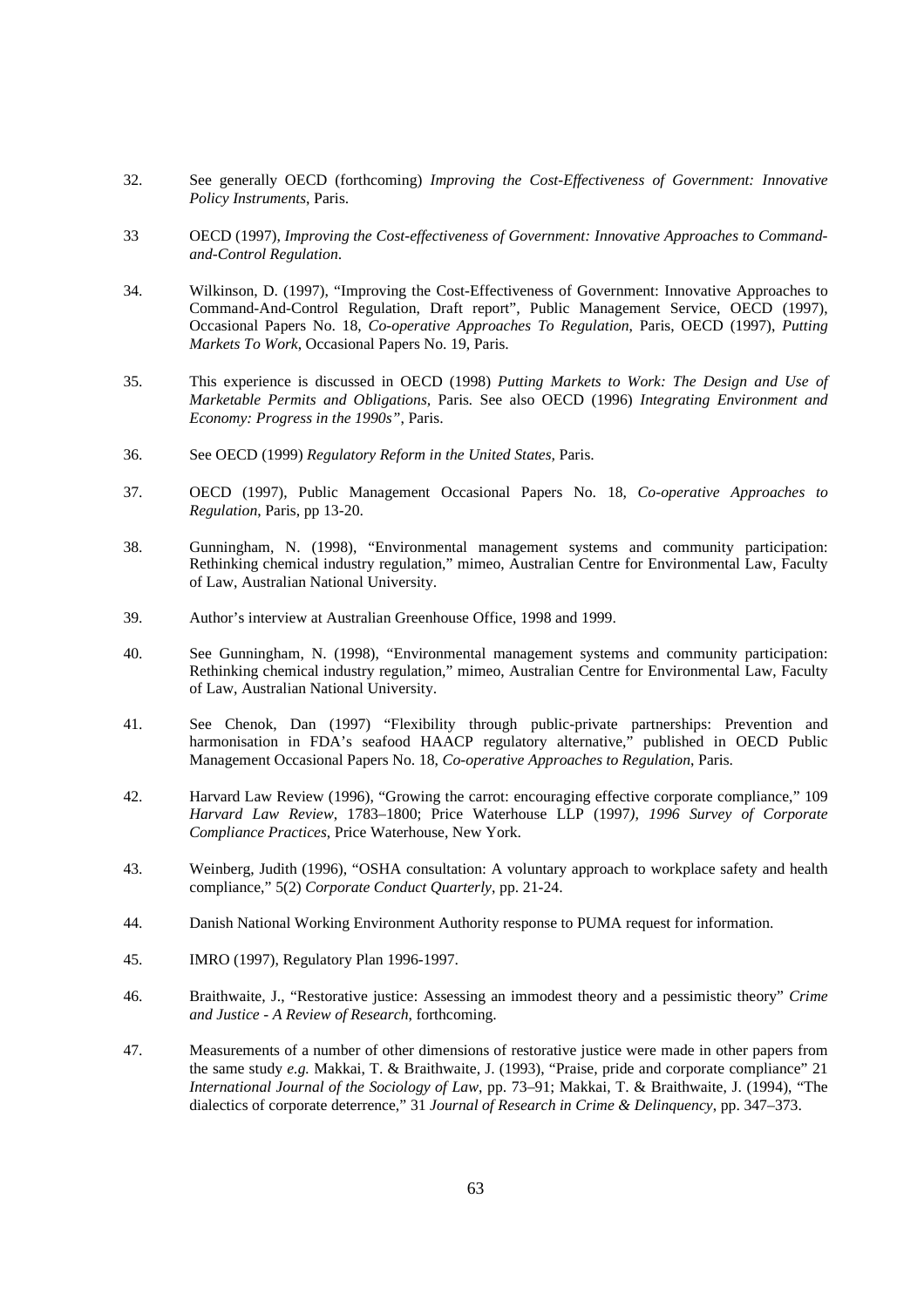- 48. Braithwaite, J. (1985), *To Punish or Persuade: Enforcement of Coal Mine Safety*, State University of New York Press, Albany. See the annex to this paper for a series of studies that address this issue.
- 49. From Ayres, I. & Braithwaite, J. (1992), *Responsive Regulation: Transcending the Deregulation Debate*, Oxford University Press, New York, p. 51.
- 50. Information on the T11 was supplied by Dr. Dick Ruimschotel, PO Box 2681, 1000 CR Amsterdam. Ph. +31 20 520 0 420, Fax: +31 20 520 0 421.
- 51. Information on the A2E methodology and the Czech capital market reforms was supplied by John Howell of Compliance Chain Ltd. Consultants, UK, jh@compliance.u-net.com. The author wishes to thank the EBRD for permission to use this information.
- 52. Darryl Boudreau, Office of Strategic Projects and Planning, Florida Department of Environmental Protection.
- 53. "Monitoring policy laws, design and experiment" (Monitoring beleidsinstrumentele wetgeving, ontwerp en experiment), Inspectorate of Law enforcement, Ministry of Justice, The Netherlands, 1996.
- 54. From Sparrow, M. (1996), "Regulatory reform: Lessons from the innovations awards programme," mimeo, John F. Kennedy School of Government, Harvard University.
- 55. Finnish Ministry of Justice response to PUMA request for information on regulatory compliance.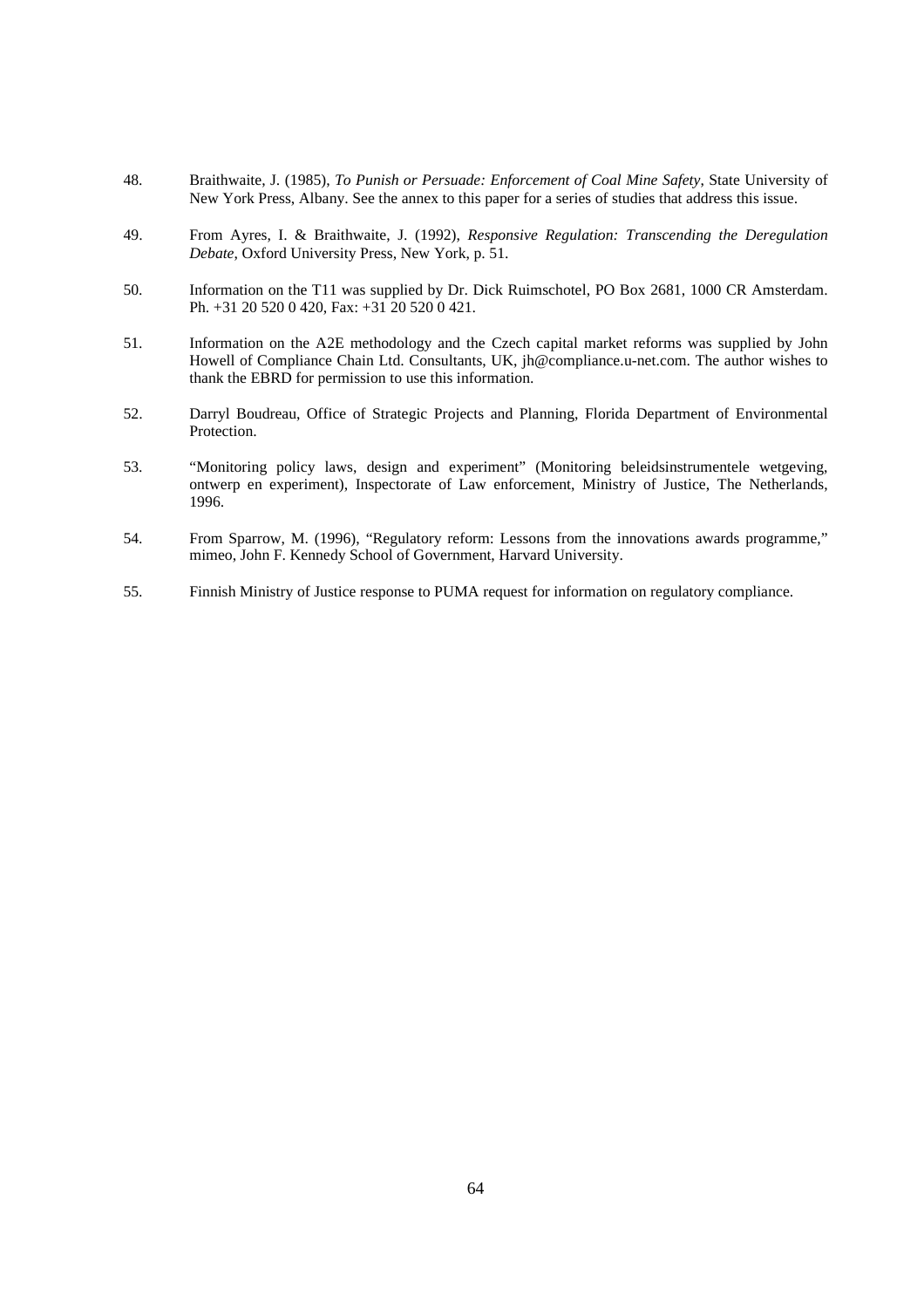**ANNEX:**

# **SUMMARY OF SCHOLARLY LITERATURE ON REGULATORY COMPLIANCE**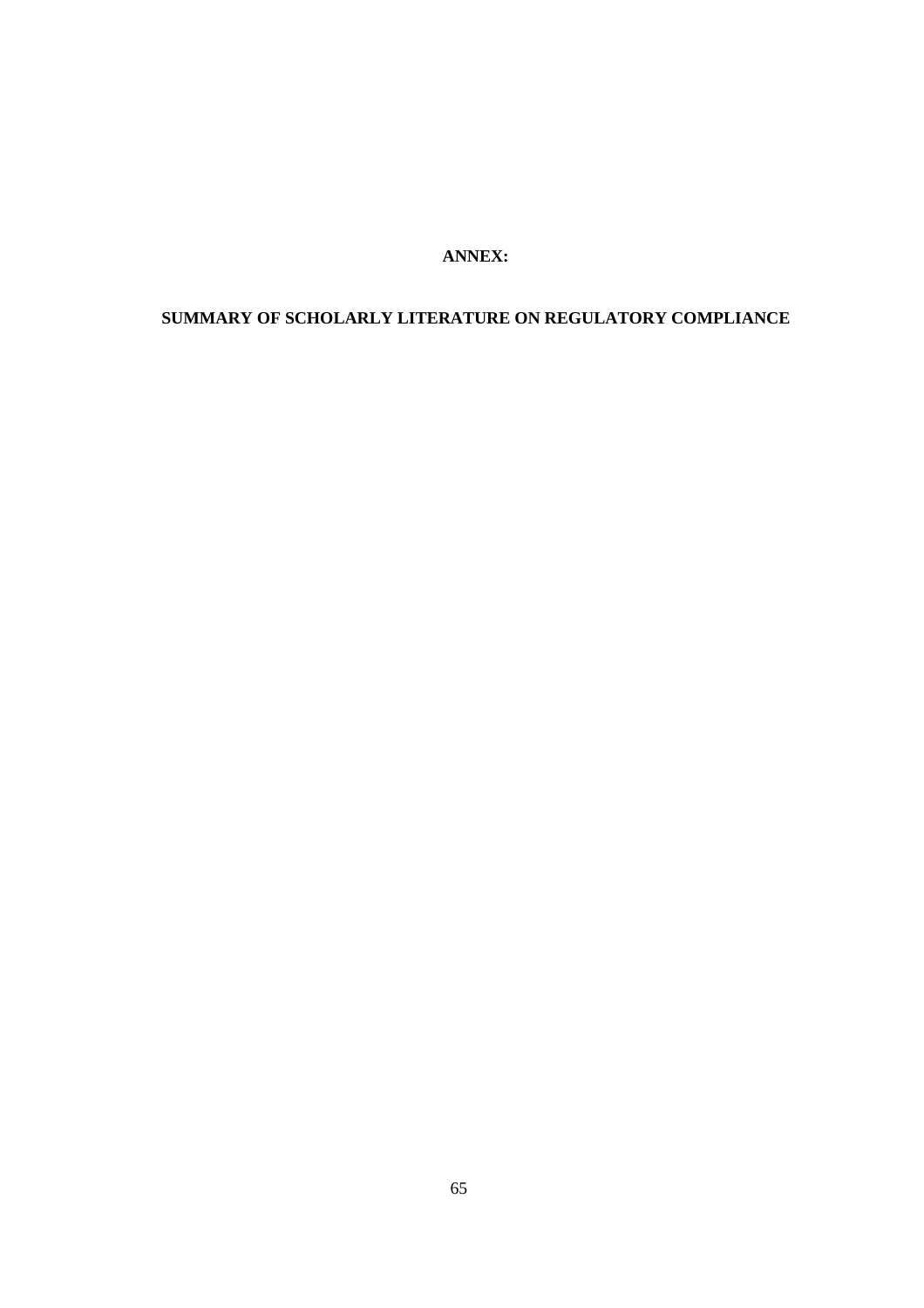## **1. INTRODUCTION: TWO MEANINGS OF COMPLIANCE**

## *1.1. Introduction*

"Compliance" in the scholarly literature on regulation is used in two main ways. The basic meaning (meaning 1 below) focuses on target populations of regulation, the extent to which they comply with regulation, and why they do so. A second usage of the word has developed out of a focus on regulatory agencies, what styles of regulatory enforcement strategies they use, and what styles they should use. In this second usage compliance describes a co-operative, persuasive style of regulatory enforcement in a debate that pits deterrence against compliance as normative ideals for regulatory enforcement. As this review will show, this second meaning is now becoming outmoded, as researchers discover that high compliance with regulation is achieved via a pragmatic and holistic approach to regulatory design that uses a mix of regulatory strategies to achieve compliance.

# *1.2. Compliance 1: Description and explanation of obedience of target populations to regulation*

Regulatory compliance is defined here as obedience by a target population with regulatory rules or with government policy objectives.

The scholarly literature in this category focuses on descriptions of rates and trends in regulatory compliance, and explanations of why people comply. It attempts to answer the following questions: To what extent do people and enterprises obey the rules? And, what explains whether people and enterprises do or do not comply with law/regulation? The focus of this strand of compliance theorising is on the target population.

Different strands of social science take different approaches to this question. For example, law and economics scholars look at cost-benefit calculations re compliance and thus focus on deterrence and costs of compliance (*e.g.* Becker 1968; Stigler, 1970). Sociological scholars tend to look more at social norms and what makes them binding within social groups (*e.g.* DiMento, 1989; Vaughan, 1996; Schwartz & Orleans, 1967). Psychologists might look at individual traits and small group psychology to explain rebellion and conformity (*e.g.* Brehm & Brehm, 1981; Jenkins 1994).

Although this usage of compliance is basically descriptive, explanations of why compliance occurs clearly have important implications for normative debates about how regulation should be designed.

## *1.3. Compliance 2: A co-operative, persuasive style of regulatory enforcement strategy*

Compliance has acquired a second specialist meaning, which is slightly at odds with the first meaning. It focuses on the approach of the regulator, rather than on the response of the target population. This usage of the term "compliance" refers to a particular regulatory approach to securing compliance that relies primarily on persuasion and co-operation, rather than on legal sanctions and punishment.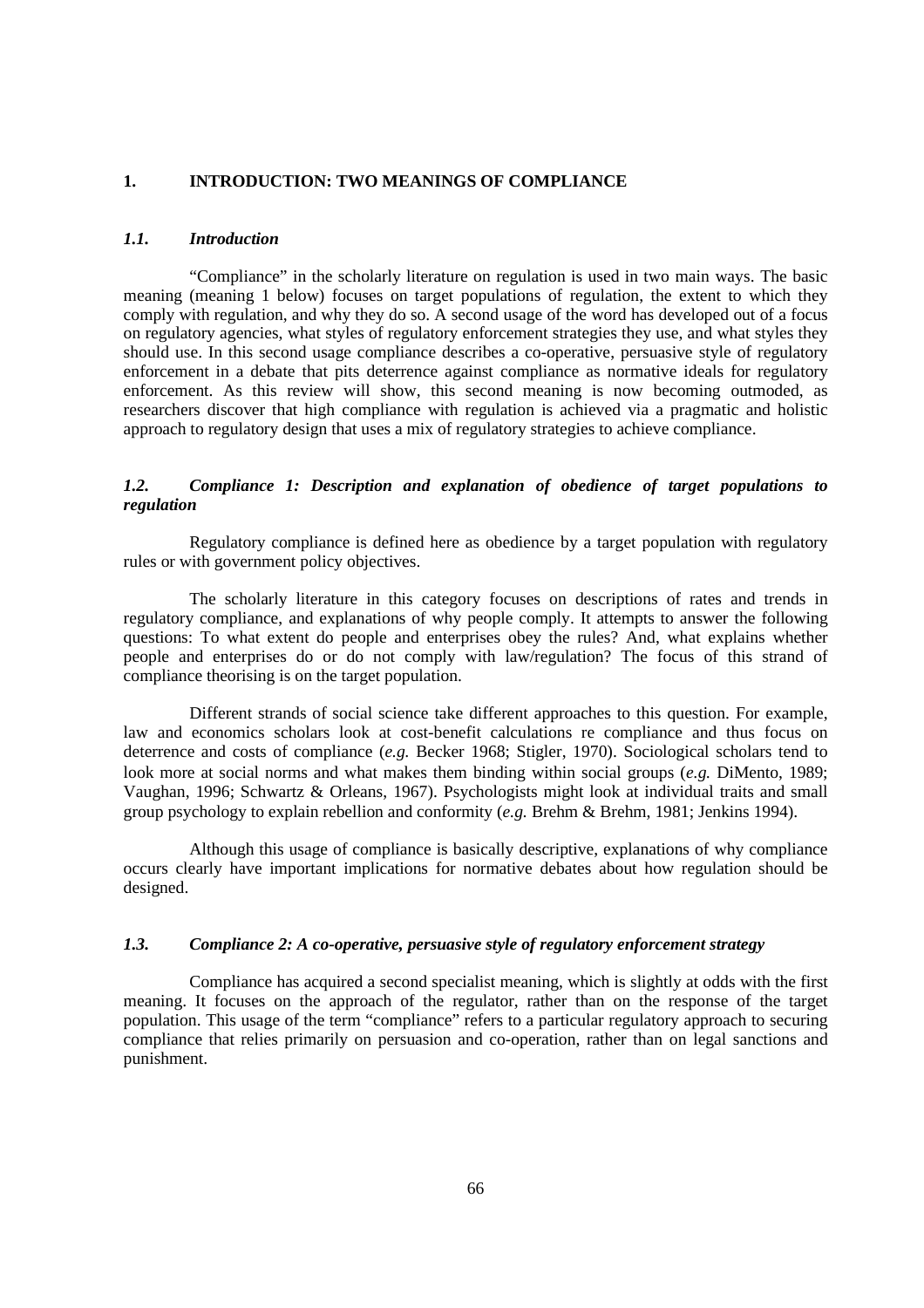This meaning of "compliance" arose out of a number of studies of how regulatory officials actually enforce the law. These studies found that, particularly in the UK, regulatory officials generally prefer to use strategies of education, persuasion, and co-operation to persuade businesses to voluntarily and preventively comply with regulatory rules in the first instance (*e.g.* Braithwaite, 1985; Hawkins, 1984; Hutter, 1997), rather than to use adversarial and punitive means to sanction noncompliance.

These descriptive findings developed into a major normative debate about how regulatory agencies should approach enforcement (see Hawkins, 1990; Pearce & Tombs, 1990; Hopkins, 1994, pp. 431-432). In this debate compliance is an enforcement strategy distinct from deterrence (see  $\text{below}.$ <sup>1</sup> "Compliance" is identified solely with co-operative, persuasive, and self-regulatory strategies.

Normative theory about how regulatory policy ought to be designed and descriptive theory of what explains existing rates of compliance are very much mixed together in this usage of compliance.<sup>2</sup>

In order to avoid confusion, this review will not use "compliance" to refer to this specific style of regulatory enforcement strategy. Rather co-operative, persuasive enforcement will be specified if that is what is meant.

## *1.4. Outline of this review*

j

Research on the explanations for compliance, particularly on deterrence is now broadening our understanding of why individuals and enterprises comply with the law. The second part of this literature view outlines the research that shows the limits of deterrence as an explanation for compliance, and the other factors that have been found to affect compliance. This research breaks down the simplistic assumptions that were the basis for the debate between whether punitive or cooperative/persuasive regulatory enforcement strategies are more effective. Scholars of compliance are now recognising that a more holistic, pragmatic approach that contextually mixes regulatory strategies is generally likely to be more effective at accomplishing compliance. The third part of this review outlines some of the research examining what mixes of regulatory strategies are most likely to accomplish good compliance rates. The fourth part of the paper picks out a number of themes that are emerging in the current research on compliance and that are likely to spark the debates of the future. A central theme of the current research is "regulatory pluralism" – the involvement of other parties in regulation including regulated enterprises themselves as well as third parties, including markets and institutions of civil society (such as professions).

<sup>1.</sup> For example, Friedrichs (1995), p. 284, distinguishes "compliance" which uses persuasion and cooperation from "deterrence" which involves prosecution and punishment. Baldwin, Scott and Hood (1998), p. 18, quote Reiss' (1984), distinction between "'compliance' approaches which emphasise the use of measures falling short of prosecution in order to secure compliance and 'deterrence' approaches which rely on penalising violators so as to deter future violators." (See also Hawkins (1984), "compliance" versus "sanctioning" approaches; Hopkins, 1994, pp. 431-432).

<sup>2.</sup> In the debate between Pearce and Tombs (1990, 1991) and Hawkins (1990) in the pages of the *British Journal of Criminology*, there was controversy over whether Hawkins' descriptions of "compliance" regulatory inspection styles were intended to be taken as normative models and whether he was advocating that such strategies should be relied on as a sole enforcement strategy.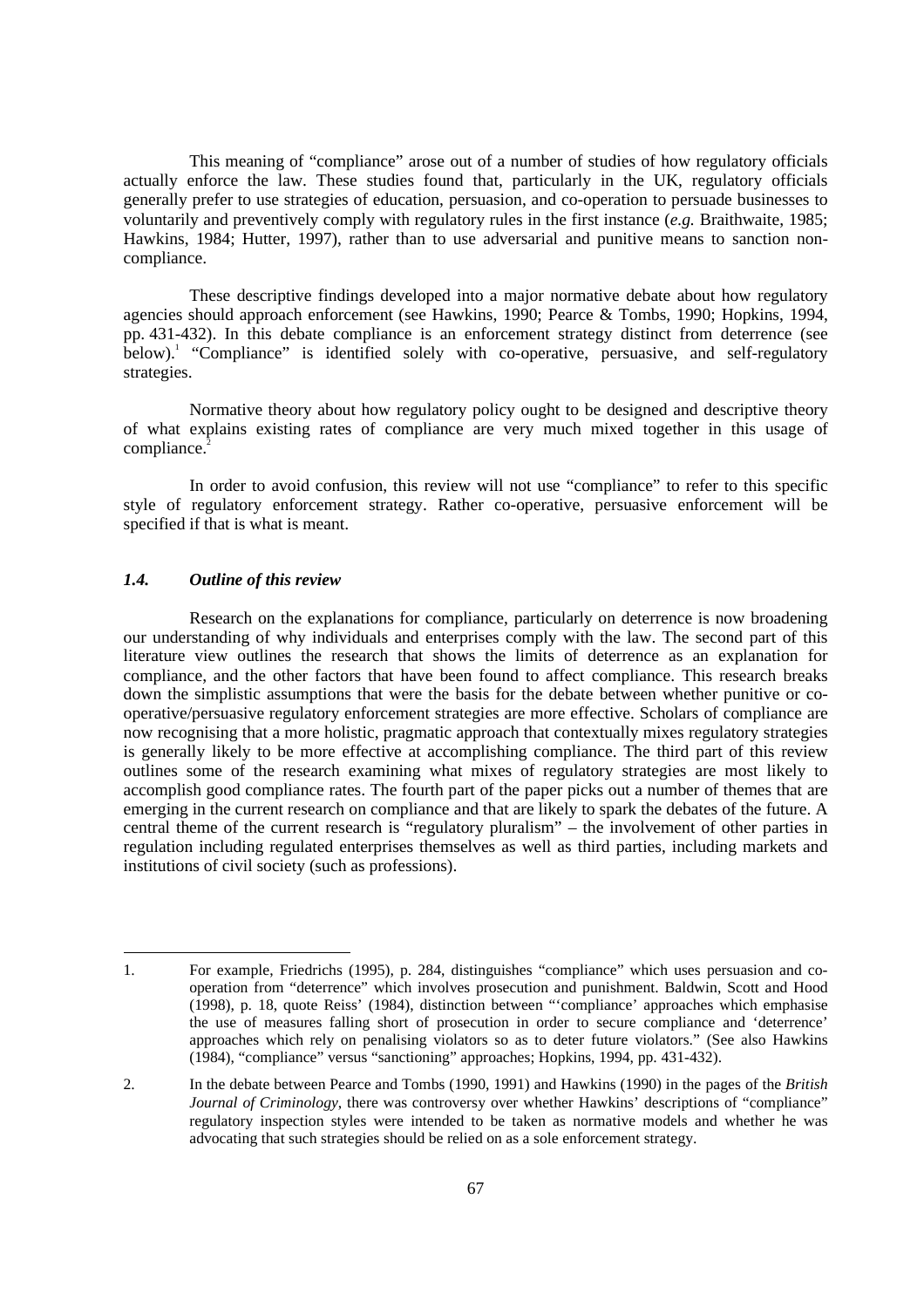# **2. REASONS FOR COMPLIANCE: DETERRENCE AND OTHER EXPLANATIONS**

## *2.1. The traditional deterrence approach*

Traditionally the deterrence approach assumes that enterprises will only do "the right thing" to the extent it is in their self-interest to do so. For example, critical theorists, Pearce and Tombs (1990, 1997, 1998) argue that since all corporations have profit-maximisation as their main goal, they will always be "amoral calculators" who only ever comply with regulatory requirements when the penalties are heavy enough to ensure their calculations come up with the correct answer. Law and economics theorists see compliance as the outcome of an equation of the benefits of non-compliance versus the probability of being discovered and punished, and the severity of the penalty (*e.g.* Becker, 1968; Cooter & Ulen, 1988, p. 533ff; Stigler, 1970; see Ogus, 1994, pp. 90-92 for a summary). On the whole the assumption is that deterrence motivates via fear of punishment or rational calculations of the potential cost of penalties or sanctions.

# *2.2. Problems with simple deterrence theory*

j

While the deterrence approach holds some attraction as an explanation of how regulated enterprises decide whether to comply, it is also now clear that it will only apply in very narrow circumstances. One of the leading empirical researchers of deterrence and business regulation (Scholz, 1997; see also Aalders & Wilthagen, 1997) has argued that the basic model of deterrence is only valid when the following assumptions are true:

- − Corporations are fully informed utility maximizers.
- − Legal statutes unambiguously define misbehaviour.
- − Legal punishment provides the primary incentive for corporate compliance.
- − Enforcement agents optimally detect and punish misbehaviour given available resources.

Scholz (1997), and other researchers, have concluded from empirical tests of the deterrence model that mostly these assumptions do not hold true, and that a simple model of deterrence is therefore mostly not a helpful explanation of what motivates organisations to comply with the law.

One reason for this is that regulatory agencies are often not as powerful and efficient as they would need to be in order for deterrence to work. It is well established in deterrence research that the deterrent effect of sanctions will depend on their certainty, severity, celerity, and uniformity, especially certainty (DiMento, 1989, p. 225; Friedrichs, 1996, p. 342f). Another reason is that because so many kinds of business law-breaking have high rewards and low penalties, the threatened application of sanctions is not a severe enough threat to deter non-compliance (Coffee, 1981; Ogus,  $1994$ , p. 93).<sup>3</sup>

In order to cope with these realities, researchers have abandoned the simple economic model of deterrence as an explanation for compliance in favour of a more sophisticated analysis of how deterrence works, and how it interacts with a number of other factors that also affect compliance.

<sup>3.</sup> To overcome this problem, some scholars have explored alternative sanctions to normal fines *e.g*. equity fines, publicity, corporate probation, etc. See Coffee 1981.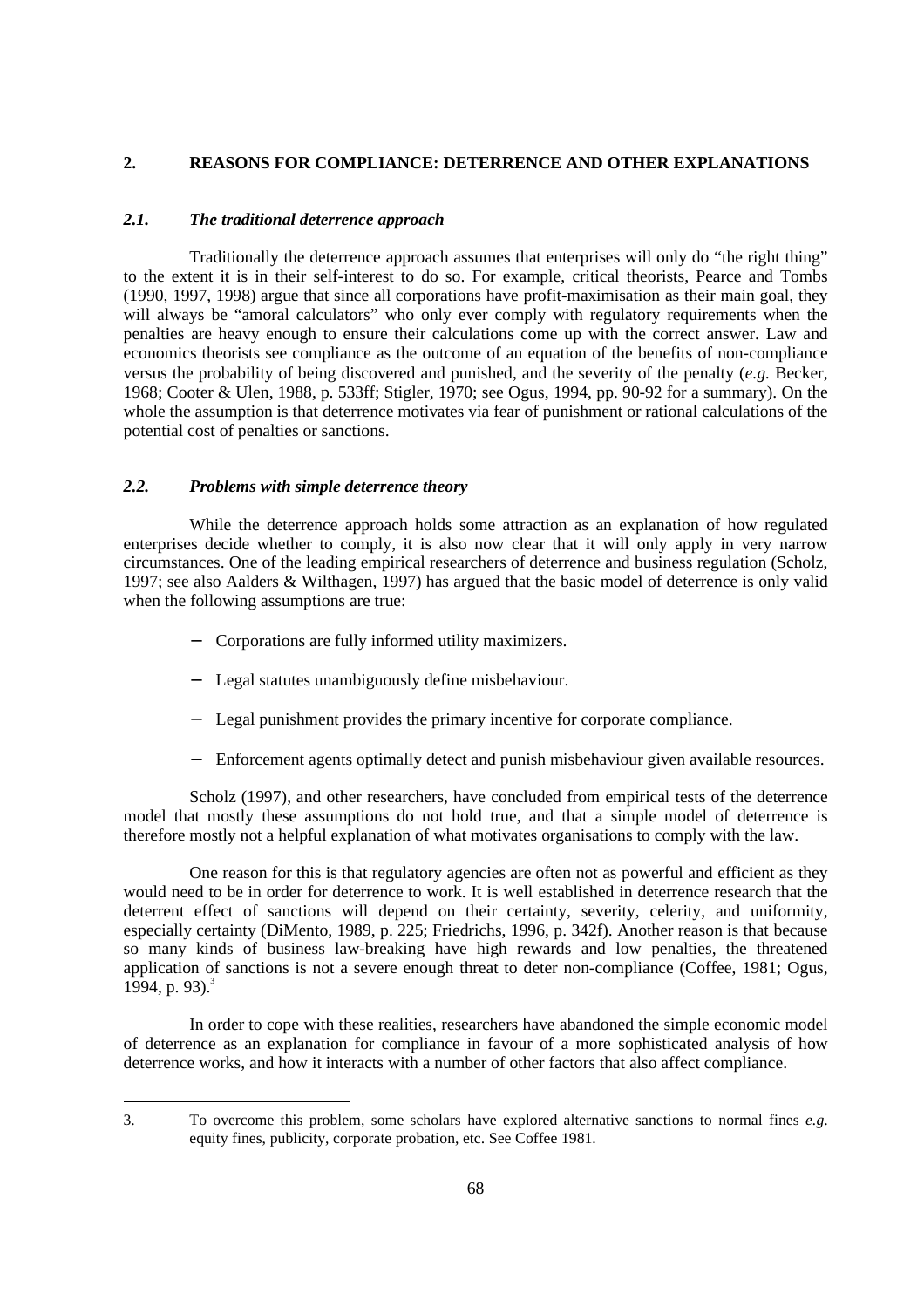## *2.3. Bounded rationality*

The research has shown that, contrary to the assumption that corporations are fully informed utility maximizers, economic costs of non-compliance which do not draw attention to themselves by generating some kind of crisis are often overlooked by busy management (see Hopkins, 1995, pp. 88- 95).

For example, Scholz and Gray's (1990; see also Weil, 1996) very comprehensive research into the effectiveness of OSHA enforcements found only a modest reduction in injury rates in all plants following an increase in enforcement activity.<sup>4</sup> However individual plants that were inspected and penalised experienced a 22% decline in injuries over the next three years, despite extremely low average fines. The fact that they have been inspected and penalised in a particular year should not have affected the probability and cost-benefit calculations of those firms penalised if they had been acting purely rationally, although it might have a general deterrent effect on the whole population. Scholz and Gray conclude that imposing penalties results in improved safety for these particular firms because the imposition of a penalty focuses managerial attention on risks that would otherwise have been overlooked. Normally, the "bounded rationality" of organisations and top management - the limited capacity of people and organisations to process information in decision making (March & Simon, 1958, p. 169) - means that many do not make rational cost-benefit calculations about compliance at all. It is only when something happens to bring the risks of non-compliance to their attention, that deterrence becomes effective.

In her investigation of health and safety programmes in UK companies Genn (1993, p. 223) finds that it is "when there is a potential for a catastrophe of either an economic or political nature, and also where companies are large, well established, highly visible and thus mindful of their public image" that they are more likely to have an occupational health and safety system in place. Similarly, McCaffrey and Hart (1998, p. 87) find that in the wake of major regulatory scandals in their industry, firms will make heavier investments in compliance than they otherwise would have, suggesting that the deterrent threat of enforcement is much more effective when a major scandal draws it to people's attention.

# *2.4. The effects of negative publicity*

 $\overline{a}$ 

The research on deterrence also shows that when individuals or management do think about the disadvantages of non-compliance, they do not make a simple calculation based on the direct economic costs of non-compliance. Rather other factors, particularly the indeterminate costs of bad publicity on the firm's reputation and morale are very significant. This contradicts the basic premise of deterrence theory that the size of the expected financial penalty directly relates to the level of compliance.

For example, Scholz and Gray (1990) found that although workplace safety in plants inspected by OSHA improves after penalties are imposed, the size of the penalty has little impact on safety improvements (indeed most of the penalties were very low). Davidson *et al* (1995) measured the stock markets' reaction to OSHA announcements of sanctions on the companies receiving them (adjusting for overall stock market movement). The study found a stock market decline average of - 0.46% on the days immediately before and after the announcement. However they could find no relationship at all between the size of the fine and the stock market reaction, suggesting that negative publicity was the important factor. Fisse and Braithwaite (1983) studied the impact of publicity on corporate offenders in seventeen high profile cases in great detail. They found that "Adverse publicity

<sup>4.</sup> A 10% increase in enforcement activity would decrease injury rates by only 1%.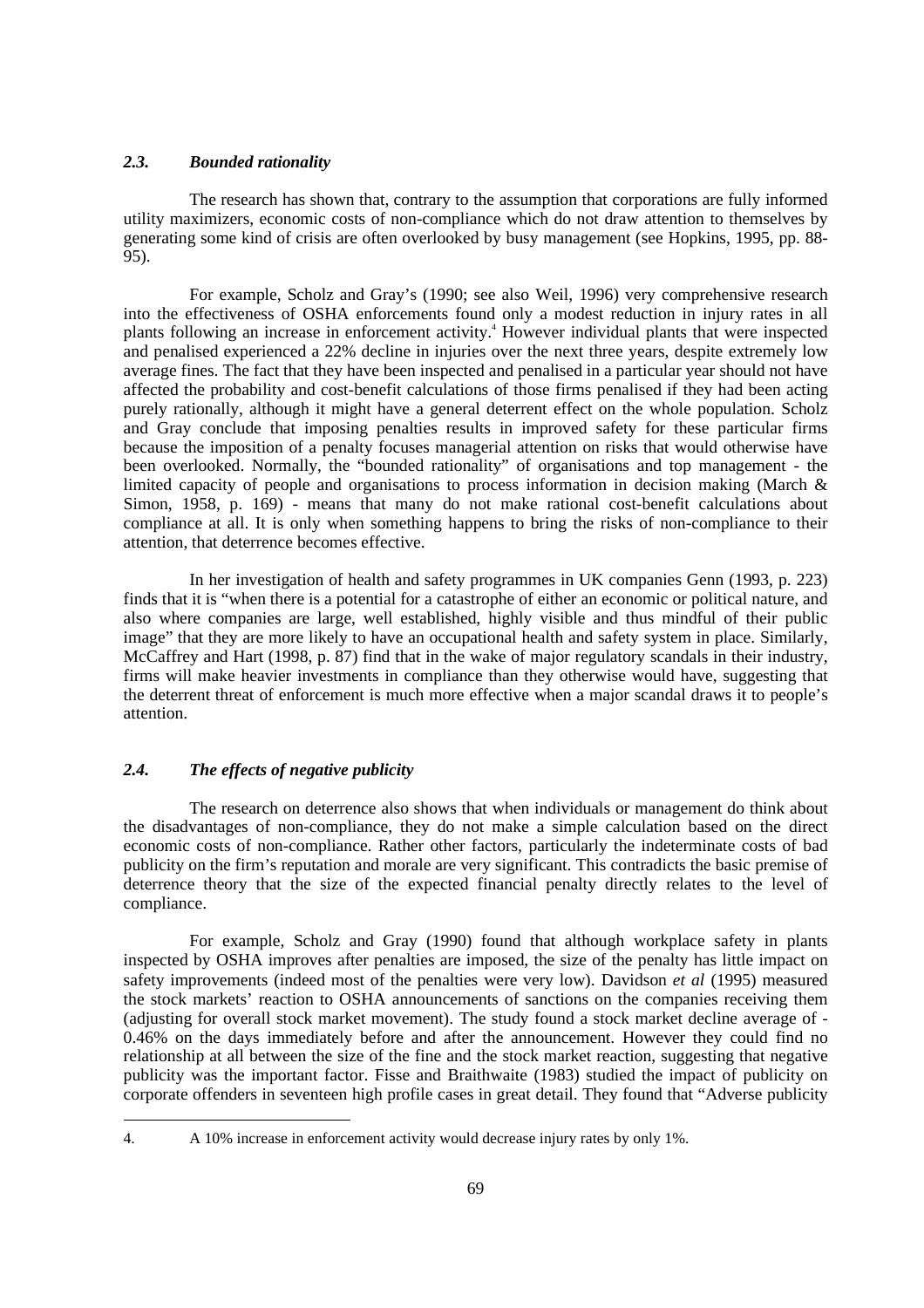is of concern not so much by reason of its financial impacts but because of a variety of non-financial effects, the most important of which is loss of corporate prestige" and that "corporations fear the sting of adverse publicity attacks on their reputations more than they fear the law itself" (Fisse  $\&$ Braithwaite, 1983, pp. 247, 249).

Indeed a series of studies have found that maintaining or advancing the corporate reputation and counteracting negative publicity is an important reason for enterprise interest in ensuring compliance (*e.g.* Bardach & Kagan, 1982, p. 164; Genn, 1993; Parker, 1999*a*, but *cf* Haines, 1997, pp. 188-190). It appears that, even where regulators only have small penalties at their disposal, actual, or potential bad publicity can overcome bounded rationality, put compliance issues on management agendas and improve compliance rates.

# *2.5. Informal sanctions and shame*

The evidence also suggests that in general informal sanctions have a greater deterrent impact than formal legal sanctions (Ekland-Olson *et al,* 1984; Paternoster & Simpson, 1996; Tittle, 1980, p. 241), and that regardless of what kind of social control is attempted it is not its formal punitive features that make a difference, but its informal moralising features (Schwartz & Orleans, 1967).<sup>5</sup> Informal sanctions include negative publicity, public criticism, gossip, embarrassment, and shame. Formal sanctions are official sanctions such as fines, compensation, licence revocations and restrictions and prison sentences. There is however an interaction effect: formal sanctions will often trigger informal sanctions such as bad publicity.

The "restorative justice" approach to dealing with corporate law-breaking relies on the effectiveness of shame and informal sanctions to reduce non-compliance (Braithwaite, 1999). Box 15 in the main paper on *Reducing the Risk of Policy Failure: Challenges for Regultory Compliance* details some of the research in this area which demonstrates the effectiveness of restorative justice in certain circumstances (see Makkai and Braithwaite, 1994*a*, 1994*b*; Rees, 1994).

# *2.6. The significance of maintaining legitimacy*

Another body of research that is very consistent with the research on the effects of informal sanctions, negative publicity and shame shows that many enterprises are often motivated to comply with the law, or at least to appear to comply, in order to maintain their legitimacy in the eyes of government, industry peers, and the public. This body of research suggests that the possibility of fines, sanctions, and inspections acts less as a deterrent threat than as a way to focus management attention on institutional expectations that may affect the legitimacy and operation of their enterprise. This is the concern of the "new institutional" scholarship in economics, political science, and organisational theory (Scott, 1995). "New institutional" theory in economics, for example, attempts to recognise that individuals and enterprises do not always make decisions solely on the basis of financial calculations, but a variety of other social and environmental factors including their own values and the expectations of others will affect their actions. As Suchman and Edelman (1997, p. 919) explain it,

 $\overline{a}$ 

<sup>5.</sup> See Braithwaite (1989), pp. 69-70, for a summary of the literature.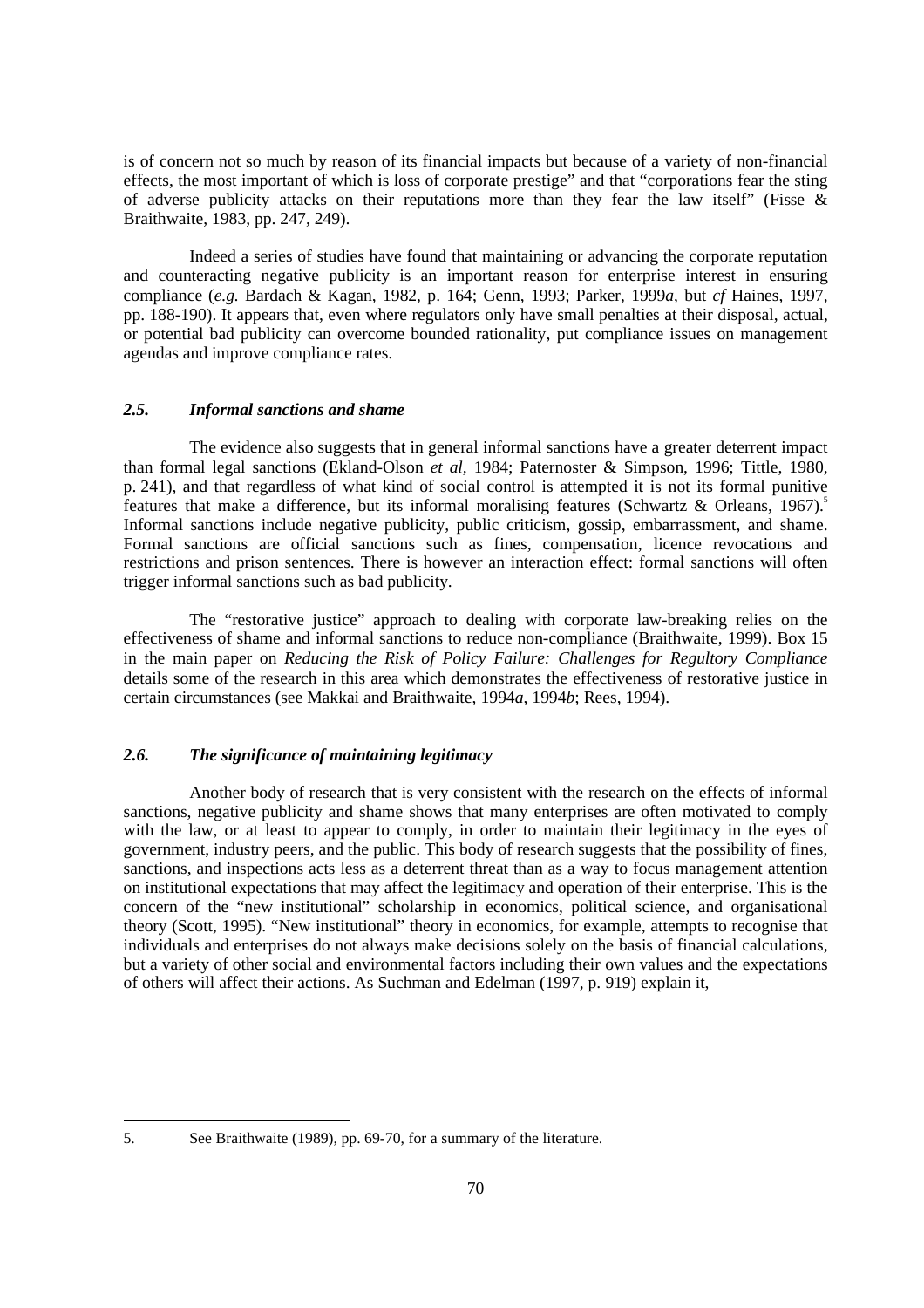*Institutional factors often lead organisations to conform to societal norms even when formal enforcement mechanisms are highly flawed. Frequently cited institutional influences include historical legacies, cultural mores, cognitive scripts, and structural linkages to the professions and to the state. Each, in its own way, displaces single-minded profit-maximisation with a heightened sensitivity to the organisations embeddedness within a larger social environment.*

This does not mean that financial and legal considerations are not important, but that they are not the sole explanation for organisational action. DiMaggio and Powell (1991) have described three forms of "institutional isomorphism" that explain how organisations adopt practices and structures from their social environments beyond what is strictly required by the technical and financial parameters under which they operate: "mimetic isomorphism" occurs when organisations copy the apparently successful practices of other, similar organisations; "coercive isomorphism" occurs when organisations submit to the demands of powerful external actors, such as the regulatory agencies of the state; and "normative isomorphism" occurs when organisations import the practices of professionals and other organised value carriers. Each of these mechanisms can mean that enterprises adopt compliance even when it is not strictly in their financial interest.

There is a growing body of empirical evidence that this theory does help explain corporate compliance with regulation. Edelman and various co-authors (Dobbin *et al.* 1988; Edelman, 1990; Edelman *et al.,* 1993) have used neo-institutional theory to explain the growth of employee due process rights designed to protect against indiscriminate firing, safety violations, unequal discipline, sexual harassment, and discriminatory employment opportunity structures in US companies. Hoffman's (1997) study of corporate environmentalism in the US petroleum and chemicals industry uses neo-institutional theory to explain why the growth in corporate attention to environmental issues did not follow trends in volume of new environmental laws and regulations nor growth in industrial expenditure on environmental issues as deterrence theory would predict, but rather rose and declined with public concern with environmentalism (see Hoffman, 1997, p. 144). Similarly, Rees' (1997) study of the emergence of the US Chemical Manufacturers' Association, Responsible Care, selfregulatory programme also finds that it was the imperatives of institutional legitimacy that forced chemical companies to regulate themselves after the Bhopal accident, rather than a simple model of deterrence (see also Heimer, 1996, for an application of neo-institutionalism to health care regulation).

However, a number of the scholars who have researched in this area have pointed out that often a concern with legitimacy can motivate enterprises to manage their image of compliance, without necessarily complying substantively with the requirements of the regulation (*e.g.* Edelman *et al.,* 1993; Shearing, 1993, pp. 75-76).

# *2.7. Co-operation and trust*

The basis for the theory that co-operative, persuasive regulatory enforcement strategies should be used rather than punitive ones (see compliance meaning 2 above) is the assumption that most individuals/businesses are "ordinarily inclined to comply with the law, partly because of belief in the rule of law, partly as a matter of long-term self-interest" (Kagan and Scholz, 1984, p. 67; see also Bardach and Kagan, 1982, p. 66). However this claim is often based on anecdotal rather than systematic evidence and seems to depend partially on defining being "in compliance" as being *substantially* in compliance, and ignoring smaller ongoing violations (*cf* Brown, 1994).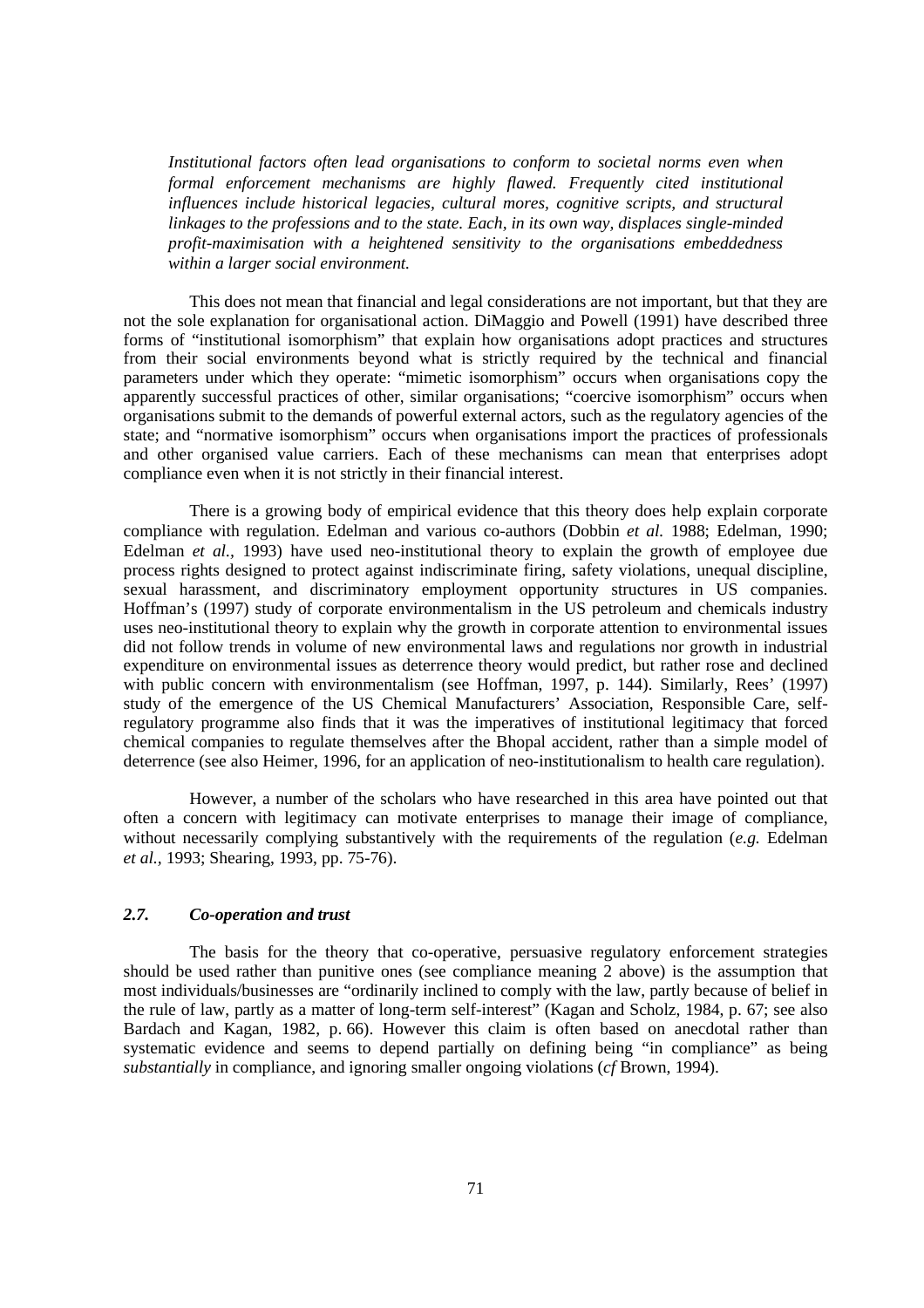Nevertheless, some impressive evidence has been collected by researchers which shows that, although co-operative and persuasive strategies are not always appropriate, when they are successful they are superior to punitive sanctions in effectively and efficiently accomplishing long term compliance. A large body of empirical sociological and psychological research converges on the finding that non-coercive and informal alternatives are likely to be more effective than coercive law in achieving long term compliance with norms, and coercive law is most effective when it is in reserve as a last resort. For example, there is significant psychological evidence for a "minimal sufficiency principle" that the less powerful the technique used to secure compliance, the more likely is long term internalisation of a desire to comply. Such internalisation is discouraged by the use of rewards and punishments; reasoning and dialogue promote it (Boggiano *et al.,* 1987; Kohn, 1993; see also Brehm & Brehm, 1981).<sup>6</sup> Thus Honneland (1998) found that compliance can be secured despite weak sanctions through "discourse" persuasion and co-operation at the enforcement level among fishermen in the Svalbard restricted fishing zone. Braithwaite, Makkai, Braithwaite, and Gibson's programme of research on nursing home regulation is probably the most systematic quantitative empirical study of regulation and compliance conducted to date. Results from this study shows that co-operative strategies of trust, restorative shaming, and praise are more effective at increasing business compliance with regulation than the application of formal sanctions (Braithwaite & Makkai, 1991, 1994, Makkai & Braithwaite, 1993, 1994*a*, 1994*b*).

A noteworthy theme of this research is the importance of trust in securing compliance. In a famous book, Francis Fukuyama (1995) argued that capitalism needs trust to work efficiently and effectively. A number of social researchers now find trust to be an essential resource in all sectors of society (*e.g.* Putnam 1993). This is especially important in relations between regulators and regulatees. Trust between regulator and regulatee simultaneously builds efficiency and improves the prospect of compliance. If regulatees trust regulators as fair umpires who administer and enforce laws or regulations that have important substantive objectives, then the evidence is that compliance will be higher, and resistance and challenges to regulatory action will be low (see DiMento, 1989, p. 225). For example Scholz and Lubell (1998; see also Levi, 1988) found that tax compliance increases as trust toward the government increases and also that the sense of duty to pay taxes increases when government policies prove beneficial to the taxpayer. If regulatees feel that regulators treat them as untrustworthy, then defiance and resistance build up so that inefficiency and non-compliance both increase (see V. Braithwaite, 1995; Paternoster, *et al.,* 1997; Sherman, 1993).

However, it should also be noted that most accounts that find people to be compliant in response to co-operation, goodwill and trust also find that deterrence is necessary as a back-up for the minority of organisations that do not voluntarily comply (see discussion of pyramids below). They also find that co-operative compliance is generally contingent upon persuading those of goodwill that their compliance will not be exploited by free riders who will get away with the benefits of noncompliance without being held to account for it (see Levi, 1988; Scholz, 1997, p. 262). Thus deterrent and punitive sanctions must still be available in the background.

 $\overline{a}$ 

<sup>6.</sup> See Ayres & Braithwaite, 1992, pp. 49 - 51, for a summary of the psychological research.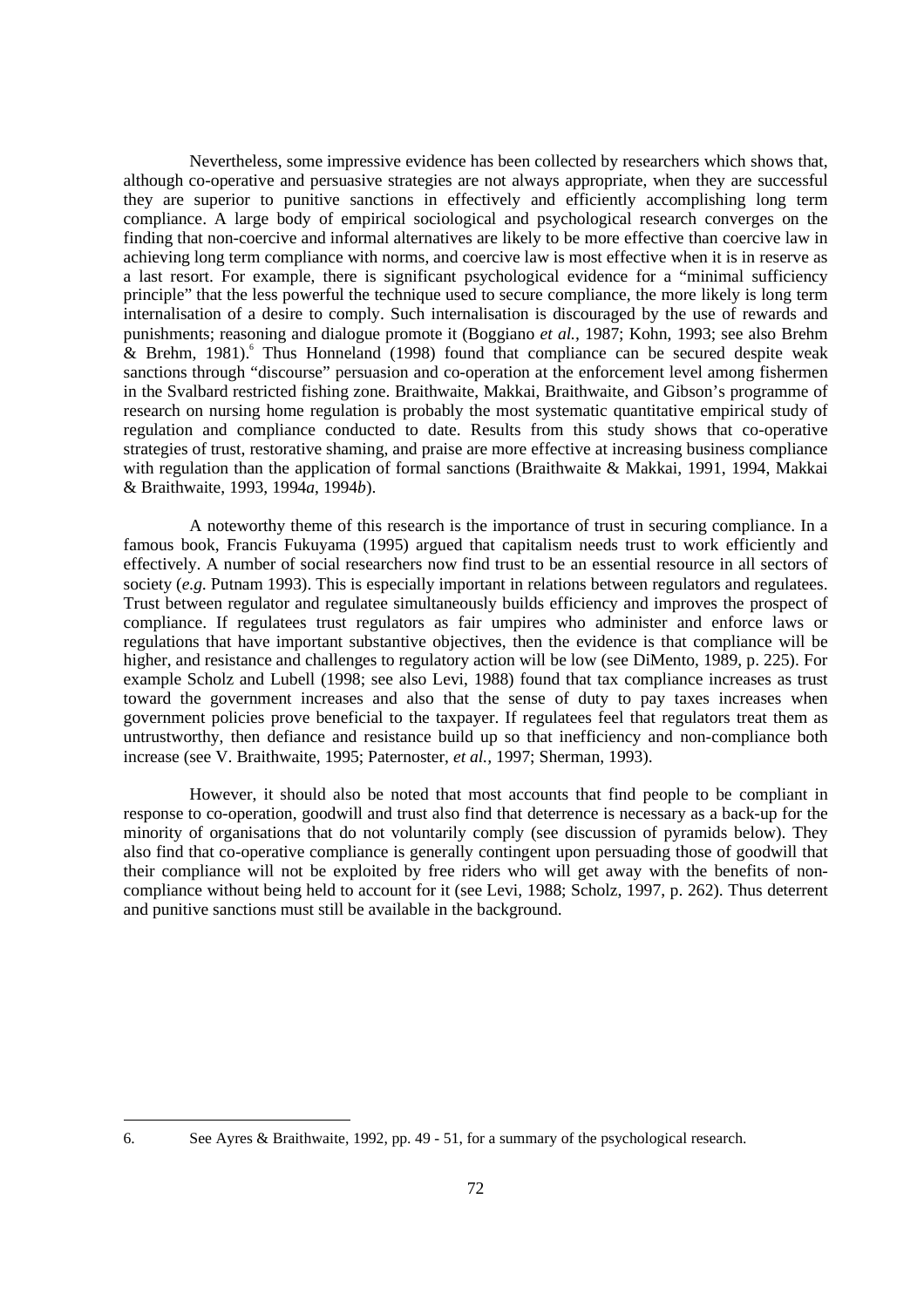# *2.8. Effective motivations for compliance vary among people and contexts*

The strands of research summarised above give us a more complex picture of what motivates people to comply with regulation than the simple deterrence model. This picture is further complicated by the finding that effective motivations for compliance vary between persons and contexts. There are a wide variety of motivations likely to apply in different enterprises, in different parts of the same enterprises and at different times in the same enterprise.

Paternoster and Simpson (1996) looked at intentions to commit four types of corporate crime by MBA students, and found that these intentions were affected by sanction threats (formal and informal), moral evaluations and organisational factors. They find that where people do hold personal moral codes, then these will be more significant than rational calculations in predicting compliance. If moral inhibitions are high then cost-benefit calculations are virtually superfluous. But when moral inhibitions are low, then deterrence became relevant. Similarly Fisse and Braithwaite (1983, 1993) find that companies will frequently be responsive to weak sanctions including publicity and shame because there are usually a variety of actors associated with any wrongdoing. Some will be "hard targets" who cannot be deterred even by maximum penalties. But others will be "vulnerable targets" who can be deterred by penalties, and still others will be "soft targets who can be deterred by shame, by the mere exposure of the fact that they have failed to meet some responsibility they bear, even if that is not a matter of criminal responsibility." (Fisse & Braithwaite, 1993; p. 220). Differing motivations and responses will also be partially determined by economic circumstances and place in the structure as well as by individual dispositions of particular corporate managers. A consistent research finding is that larger enterprises are more likely to implement compliance systems and to be more compliant than smaller enterprises (*e.g.* Ashby & Diacon, 1996; Genn, 1993; Haines, 1997).

#### *2.9. Summary*

In summary the picture of the organisation as an amoral calculator moved by appropriate deterrence to 'do the right thing' must be supplemented by the facts that organisations can sometimes be persuaded to do the right thing, that some influential actors within organisations will be highly motivated to be legal or socially responsible for its own sake, that the existence of deterrence threats will not necessarily be a feature of daily decision making, that many organisations will behave in ways that they feel maintain their legitimacy in the eyes of industry peers, customers or governments irrespective of individual cost and efficiency calculations, and that even where formal sanctions are applied, it is their informal ramifications (shame and negative publicity) that are more effective motivators.

# **3. COMPLIANCE AND MIXES OF REGULATORY STRATEGIES**

# *3.1. A more holistic, pragmatic and outcome-oriented approach to understanding compliance*

These developments in research on deterrence and compliance have lead to a more holistic, pragmatic, and outcome-oriented approach to regulatory research: many contemporary regulation scholars are *pragmatic* in the sense that they use empirical evidence about what is likely to work, rather then being guided purely by ideological positions about what form of regulation is most desirable. Scholarly interest has turned towards research that evaluates alternatives to traditional "command-and-control strategies" that relied on a simple theory of deterrence. In particular this research takes a more *holistic* approach towards regulation and examines the effectiveness of mixes of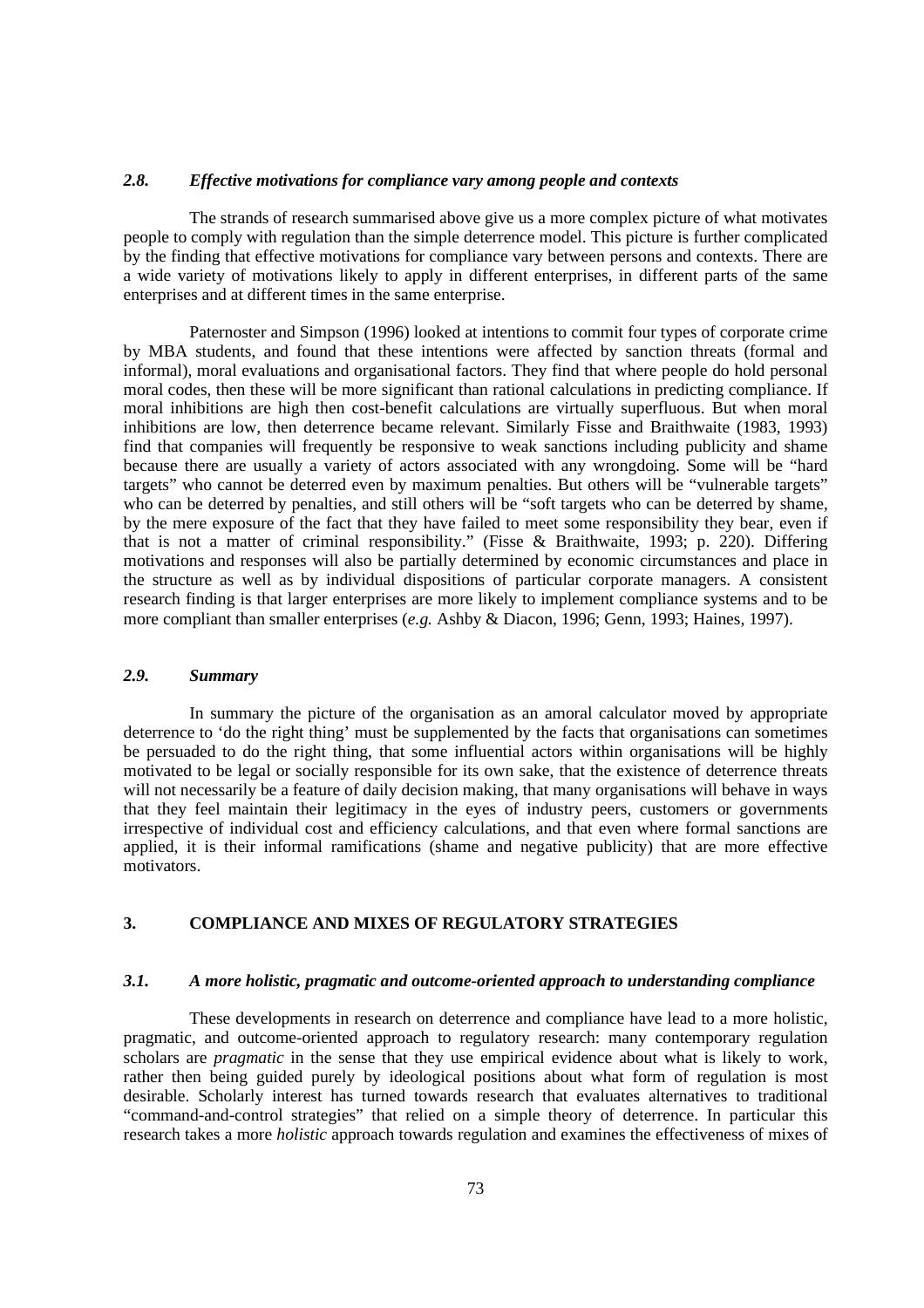regulatory strategies that will utilise the complexity and variety of motivations underlying compliance (as summarised above). This type of research is also extending beyond looking at regulatory enforcement strategies to the impacts on compliance of total regulatory design. The result is a more *outcome-oriented* approach to the study of regulatory compliance. The emphasis is on the substantive policy objectives of the regulation, and whether the regulatory policy instruments chosen are capable of accomplishing those objectives, not on compliance with rules that may or may not be effective at achieving the desired result.

# *3.2. Pyramids of regulatory strategies*

The most influential theory of the optimal mix of regulatory strategies is Ayres and Braithwaite's (1992) pyramid of enforcement strategies. In their book, *Responsive Regulation*, Ayres and Braithwaite demonstrate why this pyramid of regulatory strategies is an effective and efficient approach to accomplishing compliance with policy objectives on the basis of empirical psychological and sociological evidence, as well as economic and political modelling and game theory. The pyramid is a schematic representation of the idea that instead of using their most drastic regulatory strategies first, regulators should trade on the goodwill of those they are regulating, encouraging them to comply voluntarily, using more drastic regulatory measures only when that fails and reverting to a trusting demeanour when these strategies achieve their goal: "Compliance is optimised by regulation that is contingently co-operative, tough and forgiving" (Ayres & Braithwaite, 1992, p. 51). In this model prioritising restorative, compliance-oriented means of regulation in time ensures that co-operative, voluntary measures are used more frequently without compromising the possibility of using harsher measures where necessary. (See Section 2.5 in the main paper on *Reducing the Risk of Policy Failure: Challenges for Regulatory Compliance*.)

These principles apply not only to individual regulatory encounters, but also to the development and imposition of regulatory schemes for whole industries. Thus the theory posits that governments will be more successful in achieving their goals of regulatory reform if they allow an industry the discretion and responsibility to implement self-regulatory reform first, rather than moving straight to imposed command regulation.

An impressive array of research supports Ayres and Braithwaite's basic premise that it is more effective to maximise self-regulatory possibilities for business by using less coercive, more dialogic methods of regulation first and more coercive measures only when less coercive means fail. Braithwaite's own research programme with various co-authors has demonstrated and evaluated the relevance of the pyramid as an explanatory heuristic in a variety of substantive regulatory arenas including coal mine safety, pharmaceutical safety, and nursing home regulation (*e.g.* Braithwaite, 1984, 1985; Grabosky & Braithwaite, 1986; Braithwaite & Makkai, 1991, 1994). A number of other researchers have also found the pyramid useful as a descriptive tool to explain where regulation is successful at accomplishing compliance, and as a normative theory for how compliance could be improved: for example Rees (1988, 1994) on occupational health and safety regulation and nuclear power industry self-regulation, Gunningham (1994) on environmental regulation, Parker (1997, 1999*a*, 1999*b*) on regulation of the legal profession, competition and consumer protection law, and anti-discrimination law, Hopkins (1995; see generally 1994, p. 432) on occupational health and safety, and Haines (1997) on safety in the construction industry.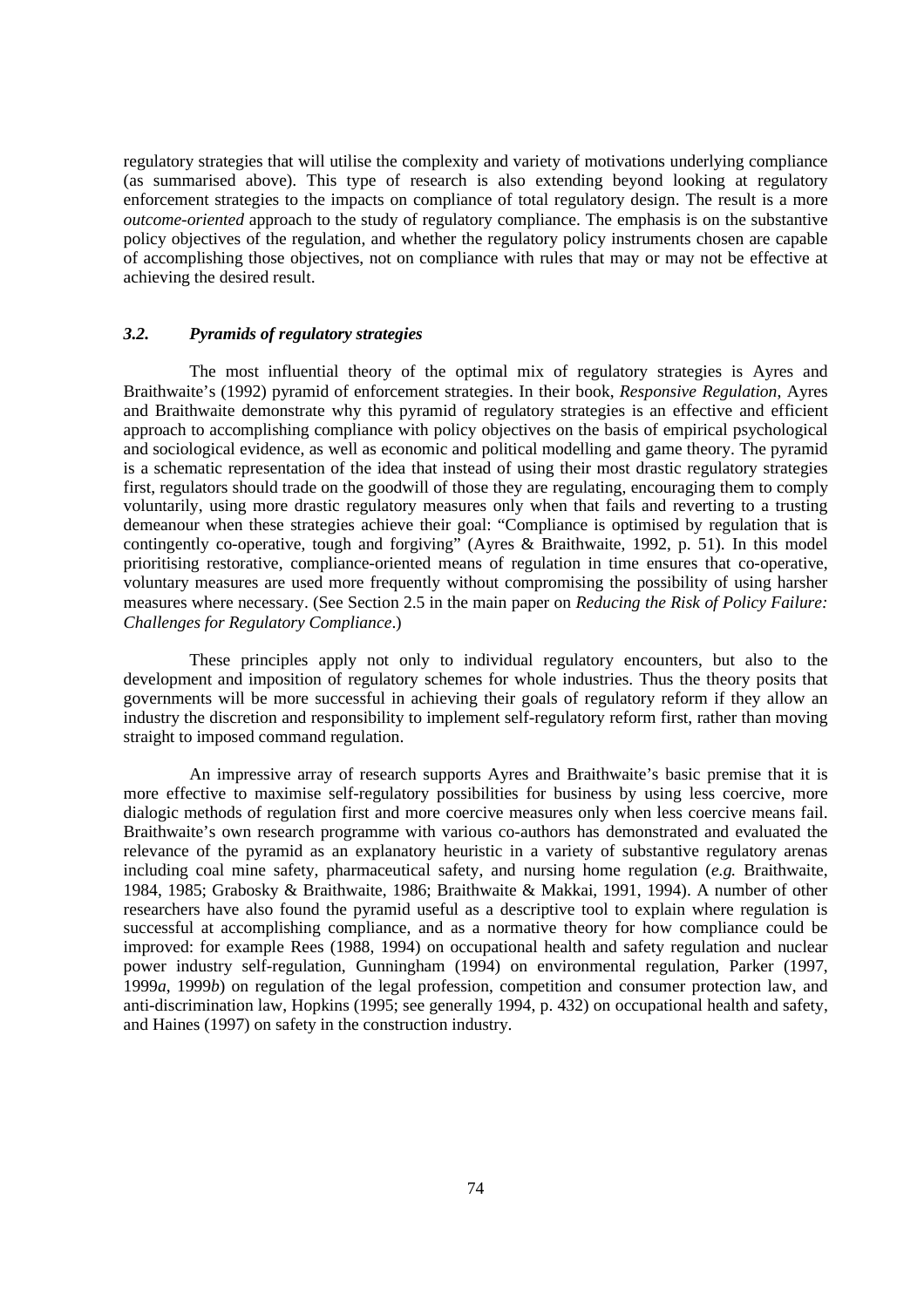Other researchers have discovered complementary explanations of the interdependence of co-operative and punitive regulation in accomplishing compliance. Burby and Paterson (1993); see also Honneland (1998), for example, compare co-operative enforcement with sanction-oriented enforcement for improving compliance with North Carolina state environmental regulation. In their study compliance-oriented regulatory design in the form of performance standards were more effectively enforced by co-operative strategies that were in turn backed up by potential application of deterrent sanctions than by the application of deterrent sanctions alone.

### *3.3. Regulatory instrument mixes*

Gunningham and Grabosky (1998); see also Sinclair (1997) have further developed Braithwaite's pyramid of regulatory strategies and explicitly addressed which regulatory policy instruments can be used together most successfully. They suggest the following regulatory design principles:

- − Prefer policy mixes incorporating a broader range of instruments and institutions.
- − Prefer less interventionist measures.
- − Ascend a dynamic instrument pyramid to the extent necessary to achieve policy goals.
- − Empower participants which re in the best position to act as surrogate regulators.
- − Maximise opportunities for win-win outcomes.

One of their main contributions to the understanding of how mixes of regulatory strategies can be most effective at accomplishing compliance is in suggesting that the pyramid should not consist solely of government regulation but that regulation by second parties (*i.e.* regulated enterprises themselves) and third parties (commercial and non-commercial including civil society) should be utilised. Regulation from these different sources can together make up a pyramid of escalating strategies and sanctions without government having to do everything. (See discussion of regulatory pluralism below.)

The second main contribution Gunningham and Grabosky make is to set out principles for how different regulatory policy instruments can most effectively be used together to support each other's strengths and weaknesses, and avoid conflicts. They propose the following categories of instrument mixes:

## *Inherently complementary combinations*:

- − Information and all other instruments.
- − Voluntarism and command and control regulation.
- − Command and control regulation and supply side incentives.
- − Command and control and broad-based economic incentives.
- − Liability rules and command and control.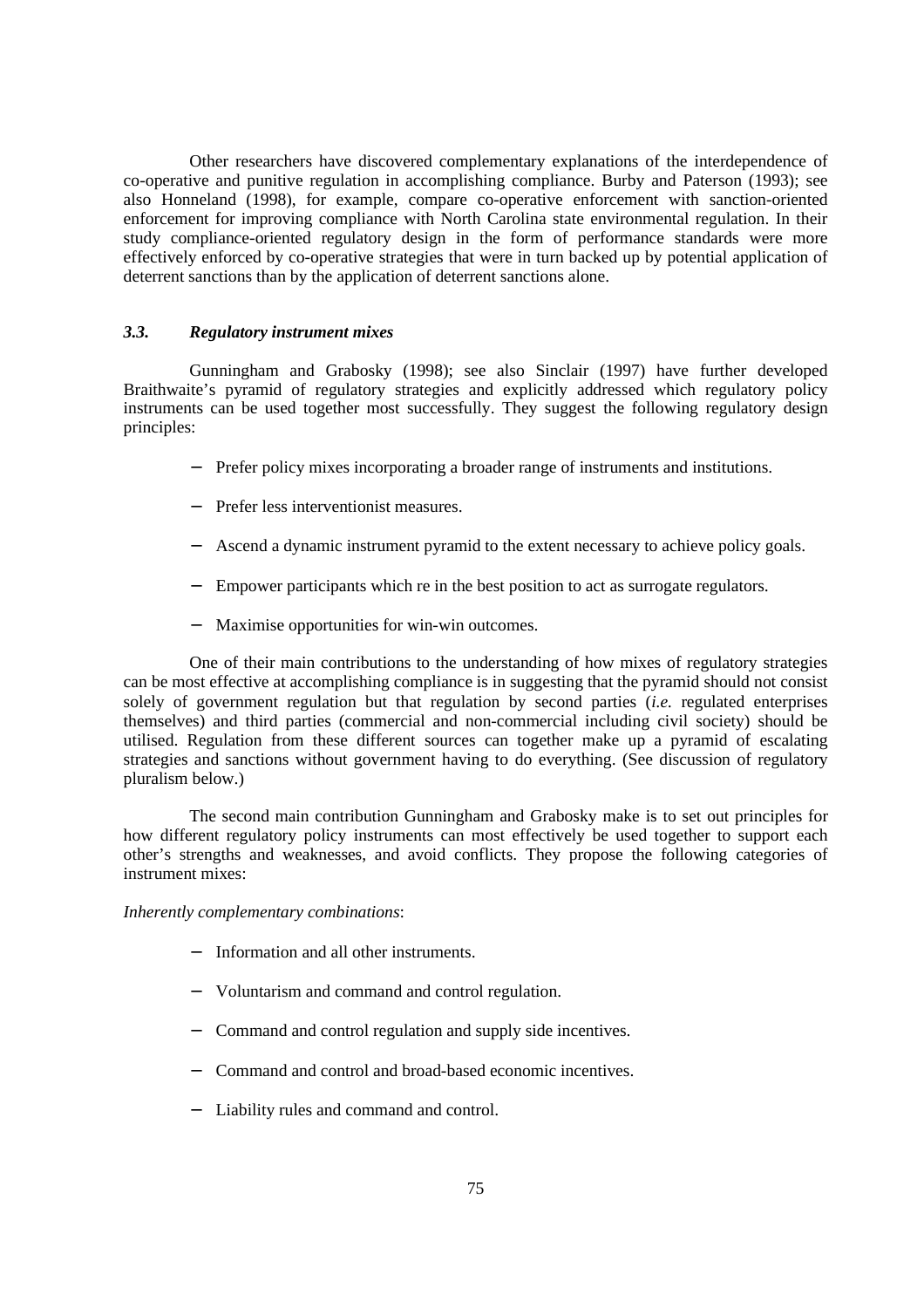− Broad-based economic instruments and compulsory reporting and monitoring provisions.

### *Inherently counter-productive combinations:*

- − Command and control regulation and broad-based economic instruments (which target the same aspects of a common problem).
- − Self-regulation and broad-based economic incentives.
- − Technology based standards and performance-based standards.
- − Incentive based instruments and liability rules.

*Instrument combinations that should chronologically follow one another:*

- − Self-regulation and sequential command and control.
- − Self-regulation and sequential broad-based economic incentives.

# **4. CURRENT AND EMERGING THEMES**

#### *4.1. Introduction*

A central theme of much of the current research on regulation is the idea that in order to understand compliance, we must understand how government regulation interacts with other forms of "regulation" such as self-regulation, internal corporate management and with the actions of other parties such as professional groups (*e.g.* auditors, lawyers, safety professionals), standards-setting organisations, contractors and industry associations. In particular, scholars are using the concept of "regulatory pluralism" to draw attention to the fact that the state is not the only source of "regulation". This interest in looking at the different forms of "regulation" that may affect potential targets of government regulation has lead researchers to look at a number of new areas including the role of internal corporate compliance systems and self-regulation, the role of standards in affecting business conduct, the role of third parties as "enforcers" of policy objectives and the possibility of using incentives for compliance leadership.

# *4.2. Regulatory pluralism and regulatory space*

Regulatory pluralism is a perspective that sees:

*The forms and courses of [regulatory] ordering… not as unitary and state-centred, but as diverse and multi-centred. Just as health care is not found primarily in hospitals or teaching in schools, the locus of society's regulatory activity is not to be found primarily in governmental agencies; rather, it is to be found in the normative systems indigenous to a variety of institutional settings … - universities, unions, factories, hospitals, business corporations, and many other corporate groups. Like the state, these indigenous regulatory systems also have the capacity to make rules and induce compliance among group members.* (Rees 1988:7)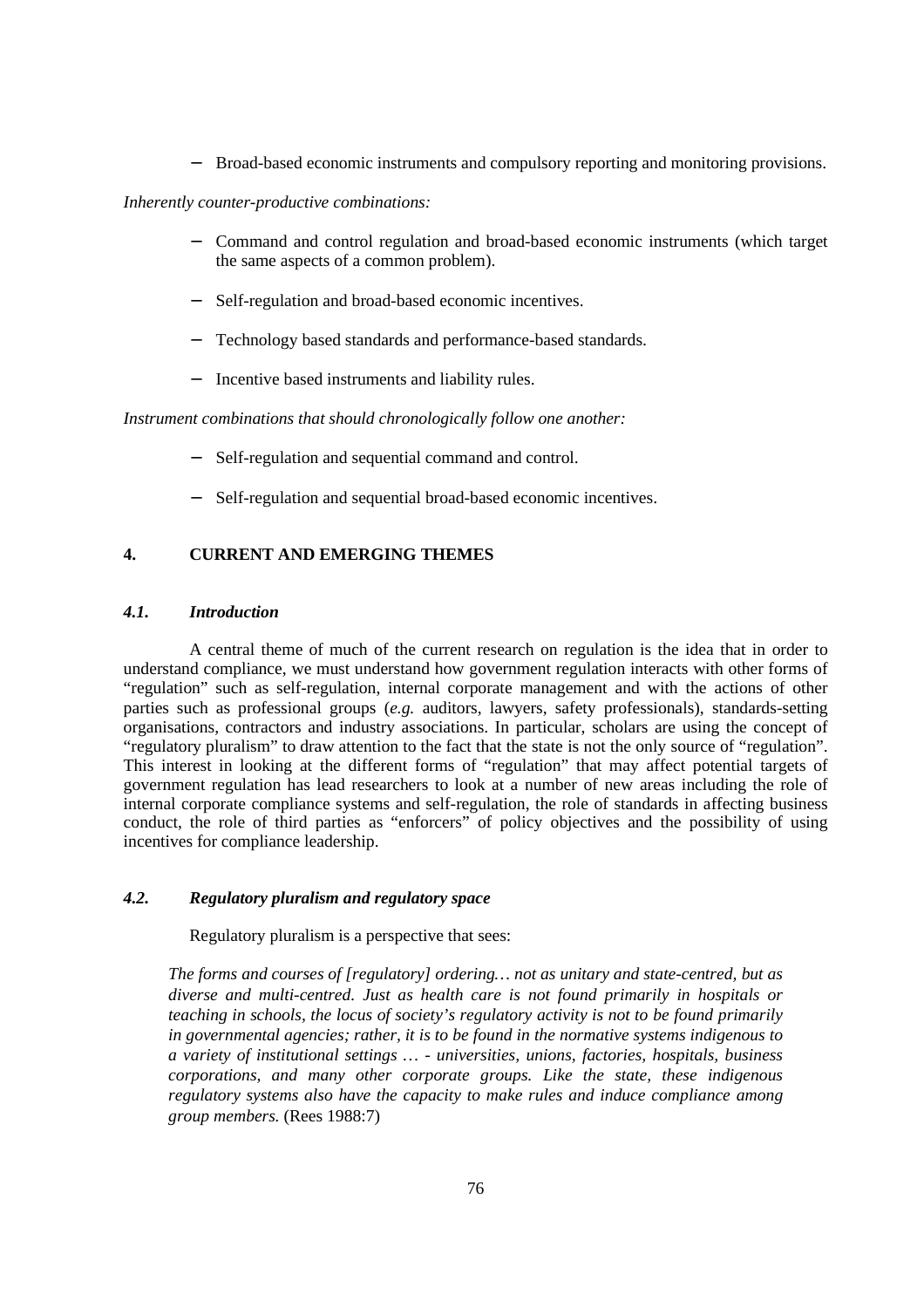This means that the outcome of government regulation is likely to be affected by the way that government regulation interacts with pre-existing "indigenous" normative orderings in the target population including management systems and cultures within organisations, self-regulatory capacities of industry associations, standards developed by standards organisations, interest and pressure shown by the public and civil society, and gatekeeper roles played by third parties including professionals, insurance companies, and rating agencies. A proper understanding of compliance and regulation therefore involves not just an understanding of regulators' strategy, but of the "regulatory space" in which government regulation operates (see Scott, 1998; Shearing, 1993; Hancher & Moran, 1989). As Shearing explains:

*One way of thinking about this is to imagine regulation as taking place in a space in which different regulatory schemes operate simultaneously. The occupants of this space may change but it is never empty. If one set of regulatory influences diminishes this simply changes the relationship between occupants of this space… regulatory space is a terrain in which the state must compete for control of regulation with other regulatory entities.* (Shearing, 1993, pp. 72-73)

This perspective fits in with a broader concern in political theory and policy studies with the role of the contemporary state *vis à vis* the market and civil society. Thus a number of scholars have recognised that a unique concern of the contemporary state is to govern by "the devising of forms of regulation which permit and facilitate natural regulation" (Gordon, 1991; p. 19; see also Garland, 1997). The popular US book, *Reinventing Government* (Osborne & Gaebler, 1992) picked up this theme in the metaphor that the role of government should be to "steer" not "row". Government should leverage its resources by facilitating spontaneously occurring activity in markets and civil society to help accomplish public policy objectives. This approach to governance has had a direct impact on regulatory practice and theorising. In the US, for example, the "re-inventing regulation" programme (Geltman & Skroback, 1998; Nesterczuk, 1996) aims to control regulatory inflation and ensure that the design of regulation and regulatory enforcement strategy meets its goals in an effective and efficient way that maximises voluntary or natural compliance with policy objectives from the beginning.

A number of scholars predict that the "new" regulatory state (see Parker) will turn from being predominantly concerned with compliance with technical rules to a concern with accomplishing substantive compliance with regulatory goals by whatever means is appropriate and feasible including enforced self-regulation, incentive-based regimes, harnessing markets, conferring private rights and liabilities, relying on third party accreditation to standards and insurance-based schemes (Baldwin, 1997; Grabosky, 1995; Manning, 1987; Sparrow, 1994). The objective is to steer corporate conduct towards public policy objective in the most effective and efficient way, without interfering too greatly with corporate autonomy and profit, rather than fruitless expenditure of government and business resources on traditional styles of regulation that ignore the effects of indigenous regulatory orderings.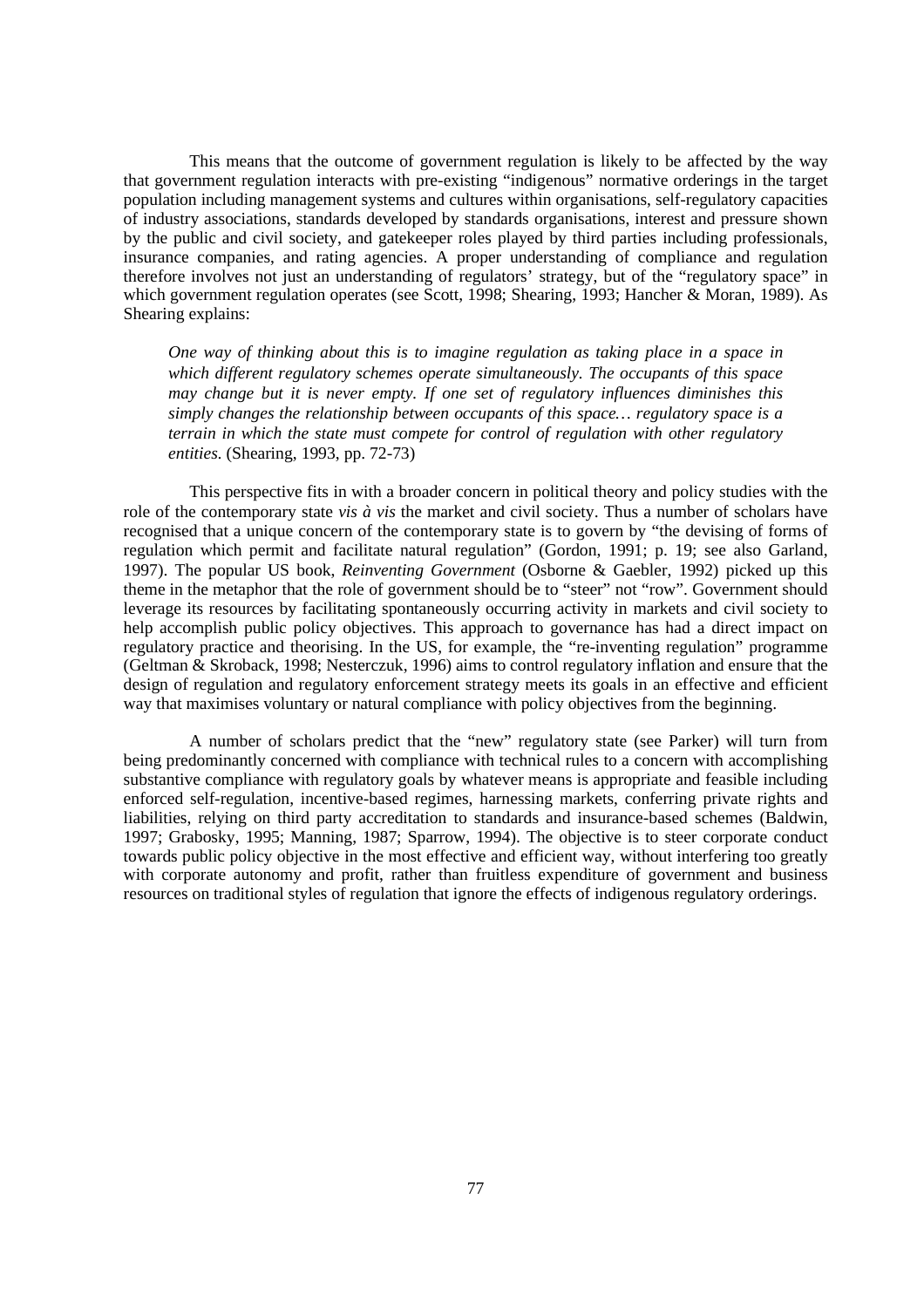# *4.3. Internal corporate compliance systems*

An emerging area of interest for both compliance researchers and policy makers is the growth in implementation of formal regulatory compliance systems by organisations (*e.g.* McCaffrey, & Hart, 1998; Parker, 1999*a*, 1999*b*; Reichman, 1992). Table 1 summarises the quantitative evidence available on the implementation of corporate compliance programmes. In the US, a 1996 Price Waterhouse survey of corporate compliance practices in 262 large companies found that 86% had a formal compliance policy, 9% were developing a policy and only 5% had no policy (Ward, 1997). In Canada, a 1998 KPMG survey of corporate compliance practices found that 65% of Canada's largest companies had explicit compliance standards and procedures in place. Sixty-three percent had produced publications that communicated these standards and procedures to staff and management, and 58% had assigned responsibility to high level personnel to oversee compliance (Schwartz 1998). The evidence summarised in Table 1 and other studies suggest that compliance management programmes are strongest in the areas of environmental, occupational health and safety, and financial services regulation (see *e.g.* Aalders & Wilthagen, 1997, p. 421; Andersen, 1996; Genn, 1993). Equal employment opportunity and affirmative action compliance policies are also widely implemented, but to a lesser extent.

The evidence also shows that the US is an influential centre for the proliferation of compliance programmes. Schwartz's (1998) survey of Canadian companies found that companies with a US parent were much more likely to have a larger number of elements of a compliance programmes in place (US owned companies averaged 6.6 out of 9 elements of a compliance programme while Canadian owned companies averaged only 3.5 out of 9; See Table 1). The evidence also shows that corporate compliance systems are much more likely to be implemented by large enterprises than small and medium sized enterprises (SMEs).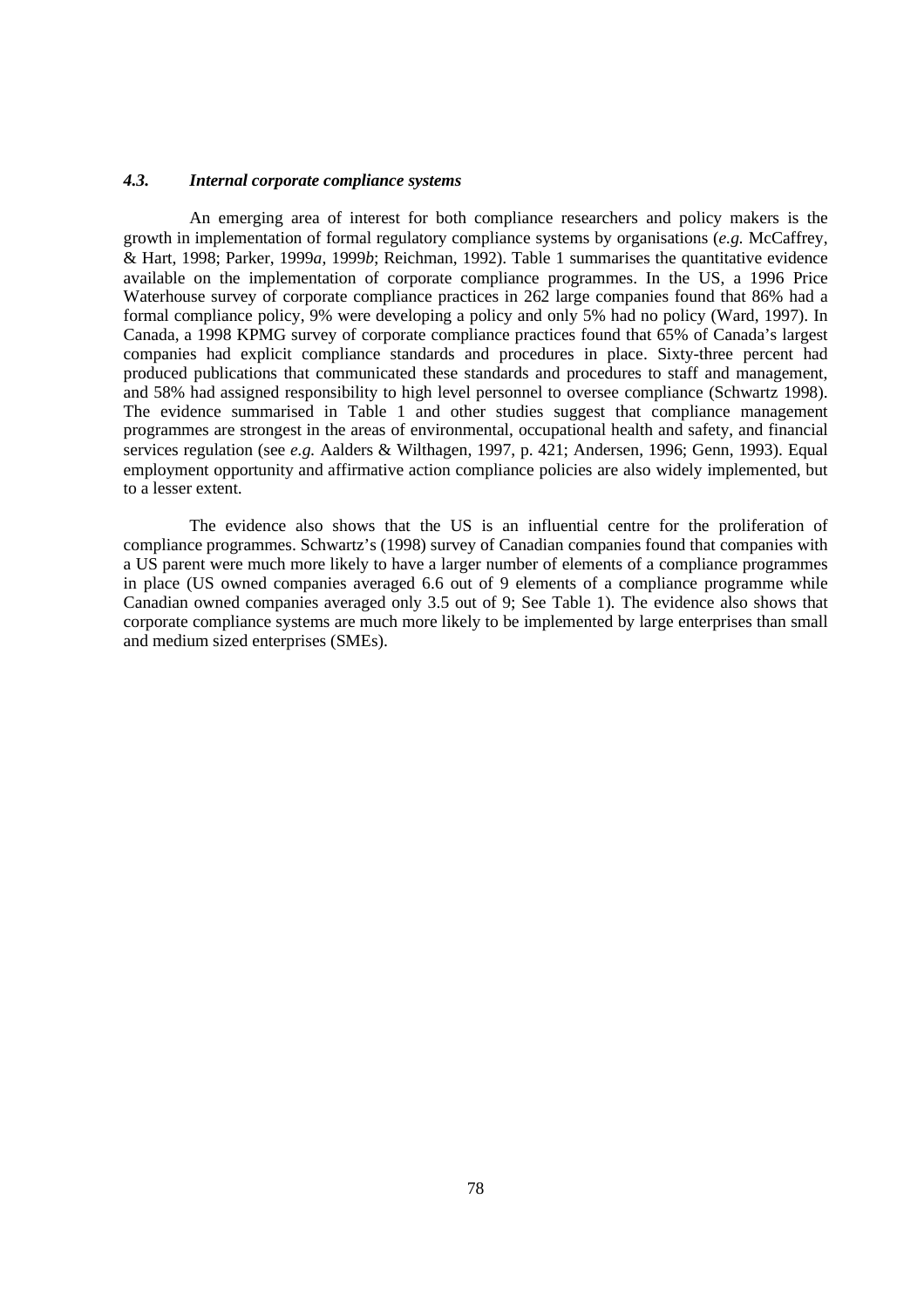| Author &        | <b>USSC</b> (Ethics                                                                                                                                  | <b>Ward 1997</b>                                                                                                                                                                                                                                                                                                                                                                                                                                                                                                                                                                                         | <b>Still 1997</b>                                                                                                                                                               | Schwartz <sub>1998</sub>                                                                                                                                                                                                                                                                                                                                                                                                                                                                                                                                                                                                                        | Weinberger 1990                                                                  | V.Braithwaite 1993                                                                                                                               | Andersen 1996                                                                                                                                                                                                                                                                                                                                                                                       | <b>USSC</b> (Laufer) 1996                                                                                                                                                                                                                                                                                                                                                                                                |
|-----------------|------------------------------------------------------------------------------------------------------------------------------------------------------|----------------------------------------------------------------------------------------------------------------------------------------------------------------------------------------------------------------------------------------------------------------------------------------------------------------------------------------------------------------------------------------------------------------------------------------------------------------------------------------------------------------------------------------------------------------------------------------------------------|---------------------------------------------------------------------------------------------------------------------------------------------------------------------------------|-------------------------------------------------------------------------------------------------------------------------------------------------------------------------------------------------------------------------------------------------------------------------------------------------------------------------------------------------------------------------------------------------------------------------------------------------------------------------------------------------------------------------------------------------------------------------------------------------------------------------------------------------|----------------------------------------------------------------------------------|--------------------------------------------------------------------------------------------------------------------------------------------------|-----------------------------------------------------------------------------------------------------------------------------------------------------------------------------------------------------------------------------------------------------------------------------------------------------------------------------------------------------------------------------------------------------|--------------------------------------------------------------------------------------------------------------------------------------------------------------------------------------------------------------------------------------------------------------------------------------------------------------------------------------------------------------------------------------------------------------------------|
| Year            | <b>Resource</b>                                                                                                                                      |                                                                                                                                                                                                                                                                                                                                                                                                                                                                                                                                                                                                          |                                                                                                                                                                                 |                                                                                                                                                                                                                                                                                                                                                                                                                                                                                                                                                                                                                                                 |                                                                                  |                                                                                                                                                  |                                                                                                                                                                                                                                                                                                                                                                                                     |                                                                                                                                                                                                                                                                                                                                                                                                                          |
|                 | <b>Centre</b> ) 1996                                                                                                                                 |                                                                                                                                                                                                                                                                                                                                                                                                                                                                                                                                                                                                          |                                                                                                                                                                                 |                                                                                                                                                                                                                                                                                                                                                                                                                                                                                                                                                                                                                                                 |                                                                                  |                                                                                                                                                  |                                                                                                                                                                                                                                                                                                                                                                                                     |                                                                                                                                                                                                                                                                                                                                                                                                                          |
| Country         | <b>US</b>                                                                                                                                            | <b>US</b>                                                                                                                                                                                                                                                                                                                                                                                                                                                                                                                                                                                                | Australia                                                                                                                                                                       | Canada                                                                                                                                                                                                                                                                                                                                                                                                                                                                                                                                                                                                                                          | <b>US</b>                                                                        | Australia                                                                                                                                        | Norway                                                                                                                                                                                                                                                                                                                                                                                              | <b>US</b>                                                                                                                                                                                                                                                                                                                                                                                                                |
| <b>Sample</b>   | Surveyed 4 035<br>business<br>employees. 53%<br>response rate.                                                                                       | 5 000 companies.<br>262 useable<br>responses.                                                                                                                                                                                                                                                                                                                                                                                                                                                                                                                                                            | Top 75 financial<br>institutions<br>reporting to<br>Affirmative<br>Action Agency.                                                                                               | Not stated.                                                                                                                                                                                                                                                                                                                                                                                                                                                                                                                                                                                                                                     | Surveyed 27<br>Missouri based top<br>1 000 companies.<br>74% response.           | Reports of all<br>companies reporting<br>to Affirmative<br>Action Agency.                                                                        | Surveyed 100 top<br>corporate managers.                                                                                                                                                                                                                                                                                                                                                             | 212 small businesses<br>with between 50 and<br>500 employees.                                                                                                                                                                                                                                                                                                                                                            |
| <b>Findings</b> | 33% reported<br>their company<br>had some sort of<br>ethics office in<br>their company to<br>whom they could<br>report violations<br>or seek advice. | 86% had a formal<br>compliance policy.<br>9% were developing<br>a policy.<br>5% had no policy.<br>The top eight areas<br>covered by<br>compliance<br>programmes were:<br>Ethics, conflicts of<br>interest & gifts<br>$(86\%)$ .<br>Employment/labour<br>$law (75%)$ .<br>Antitrust, trade<br>regulation $&$<br>procurement $(68\%)$ .<br>Environmental,<br>health and safety<br>$(65\%)$ .<br>Lobbying,<br>government relations<br>and political<br>contributions $(60\%)$ .<br>Securities law<br>$(55\%)$ .<br>Intellectual property<br>$(52\%)$ .<br>International<br>business practices<br>$(46\%)$ . | 87% management<br>actively promote<br>workplace free of<br>sexual<br>harassment.<br>81% formal<br>procedures in<br>place to deal with<br>complaints of<br>sexual<br>harassment. | 65% had explicit<br>compliance standards<br>and procedures in<br>place.<br>63% had produced<br>publications that<br>communicated the<br>standards and<br>procedures to staff and<br>management.<br>58% had assigned<br>responsibility to high<br>level personnel to<br>oversee compliance.<br>54% periodically<br>reviewed or audited<br>compliance<br>programme.<br>47% monitored<br>systems to detect<br>misconduct.<br>44% used training<br>programmes to<br>communicate<br>standards and<br>procedures to staff.<br>41% had mechanisms<br>to enforce compliance<br>procedures.<br>38% had systems for<br>employees to report<br>misconduct. | <b>70%</b> had<br>implemented formal<br>compliance policy re<br>insider trading. | 86% issued<br>affirmative action<br>policy to all staff.<br>70% set objectives<br>for affirmative action<br>progress<br>for year ending<br>1990. | 31% strongly<br>engaged in<br>environmental,<br>health & safety<br>(EHS) work.<br>37% medium to<br>strongly engaged in<br>EHS work.<br>32% not interested in<br>implementing EHS<br>actions.<br>29% companies with<br>sales up to 10 mill<br>NOK had no<br>knowledge of<br>requirement for EHS<br>system.<br>6% companies with<br>sales over 100 mill<br>NOK had no<br>knowledge of<br>requirement. | 75% had standards<br>of conduct (written<br>or unwritten)<br>overseen by high<br>level personnel.<br>71% think their<br>compliance<br>programmes are<br>effective.<br>Nearly 50% had a<br>designated<br>compliance person<br>who is a high-level<br>employee who report<br>directly to the owner,<br>CEO or president.<br>33% each consider<br>compliance in<br>performance<br>appraisals and in<br>promotion decisions. |

Table 1. **Summary of studies on extent of implementation of corporate compliance programmes**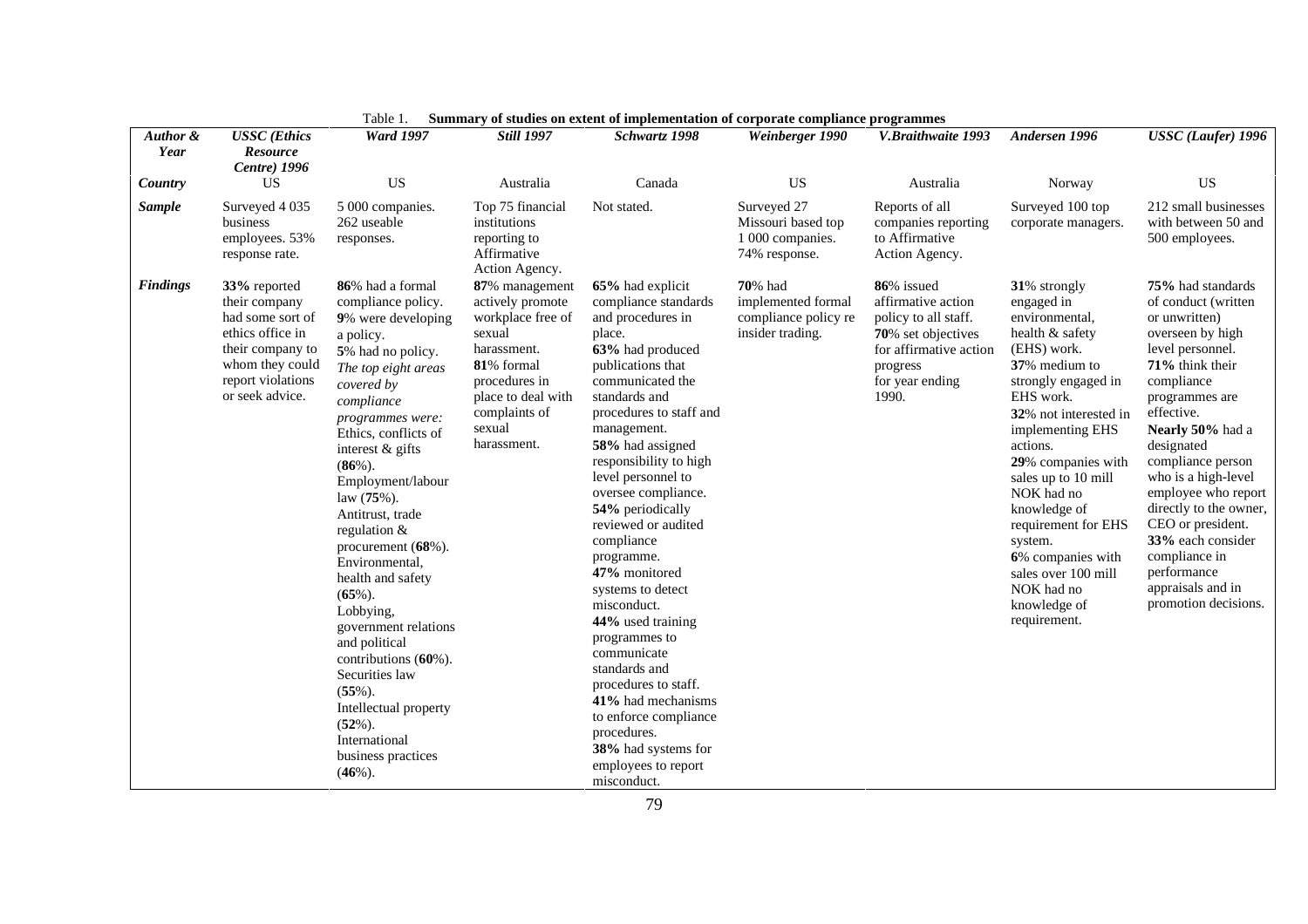The implementation of corporate compliance programmes does not of itself necessarily represent an increase in compliance or in optimal regulatory outcomes. Indeed, it is possible that corporate compliance systems are an expensive response to unnecessarily complex laws. Indeed one of the emerging themes of the research is the extent to which competitiveness and innovation is compatible with regulatory compliance. For example Porter and van der Linde (1995) have suggested that environmental regulation can be good for competitiveness if it stimulates companies to innovate. A number of studies, particularly in the environmental area, have produced evidence that the implementation of innovative regulatory management systems in large businesses can produce outcomes that are good for the environment and good for business and competitiveness (*e.g.* McInerney & White, 1995; Porter & van der Linde, 1995; Schmidheiny, 1992 but *cf* Beder, 1997, p. 130).

On the whole the compliance system is an opportunity for business to take responsibility itself in its own ways for the objectives of regulation rather than being weighed down by more and more rules. A competitive compliance programme should therefore be aimed at compliance via the substantive achievement of regulatory objectives such as a more healthy environment, a safer workplace, well-informed investors/consumers. In theory if there is a flexible regulatory regime that sets outcomes rather than rules, then the compliance programme can fit better into the company's normal operating procedures, training programmes and business goals and will be correspondingly more cost-efficient and competitive. Indeed a strategic compliance system geared towards a flexible, outcome-oriented regulatory regime ought to be able to produce competitiveness-producing innovations (see Boyd, 1998; Schmitt, 1994). However the approach of most regulators and also of most businesses towards compliance issues have not yet attained the ideal conditions posited by theory.

# *4.4. Incentives for compliance systems and compliance leadership*

Corporate compliance systems are also being seen as a solution to the problem long identified by critical corporate law scholars of how to ensure that legal sanctions permeate the internal workings of the corporation, ensure that the right person or persons are held responsible for wrongdoing and change corporate cultures and systems to avoid repetition. A number of scholars have suggested that the best solution is to require large institutions to regulate themselves (*i.e.* to implement internal outcome-oriented compliance systems) in a way that is responsive to social and community concerns (Bardach & Kagan, 1982; Chayes, 1960; Selznick, 1992, pp. 336ff; Sigler & Murphy, 1988; Stone, 1975). For example, Selznick argues that responsible institutions like responsible individuals must have "an *inner* commitment to moral restraint and aspiration" (Selznick, 1992, p. 345, emphasis in original):

*Fairness in industrial discipline; affirmative action to overcome discrimination and its effects; environmental protection; quality control; occupational safety: these and other aspirations cannot be achieved through rhetoric or through grudging conformity to external rules. They usually require specialized units [within the organisation] capable of determining policy, monitoring practices, and establishing appropriate procedures… These parts are, in effect, internal interest groups. As sources of energy and centers of competence they may either subvert the enterprise or lend it life and strength.* (Selznick, 1992, p. 352).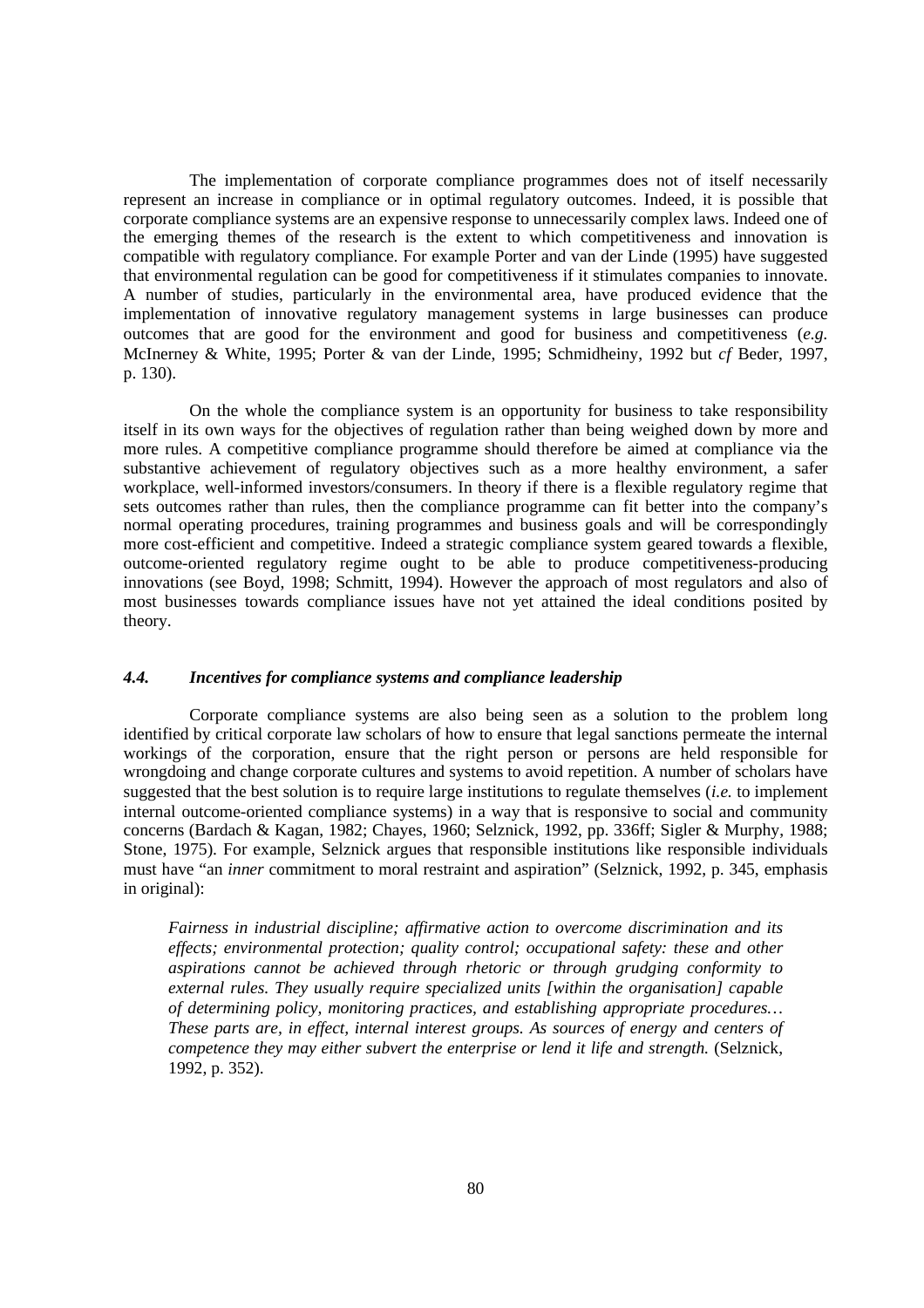This approach is also thought to be more effective for governments in achieving their policy objectives, than the traditional enforcement of rules approach:

*…legalistic enforcement cannot encompass in formal, enforceable rules the sheer diversity of the causes of harm that arise in a large, technologically dynamic economy. The inspector who walks through a factory and faithfully enforces each regulation may not detect or do anything about more serious sources of risk that happen to lie outside the rulebook; at the same time, he alienates the regulated enterprise and encourages non-co-operative attitudes. In light of these developments, one might expect regulatory agencies to evolve enforcement strategies designed to persuade the regulated enterprise to do more than is strictly required by law. An agency's goal would not be merely to secure compliance with rules per se, but to mobilize available resources to solve particular social problems in the most efficient and least disruptive way. Its mission would be to affect the consciousness, organization or culture of the regulated enterprise in order to make it sensitive to serious sources of harm.* (Bardach & Kagan, 1982, p. 123)

A number of scholars are now evaluating the possibilities for regulators to provide incentives for enterprise's own compliance systems to use internal disciplinary systems to identify those who are responsible for non-compliance, and to mobilise those who can change corporate cultures to do so. The objective here is to focus regulatory effort on those most able to prevent repetition and therefore increase the efficiency of corporate regulation for both government and business (leading accounts are Coffee, 1981; Fisse & Braithwaite, 1993; Sigler and Murphy, 1988; see also for example Arlen & Kraakman, 1997; Calkins, 1999; DeMott, 1997).

Researchers are also evaluating a number of policy options that would provide incentives or recognition for enterprises who developed excellent compliance systems including a reduced burden of routine inspections, penalty discounts for minor incidents of non-compliance that do occur, simplified licences and permits, permission to use a label or mark certifying a high level of compliance, and indemnities for voluntary disclosure and correction of non-fraudulent noncompliance. (See main paper on *Reducing the Risk of Policy Failure: Challenges for Regulatory Compliance,* Section 2.1).

One important issue that will prompt further research is the possibility of offering distinct but standardised regulatory paths to enterprises with different credentials, characteristics and histories of compliance (Gunningham & Grabosky, 1998, p. 402). The track offered to "leaders" would be more flexible and attractive than that offered to the average enterprise, while another track with greater monitoring and reprint requirements might be required for "laggards" or those "on probation" after a serious non-compliance episode.

## *4.5. The role of third parties, civil society and markets in regulation*

Research interest in internal corporate compliance systems focuses on the possibilities for enterprise self-regulation to improve compliance with government policy objectives in a way that satisfies both business and communities. Another emerging theme in regulatory scholarship is the role of third parties and civil society in regulation and compliance. Third parties may either *(i)* be co-opted into the formal regulatory system via government regulation, or *(ii)* be responsible for regulatory orderings distinct from or subordinate to government regulation.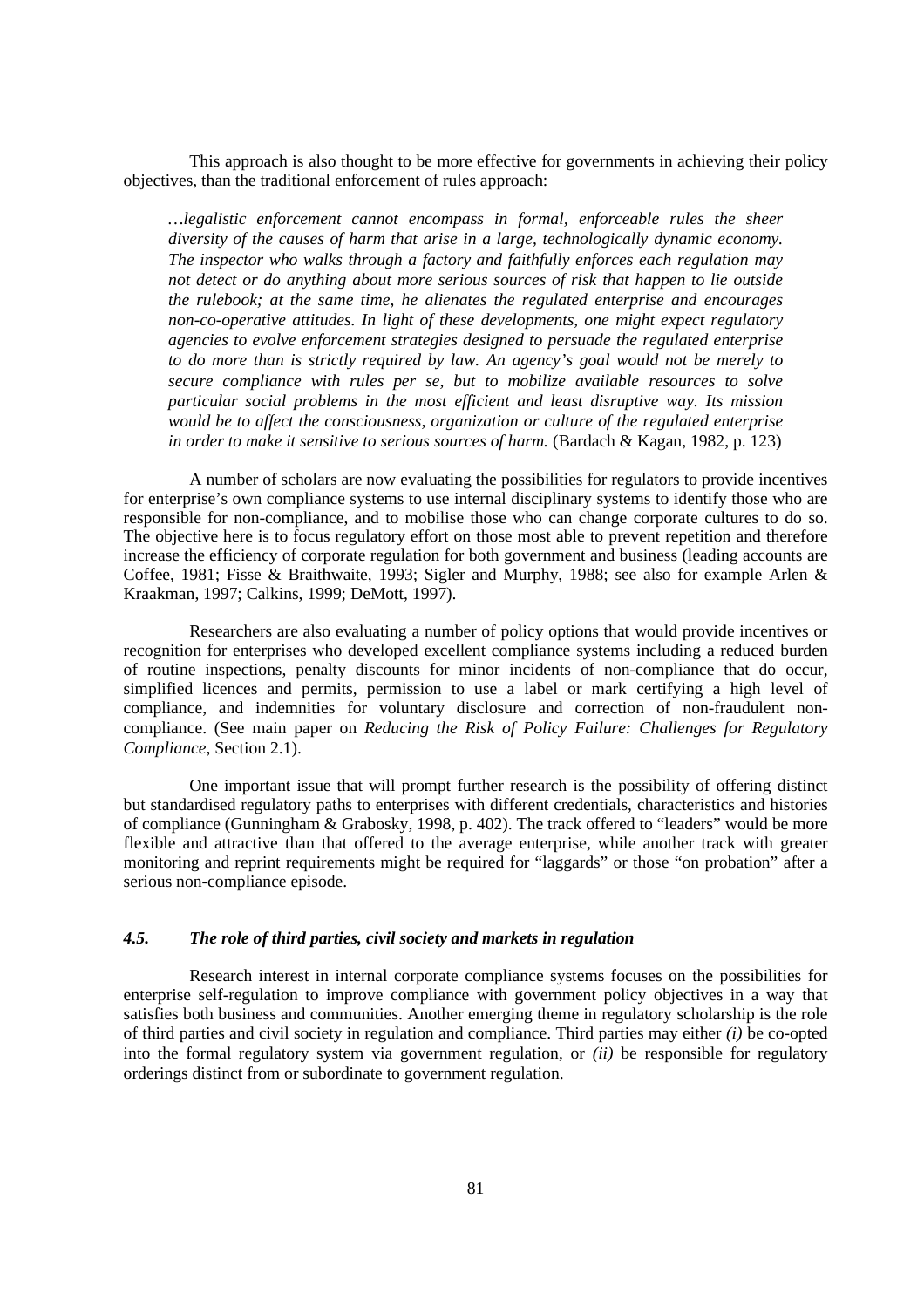Gilboy (1998) has recently published a very comprehensive review of the co-option of third parties into regulation in the US. She defines third party liability systems as those that have the following three features: "*(i)* private entities are compelled to help deter misconduct; *(ii)* civil and criminal sanctions exist for failure to perform duties; and *(iii)* little or no compensation is provided to cover the costs of performing duties" (Gilboy, 1998, p. 140).

Gilboy's review of the research points to the significance of pre-existing social norms in civil society in determining whether third parties are likely to assist or resist compliance with government regulation. She argues that in order to understand non-compliance it is important to know whether non-compliant individuals "are deviating from the dominant culture or conforming to some subculture that contradicts the dominant culture" (Gilboy, 1998, p. 149). Stronger regulatory enforcement strategies will often be ineffective at improving compliance with the law if people see their non-compliant conduct as culturally approved. For example, it has been found that child psychiatrists may not report suspected child abuse to the government because they believe that in most situations it is better for the child and offender to be psychiatrically treated than to be dealt with by the protective services department, a view shared by their professional community (see Gilboy, 1998, p. 148). On the other hand, when non-smoking laws were enacted in certain US states, these reinforced existing social norms so that private enterprises (restaurants, hotels, workplaces etc.) were happy to enforce smoking restrictions as required by law, and patrons and workers often help enforce the law too (by requesting smokers to stop) even though they have no legal necessity to do so (see Gilboy, 1998, p. 150).

A central question in research on the role of third parties in regulation is whether governments can work in partnership with third parties to improve compliance with substantive policy outcomes, and if so, how to do that. This is a huge question for research since a comprehensive answer requires a comprehensive understanding of how markets and societies work. Grabosky (1995); see also Grabosky (1994) has made one useful attempt to comprehensively categorise the ways in which pre-existing non-governmental institutions and resources (including both civil society and markets) can be involved in supporting regulatory compliance with policy objectives. His analysis includes both third parties enlisted by government to support compliance, and non-government regulatory orderings that may be spontaneous in origin and independent in operation (Grabosky, 1995, p. 529). He proposes the following categories, arranged in descending order of degree of state coerciveness:

- − *Conscription*: Governments command third parties to assist with processes of compliance (see Gilboy, 1998) *e.g.* cash transaction reporting requirements.
- − *Required private interface*: Governments require that targets of regulation use specified machinery of private institutions *e.g.* requiring independent certification of an environmental management system to ISO 14000 or some other standard.
- − *Required record-keeping and disclosure*: Governments require disclosure of certain aspects of regulatees' activities *e.g.,* greenhouse gas emissions.
- − *Co-optation of organised interests*: The representation of interests in tripartite or corporatist policy processes in order to gain further information and build support for policy outcomes.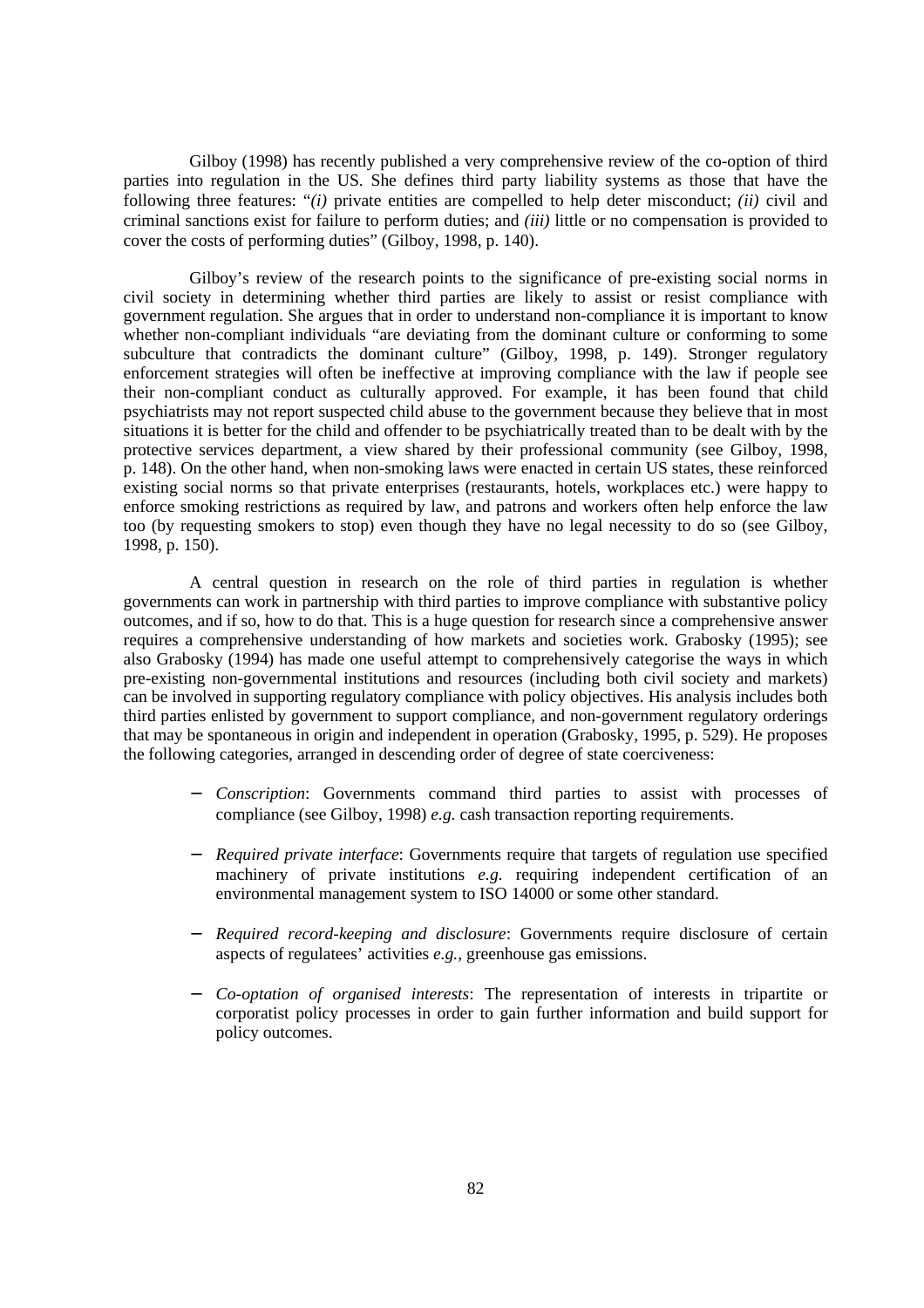- − *Conferring entitlements*: Government creates certain specified right, confers them upon private parties and leaves it to those parties to enforce, *e.g.* patent, trademark and copyright laws, or government empowers third parties to undertake enforcement actions on behalf of the state. This category might also include the creation of trading regimes for rights to certain amounts of emissions.
- − *Incentives*: Governments offer incentives to regulatees to induce compliance or to third parties for production of regulatory services *e.g.* relaxing regulatory requirements for companies with exemplary compliance records, and rewards/bounties for surveillance activity.
- − *Contracting out*: Governments may contract out information or one or more regulatory functions *e.g.* contracting out of motor vehicles emissions testing on a user pays basis.
- − *Delegation or deference to private parties*: Government relies upon activity being carried out in private sector rather than duplicating it *e.g.* standards developed by private standards setting organisations are adopted by government regulatory agencies, the US Securities and Exchange Commission delegates rule-making to self-regulatory organisation such as Stock Exchanges.
- *Abdication*: Government abdicates its regulatory role and leaves allocative and ordering decisions to the market.

Some of the issues in this area that are attracting the greatest research and policy interest are:

- − Whether standards developed by national and international standardisation organisations can be adequate alternatives to regaultory requirements in some situations, and the extent to which markets will spontaneously make compliance with these standards widespread (*e.g.* Cheit, 1990). The ISO 14000 series on environmental management systems has attracted particular interest (*e.g.* Gunningham & Sinclair, 1999; Krut & Gleckman, 1998).
- − The role of "compliance professionals" employed by organisations in improving their compliance with the law including specialist safety, anti-discrimination and legal professionals (*e.g.* Parker 1999*b*; Sigler & Murphy, 1988; Weait, 1994).
- The effectiveness of regimes that attempt to coopt market mechanisms to regulatory purposes in improving overall regulatory policy outcomes such as the creation of trading regimes to control total allowable emissions of sulphur dioxide or greenhouse gases, and of tax incentives (*e.g.* Tietenberg, 1985).
- − The role of the government when it works in partnership with markets and civil society. As Grabosky (1995, p. 537 ff) points out, when governments use leverage to achieve regulatory compliance rather than using direct command and control techniques it can raise potential problems of accountability, market failure, gatekeeper failure, undue influence on government policy, conflicts of interest and lack of policy coherence. This means that governments will have to develop greater capacities for strategic intelligence, oversight and co-ordination.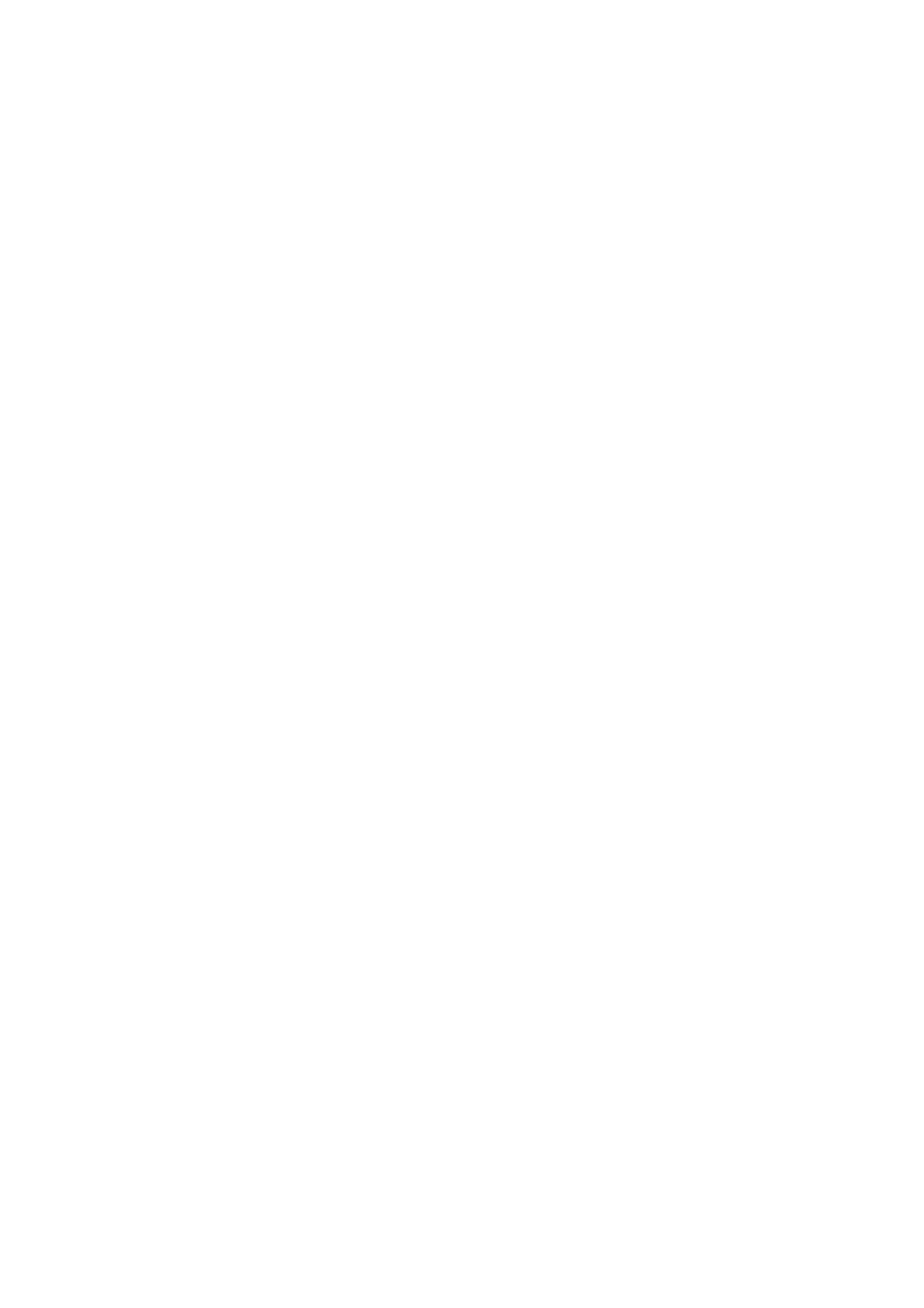#### **BIBLIOGRAPHY**

- Aalders, M. & Wilthagen, T. (1997), "Moving beyond command-and-control: Reflexivity in the regulation of occupational health and safety and the environment" 19 *Law & Policy*, pp. 415-443.
- Andersen, O. (1996), "The Norwegian internal control system: A tool in corporate environmental management?" 3 *Eco-Management and Auditing*, pp. 26-29.
- Arlen, J. & Kraakman, R. (1997), "Controlling corporate misconduct: An analysis of corporate liability regimes" 72(4) *New York University Law Review*, pp. 687-779.
- Ashby, S. & Diacon, S. (1996), "Motives for occupational risk management in large UK companies" 22 *Safety Science*, pp. 229-243.
- Ayres, I. & Braithwaite, J. (1992), *Responsive Regulation: Transcending the Deregulation Debate*, Oxford University Press, New York.
- Baldwin, R. (1997), "Regulation after 'command and control'" in Hawkins, K. (ed) *Human Face of Law*, Clarendon Press, Oxford, pp. 65-84.
- Bardach, E. & Kagan, R. (1982), *Going by the Book: The Problem of Regulatory Unreasonableness*, Temple University Press, Philadelphia.
- Becker, G. (1968), "Crime and punishment: An economic approach", 76 *Journal of Political Economy*, p. 169.
- Beder, S. (1997), *Global Spin: The Corporate Assault on Environmentalism*, Scribe Books, Melbourne.
- Boggiano, A., Barrett, M., Weiher, A., McLelland, G. & Lusk, C., "Use of the maximal-operant principle to motivate children's intrinsic interest" 53 *Journal of Personality and Social Psychology*, pp. 866-879.
- Boyd, J. (1998), *Searching for the Profit in Pollution Prevention: Case Studies in the Corporate Evaluation of Environmental Opportunities*, Discussion Paper 98-30, Resources for the Future, Washington DC.
- Braithwaite, J. (1984), *Corporate Crime in the Pharmaceutical Industry*, Routledge & Kegan Paul.
- Braithwaite, J. (1985), *To Punish or Persuade: Enforcement of Coal Mine Safety*, State University of New York Press, Albany.
- Braithwaite, J. (1989), *Crime, Shame and Reintegration*, Cambridge University Press, Cambridge.
- Braithwaite, J. (1999), "Restorative justice: Assessing optimistic and pessimistic accounts" *Crime and Justice: A Review of Research*, Tonry M. (ed), pp. 241-364.
- Braithwaite, J. & Makkai, T. (1991), "Testing an expected utility model of corporate deterrence" 25 *Law & Society Review,* 7–40.
- Braithwaite, J. & Makkai, T. (1994), "Trust and compliance" 4 *Policing & Society,* pp. 1–12.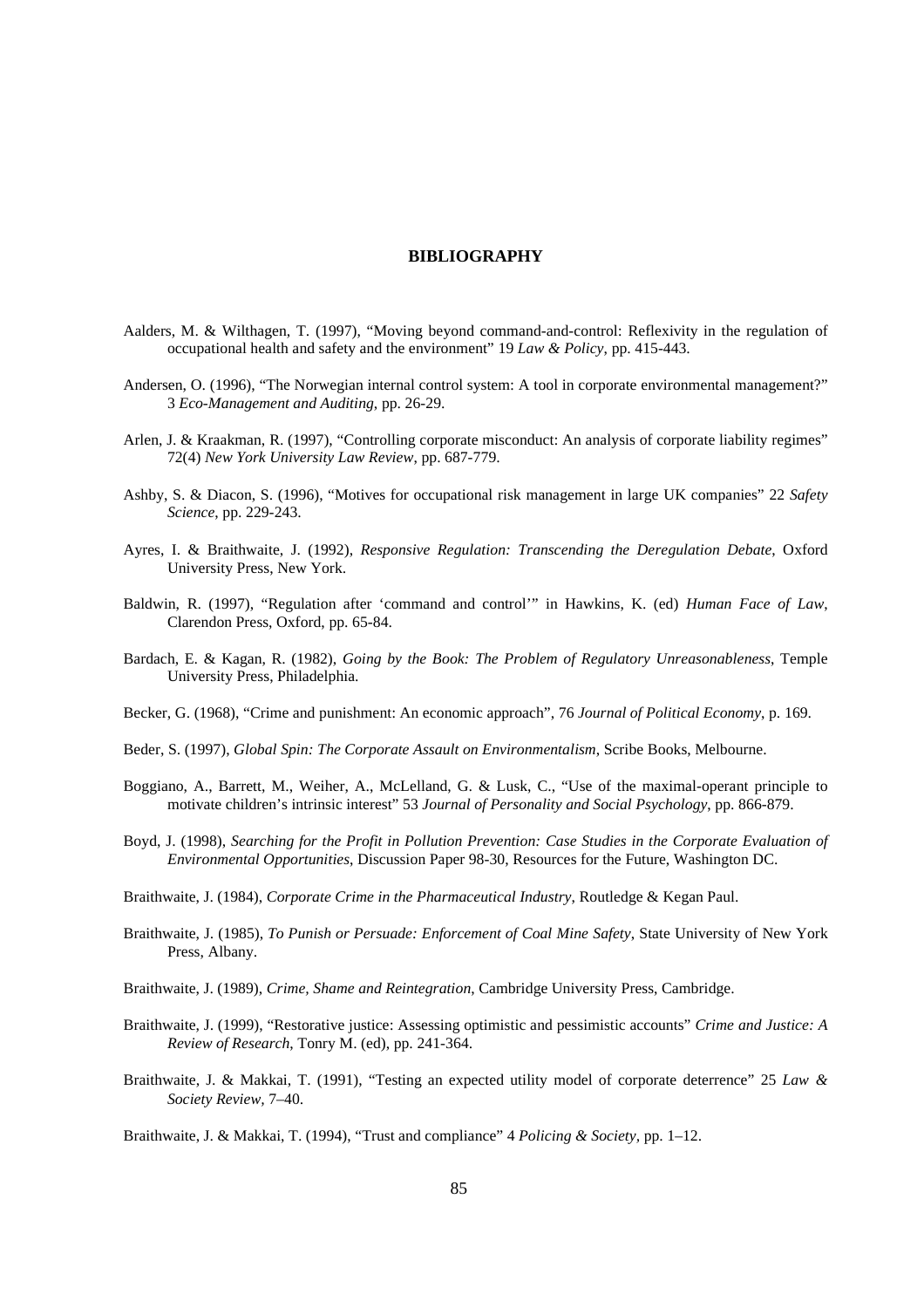- Braithwaite, V. (1993), "The Australian government's affirmative action legislation: Achieving social change through human resource management", 15(4) *Law & Policy*, 327–354.
- Braithwaite, V. (1995), "Games of engagement: Postures within the regulatory community", 17(3) *Law & Policy*, pp. 225-255.
- Brehm, S. & Brehm, J. (1981), *Psychological Reactance: A Theory of Freedom and Control*, Academic Press, New York.
- Brown, R. (1994), "Theory and practice of regulatory enforcement: Occupational health and safety regulation in British Colombia", 16 *Law & Policy* 63-91.
- Burby, R. and Paterson, R. (1993), "Improving compliance with state environmental regulations" 12 *Journal of Policy Analysis and Management*, 753-772.
- Calkins, S. (1997), "Corporate compliance and the anti-trust agencies' bi-modal penalties" 60(3) *Law & Contemporary Problems*, pp. 127-167.
- Chayes, A. (1960), "The modern corporation and the rule of law" in Mason, E. (ed) *The Corporation in Modern Society*, Harvard University Press, Cambridge, Massachusetts, pp. 25-45.
- Cheit, Ross (1990), *Setting Safety Standards: Regulation in the Public and Private Sectors*, University of California Press, Berkeley.
- Coffee, J. (1981), "No soul to damn: no body to kick: An unscandalised inquiry into the problem of corporate punishment", 79 *Michigan Law Review*, pp. 386-459.
- Cooter, R. & Ulen, T. (1988), *Law and Economics*, Scott, Foresmen & Coy, Glenview, Illinois.
- Davidson, W., Worrell, D., & Cheng, L. (1995), "Are OSHA penalties effective?", 92 *Business & Society Review*, pp. 25-28.
- DeMott, D. (1997), "Organizational incentives to care about the law" 60(4) *Law & Contemporary Problems*, pp. 39-66.
- Dimaggio, P. & Powell, W. (1991), "The iron cage revisited: Institutional isomorphism and collective rationality in organizational fields" in Powell, W. & DiMaggio, P. (eds) *The New Institutionalism in Organizational Analysis*, University of Chicago Press, Chicago.
- DiMento, J. (1989), "Can social science explain organizational non-compliance with environmental law?" 45 *Journal of Social Issues*, pp. 109-132.
- Dobbin, F., Edelman, L., Meyer, J. Scott, W. R. & Swidler, A. (1988), "The expansion of due process in organizations" in Zucker, L. (ed*) Institutional Patterns and Organizations: Culture and Environment*, Ballinger Publishing Coy, Cambridge, Massachusetts, pp. 71-98.
- Edelman, L. (1990), "Legal environments and organisational governance: The expansion of due process in the American workplace", 95 *American Journal of Sociology*, pp. 1401-1440.
- Edelman, L., Erlanger, H. & Lande, J. (1993), "Internal dispute resolution: The transformation of civil rights in the workplace" 27(3) *Law & Society Review*, pp. 497–534.
- Ekland-Olson, S., Lieb, J. & Zurcher, L. (1984), "The paradoxical impact of criminal sanctions: Some microstructural findings" 18 *Law & Society Review*, p. 159.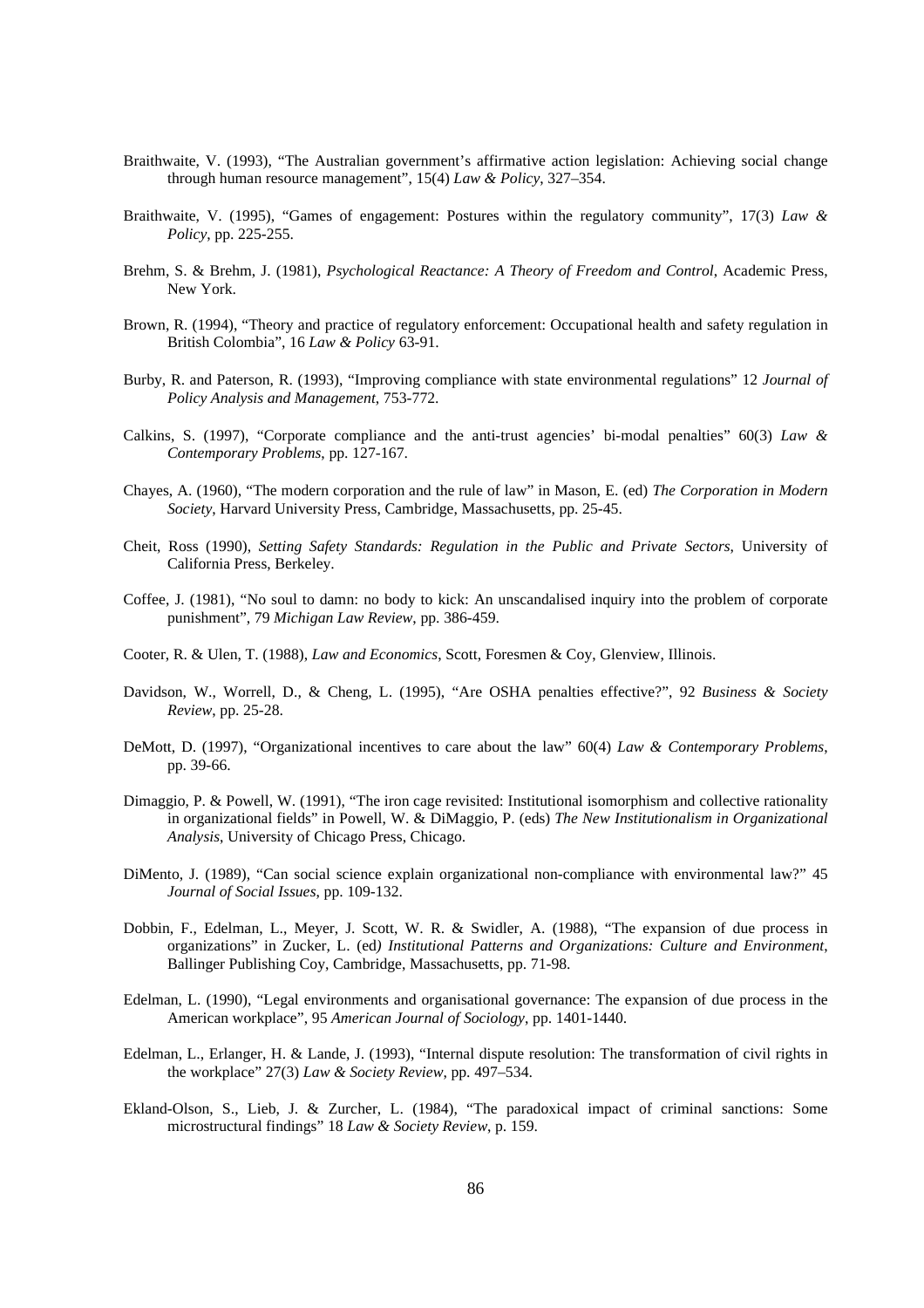- Fisse, B. & Braithwaite, J. (1983), *The Impact of Publicity on Corporate Offenders*, State University of New York Press, Albany.
- Fisse, B. & Braithwaite, J. (1993), *Corporations, Crime and Accountability*, Cambridge University Press, Cambridge.
- Friedrichs, D. (1996), *Trusted Criminals: White Collar Crime in Contemporary Society*, Wadsworth Publishing, Belmont, California.
- Fukuyama, F. (1995), *Trust: The Social Virtues and the Creation of Prosperity*, Free Press, New York.
- Garland, D. (1997), "'Governmentality' and the problem of crime: Foucault, criminology, sociology" 1 *Theoretical Criminology*, pp. 173-214.
- Geltman, Elizabeth & Skroback, Andrew (1998), "Reinventing the EPA to conform with the new American environmentality" 23 *Colombia Journal of Environmental Law*, pp. 1-56.
- Genn, H. (1993), "Business responses to the regulation of health and safety in England" 15 *Law & Policy,* pp. 219-233.
- Gilboy, J. (1998), "Compelled third-party participation in the regulatory process: Legal duties, culture and noncompliance", 20(2) *Law & Policy*, pp. 135-155.
- Gordon, C. (1991), "Governmental rationality: An introduction" in Burchell, G., Gordon, C. & Miller, P. (eds)*, The Foucault Effect: Studies in Governmentality*, University of Chicago Press, Chicago, pp. 1-52.
- Grabosky, P. (1994), "Green markets: Environmental regulation by the private sector" 16 *Law & Policy*, pp. 419-448.
- Grabosky, P. (1995), "Using non-governmental resources to foster regulatory compliance", 8 *Governance: An International Journal of Policy and Administration*, pp. 527-550.
- Grabosky, P. and Braithwaite, J. (1986), *Of Manners Gentle: Enforcement Strategies of Australian Business Regulatory Agencies*, Oxford University Press, Melbourne.
- Gunningham, N. (1994), "Beyond compliance: Management of environmental risk" in Boer, B., Fowler, R. & Gunningham, N. (eds) *Environmental Outlook: Law and Policy*, Federation Press, Sydney, pp. 254-281.
- Gunningham, N. & Grabosky, P. (1998), *Smart Regulation: Designing Environmental Policy*, Clarendon Press, Oxford.
- Gunningham, Neil & Darren Sinclair (1999), "Environment management systems, regulation and the pulp and paper industry: ISO 14001 in practice", 16 *Environmental and Planning Law Journal*, pp. 5-24.
- Haines, F. (1997), *Corporate Regulation: Beyond "Punish or Persuade",* Clarendon Press, Oxford.
- Hancher, L. & Moran, M. (1989), "Organising regulatory space" in Hancher, L. & Moran, M. (eds) *Capitalism, Culture and Economic Regulation*, Clarendon Press, Oxford, pp. 271-299.
- Hawkins, K. (1984), *Environment and Enforcement: Regulation and the Social Definition of Pollution*, Clarendon Press, Oxford.
- Hawkins, K. (1990), "Compliance strategy, prosecution policy, and Aunt Sally", 30(4) *British Journal of Criminology*, pp. 444-466.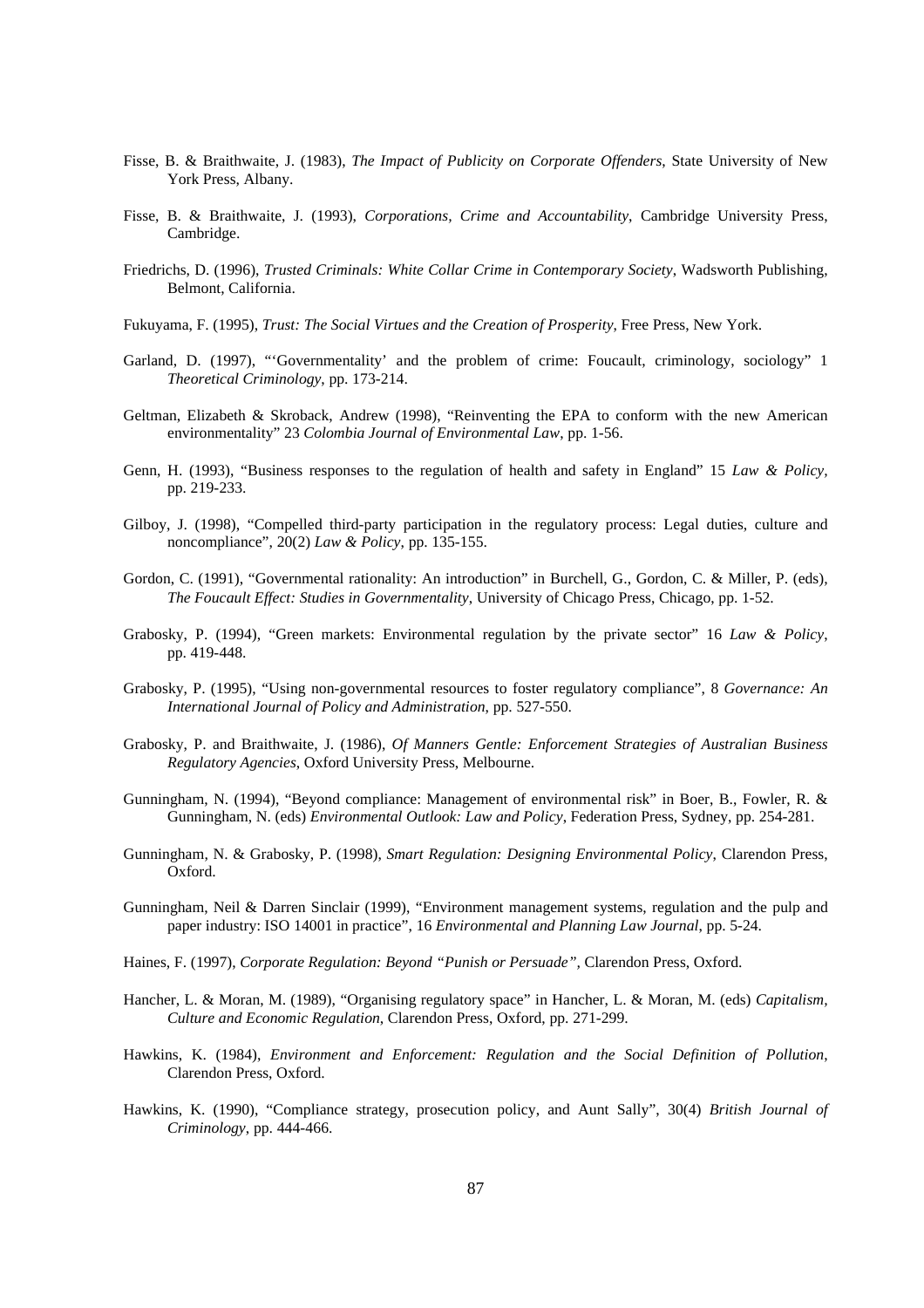- Heimer, C. (1996), "Explaining variation in the impact of law: Organizations, institutions and professions", 15 *Studies in Law, Politics & Society*, pp. 29-59.
- Hoffman, A. (1997), *From Heresy to Dogma: An Institutional History of Corporate Environmentalism*, The New Lexington Press, San Francisco.
- Honneland, G. (1998), "Compliance in the fishery protection zone around Svalbard", 29 *Ocean Development and International Law*, pp. 339-360.
- Hopkins, A. (1994), "Compliance with what? The fundamental regulatory question", 34 *British Journal of Criminology*, pp. 431-443.
- Hopkins, A. 1995, *Making Safety Work*, Allen & Unwin, St Leonards, NSW.
- Hutter, B. (1997), *Compliance: Regulation and Environment*, Clarendon Press, Oxford.
- Jenkins, A. (1994), "The role of managerial self-efficacy in corporate compliance" 18(1) *Law & Human Behaviour*, pp. 71-88.
- Kagan, R. & Scholz J. (1984), "The 'criminology of the corporation' and regulatory enforcement strategies" in Hawkins, K. & Thomas, J. (eds) *Enforcing Regulation*, Kluwer Nijhoff Publishing, Boston, pp. 67–95.
- Kohn, A. (1993), *Punished by Rewards: The Trouble with Gold Stars, Incentive Plans, A's, Praise and Other Bribes*, Houghton Mifflin Coy, Boston.
- Krut, R. & Gleckman, H. (1998), *ISO 14001: A Missed Opportunity for Global Industrial Development*, Earthscan Publications, London.
- Levi, M. (1988), *Of Rule and Revenue*, University of California Press, Berkeley.
- McCaffrey, D. and Hart, D. (1998), *Wall Street Polices Itself: How Securities Firms Manage the Legal Hazards of Competitive Pressures*, Oxford University Press, New York.
- McCaffrey, D. and Faerman S. (1994), "Shared regulation in the United States securities industry" 26(2) *Administration & Society*, pp. 204-235.
- McInerney, F. & White, S. (1995), *The Total Quality Corporation: How 10 Major Companies Added to Profits and Cleaned up the Environment in the 1990s*, Truman Telley Books/Plume, New York.
- Makkai, T. & Braithwaite, J. (1993), "Praise, pride and corporate compliance", 21 *International Journal of the Sociology of Law,* pp. 73–91.
- Makkai, T. & Braithwaite, J. (1994*a*), "Reintegrative shaming and regulatory compliance", 32 *Criminology,* pp. 361–385.
- Makkai, T. & Braithwaite, J. (1994*b*), "The dialectics of corporate deterrence", 31 *Journal of Research in Crime & Delinquency,* pp. 347–373.
- Manning, P. (1987), "Ironies of compliance" in Shearing, C. & Stenning, P. (eds) *Private Policing*, Sage Publications, Newbury Park, California.
- March, J. & Simon, H. (1958), *Organizations*, Wiley, New York.

Nesterczuk, George (1996), "Reviewing the national performance review", 3 *Regulation*, pp. 31-39.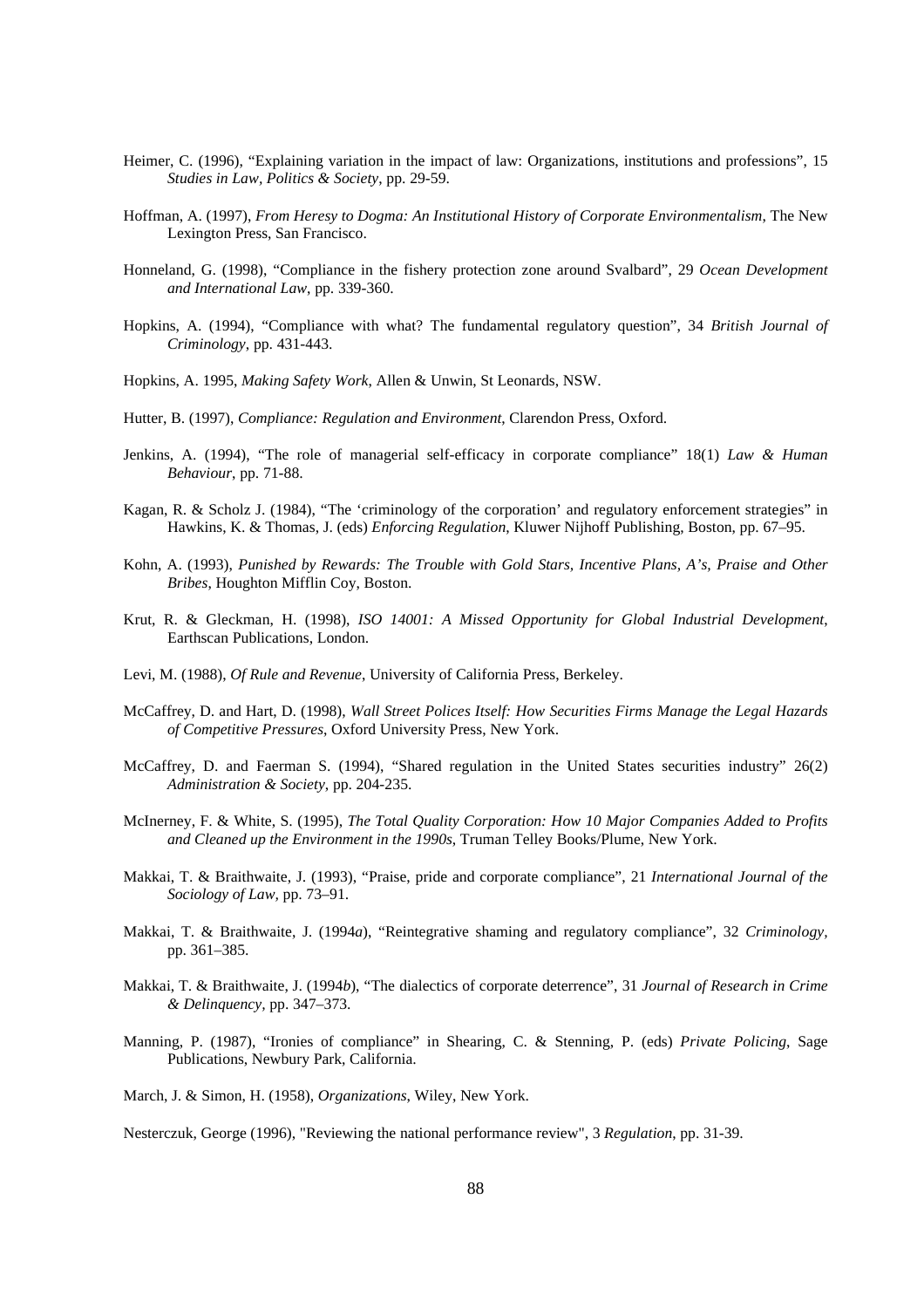Ogus, A. (1994), *Regulation: Legal Form and Economic Theory*, Clarendon Press, Oxford.

- Osborne, D. & Gaebler, T. (1992), *Reinventing Government: How the Entrepreneurial Spirit is Transforming the Public Sector*, Addison-Wesley, Reading, Massachusetts.
- Parker, C. (1997), "Converting the lawyers: The dynamics of competition and accountability reform", 33 *The Australian and New Zealand Journal of Sociology,* pp. 39-55.
- Parker, C. (1999*a*), "Compliance professionalism and regulatory community: The Australian trade practices regime", 26(2) *Journal of Law & Society*, pp. 215-239.
- Parker, C. (1999*b*), "How to win hearts and minds: Corporate compliance policies for sexual harassment", 21(1) *Law & Policy*, pp. 21-48.
- Parker, C. (1999), *Just Lawyers: Regulation and Access to Justice*, Oxford Socio-Legal Studies Series, Oxford University Press, Oxford.
- Paternoster, R., Brame, R., Bachman, R. & Sherman, L. (1997), "Do fair procedures matter? The effect of procedural justice on spouse assault" 31 *Law & Society Review*, pp. 163-204.
- Paternoster, R. & Simpson, S. (1996), "Sanction threats and appeals to morality: Testing a rational choice model of corporate crime" 30 *Law & Society Review*, pp. 549-583.
- Pearce, F. & Tombs, S. (1990), "Ideology, hegemony, and empiricism: Compliance theories of regulation", 30 *British Journal of Criminology*, pp. 423-443.
- Pearce, F. & Tombs, S. (1997), "Hazards, law and class: Contextualising the regulation of corporate crime", 6 *Social & Legal Studies*, 79-107.
- Pearce, F. & Tombs, S. (1998), *Toxic Capitalism: Corporate Crime and the Chemical Industry*, Ashgate, Dartmouth, Aldershot, England.
- Porter, M. & van der Linde, C. (1995), "Green and competitive: Ending the stalemate", *Harvard Business Review,* September–October, pp. 120–134.
- Putnam, R. (1993), *Making Democracy Work: Civic Traditions in Modern Italy*, Princeton University Press, Princeton.
- Rees, J. (1988), *Reforming the Workplace: A Study of Self-Regulation in Occupational Safety*, University of Pennsylvania Press, Philadelphia.
- Rees, J. (1994), *Hostages of Each Other: The Transformation of Nuclear Safety Since Three Mile Island*, University of Chicago Press, Chicago and London.
- Rees, J. (1997), "Development of communitarian regulation in the chemical industry", 19(4) *Law & Policy*, pp. 477-528.
- Reichman, N. (1992), "Moving backstage: Uncovering the role of compliance practices in shaping regulatory policy" in Schlegel, K. & Weisburd, C. (eds) *White Collar Crime Reconsidered*, Northeastern University Press, Boston, pp. 245-267.
- Schmidheiny, S. (1992), *Changing Course: A Global Business Perspective on Development and the Environment*, MIT Press, Cambridge, Massachusetts.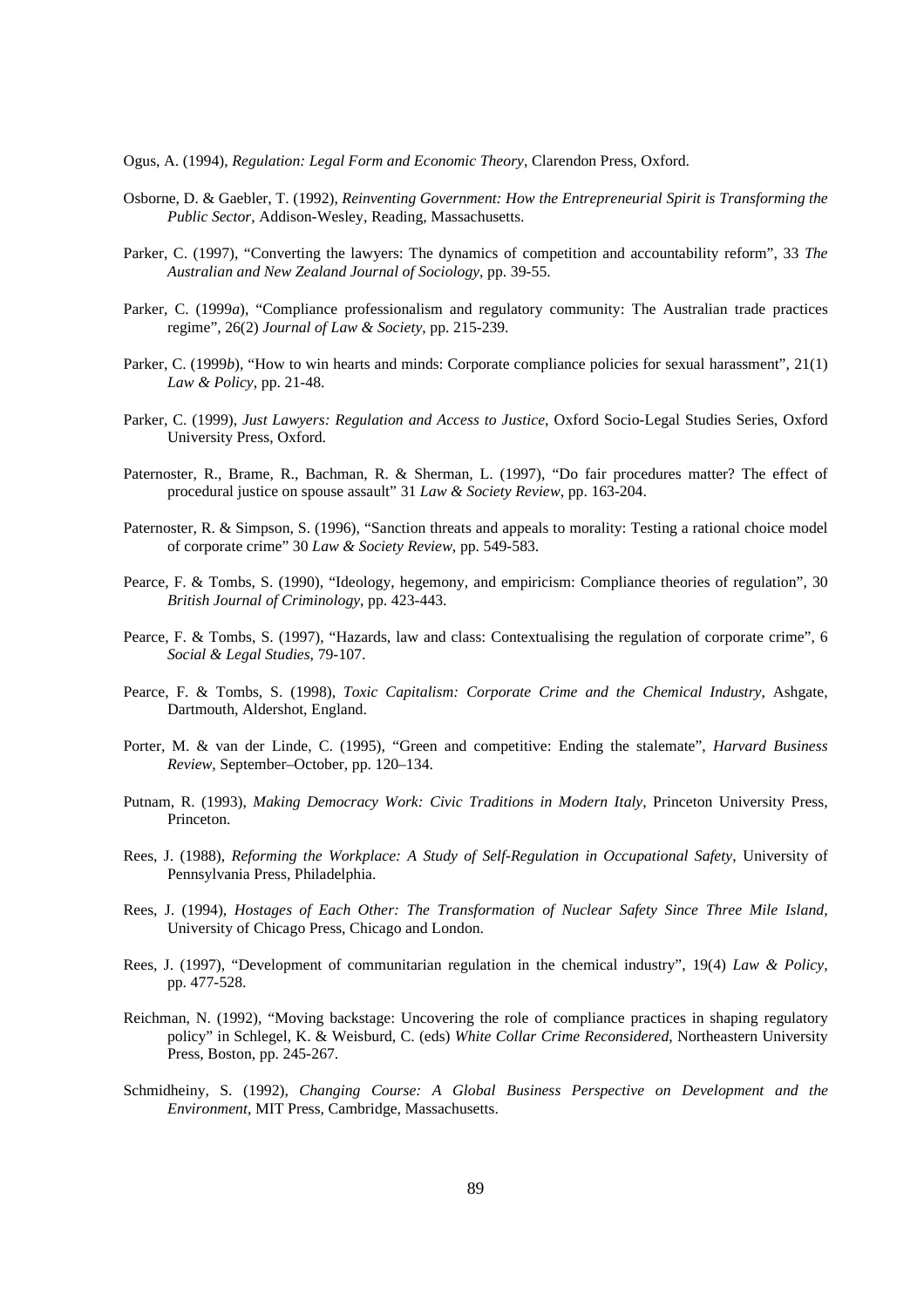- Schmitt, R. (1994), "The Amoco/EPA Yorktown Experience and Regulating the Right Thing", 9(1) *Natural Resources and Environment*, pp. 11-13, 51.
- Scholz, J. (1997), "Enforcement policy and corporate misconduct: The changing perspective of deterrence theory", 60(3) *Law & Contemporary Problems,* pp. 253-268.
- Scholz, J. & Gray, W. (1990), "OSHA enforcement and workplace injuries: A behavioural approach to risk assessment", 3 *Journal of Risk and Uncertainty*, p. 283.
- Scholz, J. & Lubell, M. (1998), "Trust and taxpaying: Testing the heuristic approach to collective action", 42 *American Journal of Political Science*, p. 398.
- Scholz, J. & Lubell, M. (1999), "Adaptive political attitudes: Duty, trust and fear as monitors of tax policy", 42 *American Journal of Political Science*.
- Schwartz, M. (1998), "Compliance and business ethics are coming of age in Canada", 12(1) *Ethikos & Corporate Conduct Quarterly*, pp. 7-9, 12.
- Schwartz, R. & Orleans, S. (1967), "On legal sanctions" 34 *University of Chicago Law Review*, 274-300.
- Scott, C. (1998), "Analysing regulatory space: Implications for institutional design and reform", Law & Society Association Annual Conference, Aspen, Colorado, June.
- Scott, W. R. (1995), *Institutions and Organizations*, Sage Publications, Thousand Oaks, California.
- Selznick, P. (1992), *The Moral Commonwealth*, University of California Press, Berkeley.
- Shearing, C. (1993), "A constitutive conception of regulation" in Grabosky, P. & Braithwaite, J. (eds) *Business Regulation and Australia's Future*, Australian Institute of Criminology, Canberra, pp. 67-79.
- Sherman, L. (1993), "Defiance, deterrence, and irrelevance: A theory of the criminal sanction", 30(4) *Journal of Research in Crime & Delinquency*, pp. 445–473.
- Sigler, J. & Murphy, J. (1988), *Interactive Corporate Compliance: An Alternative to Regulatory Compulsion*, Quorum Books, New York.
- Sinclair, D. (1997), "Self-regulation versus command and control? Beyond false dichotomies", 19(4) *Law & Policy*, pp. 529-559.
- Sparrow, M. (1994), *Imposing Duties: Government's Changing Approach to Compliance*, Praeger Publishers, Westport, Connecticut.
- Stigler, G. (1970), "The optimum enforcement of laws", 78 *Journal of Political Economy*, p. 526.
- Still, L. (1997), *Glass Floors and Sticky Ceilings: Barriers to the Careers of Women in the Australian Finance Industry*, Human Rights and Equal Opportunity Commission, Sydney.
- Stone, C. (1975), *Where the Law Ends: The Social Control of Corporate Behaviour*, Harper & Row, New York.
- Suchman, M. & Edelman, L. (1997), "Legal rational myths: The new institutionalism and the law and society tradition", 21 *Law & Social Inquiry*, pp. 903-941.
- Tietenberg, T. (1985), *Emissions Trading: An Exercise in Reforming Pollution Policy*, Resources for the Future Inc, Washington DC.